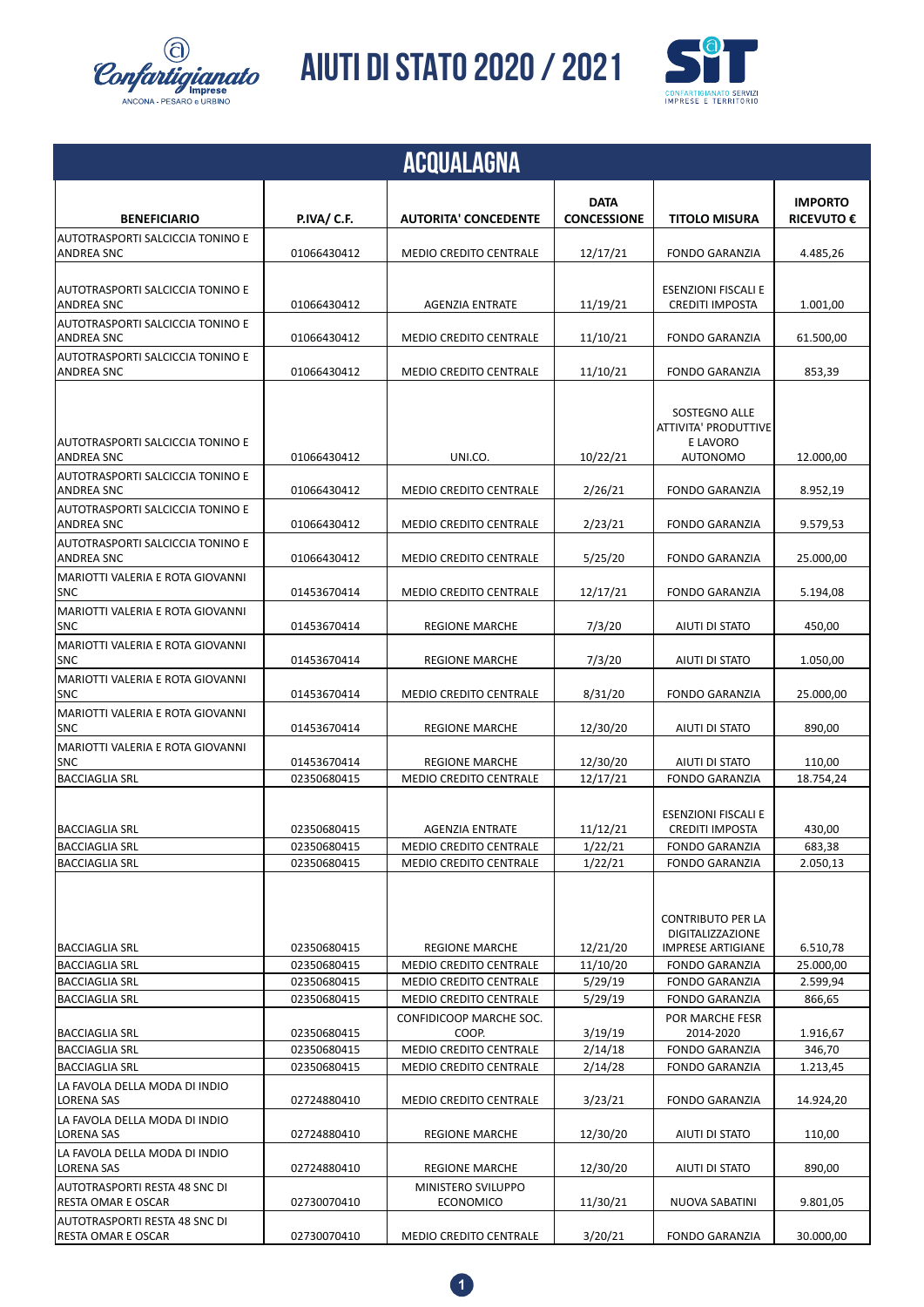



|                                                               |                                                          | ACQUALAGNA                                                                               |                                   |                                                                                                        |                                     |
|---------------------------------------------------------------|----------------------------------------------------------|------------------------------------------------------------------------------------------|-----------------------------------|--------------------------------------------------------------------------------------------------------|-------------------------------------|
| <b>BENEFICIARIO</b>                                           | P.IVA/C.F.                                               | <b>AUTORITA' CONCEDENTE</b>                                                              | <b>DATA</b><br><b>CONCESSIONE</b> | <b>TITOLO MISURA</b>                                                                                   | <b>IMPORTO</b><br><b>RICEVUTO €</b> |
| CHIUSELLI GRAZIANO                                            | CHSGZN67B23B352L                                         | <b>MEDIO CREDITO CENTRALE</b>                                                            | 12/17/21                          | <b>FONDO GARANZIA</b>                                                                                  | 8.114,34                            |
| CHIUSELLI GRAZIANO                                            | CHSGZN67B23B352L                                         | <b>MEDIO CREDITO CENTRALE</b>                                                            | 12/17/21                          | <b>FONDO GARANZIA</b>                                                                                  | 3.958,43                            |
| CHIUSELLI GRAZIANO<br>CHIUSELLI GRAZIANO<br>SABATINI GIUSEPPE | CHSGZN67B23B352L<br>CHSGZN67B23B352L<br>SBTGPP74L24D488W | <b>AGENZIA ENTRATE</b><br><b>MEDIO CREDITO CENTRALE</b><br><b>MEDIO CREDITO CENTRALE</b> | 11/19/21<br>6/20/20<br>12/31/20   | <b>ESENZIONI FISCALI E</b><br><b>CREDITI IMPOSTA</b><br><b>FONDO GARANZIA</b><br><b>FONDO GARANZIA</b> | 42,00<br>25.000,00<br>29.000,00     |
| <b>SCALBI MATTEO</b><br><b>SCALBI MATTEO</b>                  | SCLMTT87A03D749M<br>SCLMTT87A03D749M                     | <b>AGENZIA ENTRATE</b><br><b>MEDIO CREDITO CENTRALE</b>                                  | 11/19/21<br>5/11/21               | <b>ESENZIONI FISCALI E</b><br><b>CREDITI IMPOSTA</b><br><b>FONDO GARANZIA</b>                          | 779,00<br>8.408,54                  |
| <b>SCALBI MATTEO</b>                                          | SCLMTT87A03D749M                                         | <b>MEDIO CREDITO CENTRALE</b>                                                            | 10/31/20                          | <b>FONDO GARANZIA</b>                                                                                  | 25.000,00                           |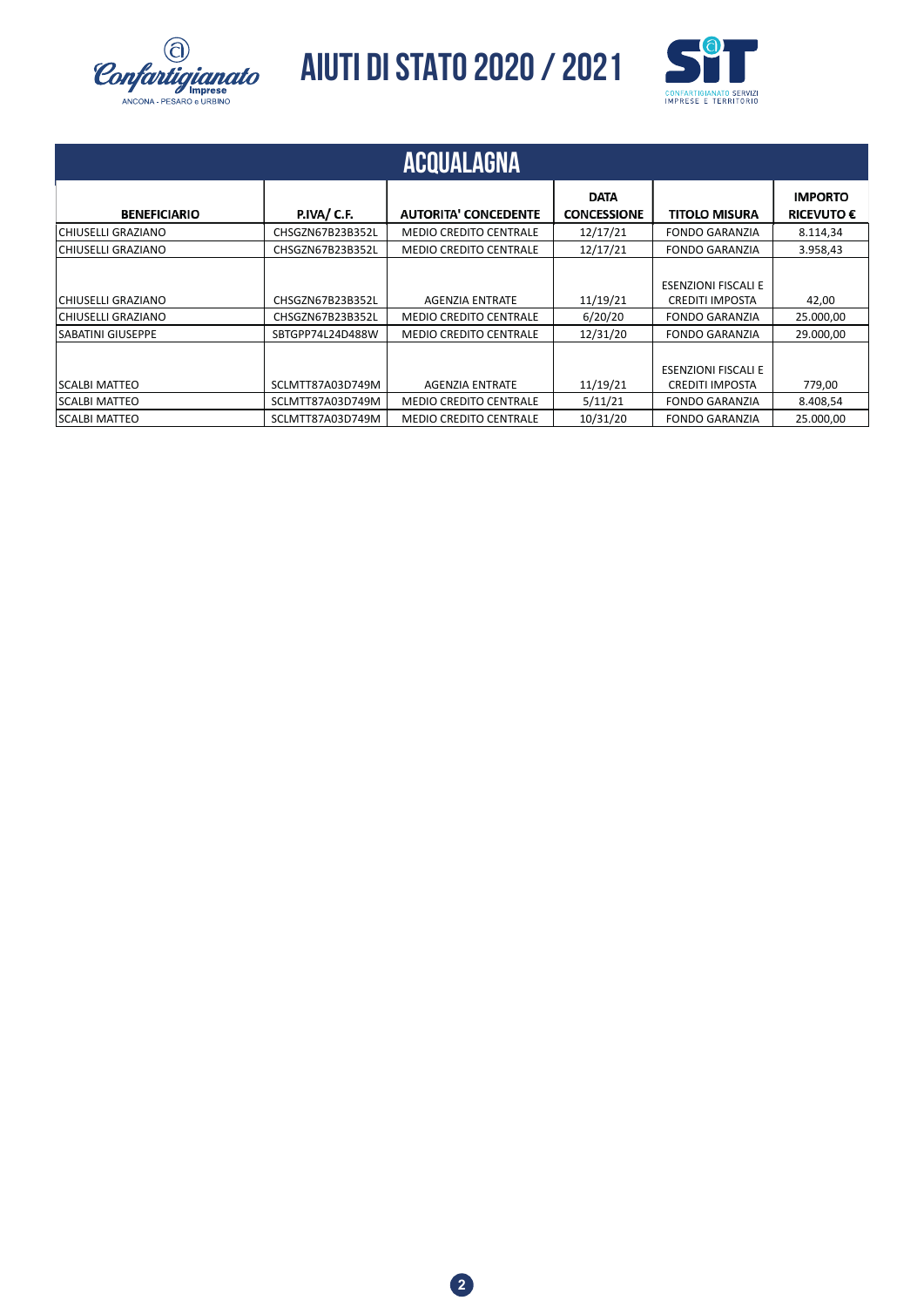



|                                                           |                                      | CAGLI                                                   |                     |                                                     |                   |
|-----------------------------------------------------------|--------------------------------------|---------------------------------------------------------|---------------------|-----------------------------------------------------|-------------------|
|                                                           |                                      |                                                         | <b>DATA</b>         |                                                     | <b>IMPORTO</b>    |
| <b>BENEFICIARIO</b>                                       | <b>P.IVA/ C.F.</b>                   | <b>AUTORITA' CONCEDENTE</b>                             | <b>CONCESSIONE</b>  | <b>TITOLO MISURA</b>                                | <b>RICEVUTO €</b> |
| F.LLI FERRI FLORIANO - ALFIERO & C. SNC                   | 01064440413                          | <b>MEDIO CREDITO CENTRALE</b>                           | 9/1/20              | <b>FONDO GARANZIA</b>                               | 24.084,44         |
| S.C. ELETTRONICA DI SIGNORACCI CARLO                      | SGNCRL64B11D749U                     | FI.M.CO.S.T.                                            | 7/13/20             | POR MARCHE FESR<br>2014-2020                        | 1.412,81          |
| S.C. ELETTRONICA DI SIGNORACCI CARLO                      | SGNCRL64B11D749U                     | <b>MEDIO CREDITO CENTRALE</b>                           | 8/10/20             | <b>FONDO GARANZIA</b>                               | 25.000,00         |
| S.C. ELETTRONICA DI SIGNORACCI CARLO                      | SGNCRL64B11D749U                     | <b>INAIL</b>                                            | 11/25/20            | <b>INCENTIVO</b><br><b>ASSUNZIONE</b><br>LAVORATORI | 154,33            |
| S.C. ELETTRONICA DI SIGNORACCI CARLO                      | SGNCRL64B11D749U                     | <b>MEDIO CREDITO CENTRALE</b>                           | 12/20/20            | <b>FONDO GARANZIA</b>                               | 713,36            |
| S.C. ELETTRONICA DI SIGNORACCI CARLO                      | SGNCRL64B11D749U                     | <b>MEDIO CREDITO CENTRALE</b>                           | 12/20/20            | <b>FONDO GARANZIA</b>                               | 40.000,00         |
| ALM ITALIAN PRODUCTION SRL                                | 02459190415                          | <b>MEDIO CREDITO CENTRALE</b>                           | 7/20/20             | <b>FONDO GARANZIA</b>                               | 25.000,00         |
| ALM ITALIAN PRODUCTION SRL                                | 02459190415                          | <b>REGIONE MARCHE</b>                                   | 7/17/20             | AIUTI DI STATO                                      | 700,00            |
| ALM ITALIAN PRODUCTION SRL                                | 02459190415                          | <b>REGIONE MARCHE</b>                                   | 7/17/20             | AIUTI DI STATO                                      | 300,00            |
|                                                           |                                      |                                                         |                     | PROVVEDIMENTI<br>TRIBUTARI<br>ADDIZIONALE           |                   |
| ALM ITALIAN PRODUCTION SRL                                | 02459190415                          | <b>AGENZIA ENTRATE</b>                                  | 12/17/20            | <b>REGIONALE IRPEF</b>                              | 208,00            |
| SPERANZINI SIMONE & C. SNC                                | 01154920515                          | <b>MEDIO CREDITO CENTRALE</b>                           | 6/10/20             | <b>FONDO GARANZIA</b>                               | 25.000,00         |
| IMPRESA VITI SNC DI VITI MATTEO E VITI<br><b>CRISTIAN</b> | 02265750410                          | <b>MEDIO CREDITO CENTRALE</b>                           | 8/20/20             | <b>FONDO GARANZIA</b>                               | 25.000,00         |
| PANE E COMPANATICO DI FRATERNALI<br><b>ANDREA</b>         | FRTNDR86A02D749B                     | <b>REGIONE MARCHE</b>                                   | 12/23/18            | SOSTEGNO ALLE<br><b>IMPRESE</b><br>COMMERCIALI      | 3.521,59          |
| PANE E COMPANATICO DI FRATERNALI<br>ANDREA                | FRTNDR86A02D749B                     | <b>MEDIO CREDITO CENTRALE</b>                           | 7/20/20             | <b>FONDO GARANZIA</b>                               | 20.000,00         |
| PANE E COMPANATICO DI FRATERNALI<br>ANDREA                | FRTNDR86A02D749B                     | <b>REGIONE MARCHE</b>                                   | 7/16/20             | AIUTI DI STATO                                      | 2.100,00          |
| PANE E COMPANATICO DI FRATERNALI<br>ANDREA                | FRTNDR86A02D749B                     | <b>REGIONE MARCHE</b>                                   | 7/16/20             | AIUTI DI STATO                                      | 900,00            |
| PANE E COMPANATICO DI FRATERNALI<br>ANDREA                | FRTNDR86A02D749B                     | <b>REGIONE MARCHE</b>                                   | 12/30/20            | AIUTI DI STATO                                      | 110.00            |
| PANE E COMPANATICO DI FRATERNALI<br>ANDREA                | FRTNDR86A02D749B                     | <b>REGIONE MARCHE</b>                                   | 12/30/20            | AIUTI DI STATO                                      | 890,00            |
| PANE E COMPANATICO DI FRATERNALI<br>ANDREA                | FRTNDR86A02D749B                     | <b>MEDIO CREDITO CENTRALE</b>                           | 2/28/21             | <b>FONDO GARANZIA</b>                               | 10.000,00         |
| PANE E COMPANATICO DI FRATERNALI<br>ANDREA                | FRTNDR86A02D749B                     | <b>POSTE</b>                                            | 6/30/21             | <b>FONDO RISTORAZIONE</b>                           | 3.698,47          |
| PANE E COMPANATICO DI FRATERNALI<br>ANDREA                | FRTNDR86A02D749B                     | <b>AGENZIA ENTRATE</b>                                  | 11/25/21            | <b>ESENZIONI FISCALI</b>                            | 261,00            |
| FIORUCCI ANDREA - IMPRESA<br>INDIVIDUALE                  | FRCNDR78B13B352P                     | <b>MEDIO CREDITO CENTRALE</b>                           | 5/14/21             | <b>FONDO GARANZIA</b>                               | 10.252,68         |
| <b>MARCHETTI ANDREA</b>                                   | MRCNDR68R11D488S                     | <b>MEDIO CREDITO CENTRALE</b>                           | 12/31/20            | <b>FONDO GARANZIA</b>                               | 11.400,00         |
| EL FORNARIN SRL                                           | 02458630411                          | <b>MEDIO CREDITO CENTRALE</b>                           | 5/25/20             | <b>FONDO GARANZIA</b>                               | 25.000,00         |
| EL FORNARIN SRL                                           | 02458630411                          | <b>AGENZIA ENTRATE</b>                                  | 11/25/21            | <b>ESENZIONI FISCALI</b>                            | 329,00            |
| EL FORNARIN SRL                                           | 02458630411                          | <b>MEDIO CREDITO CENTRALE</b>                           | 12/10/21            | <b>FONDO GARANZIA</b>                               | 3.111,03          |
| EL FORNARIN SRL                                           | 02458630411                          | <b>MEDIO CREDITO CENTRALE</b>                           | 12/10/21            | <b>FONDO GARANZIA</b>                               | 85.000,00         |
| DANTE DAMIANI PETROLI & C. SAS                            | 00949000418                          | <b>MEDIO CREDITO CENTRALE</b>                           | 1/19/21             | <b>FONDO GARANZIA</b>                               | 1.191,55          |
| DANTE DAMIANI PETROLI & C. SAS                            | 00949000418                          | MEDIO CREDITO CENTRALE                                  | 2/26/21             | <b>FONDO GARANZIA</b>                               | 9.984,06          |
| EDIL CEMENTI SRL                                          | 00383400413                          | <b>MEDIO CREDITO CENTRALE</b>                           | 2/26/21             | <b>FONDO GARANZIA</b>                               | 7.295,02          |
| EDIL CEMENTI SRL                                          | 00383400413                          | MEDIO CREDITO CENTRALE                                  | 2/26/21             | <b>FONDO GARANZIA</b>                               | 8.556,12          |
| MARINI LEONARDO<br><b>MARINI LEONARDO</b>                 | MRNLRD80P02L500Z<br>MRNLRD80P02L500Z | <b>AGENZIA ENTRATE</b><br><b>MEDIO CREDITO CENTRALE</b> | 11/25/21<br>7/30/19 | <b>ESENZIONI FISCALI</b><br><b>FONDO GARANZIA</b>   | 89,00<br>0,00     |
| <b>MARTINELLI ROBERTO</b>                                 | MRTRRT65R28Z133V                     | <b>REGIONE MARCHE</b>                                   | 7/17/20             | AIUTI DI STATO                                      | 700,00            |
| <b>MARTINELLI ROBERTO</b>                                 | MRTRRT65R28Z133V                     | <b>REGIONE MARCHE</b>                                   | 7/17/20             | AIUTI DI STATO                                      | 300,00            |
| RES DI ROSARIA E BRUTO E SORDINI SNC                      | 01324970415                          | <b>REGIONE MARCHE</b>                                   | 7/17/20             | AIUTI DI STATO                                      | 700,00            |
| RES DI ROSARIA E BRUTO E SORDINI SNC                      | 01324970415                          | <b>REGIONE MARCHE</b>                                   | 7/17/20             | AIUTI DI STATO                                      | 300,00            |
| CAFFE' DEL PONTE DI MARTINELLI SONIA<br>& C. SNC          | 02143180418                          | <b>REGIONE MARCHE</b>                                   | 12/30/20            | AIUTI DI STATO                                      | 110,00            |

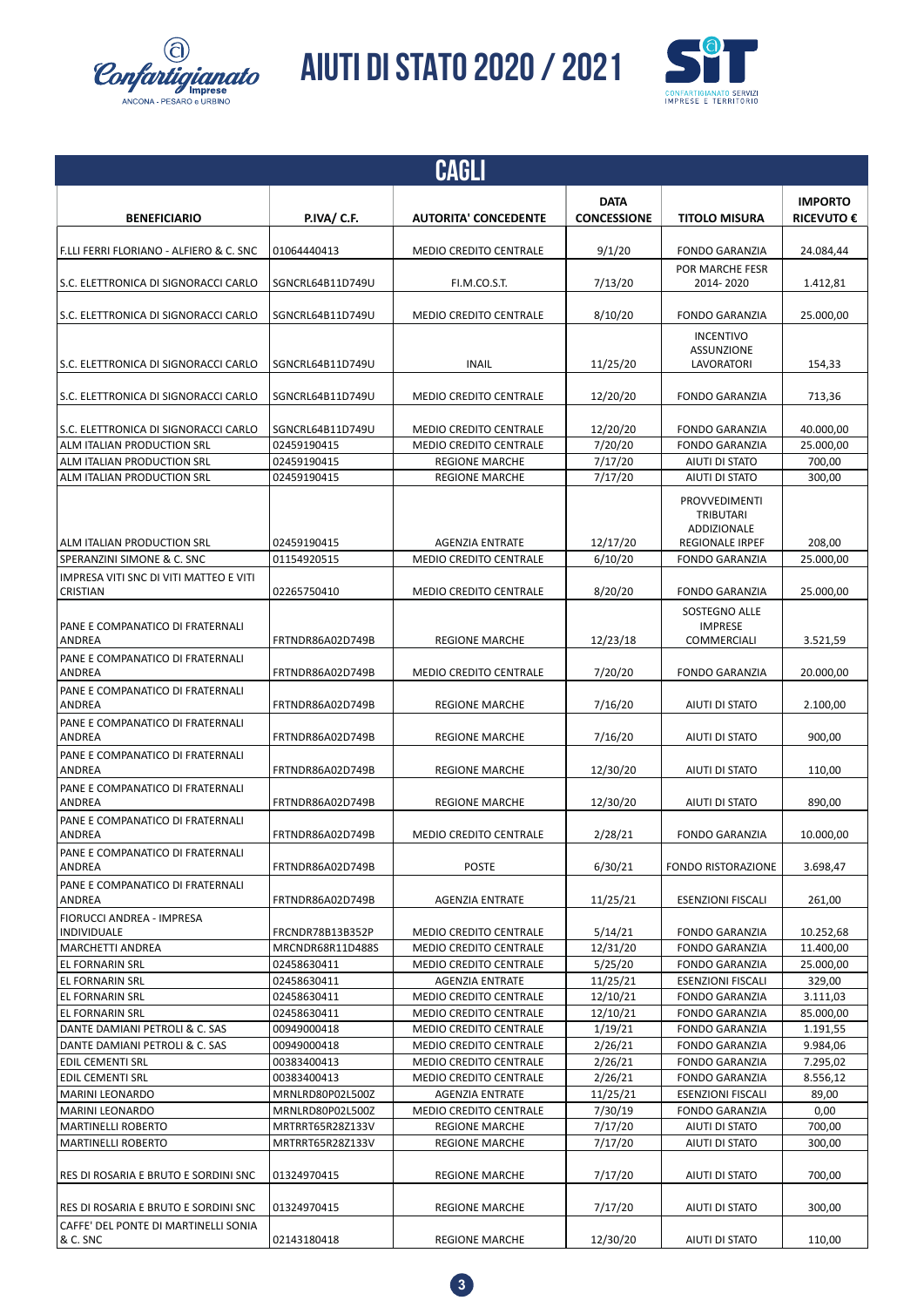



|                                                      |                                      | CAGLI                                          |                                   |                                                        |                                     |
|------------------------------------------------------|--------------------------------------|------------------------------------------------|-----------------------------------|--------------------------------------------------------|-------------------------------------|
| <b>BENEFICIARIO</b>                                  | P.IVA/C.F.                           | <b>AUTORITA' CONCEDENTE</b>                    | <b>DATA</b><br><b>CONCESSIONE</b> | <b>TITOLO MISURA</b>                                   | <b>IMPORTO</b><br><b>RICEVUTO €</b> |
| CAFFE' DEL PONTE DI MARTINELLI SONIA                 |                                      |                                                |                                   |                                                        |                                     |
| & C. SNC                                             | 02143180418                          | <b>REGIONE MARCHE</b>                          | 12/30/20                          | AIUTI DI STATO                                         | 890,00                              |
| <b>ACERI ANDREA</b>                                  | CRANDR86M30B352V                     | <b>MEDIO CREDITO CENTRALE</b>                  | 8/10/20                           | <b>FONDO GARANZIA</b>                                  | 9.500,00                            |
|                                                      |                                      |                                                |                                   | <b>FONDO SOSTEGNO</b><br>ATTIVITA' ARTIGIANE           |                                     |
| IL GIRASOLE DI ALBERIZIO TIZIANA                     | LBRTTN70B50Z133N                     | <b>COMUNE DI CANTIANO</b>                      | 6/1/21                            | MARCHIGIANE                                            | 1.409.00                            |
| IL GIRASOLE DI ALBERIZIO TIZIANA                     | LBRTTN70B50Z133N                     | <b>REGIONE MARCHE</b>                          | 7/18/20                           | <b>AIUTI DI STATO</b>                                  | 300.00                              |
| IL GIRASOLE DI ALBERIZIO TIZIANA                     | LBRTTN70B50Z133N                     | <b>REGIONE MARCHE</b>                          | 7/18/20                           | AIUTI DI STATO                                         | 700,00                              |
| IL GIRASOLE DI ALBERIZIO TIZIANA                     | LBRTTN70B50Z133N                     | <b>MEDIO CREDITO CENTRALE</b>                  | 6/20/20                           | <b>FONDO GARANZIA</b>                                  | 5.000,00                            |
| ALILANJ ALFRED                                       | LLNLRD66S03Z100T                     | <b>REGIONE MARCHE</b>                          | 7/17/20                           | AIUTI DI STATO                                         | 700,00                              |
| <b>ALILANJ ALFRED</b>                                | LLNLRD66S03Z100T                     | <b>REGIONE MARCHE</b>                          | 7/17/20                           | AIUTI DI STATO                                         | 300,00                              |
|                                                      |                                      |                                                |                                   | <b>FONDO SOSTEGNO</b><br>ATTIVITA' ARTIGIANE           |                                     |
| <b>BARTOCCIONI LOREDANA</b>                          | BRTLDN46B62B352C                     | COMUNE DI CANTIANO                             | 6/1/21                            | MARCHIGIANE                                            | 939,93                              |
| <b>BARTOCCIONI LOREDANA</b><br>BARTOCCIONI LOREDANA  | BRTLDN46B62B352C<br>BRTLDN46B62B352C | <b>REGIONE MARCHE</b><br><b>REGIONE MARCHE</b> | 12/30/20                          | AIUTI DI STATO<br>AIUTI DI STATO                       | 110,00<br>890,00                    |
|                                                      |                                      |                                                | 12/30/20                          | POR MARCHE FESR                                        |                                     |
| CAPI ITALIANI DI ARMENI ERSILIA                      | RMNRSL57P47D808J                     | UNI.CO.                                        | 2/3/20                            | 2014-2020                                              | 240,70                              |
|                                                      |                                      |                                                |                                   | FONDO SOSTEGNO<br>ATTIVITA' ARTIGIANE                  |                                     |
| NUOVA IMMAGINE DI ALUIGI ORIETTA                     | LGARTT69T70B352V                     | COMUNE DI CANTIANO                             | 6/1/21                            | MARCHIGIANE                                            | 1.409,89                            |
| NUOVA IMMAGINE DI ALUIGI ORIETTA                     | LGARTT69T70B352V                     | <b>REGIONE MARCHE</b>                          | 7/17/20                           | AIUTI DI STATO                                         | 450,00                              |
| NUOVA IMMAGINE DI ALUIGI ORIETTA                     | LGARTT69T70B352V                     | <b>REGIONE MARCHE</b>                          | 7/17/20                           | AIUTI DI STATO                                         | 1.050,00                            |
| NUOVA IMMAGINE DI ALUIGI ORIETTA                     | LGARTT69T70B352V                     | <b>MEDIO CREDITO CENTRALE</b>                  | 6/20/20                           | <b>FONDO GARANZIA</b>                                  | 2.800,00                            |
| <b>BARTOCCIONI PIETRO</b>                            | BRTPTR72M11B352D                     | <b>AGENZIA ENTRATE</b>                         | 11/25/21                          | <b>ESENZIONI FISCALI</b>                               | 27,00                               |
| <b>BOLDRIGHINI ALGE</b>                              | BLDLGA57A30B352J                     | <b>REGIONE MARCHE</b>                          | 7/17/20                           | AIUTI DI STATO                                         | 700,00                              |
| <b>BOLDRIGHINI ALGE</b>                              | BLDLGA57A30B352J                     | <b>REGIONE MARCHE</b>                          | 7/17/20                           | AIUTI DI STATO                                         | 300,00                              |
| <b>BUCCARINI FLIPPO</b>                              | BCCFPP65M31B352L                     | <b>REGIONE MARCHE</b>                          | 7/17/20                           | AIUTI DI STATO                                         | 300,00                              |
| <b>BUCCARINI FLIPPO</b>                              | BCCFPP65M31B352L                     | <b>REGIONE MARCHE</b>                          | 7/17/20                           | AIUTI DI STATO                                         | 700,00                              |
|                                                      |                                      |                                                |                                   | <b>FONDO SOSTEGNO</b><br>ATTIVITA' ARTIGIANE           |                                     |
| CAPODACQUA GIOVANNI<br>CAPODACQUA GIOVANNI           | CPDGNN52S12B636D<br>CPDGNN52S12B636D | COMUNE DI CANTIANO<br><b>REGIONE MARCHE</b>    | 6/1/21<br>12/30/20                | MARCHIGIANE<br>AIUTI DI STATO                          | 1.409,89<br>110,00                  |
| CAPODACQUA GIOVANNI                                  | CPDGNN52S12B636D                     | <b>REGIONE MARCHE</b>                          | 12/30/20                          | AIUTI DI STATO                                         | 890,00                              |
| BEAUTY LINE DI CAUDALI FRANCESCA                     | CDLFNC70B57B352S                     | <b>REGIONE MARCHE</b>                          | 7/3/20                            | AIUTI DI STATO                                         | 1.050,00                            |
| BEAUTY LINE DI CAUDALI FRANCESCA                     | CDLFNC70B57B352S                     | <b>REGIONE MARCHE</b>                          | 7/3/20                            | AIUTI DI STATO                                         | 450,00                              |
|                                                      |                                      | <b>RESPONSABILE SETTORE</b>                    |                                   | <b>FONDO SOSTEGNO</b>                                  |                                     |
| <b>CENCETTI GIUSEPPE</b>                             | CNCGPP54L30I654F                     | CONTABILE-AMMINISTRATIVO                       | 6/10/21                           | ATTIVITA' ARTIGIANE                                    | 1.500,00                            |
| <b>CENCETTI GIUSEPPE</b><br><b>CENCETTI GIUSEPPE</b> | CNCGPP54L30I654F<br>CNCGPP54L30I654F | <b>REGIONE MARCHE</b><br><b>REGIONE MARCHE</b> | 7/3/20<br>7/3/20                  | AIUTI DI STATO<br>AIUTI DI STATO                       | 1.050,00<br>450,00                  |
| CIABOCCHI GIANLUCA                                   | CBCGLC69C20Z133M                     | MEDIO CREDITO CENTRALE                         | 11/10/20                          | <b>FONDO GARANZIA</b>                                  | 4.628,00                            |
| CICOLI GIAMPIERO                                     | CCLGPR68S23B352V                     | <b>REGIONE MARCHE</b>                          | 7/17/20                           | AIUTI DI STATO                                         | 300,00                              |
| CICOLI GIAMPIERO                                     | CCLGPR68S23B352V                     | <b>REGIONE MARCHE</b>                          | 7/17/20                           | AIUTI DI STATO                                         | 700,00                              |
| PIZZERIA L'ANGOLO DI CARLONI FEDERICO                | CRLFRC94D19B352J                     | <b>REGIONE MARCHE</b>                          | 12/30/20                          | AIUTI DI STATO                                         | 110,00                              |
| PIZZERIA L'ANGOLO DI CARLONI FEDERICO                | CRLFRC94D19B352J                     | <b>REGIONE MARCHE</b>                          | 12/30/20                          | <b>AIUTI DI STATO</b>                                  | 890,00                              |
| PIZZERIA L'ANGOLO DI CARLONI FEDERICO                | CRLFRC94D19B352J                     | <b>REGIONE MARCHE</b>                          | 7/6/20                            | AIUTI DI STATO                                         | 2.100,00                            |
| PIZZERIA L'ANGOLO DI CARLONI FEDERICO                | CRLFRC94D19B352J                     | <b>REGIONE MARCHE</b>                          | 7/6/20                            | AIUTI DI STATO                                         | 900,00                              |
| <b>DAKA DRAGOS</b>                                   | DKADGS66C10Z100E                     | <b>REGIONE MARCHE</b>                          | 7/17/20                           | AIUTI DI STATO                                         | 300,00                              |
| DAKA DRAGOS                                          | DKADGS66C10Z100E                     | <b>REGIONE MARCHE</b>                          | 7/17/20                           | AIUTI DI STATO                                         | 700,00                              |
| SAMPAOLESI GIOVANNI                                  | SMPGNN53P18B352T                     | <b>REGIONE MARCHE</b>                          | 7/3/20                            | AIUTI DI STATO                                         | 1.050,00                            |
| SAMPAOLESI GIOVANNI                                  | SMPGNN53P18B352T                     | <b>REGIONE MARCHE</b>                          | 7/3/20                            | AIUTI DI STATO                                         | 450,00                              |
| LOFT PARRUCCHIERI DI SUSINI MATTEO                   | SSNMTT73B14B352N                     | <b>REGIONE MARCHE</b>                          | 7/3/20                            | AIUTI DI STATO                                         | 450,00                              |
| LOFT PARRUCCHIERI DI SUSINI MATTEO                   | SSNMTT73B14B352N                     | <b>REGIONE MARCHE</b>                          | 7/3/20                            | AIUTI DI STATO                                         | 1.050,00                            |
| LOFT PARRUCCHIERI DI SUSINI MATTEO                   | SSNMTT73B14B352N                     | MINISTERO SVILUPPO<br><b>ECONOMICO</b>         | 6/1/18                            | <b>VOUCHER PER LA</b><br>DIGITALIZZAZIONE<br>DELLE PMI | 543,01                              |
| SANTI GIANLUCA                                       | SNTGLC85D24L500O                     | <b>REGIONE MARCHE</b>                          | 7/17/20                           | AIUTI DI STATO                                         | 700,00                              |
| SANTI GIANLUCA                                       | SNTGLC85D24L500O                     | <b>REGIONE MARCHE</b>                          | 7/17/20                           | AIUTI DI STATO                                         | 300,00                              |
| MORENA FRANCO & C. SNC                               | 00972060412                          | <b>REGIONE MARCHE</b>                          | 12/30/20                          | AIUTI DI STATO                                         | 110,00                              |
| MORENA FRANCO & C. SNC                               | 00972060412                          | <b>REGIONE MARCHE</b>                          | 12/30/20                          | AIUTI DI STATO                                         | 890,00                              |

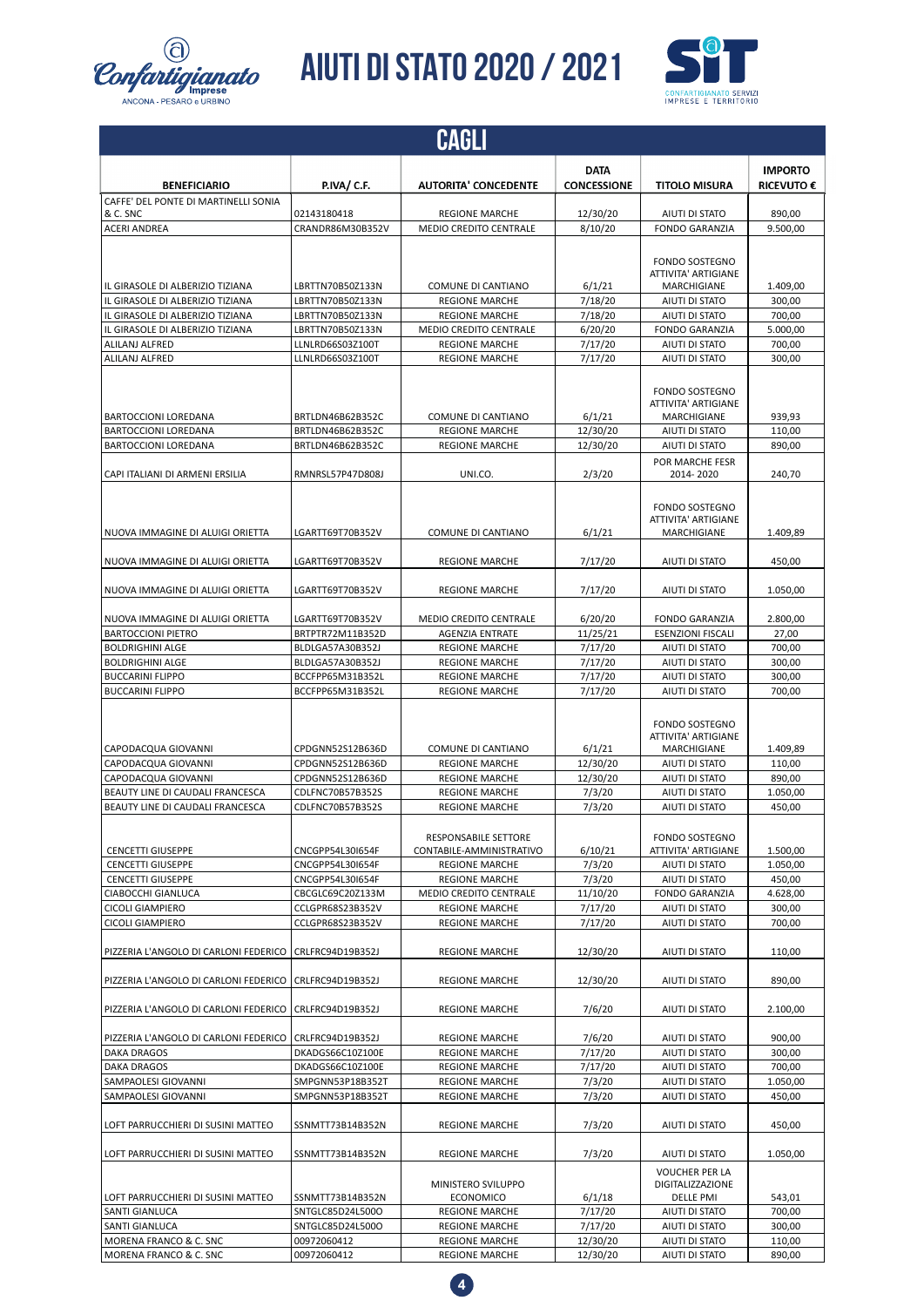

![](_page_4_Picture_2.jpeg)

|                                                                                        |                            | <b>CAGLI</b>                                                  |                      |                                                                           |                        |
|----------------------------------------------------------------------------------------|----------------------------|---------------------------------------------------------------|----------------------|---------------------------------------------------------------------------|------------------------|
|                                                                                        |                            |                                                               | <b>DATA</b>          |                                                                           | <b>IMPORTO</b>         |
| <b>BENEFICIARIO</b>                                                                    | P.IVA/ C.F.                | <b>AUTORITA' CONCEDENTE</b>                                   | <b>CONCESSIONE</b>   | <b>TITOLO MISURA</b>                                                      | <b>RICEVUTO €</b>      |
| MORENA FRANCO & C. SNC                                                                 | 00972060412                | COMUNE DI CANTIANO                                            | 6/1/21               | <b>FONDO SOSTEGNO</b><br><b>ATTIVITA' ARTIGIANE</b>                       | 939,93                 |
| MORENA FRANCO & C. SNC                                                                 | 00972060412                | <b>REGIONE MARCHE</b>                                         | 7/3/20               | AIUTI DI STATO                                                            | 450,00                 |
| MORENA FRANCO & C. SNC                                                                 | 00972060412                | <b>REGIONE MARCHE</b>                                         | 7/3/20               | AIUTI DI STATO                                                            | 1.050,00               |
| MORENA FRANCO & C. SNC                                                                 | 00972060412                | <b>MEDIO CREDITO CENTRALE</b>                                 | 6/20/20              | <b>FONDO GARANZIA</b>                                                     | 25.000,00              |
| IL REGISTRO DI TASSI ELVIO & C. SNC                                                    | 01460790411                | <b>MEDIO CREDITO CENTRALE</b>                                 | 11/19/21             | <b>FONDO GARANZIA</b>                                                     | 1.198,91               |
| IL REGISTRO DI TASSI ELVIO & C. SNC<br>IL REGISTRO DI TASSI ELVIO & C. SNC             | 01460790411<br>01460790411 | MEDIO CREDITO CENTRALE<br>MEDIO CREDITO CENTRALE              | 8/5/21<br>5/14/21    | <b>FONDO GARANZIA</b><br><b>FONDO GARANZIA</b>                            | 12.934,32<br>48.967,43 |
| IL REGISTRO DI TASSI ELVIO & C. SNC                                                    | 01460790411                | MEDIO CREDITO CENTRALE                                        | 12/20/20             | <b>FONDO GARANZIA</b>                                                     | 890.98                 |
| IL REGISTRO DI TASSI ELVIO & C. SNC                                                    | 01460790411                | <b>MEDIO CREDITO CENTRALE</b>                                 | 12/20/20             | <b>FONDO GARANZIA</b>                                                     | 50.000,00              |
| IL REGISTRO DI TASSI ELVIO & C. SNC                                                    | 01460790411                | <b>MEDIO CREDITO CENTRALE</b>                                 | 7/14/20              | <b>FONDO GARANZIA</b>                                                     | 1.265,71               |
| IL REGISTRO DI TASSI ELVIO & C. SNC                                                    | 01460790411                | MEDIO CREDITO CENTRALE                                        | 7/10/20              | <b>FONDO GARANZIA</b>                                                     | 1.863,13               |
| IL REGISTRO DI TASSI ELVIO & C. SNC<br>IL REGISTRO DI TASSI ELVIO & C. SNC             | 01460790411<br>01460790411 | CONFIDI PUNTO NET SOC. COOP.<br><b>MEDIO CREDITO CENTRALE</b> | 5/21/20<br>11/28/18  | SOSTEGNO ATTIVITA'<br>PRODUTTIVE<br><b>FONDO GARANZIA</b>                 | 6.136,34<br>866,75     |
| BASILI SESTO E MORETTI GRAZIANO SNC                                                    | 02151500416                | <b>AGENZIA ENTRATE</b>                                        | 11/25/21             | <b>ESENZIONI FISCALI</b>                                                  | 2.627,00               |
| BASILI SESTO E MORETTI GRAZIANO SNC                                                    | 02151500416                | <b>MEDIO CREDITO CENTRALE</b>                                 | 10/2/20              | <b>FONDO GARANZIA</b>                                                     | 5.368,12               |
|                                                                                        |                            |                                                               |                      |                                                                           |                        |
| BASILI SESTO E MORETTI GRAZIANO SNC                                                    | 02151500416                | <b>MEDIO CREDITO CENTRALE</b>                                 | 9/15/20              | <b>FONDO GARANZIA</b>                                                     | 202,52                 |
| BASILI SESTO E MORETTI GRAZIANO SNC                                                    | 02151500416                | <b>MEDIO CREDITO CENTRALE</b>                                 | 9/15/20              | <b>FONDO GARANZIA</b>                                                     | 1.620,17               |
| BASILI SESTO E MORETTI GRAZIANO SNC                                                    | 02151500416                | UNI.CO.                                                       | 1/16/19              | POR MARCHE FESR<br>2014-2020                                              | 962,56                 |
| BASILI SESTO E MORETTI GRAZIANO SNC                                                    | 02151500416                | UNI.CO.                                                       | 1/16/19              | POR MARCHE FESR<br>2014-2020                                              | 320,85                 |
| BASILI SESTO E MORETTI GRAZIANO SNC                                                    | 02151500416                | UNI.CO.                                                       | 1/16/19              | POR MARCHE FESR<br>2014-2020                                              | 534,01                 |
| LA LOCANDA DEL BROLIO DI ROSATI                                                        |                            |                                                               |                      |                                                                           |                        |
| ROSELLA . & C. SNC                                                                     | 02183540414                | <b>AGENZIA ENTRATE</b>                                        | 11/25/21             | <b>ESENZIONI FISCALI</b>                                                  | 5,00                   |
| LA LOCANDA DEL BROLIO DI ROSATI<br>ROSELLA . & C. SNC                                  | 02183540414                | <b>REGIONE MARCHE</b>                                         | 8/10/21              | MARCHE DALLA VIGNA<br>ALLA TAVOLA                                         | 3.000,00               |
| LA LOCANDA DEL BROLIO DI ROSATI<br>ROSELLA . & C. SNC                                  | 02183540414                | MEDIO CREDITO CENTRALE                                        | 7/9/21               | <b>FONDO GARANZIA</b>                                                     | 4.581,43               |
| LA LOCANDA DEL BROLIO DI ROSATI<br>ROSELLA . & C. SNC                                  | 02183540414                | COMUNE DI CANTIANO                                            | 6/1/21               | <b>SOSTEGNO ALLE</b><br>ATTIVITA' ECONOMICHE                              | 939,93                 |
| LA LOCANDA DEL BROLIO DI ROSATI<br>ROSELLA . & C. SNC                                  | 02183540414                | <b>MEDIO CREDITO CENTRALE</b>                                 | 2/26/21              | <b>FONDO GARANZIA</b>                                                     | 6.186,39               |
| LA LOCANDA DEL BROLIO DI ROSATI<br>ROSELLA . & C. SNC                                  | 02183540414                | POSTE                                                         | 3/4/21               | FONDO RISTORAZIONE                                                        | 1.181,33               |
| LA LOCANDA DEL BROLIO DI ROSATI<br>ROSELLA . & C. SNC                                  | 02183540414                | <b>REGIONE MARCHE</b>                                         | 12/30/20             | AIUTI DI STATO                                                            | 110,00                 |
| LA LOCANDA DEL BROLIO DI ROSATI                                                        |                            |                                                               |                      |                                                                           |                        |
| ROSELLA . & C. SNC<br>LA LOCANDA DEL BROLIO DI ROSATI                                  | 02183540414                | <b>REGIONE MARCHE</b>                                         | 12/30/20             | AIUTI DI STATO                                                            | 890,00                 |
| ROSELLA . & C. SNC<br>LA LOCANDA DEL BROLIO DI ROSATI                                  | 02183540414                | <b>REGIONE MARCHE</b>                                         | 7/21/20              | AIUTI DI STATO                                                            | 2.000,00               |
| ROSELLA . & C. SNC                                                                     | 02183540414                | <b>MEDIO CREDITO CENTRALE</b>                                 | 6/20/20              | FONDO GARANZIA                                                            | 25.000,00              |
| FORNO A LEGNA K2 DI ROMITELLI ANNA &<br>C. SNC<br>FORNO A LEGNA K2 DI ROMITELLI ANNA & | 02404930410                | COMUNE DI CANTIANO                                            | 6/1/21               | SOSTEGNO ATTIVITA'<br><b>ECONOMICHE</b><br>ARTIGIANALI<br>POR MARCHE FESR | 939,93                 |
| C. SNC<br>FORNO A LEGNA K2 DI ROMITELLI ANNA &                                         | 02404930410                | <b>REGIONE MARCHE</b>                                         | 5/19/21              | 2014-2020                                                                 | 2.523,50               |
| C. SNC                                                                                 | 02404930410                | MEDIO CREDITO CENTRALE                                        | 6/20/20              | <b>FONDO GARANZIA</b>                                                     | 25.000,00              |
| MAF COLOR SRLS<br>MAF COLOR SRLS                                                       | 02610870418<br>02610870418 | MEDIO CREDITO CENTRALE<br>MEDIO CREDITO CENTRALE              | 12/17/21<br>12/11/20 | FONDO GARANZIA<br><b>FONDO GARANZIA</b>                                   | 4.303,75<br>1.565,00   |
| MAF COLOR SRLS                                                                         | 02610870418                | MEDIO CREDITO CENTRALE                                        | 11/30/20             | <b>FONDO GARANZIA</b>                                                     | 5.000,00               |
| MAF COLOR SRLS                                                                         | 02610870418                | MEDIO CREDITO CENTRALE                                        | 11/30/20             | <b>FONDO GARANZIA</b>                                                     | 12,48                  |
| MAF COLOR SRLS                                                                         | 02610870418                | MEDIO CREDITO CENTRALE                                        | 11/30/20             | FONDO GARANZIA                                                            | 15.000,00              |
| MAF COLOR SRLS                                                                         | 02610870418                | MEDIO CREDITO CENTRALE                                        | 11/30/20             | <b>FONDO GARANZIA</b>                                                     | 37,42                  |
| MAF COLOR SRLS                                                                         | 02610870418                | <b>REGIONE MARCHE</b>                                         | 7/17/20              | AIUTI DI STATO                                                            | 300,00                 |
| MAF COLOR SRLS                                                                         | 02610870418                | <b>REGIONE MARCHE</b>                                         | 7/17/20              | AIUTI DI STATO                                                            | 700,00                 |
| MAF COLOR SRLS                                                                         | 02610870418                | MEDIO CREDITO CENTRALE                                        | 6/20/20              | <b>FONDO GARANZIA</b>                                                     | 25.000,00              |
| MAF COLOR SRLS<br>MAF COLOR SRLS                                                       | 02610870418<br>02610870418 | MEDIO CREDITO CENTRALE<br>MEDIO CREDITO CENTRALE              | 3/6/19<br>3/6/20     | <b>FONDO GARANZIA</b><br><b>FONDO GARANZIA</b>                            | 86,66<br>260,00        |
| MAF COLOR SRLS                                                                         | 02610870418                | MEDIO CREDITO CENTRALE                                        | 11/7/18              | FONDO GARANZIA                                                            | 581,90                 |
| MAF COLOR SRLS                                                                         | 02610870418                | MEDIO CREDITO CENTRALE                                        | 9/8/17               | FONDO GARANZIA                                                            | 60,91                  |
| MAF COLOR SRLS                                                                         | 02610870418                | MEDIO CREDITO CENTRALE                                        | 9/8/17               | FONDO GARANZIA                                                            | 182,72                 |

![](_page_4_Picture_4.jpeg)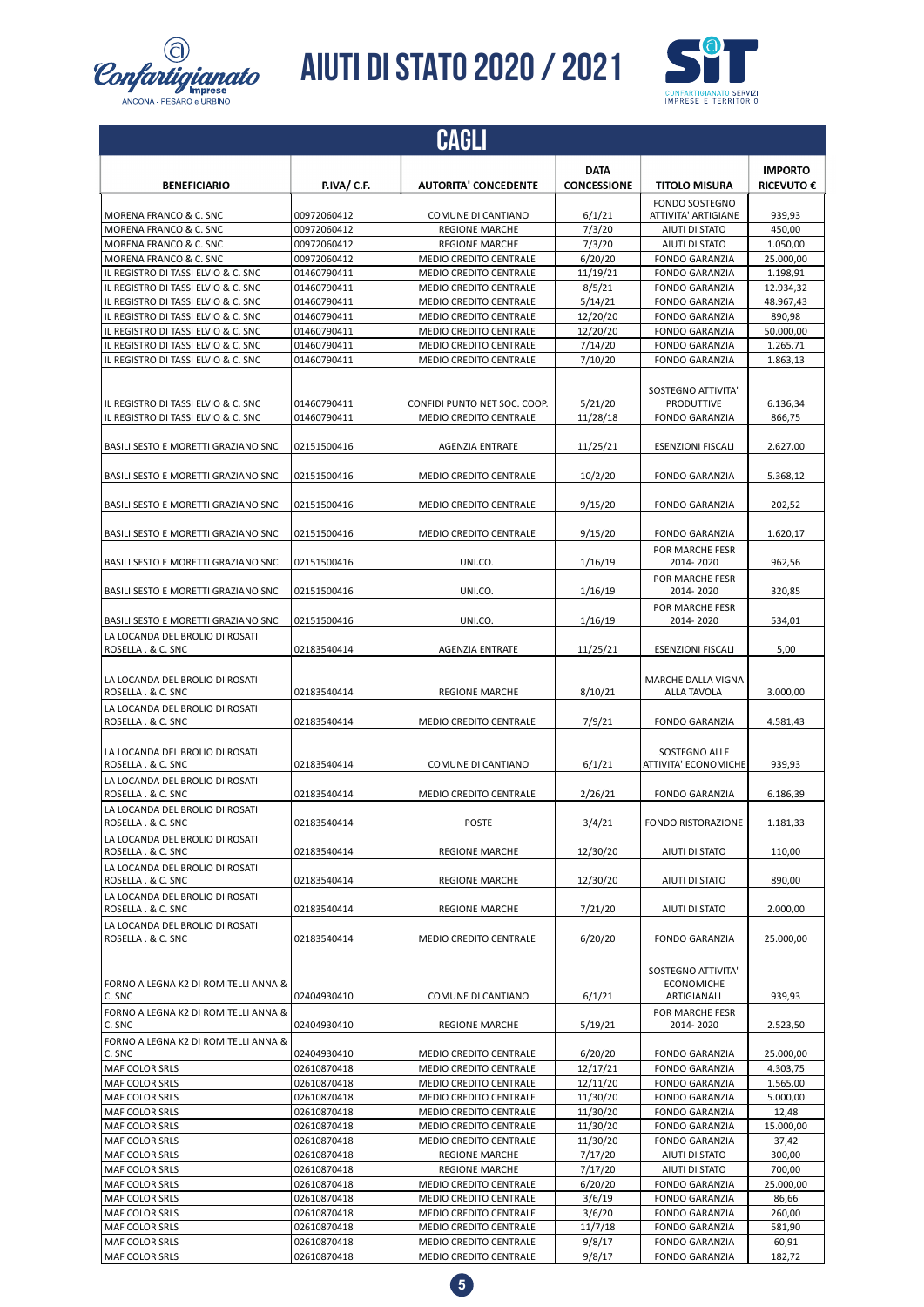![](_page_5_Picture_0.jpeg)

![](_page_5_Picture_2.jpeg)

|                                                       |                  | <b>CAGLI</b>                  |                                   |                                       |                                     |
|-------------------------------------------------------|------------------|-------------------------------|-----------------------------------|---------------------------------------|-------------------------------------|
| <b>BENEFICIARIO</b>                                   | P.IVA/ C.F.      | <b>AUTORITA' CONCEDENTE</b>   | <b>DATA</b><br><b>CONCESSIONE</b> | <b>TITOLO MISURA</b>                  | <b>IMPORTO</b><br><b>RICEVUTO €</b> |
| OSTERIA CUCINERIA SNC DI PICCIONI<br>SILVIA E LORENZO | 02626710418      | <b>POSTE</b>                  | 3/4/21                            | <b>FONDO RISTORAZIONE</b>             | 1.397,11                            |
| OSTERIA CUCINERIA SNC DI PICCIONI<br>SILVIA E LORENZO | 02626710418      | <b>REGIONE MARCHE</b>         | 12/30/20                          | AIUTI DI STATO                        | 110,00                              |
| OSTERIA CUCINERIA SNC DI PICCIONI<br>SILVIA E LORENZO | 02626710418      | <b>REGIONE MARCHE</b>         | 12/30/20                          | <b>AIUTI DI STATO</b>                 | 890.00                              |
| OSTERIA CUCINERIA SNC DI PICCIONI<br>SILVIA E LORENZO | 02626710418      | <b>MEDIO CREDITO CENTRALE</b> | 10/31/20                          | <b>FONDO GARANZIA</b>                 | 17.700,00                           |
| OSTERIA CUCINERIA SNC DI PICCIONI<br>SILVIA E LORENZO | 02626710418      | <b>REGIONE MARCHE</b>         | 7/6/20                            | AIUTI DI STATO                        | 900,00                              |
| OSTERIA CUCINERIA SNC DI PICCIONI<br>SILVIA E LORENZO | 02626710418      | <b>REGIONE MARCHE</b>         | 7/6/20                            | AIUTI DI STATO                        | 2.100,00                            |
| IMPRESA DEL CATRIA SRLS                               | 02673340416      | <b>COMUNE DI FRONTONE</b>     | 6/9/21                            | DPCM 24/09/2020                       | 1.555,00                            |
| IMPRESA DEL CATRIA SRLS                               | 02673340416      | MEDIO CREDITO CENTRALE        | 8/31/20                           | <b>FONDO GARANZIA</b>                 | 12.600,00                           |
| IMPRESA DEL CATRIA SRLS                               | 02673340416      | <b>REGIONE MARCHE</b>         | 7/18/20                           | AIUTI DI STATO                        | 700,00                              |
| <b>IMPRESA DEL CATRIA SRLS</b>                        | 02673340416      | <b>REGIONE MARCHE</b>         | 7/18/20                           | AIUTI DI STATO                        | 300,00                              |
| COME D'INCANTO DI BIANCHI FABIOLA                     | BNCFBL96T60B352W | COMUNE DI CANTIANO            | 6/1/21                            | SOSTEGNO ALLE<br>ATTIVITA' ECONOMICHE | 1.409,89                            |
| COME D'INCANTO DI BIANCHI FABIOLA                     | BNCFBL96T60B352W | MEDIO CREDITO CENTRALE        | 2/26/21                           | <b>FONDO GARANZIA</b>                 | 2.184,28                            |
| COME D'INCANTO DI BIANCHI FABIOLA                     | BNCFBL96T60B352W | COMUNE DI CANTIANO            | 11/20/20                          | <b>FONDO GARANZIA</b>                 | 2.300.00                            |
| COME D'INCANTO DI BIANCHI FABIOLA                     | BNCFBL96T60B352W | <b>REGIONE MARCHE</b>         | 7/18/20                           | AIUTI DI STATO                        | 300,00                              |
| COME D'INCANTO DI BIANCHI FABIOLA                     | BNCFBL96T60B352W | <b>REGIONE MARCHE</b>         | 7/18/20                           | AIUTI DI STATO                        | 700,00                              |
| COME D'INCANTO DI BIANCHI FABIOLA                     | BNCFBL96T60B352W | <b>REGIONE MARCHE</b>         | 6/23/20                           | POR MARCHE FESR<br>2014-2020          | 15.000,00                           |
| COME D'INCANTO DI BIANCHI FABIOLA                     | BNCFBL96T60B352W | MEDIO CREDITO CENTRALE        | 6/20/20                           | <b>FONDO GARANZIA</b>                 | 0,00                                |
| COME D'INCANTO DI BIANCHI FABIOLA                     | BNCFBL96T60B352W | <b>MEDIO CREDITO CENTRALE</b> | 11/27/19                          | <b>FONDO GARANZIA</b>                 | 2.148,74                            |
| COME D'INCANTO DI BIANCHI FABIOLA                     | BNCFBL96T60B352W | <b>MEDIO CREDITO CENTRALE</b> | 12/17/21                          | <b>FONDO GARANZIA</b>                 | 1.144,67                            |
| <b>BATTISTI MAURO</b>                                 | BTTMRA67A09B352L | <b>MEDIO CREDITO CENTRALE</b> | 8/10/20                           | <b>FONDO GARANZIA</b>                 | 21.342,00                           |
| CAPOCCIA MARCO                                        | CPCMRC64S20B352V | MEDIO CREDITO CENTRALE        | 9/17/21                           | <b>FONDO GARANZIA</b>                 | 1.480,14                            |
| CAPOCCIA MARCO                                        | CPCMRC64S20B352V | MEDIO CREDITO CENTRALE        | 5/25/20                           | <b>FONDO GARANZIA</b>                 | 14.450,00                           |
| <b>LEPRI LORIS</b>                                    | LPRLRS75A20B352E | MEDIO CREDITO CENTRALE        | 11/20/20                          | <b>FONDO GARANZIA</b>                 | 19.101,00                           |
| <b>VALENTINI ANGELITA</b>                             | VNLNLT66L46G618G | MEDIO CREDITO CENTRALE        | 11/20/20                          | <b>FONDO GARANZIA</b>                 | 9.900,00                            |
| <b>VALENTINI ANGELITA</b>                             | VNLNLT66L46G618G | <b>REGIONE MARCHE</b>         | 7/17/20                           | AIUTI DI STATO                        | 300,00                              |
| <b>VALENTINI ANGELITA</b>                             | VNLNLT66L46G618G | <b>REGIONE MARCHE</b>         | 7/17/20                           | AIUTI DI STATO                        | 700,00                              |
| <b>VERTENZI ORFEO</b>                                 | VRTRFO65E31Z133W | <b>AGENZIA ENTRATE</b>        | 11/25/21                          | <b>ESENZIONI FISCALI</b>              | 268,00                              |
| <b>VERTENZI ORFEO</b>                                 | VRTRFO65E31Z133W | <b>MEDIO CREDITO CENTRALE</b> | 6/10/20                           | <b>FONDO GARANZIA</b>                 | 25.000,00                           |

|                               |             | <b>FERMIGNANO</b>                           |                                   |                                                                                         |                                     |
|-------------------------------|-------------|---------------------------------------------|-----------------------------------|-----------------------------------------------------------------------------------------|-------------------------------------|
| <b>BENEFICIARIO</b>           | P.IVA/ C.F. | <b>AUTORITA' CONCEDENTE</b>                 | <b>DATA</b><br><b>CONCESSIONE</b> | <b>TITOLO MISURA</b>                                                                    | <b>IMPORTO</b><br><b>RICEVUTO €</b> |
| AGOSTINI TARCISIO & FIGLI snc | 00971390414 | <b>MEDIO CREDITO</b><br><b>CENTRALE SPA</b> | 25/05/2020                        | <b>FONDO GARAN-</b><br><b>ZIA</b>                                                       | 25.000,00                           |
| AGOSTINI TARCISIO & FIGLI snc | 00971390414 | <b>AGENZIA ENTRATE</b>                      | 03/07/2020                        | <b>CONTRIBUTO</b><br>D.L. "RILANCIO"<br>34/2020 ART, 25                                 | 2.000,00                            |
| AGOSTINI TARCISIO & FIGLI snc | 00971390414 | <b>AGENZIA ENTRATE</b>                      | 16/09/2020                        | <b>CREDITO</b><br>D'IMPOSTA CANO-<br>NI LOCAZIONE<br>D.L. "RILANCIO"<br>34/2020 ART, 28 | 154,93                              |
| AGOSTINI TARCISIO & FIGLI snc | 00971390414 | <b>AGENZIA ENTRATE</b>                      | 20/07/2020                        | <b>ESENZIONE</b><br>1° ACCONTO IRAP<br>2020<br>D.L. "RILANCIO"<br>34/2020 ART. 24       | 500,00                              |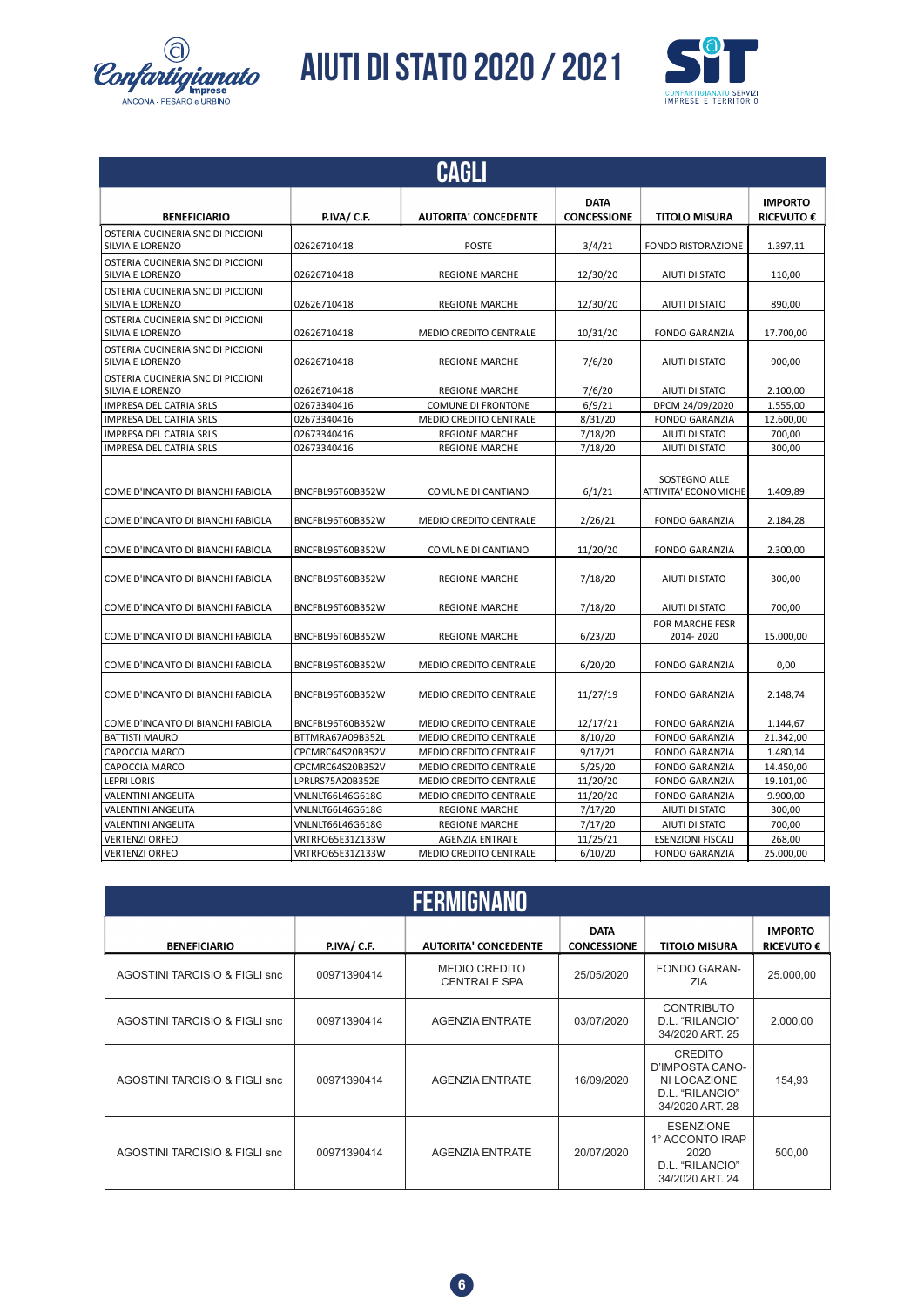![](_page_6_Picture_0.jpeg)

![](_page_6_Picture_2.jpeg)

|                                                                     |                            | FANO                                                   |                                   |                                                                 |                                     |
|---------------------------------------------------------------------|----------------------------|--------------------------------------------------------|-----------------------------------|-----------------------------------------------------------------|-------------------------------------|
| <b>BENEFICIARIO</b>                                                 | <b>P.IVA/ C.F.</b>         | <b>AUTORITA' CONCEDENTE</b>                            | <b>DATA</b><br><b>CONCESSIONE</b> | <b>TITOLO MISURA</b>                                            | <b>IMPORTO</b><br><b>RICEVUTO €</b> |
| AUTOTRASPORTI F.LLI DAMIANI DI<br>DAMIANI MAURO & C. SNC            | 01309000410                | <b>MEDIO CREDITO CENTRALE</b>                          | 11/30/20                          | <b>FONDO GARANZIA</b>                                           | 149,69                              |
| AUTOTRASPORTI F.LLI DAMIANI DI<br>DAMIANI MAURO & C. SNC            | 01309000410                | <b>MEDIO CREDITO CENTRALE</b>                          | 11/30/20                          | <b>FONDO GARANZIA</b>                                           | 50.000,00                           |
| AUTOTRASPORTI F.LLI DAMIANI DI<br>DAMIANI MAURO & C. SNC            | 01309000410                | <b>MEDIO CREDITO CENTRALE</b>                          | 11/30/20                          | <b>FONDO GARANZIA</b>                                           | 59,87                               |
| AUTOTRASPORTI F.LLI DAMIANI DI                                      |                            |                                                        |                                   |                                                                 |                                     |
| DAMIANI MAURO & C. SNC<br>AUTOTRASPORTI F.LLI DAMIANI DI            | 01309000410                | <b>MEDIO CREDITO CENTRALE</b>                          | 11/30/20                          | <b>FONDO GARANZIA</b>                                           | 20.000,00                           |
| DAMIANI MAURO & C. SNC<br><b>CHALET A MARE FANO SRL</b>             | 01309000410<br>02593630417 | <b>MEDIO CREDITO CENTRALE</b><br><b>REGIONE MARCHE</b> | 5/25/20<br>7/16/20                | <b>FONDO GARANZIA</b><br>DL RILANCIO                            | 25.000,00<br>900,00                 |
| CHALET A MARE FANO SRL                                              | 02593630417                | <b>REGIONE MARCHE</b>                                  | 7/16/20                           | <b>DL RILANCIO</b>                                              | 2.100,00                            |
|                                                                     |                            |                                                        |                                   |                                                                 |                                     |
| CHALET A MARE FANO SRL                                              | 02593630417                | MEDIO CREDITO CENTRALE                                 | 10/13/20                          | <b>FONDO GARANZIA</b>                                           | 38.602,68                           |
| CHALET A MARE FANO SRL                                              | 02593630417                | MEDIO CREDITO CENTRALE                                 | 11/20/20                          | <b>FONDO GARANZIA</b>                                           | 30.000,00                           |
| <b>CORNELI DAVIDE</b>                                               | CRNDVD84A03E058O           | <b>MEDIO CREDITO CENTRALE</b>                          | 7/10/20                           | <b>FONDO GARANZIA</b>                                           | 25.000,00                           |
| <b>ISODENTAL DI TONUCCI FILIPPO &amp; C.</b>                        |                            |                                                        |                                   |                                                                 |                                     |
| <b>SNC</b>                                                          | 02202060410                | UNI.CO                                                 | 6/11/20                           | L.R. 13/2020                                                    | 3.057,67                            |
| ISODENTAL DI TONUCCI FILIPPO & C.<br><b>SNC</b>                     | 02202060410                | UNI.CO                                                 | 6/11/20                           | POR MARCHE FESR<br>2014/2020                                    | 1.701,82                            |
| ASTER MODEL DI MAIDA<br><b>GIUSEPPINA ELENA</b>                     | MDAGPP74T44F839M           | MEDIO CREDITO CENTRALE                                 | 4/10/20                           | <b>FONDO GARANZIA</b>                                           | 1.413,11                            |
| OLD JACK DI TROTTA PASQUALE                                         | TKTPQL92R17D749P           | MEDIO CREDITO CENTRALE                                 | 10/31/20                          | <b>FONDO GARANZIA</b>                                           | 25.000,00                           |
| OLD JACK DI TROTTA PASQUALE                                         | TKTPQL92R17D749P           | <b>REGIONE MARCHE</b>                                  | 7/3/20                            | DL RILANCIO                                                     | 450,00                              |
| OLD JACK DI TROTTA PASQUALE                                         | TKTPQL92R17D749P           | <b>REGIONE MARCHE</b>                                  | 7/3/20                            | DL RILANCIO<br>POR MARCHE FESR                                  | 1.050,00                            |
| OLD JACK DI TROTTA PASQUALE                                         | TKTPQL92R17D749P           | UNI.CO                                                 | 6/11/20                           | 2014/2020                                                       | 1.063,64                            |
| OLD JACK DI TROTTA PASQUALE                                         | TKTPQL92R17D749P           | UNI.CO                                                 | 6/11/20                           | L.R. 13/2020                                                    | 1.911,04                            |
| MON CHERI SNC DI SOARES CORREIA<br><b>BRENDA GABRIELLA &amp; C.</b> | 02706900418                | <b>MEDIO CREDITO CENTRALE</b>                          | 11/27/19                          | <b>FONDO GARANZIA</b>                                           | 2.825,81                            |
| TECNOTERM SNC DI ANTOGNONI<br>ROBERTO EVARISTO & C.                 | 02092430418                | <b>MEDIO CREDITO CENTRALE</b>                          | 11/10/20                          | <b>FONDO GARANZIA</b>                                           | 25.000,00                           |
| POLVERARI MARCELLO                                                  | PLVMCL58B26F348V           | <b>MEDIO CREDITO CENTRALE</b>                          | 11/10/20                          | <b>FONDO GARANZIA</b>                                           | 14.000,00                           |
| EXOL DI RICCI ANDREA                                                | RCCNDR81M15I459R           | <b>INAIL</b>                                           | 10/13/20                          | <b>INCENTIVO ASSUNZIONE</b><br>LAVORATORI CON<br>ALMENO 50 ANNI | 1.235,91                            |
| EXOL DI RICCI ANDREA                                                | RCCNDR81M15I459R           | MEDIO CREDITO CENTRALE                                 | 11/10/20                          | <b>FONDO GARANZIA</b>                                           | 20.000,00                           |
| RADI MASSIMO                                                        | RDAMSM70T06D749J           | UNI.CO                                                 | 5/8/20                            | L.R.13/2020                                                     | 2.048,96                            |
| RADI MASSIMO                                                        | RDAMSM70T06D749J           | UNI.CO                                                 | 5/8/20                            | POR MARCHE FESR<br>2014/2020                                    | 1.276,36                            |
| <b>BAGNI CARLO SRL</b>                                              | 02533580417                | MEDIO CREDITO CENTRALE                                 | 7/31/20                           | <b>FONDO GARANZIA</b>                                           | 25.000,00                           |
| <b>BAGNI CARLO SRL</b>                                              | 02533580417                | <b>REGIONE MARCHE</b>                                  | 7/21/20                           | <b>DL RILANCIO</b>                                              | 2.000,00                            |
| <b>BAR ROSCIANO DI SIGNORETTI</b>                                   |                            |                                                        |                                   |                                                                 |                                     |
| MATTIA & C. SAS                                                     | 02471370417                | <b>REGIONE MARCHE</b>                                  | 10/15/20                          | <b>DL RILANCIO</b>                                              | 450,00                              |
| <b>BAR ROSCIANO DI SIGNORETTI</b><br>MATTIA & C. SAS                | 02471370417                | <b>REGIONE MARCHE</b>                                  | 10/15/20                          | <b>DL RILANCIO</b>                                              | 1.050,00                            |
| <b>BAR ROSCIANO DI SIGNORETTI</b>                                   |                            |                                                        |                                   |                                                                 |                                     |
| MATTIA & C. SAS                                                     | 02471370417                | MEDIO CREDITO CENTRALE                                 | 8/20/20                           | <b>FONDO GARANZIA</b>                                           | 25.000,00                           |
| MONTANARI MICHELE                                                   | MNTMHL59P17D488L           | UNI.CO                                                 | 5/7/20                            | L.R. 13/2020                                                    | 905,15                              |
| MONTANARI MICHELE                                                   | MNTMHL59P17D488L           | UNI.CO                                                 | 2/11/20                           | L.R. 20/2003                                                    | 958,21                              |
| MONTANARI MICHELE                                                   | MNTMHL59P17D488L           | MEDIO CREDITO CENTRALE                                 | 12/11/20                          | <b>FONDO GARANZIA</b>                                           | 1.237,89                            |
| MONTANARI MICHELE                                                   | MNTMHL59P17D488L           | MEDIO CREDITO CENTRALE                                 | 10/31/20                          | <b>FONDO GARANZIA</b>                                           | 30.000,00                           |
|                                                                     |                            |                                                        |                                   |                                                                 |                                     |
| MONTANARI MICHELE                                                   | MNTMHL59P17D488L           | UNI.CO                                                 | 5/7/20                            | POR MARCHE FESR<br>2014/2020                                    | 641,13                              |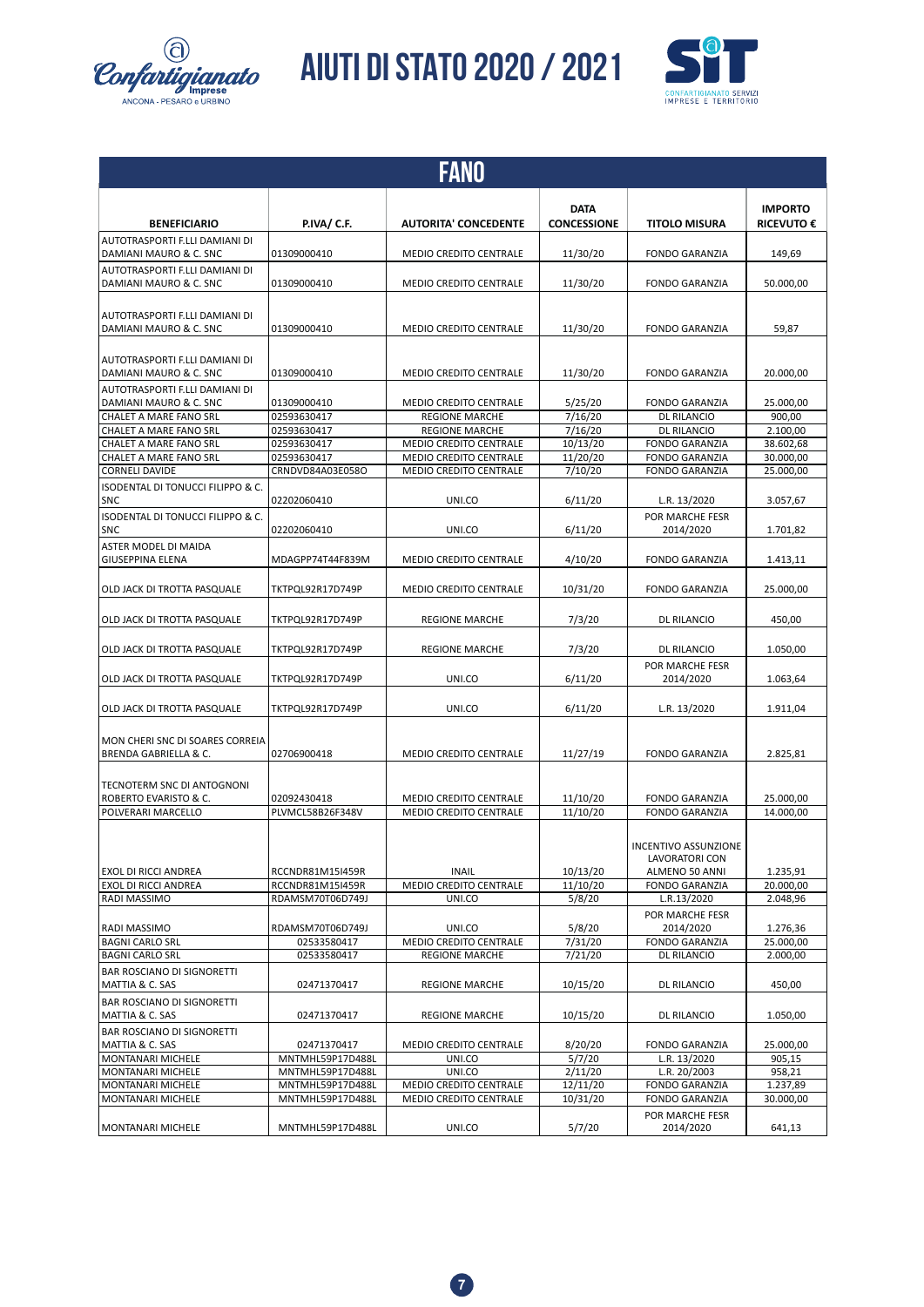![](_page_7_Picture_0.jpeg)

![](_page_7_Picture_2.jpeg)

|                                                    |                            | <b>FOSSOMBRONE</b>                                             |                     |                                                |                        |
|----------------------------------------------------|----------------------------|----------------------------------------------------------------|---------------------|------------------------------------------------|------------------------|
|                                                    |                            |                                                                | <b>DATA</b>         |                                                | <b>IMPORTO</b>         |
| <b>BENEFICIARIO</b>                                | P.IVA/ C.F.                | <b>AUTORITA' CONCEDENTE</b>                                    | <b>CONCESSIONE</b>  | <b>TITOLO MISURA</b>                           | <b>RICEVUTO €</b>      |
| A.S. CAMINETTI SRL<br><b>COSTRUZIONI FFS SRLS</b>  | 01407900412<br>02644010411 | <b>MEDIO CREDITO CENTRALE</b><br><b>MEDIO CREDITO CENTRALE</b> | 7/31/20<br>10/31/20 | <b>FONDO GARANZIA</b><br><b>FONDO GARANZIA</b> | 25.000,00<br>25.000,00 |
| OMAP DI ANTONELLI MICHELE                          | NTNMHL70S25D749G           | MEDIO CREDITO CENTRALE                                         | 4/20/21             | <b>FONDO GARANZIA</b>                          | 8.900,00               |
| <b>ANTONELLI MICHELE</b>                           | NTNMHL70S25D749G           | <b>REGIONE MARCHE</b>                                          | 7/17/20             | AIUTI DI STATO                                 | 300,00                 |
| <b>ANTONELLI MICHELE</b>                           | NTNMHL70S25D749G           | <b>REGIONE MARCHE</b>                                          | 7/17/20             | AIUTI DI STATO                                 | 700,00                 |
| EDIL 84 DI FOSSA ANGELO & C. SNC                   | 895120418                  | <b>REGIONE MARCHE</b>                                          | 7/17/20             | AIUTI DI STATO                                 | 300,00                 |
| EDIL 84 DI FOSSA ANGELO & C. SNC                   | 895120418                  | <b>REGIONE MARCHE</b>                                          | 7/17/20             | AIUTI DI STATO                                 | 700,00                 |
| RISTORANTE PIZZERIA LE FONTANE DI FERRI<br>VALERIO | FRRVLR69D11Z133R           | <b>REGIONE MARCHE</b>                                          | 7/6/20              | AIUTI DI STATO                                 | 900.00                 |
| RISTORANTE PIZZERIA LE FONTANE DI FERRI<br>VALERIO | FRRVLR69D11Z133R           | <b>REGIONE MARCHE</b>                                          | 7/6/20              | AIUTI DI STATO                                 | 2.100,00               |
| RISTORANTE PIZZERIA LE FONTANE DI FERRI<br>VALERIO | FRRVLR69D11Z133R           | UNI.CO.                                                        | 8/2/19              | POR MARCHE FESR 2014-<br>2020                  | 341,71                 |
| F.LLI BALOCCHI SNC DI BALOCCHI GIORGIO E<br>PAOLO  | 00149720419                | <b>MEDIO CREDITO CENTRALE</b>                                  | 7/10/20             | <b>FONDO GARANZIA</b>                          | 14.683,16              |
| F.LLI BALOCCHI SNC DI BALOCCHI GIORGIO E<br>PAOLO  | 00149720419                | <b>MEDIO CREDITO CENTRALE</b>                                  | 6/20/20             | <b>FONDO GARANZIA</b>                          | 25.000,00              |
| F.LLI BALOCCHI SNC DI BALOCCHI GIORGIO E<br>PAOLO  | 00149720419                | <b>MEDIO CREDITO CENTRALE</b>                                  | 5/11/21             | <b>FONDO GARANZIA</b>                          | 13.366,67              |
| LAVANDERIA GAUDENZI DI GAUDENZI<br>MIRCO & C. SAS  | 01126070414                | <b>MEDIO CREDITO CENTRALE</b>                                  | 5/28/21             | <b>FONDO GARANZIA</b>                          | 33.399.93              |
| LAVANDERIA GAUDENZI DI GAUDENZI<br>MIRCO & C. SAS  | 01126070414                | MEDIO CREDITO CENTRALE                                         | 5/25/21             | <b>FONDO GARANZIA</b>                          | 15.950,20              |
| LAVANDERIA GAUDENZI DI GAUDENZI<br>MIRCO & C. SAS  | 01126070414                | MEDIO CREDITO CENTRALE                                         | 5/25/21             | <b>FONDO GARANZIA</b>                          | 5.100,10               |
| LAVANDERIA GAUDENZI DI GAUDENZI<br>MIRCO & C. SAS  | 01126070414                | <b>MEDIO CREDITO CENTRALE</b>                                  | 5/25/21             | <b>FONDO GARANZIA</b>                          | 8.628,80               |
| LAVANDERIA GAUDENZI DI GAUDENZI<br>MIRCO & C. SAS  | 01126070414                | <b>MEDIO CREDITO CENTRALE</b>                                  | 5/25/21             | <b>FONDO GARANZIA</b>                          | 12.083,60              |
| LAVANDERIA GAUDENZI DI GAUDENZI<br>MIRCO & C. SAS  | 01126070414                | <b>MEDIO CREDITO CENTRALE</b>                                  | 5/21/21             | <b>FONDO GARANZIA</b>                          | 5.394,20               |
| LAVANDERIA GAUDENZI DI GAUDENZI<br>MIRCO & C. SAS  | 01126070414                | <b>MEDIO CREDITO CENTRALE</b>                                  | 5/14/21             | <b>FONDO GARANZIA</b>                          | 3.078,69               |
| LAVANDERIA GAUDENZI DI GAUDENZI<br>MIRCO & C. SAS  | 01126070414                | MEDIO CREDITO CENTRALE                                         | 5/14/21             | <b>FONDO GARANZIA</b>                          | 27.253,89              |
| LAVANDERIA GAUDENZI DI GAUDENZI<br>MIRCO & C. SAS  | 01126070414                | MEDIO CREDITO CENTRALE                                         | 5/14/21             | <b>FONDO GARANZIA</b>                          | 6.253,60               |
| LAVANDERIA GAUDENZI DI GAUDENZI<br>MIRCO & C. SAS  | 01126070414                | MEDIO CREDITO CENTRALE                                         | 5/4/21              | <b>FONDO GARANZIA</b>                          | 8.310,40               |
| LAVANDERIA GAUDENZI DI GAUDENZI<br>MIRCO & C. SAS  | 01126070414                | <b>MEDIO CREDITO CENTRALE</b>                                  | 3/23/21             | <b>FONDO GARANZIA</b>                          | 50.000,00              |
| LAVANDERIA GAUDENZI DI GAUDENZI<br>MIRCO & C. SAS  | 01126070414                | MEDIO CREDITO CENTRALE                                         | 3/23/21             | <b>FONDO GARANZIA</b>                          | 199,72                 |
| LAVANDERIA GAUDENZI DI GAUDENZI<br>MIRCO & C. SAS  | 01126070414                | <b>MEDIO CREDITO CENTRALE</b>                                  | 2/26/21             | <b>FONDO GARANZIA</b>                          | 14.163,40              |
| LAVANDERIA GAUDENZI DI GAUDENZI<br>MIRCO & C. SAS  | 01126070414                | <b>MEDIO CREDITO CENTRALE</b>                                  | 2/26/21             | <b>FONDO GARANZIA</b>                          | 20.598,93              |
| LAVANDERIA GAUDENZI DI GAUDENZI<br>MIRCO & C. SAS  | 01126070414                | MEDIO CREDITO CENTRALE                                         | 2/5/21              | FONDO GARANZIA                                 | 64.823,71              |
| LAVANDERIA GAUDENZI DI GAUDENZI                    |                            | MEDIO CREDITO CENTRALE                                         |                     |                                                |                        |
| MIRCO & C. SAS<br>LAVANDERIA GAUDENZI DI GAUDENZI  | 01126070414                |                                                                | 1/26/21             | FONDO GARANZIA                                 | 0,00                   |
| MIRCO & C. SAS<br>LAVANDERIA GAUDENZI DI GAUDENZI  | 01126070414                | MEDIO CREDITO CENTRALE                                         | 12/31/20            | <b>FONDO GARANZIA</b>                          | 893,73                 |
| MIRCO & C. SAS<br>LAVANDERIA GAUDENZI DI GAUDENZI  | 01126070414                | MEDIO CREDITO CENTRALE                                         | 12/31/20            | <b>FONDO GARANZIA</b>                          | 50.000,00              |
| MIRCO & C. SAS<br>LAVANDERIA GAUDENZI DI GAUDENZI  | 01126070414                | MEDIO CREDITO CENTRALE                                         | 12/31/20            | <b>FONDO GARANZIA</b>                          | 2.681,15               |
| MIRCO & C. SAS<br>LAVANDERIA GAUDENZI DI GAUDENZI  | 01126070414                | MEDIO CREDITO CENTRALE                                         | 12/31/20            | FONDO GARANZIA                                 | 150.000,00             |
| MIRCO & C. SAS<br>LAVANDERIA GAUDENZI DI GAUDENZI  | 01126070414                | MEDIO CREDITO CENTRALE                                         | 12/31/20            | <b>FONDO GARANZIA</b>                          | 2.681,15               |
| MIRCO & C. SAS<br>LAVANDERIA GAUDENZI DI GAUDENZI  | 01126070414                | MEDIO CREDITO CENTRALE                                         | 12/31/20            | FONDO GARANZIA                                 | 150.000,00             |
| MIRCO & C. SAS<br>LAVANDERIA GAUDENZI DI GAUDENZI  | 01126070414                | MEDIO CREDITO CENTRALE                                         | 12/10/20            | <b>FONDO GARANZIA</b>                          | 2.500,64               |
| MIRCO & C. SAS<br>LAVANDERIA GAUDENZI DI GAUDENZI  | 01126070414                | MEDIO CREDITO CENTRALE                                         | 12/10/20            | <b>FONDO GARANZIA</b>                          | 140.000,00             |
| MIRCO & C. SAS<br>LAVANDERIA GAUDENZI DI GAUDENZI  | 01126070414                | MEDIO CREDITO CENTRALE                                         | 8/10/20             | FONDO GARANZIA<br>POR MARCHE FESR 2014-        | 25.000,00              |
| MIRCO & C. SAS<br>LAVANDERIA GAUDENZI DI GAUDENZI  | 01126070414                | UNI.CO.                                                        | 5/14/19             | 2020<br>POR MARCHE FESR 2014-                  | 1.074,77               |
| MIRCO & C. SAS                                     | 01126070414                | UNI.CO.                                                        | 5/14/19             | 2020                                           | 1.067,91               |

![](_page_7_Picture_4.jpeg)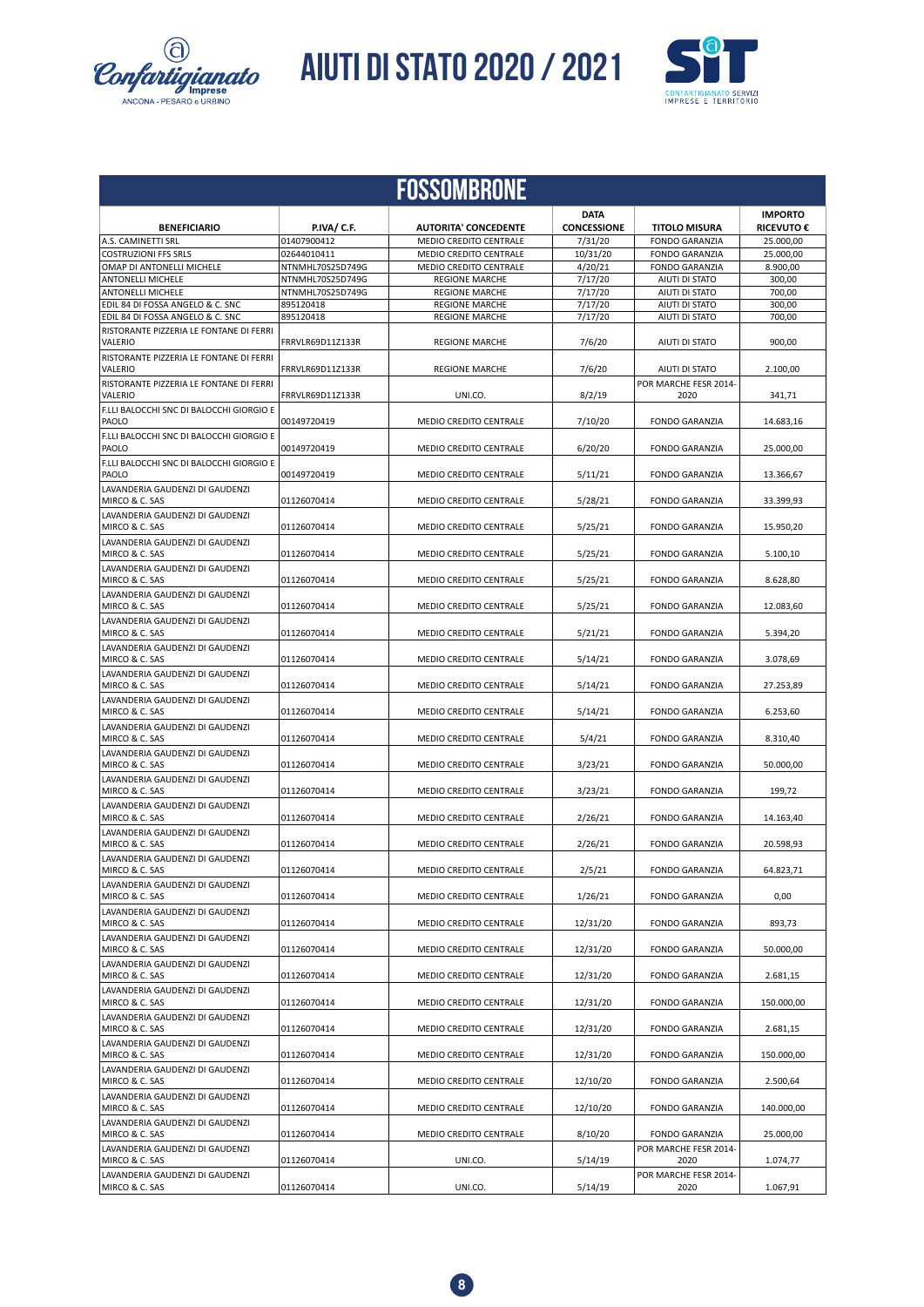![](_page_8_Picture_0.jpeg)

# *Confartigianato* **AIUTI DI STATO 2020 / 2021**

![](_page_8_Picture_2.jpeg)

| ANCONA - PESARO e URBINO |  |  |
|--------------------------|--|--|
|                          |  |  |

|                                                                                                        |                            | <b>FOSSOMBRONE</b>                                    |                                   |                                                                                                                |                                     |
|--------------------------------------------------------------------------------------------------------|----------------------------|-------------------------------------------------------|-----------------------------------|----------------------------------------------------------------------------------------------------------------|-------------------------------------|
| <b>BENEFICIARIO</b>                                                                                    | P.IVA/ C.F.                | <b>AUTORITA' CONCEDENTE</b>                           | <b>DATA</b><br><b>CONCESSIONE</b> | <b>TITOLO MISURA</b>                                                                                           | <b>IMPORTO</b><br><b>RICEVUTO €</b> |
| <b>MASTER TRASPORTI SRL</b>                                                                            | 08267901216                | MEDIO CREDITO CENTRALE                                | 3/2/21                            | <b>FONDO GARANZIA</b>                                                                                          | 4.417,55                            |
| <b>MASTER TRASPORTI SRL</b>                                                                            | 08267901216                | <b>MEDIO CREDITO CENTRALE</b>                         | 12/30/20                          | <b>FONDO GARANZIA</b>                                                                                          | 14.083,80                           |
| <b>MASTER TRASPORTI SRL</b>                                                                            | 08267901216                | <b>MEDIO CREDITO CENTRALE</b>                         | 11/10/20                          | <b>FONDO GARANZIA</b>                                                                                          | 30.000,00                           |
| <b>MASTER TRASPORTI SRL</b>                                                                            | 08267901216                | MINISTERO SVILUPPO ECONOMICO                          | 1/18/19                           | <b>NUOVA SABATINI</b>                                                                                          | 0,00                                |
| <b>MASTER TRASPORTI SRL</b>                                                                            | 08267901216                | <b>MEDIO CREDITO CENTRALE</b>                         | 12/12/18                          | <b>FONDO GARANZIA</b>                                                                                          | 1.372,48                            |
| <b>MASTER TRASPORTI SRL</b>                                                                            | 08267901216                | MINISTERO SVILUPPO ECONOMICO                          | 11/16/17                          | NUOVA SABATINI                                                                                                 | 0,00                                |
| MASTER TRASPORTI SRL                                                                                   | 08267901216                | MINISTERO SVILUPPO ECONOMICO                          | 9/5/17                            | NUOVA SABATINI                                                                                                 | 2.083,69                            |
| NON SOLO COLORE SRL SEMPLIFICATA                                                                       | 02579140415                | <b>MEDIO CREDITO CENTRALE</b>                         | 4/3/20                            | <b>FONDO GARANZIA</b>                                                                                          | 1.879.78                            |
| NON SOLO COLORE SRL SEMPLIFICATA                                                                       | 02579140415                | <b>MEDIO CREDITO CENTRALE</b>                         | 12/10/20                          | <b>FONDO GARANZIA</b>                                                                                          | 30.000,00                           |
| NON SOLO COLORE SRL SEMPLIFICATA                                                                       | 02579140415                | UNI.CO.                                               | 7/16/20                           | <b>AVVISO PUBBLICO</b><br>PRESENTAZIONE<br>DOMANDE L.R. 20/2003<br>ART. 24 ANNO 2019                           | 909,73                              |
| OTTICA BORDONI EGISTO DI MASI ELENA &<br>C. SNC                                                        | 01193770417                | MEDIO CREDITO CENTRALE                                | 5/28/21                           | <b>FONDO GARANZIA</b>                                                                                          | 33.390,94                           |
| OTTICA BORDONI EGISTO DI MASI ELENA &                                                                  |                            |                                                       |                                   |                                                                                                                |                                     |
| C. SNC<br>OTTICA BORDONI EGISTO DI MASI ELENA &                                                        | 01193770417                | <b>MEDIO CREDITO CENTRALE</b>                         | 5/28/21                           | <b>FONDO GARANZIA</b>                                                                                          | 18.784,11                           |
| C. SNC                                                                                                 | 01193770417                | <b>MEDIO CREDITO CENTRALE</b>                         | 11/30/20                          | <b>FONDO GARANZIA</b>                                                                                          | 30.000,00                           |
| OTTICA BORDONI EGISTO DI MASI ELENA &<br>C. SNC                                                        | 01193770417                | <b>REGIONE MARCHE</b>                                 | 12/31/18                          | <b>INTERVENTI SETTORE</b><br><b>COMMERCIO PER</b><br>POTENZIAMENTO<br>SISTEMI DI SICUREZZA<br><b>ANNO 2017</b> | 5.000.00                            |
| OTTICA BORDONI EGISTO DI MASI ELENA &<br>C. SNC                                                        | 01193770417                | <b>REGIONE MARCHE</b>                                 | 12/18/17                          | SOSTEGNO ALLE IMPRESE                                                                                          | 7.688,06                            |
| OTTICA BORDONI EGISTO DI MASI ELENA &<br>C. SNC                                                        | 01193770417                | MINISTERO SVILUPPO ECONOMICO                          | 6/1/18                            | <b>VOUCHER PER LA</b><br>DIGITALIZZAZIONE DELLE<br>PMI                                                         | 0,00                                |
| PIZZA POP DI CORRADO MARIO                                                                             | CRRMRA69R22I751P           | <b>REGIONE MARCHE</b>                                 | 12/30/20                          | AIUTI DI STATO                                                                                                 | 890,00                              |
| PIZZA POP DI CORRADO MARIO                                                                             | CRRMRA69R22I751P           | <b>REGIONE MARCHE</b>                                 | 12/30/20                          | AIUTI DI STATO                                                                                                 | 110,00                              |
| PIZZA POP DI CORRADO MARIO                                                                             | CRRMRA69R22I751P           | <b>REGIONE MARCHE</b>                                 | 7/6/20                            | AIUTI DI STATO                                                                                                 | 900,00                              |
| PIZZA POP DI CORRADO MARIO                                                                             | CRRMRA69R22I751P           | <b>REGIONE MARCHE</b>                                 | 7/6/20                            | <b>AIUTI DI STATO</b>                                                                                          | 2.100,00                            |
|                                                                                                        |                            |                                                       |                                   |                                                                                                                |                                     |
| PIZZERIA ARCOBALENO DI BONETTI BRUNO<br>& PERUZZINI SILVIA SNC<br>PIZZERIA ARCOBALENO DI BONETTI BRUNO | 00796430411                | <b>REGIONE MARCHE</b>                                 | 12/30/20                          | AIUTI DI STATO                                                                                                 | 890,00                              |
| & PERUZZINI SILVIA SNC                                                                                 | 00796430411                | <b>REGIONE MARCHE</b>                                 | 12/30/20                          | AIUTI DI STATO                                                                                                 | 110,00                              |
| PIZZERIA ARCOBALENO DI BONETTI BRUNO<br>& PERUZZINI SILVIA SNC                                         | 00796430411                | <b>REGIONE MARCHE</b>                                 | 7/6/20                            | AIUTI DI STATO                                                                                                 | 2.100,00                            |
| PIZZERIA ARCOBALENO DI BONETTI BRUNO<br>& PERUZZINI SILVIA SNC                                         | 00796430411                | <b>REGIONE MARCHE</b>                                 | 7/6/20                            | AIUTI DI STATO                                                                                                 | 900,00                              |
| PIZZERIA ARCOBALENO DI BONETTI BRUNO<br>& PERUZZINI SILVIA SNC                                         | 00796430411                | MEDIO CREDITO CENTRALE                                | 6/20/20                           | <b>FONDO GARANZIA</b>                                                                                          | 25.000.00                           |
| <b>GSP TRASPORTI DI PUNZO GIORGIO</b><br>SALVATORE                                                     | PNZGGS89H16I483P           | <b>MEDIO CREDITO CENTRALE</b>                         | 1/9/21                            | <b>FONDO GARANZIA</b>                                                                                          | 14.731.30                           |
| <b>GSP TRASPORTI DI PUNZO GIORGIO</b><br>SALVATORE                                                     | PNZGGS89H16I483P           | MEDIO CREDITO CENTRALE                                | 10/31/20                          | <b>FONDO GARANZIA</b>                                                                                          | 30.000,00                           |
| <b>GSP TRASPORTI DI PUNZO GIORGIO</b><br><b>SALVATORE</b>                                              | PNZGGS89H16I483P           | MINISTERO SVILUPPO ECONOMICO                          | 8/31/18                           | NUOVA SABATINI                                                                                                 | 2.932,60                            |
| PASTICCERIA RINCI DI RINCI GIORGIO & C.<br><b>SNC</b>                                                  | 01362880419                | MEDIO CREDITO CENTRALE                                | 11/20/20                          | <b>FONDO GARANZIA</b>                                                                                          | 20.000,00                           |
| PASTICCERIA RINCI DI RINCI GIORGIO & C.<br>SNC                                                         | 01362880419                | <b>REGIONE MARCHE</b>                                 | 7/3/20                            | AIUTI DI STATO                                                                                                 | 1.050,00                            |
| PASTICCERIA RINCI DI RINCI GIORGIO & C.<br>SNC                                                         | 01362880419                | <b>REGIONE MARCHE</b>                                 | 7/3/20                            | AIUTI DI STATO                                                                                                 | 450,00                              |
| ALTER DI SERAFINI GRAZIANA                                                                             | SRFGZN57S53D749R           | <b>REGIONE MARCHE</b>                                 | 7/18/20                           | AIUTI DI STATO                                                                                                 | 700,00                              |
| ALTER DI SERAFINI GRAZIANA                                                                             | SRFGZN57S53D749R           | <b>REGIONE MARCHE</b>                                 | 7/18/20                           | AIUTI DI STATO                                                                                                 | 300,00                              |
| SERAFINI GRAZIELLA                                                                                     | SRFGZL47S41D541E           | <b>REGIONE MARCHE</b>                                 | 12/30/20                          | AIUTI DI STATO                                                                                                 | 890,00                              |
| SERAFINI GRAZIELLA                                                                                     | SRFGZL47S41D541E           | <b>REGIONE MARCHE</b>                                 | 12/30/20                          | AIUTI DI STATO                                                                                                 | 110,00                              |
| SERAFINI GRAZIELLA                                                                                     | SRFGZL47S41D541E           | <b>REGIONE MARCHE</b>                                 | 7/28/20                           | AIUTI DI STATO                                                                                                 | 450,00                              |
| SERAFINI GRAZIELLA                                                                                     | SRFGZL47S41D541E           | <b>REGIONE MARCHE</b>                                 | 7/28/20                           | AIUTI DI STATO                                                                                                 | 1.050,00                            |
| SIEL DI BASILI RODOLFO & C. SNC                                                                        | 02399640412                | MEDIO CREDITO CENTRALE                                | 5/11/21                           | <b>FONDO GARANZIA</b>                                                                                          | 6.423,30                            |
| SIEL DI BASILI RODOLFO & C. SNC                                                                        | 02399640412                | MEDIO CREDITO CENTRALE                                | 5/11/21                           | <b>FONDO GARANZIA</b>                                                                                          | 8.436,45                            |
| SIEL DI BASILI RODOLFO & C. SNC                                                                        | 02399640412                | MEDIO CREDITO CENTRALE                                | 10/31/20                          | <b>FONDO GARANZIA</b><br>SOSTEGNO ATTIVITA'                                                                    | 30.000,00                           |
| <b>STAR TRASPORT SRL</b>                                                                               | 02614590418                | UNI.CO.                                               | 6/11/21                           | PRODUTTIVE                                                                                                     | 5.000,00                            |
| <b>STAR TRASPORT SRL</b>                                                                               | 02614590418                | MEDIO CREDITO CENTRALE                                | 1/9/21                            | <b>FONDO GARANZIA</b>                                                                                          | 14.713,00                           |
| <b>STAR TRASPORT SRL</b>                                                                               | 02614590418                | MEDIO CREDITO CENTRALE                                | 12/20/20                          | <b>FONDO GARANZIA</b>                                                                                          | 802,53                              |
| STAR TRASPORT SRL                                                                                      | 02614590418                | MEDIO CREDITO CENTRALE                                | 12/20/20                          | <b>FONDO GARANZIA</b>                                                                                          | 25.000,00                           |
| <b>STAR TRASPORT SRL</b>                                                                               | 02614590418                | MEDIO CREDITO CENTRALE                                | 6/30/20                           | <b>FONDO GARANZIA</b>                                                                                          | 25.000,00                           |
| <b>STAR TRASPORT SRL</b>                                                                               | 02614590418                | UNI.CO.                                               | 5/19/20                           | SOSTEGNO ATTIVITA'<br>PRODUTTIVE                                                                               | 3.707,30                            |
|                                                                                                        |                            |                                                       | 1/9/19                            |                                                                                                                |                                     |
| <b>STAR TRASPORT SRL</b><br><b>STAR TRASPORT SRL</b>                                                   | 02614590418<br>02614590418 | MEDIO CREDITO CENTRALE                                |                                   | <b>FONDO GARANZIA</b><br>NUOVA SABATINI                                                                        | 1.030,66<br>7.022,80                |
| OSTERIA ZANCHETTI DI ZANCHETTI LUCA                                                                    | ZNCLCU78M29D749G           | MINISTERO SVILUPPO ECONOMICO<br><b>REGIONE MARCHE</b> | 12/29/17<br>12/18/17              | SOSTEGNO ALLE IMPRESE                                                                                          | 9.000,00                            |
|                                                                                                        |                            |                                                       |                                   |                                                                                                                |                                     |
| OSTERIA ZANCHETTI DI ZANCHETTI LUCA                                                                    | ZNCLCU78M29D749G           | <b>REGIONE MARCHE</b>                                 | 12/31/18                          | POTEZIAMENTO SISTEMI<br>DI SICUREZZA                                                                           | 2.180,80                            |

![](_page_8_Picture_5.jpeg)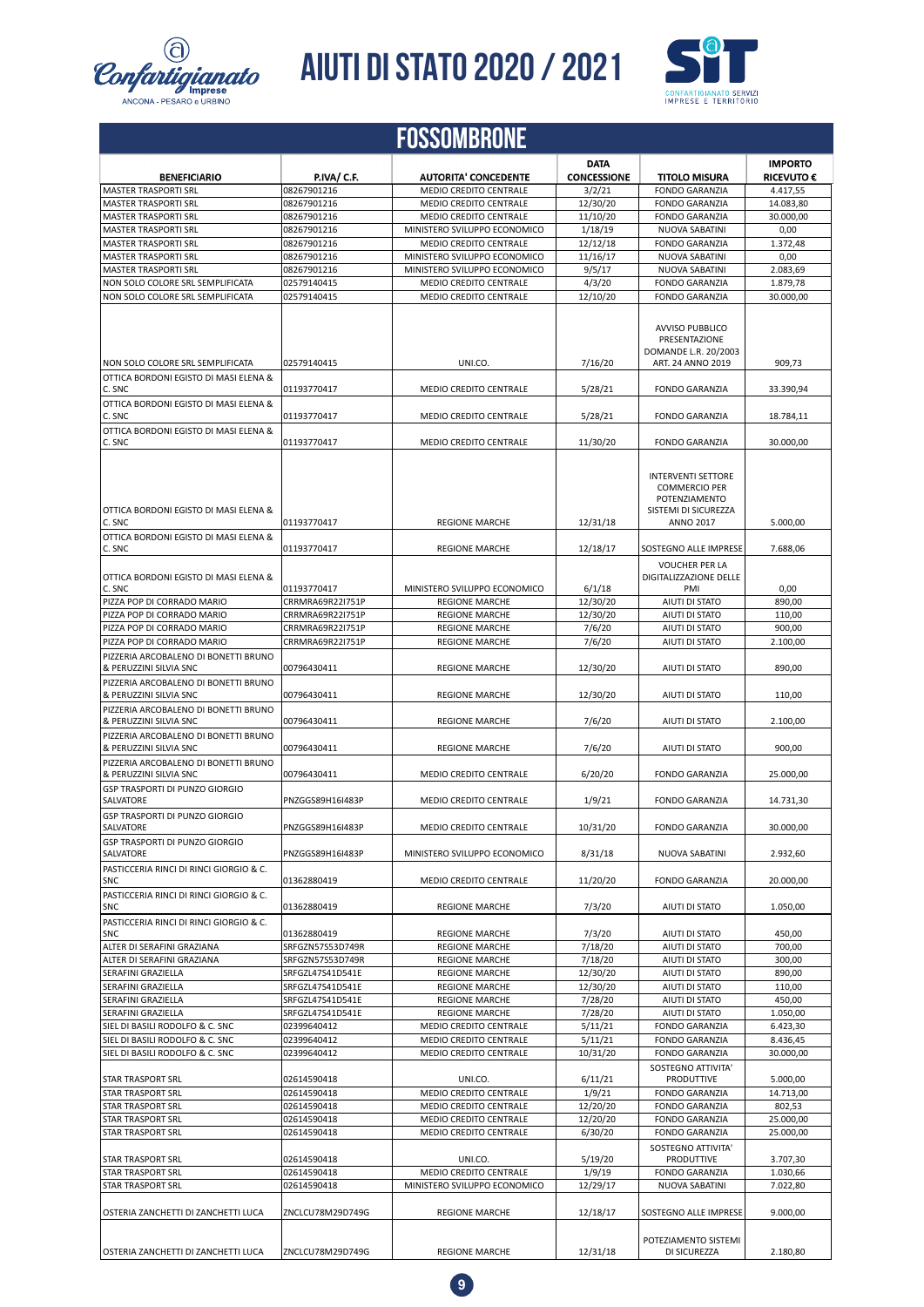![](_page_9_Picture_0.jpeg)

![](_page_9_Picture_2.jpeg)

|                                                              |                    | <b>FOSSOMBRONE</b>            |                                   |                                                      |                                     |
|--------------------------------------------------------------|--------------------|-------------------------------|-----------------------------------|------------------------------------------------------|-------------------------------------|
| <b>BENEFICIARIO</b>                                          | <b>P.IVA/ C.F.</b> | <b>AUTORITA' CONCEDENTE</b>   | <b>DATA</b><br><b>CONCESSIONE</b> | <b>TITOLO MISURA</b>                                 | <b>IMPORTO</b><br><b>RICEVUTO €</b> |
| OSTERIA ZANCHETTI DI ZANCHETTI LUCA                          | ZNCLCU78M29D749G   | <b>REGIONE MARCHE</b>         | 7/6/20                            | AIUTI DI STATO                                       | 900,00                              |
| OSTERIA ZANCHETTI DI ZANCHETTI LUCA                          | ZNCLCU78M29D749G   | <b>REGIONE MARCHE</b>         | 7/6/20                            | AIUTI DI STATO                                       | 2.100,00                            |
| OSTERIA ZANCHETTI DI ZANCHETTI LUCA                          | ZNCLCU78M29D749G   | <b>REGIONE MARCHE</b>         | 12/30/20                          | AIUTI DI STATO                                       | 890,00                              |
| OSTERIA ZANCHETTI DI ZANCHETTI LUCA                          | ZNCLCU78M29D749G   | <b>REGIONE MARCHE</b>         | 12/30/20                          | AIUTI DI STATO                                       | 110,00                              |
| OSTERIA ZANCHETTI DI ZANCHETTI LUCA                          | ZNCLCU78M29D749G   | <b>POSTE</b>                  | 3/30/21                           | FONDO RISTORAZIONE                                   | 10.000,00                           |
| CAFFETTERIA PASTICCERIA CHANTILLY DI<br>TASSI CAMILLA        | TSSCLL85E62D488O   | <b>REGIONE MARCHE</b>         | 7/28/20                           | AIUTI DI STATO                                       | 450,00                              |
| CAFFETTERIA PASTICCERIA CHANTILLY DI<br>TASSI CAMILLA        | TSSCLL85E62D488O   | <b>REGIONE MARCHE</b>         | 7/28/20                           | AIUTI DI STATO                                       | 1.050,00                            |
| CAFFETTERIA PASTICCERIA CHANTILLY DI<br><b>TASSI CAMILLA</b> | TSSCLL85E62D488O   | MEDIO CREDITO CENTRALE        | 11/20/20                          | <b>FONDO GARANZIA</b>                                | 30.000,00                           |
| CAFFETTERIA PASTICCERIA CHANTILLY DI<br>TASSI CAMILLA        | TSSCLL85E62D488O   | <b>REGIONE MARCHE</b>         | 12/30/20                          | AIUTI DI STATO                                       | 110,00                              |
| CAFFETTERIA PASTICCERIA CHANTILLY DI<br>TASSI CAMILLA        | TSSCLL85E62D488O   | <b>REGIONE MARCHE</b>         | 12/30/20                          | AIUTI DI STATO                                       | 890,00                              |
| <b>TADEI MIRCO</b>                                           | TDAMRC71L04D749M   | UNI.CO.                       | 7/31/19                           | POR MARCHE FESR 2014-<br>2020                        | 799,69                              |
| <b>TADEI MIRCO</b>                                           | TDAMRC71L04D749M   | <b>MEDIO CREDITO CENTRALE</b> | 10/31/20                          | <b>FONDO GARANZIA</b>                                | 25.000,00                           |
| SALTARELLI ROBERTO                                           | SLTRRT68D17Z133I   | <b>MEDIO CREDITO CENTRALE</b> | 7/31/20                           | <b>FONDO GARANZIA</b>                                | 9.000,00                            |
| ROMANI BARBARA                                               | RMNBBR66L64D749N   | <b>REGIONE MARCHE</b>         | 7/17/20                           | AIUTI DI STATO                                       | 450,00                              |
| ROMANI BARBARA                                               | RMNBBR66L64D749N   | <b>REGIONE MARCHE</b>         | 7/17/20                           | AIUTI DI STATO                                       | 1.050,00                            |
| POLIDORI DIEGO                                               | PLDDGI69A28D749I   | <b>REGIONE MARCHE</b>         | 12/30/20                          | AIUTI DI STATO                                       | 300,00                              |
| POLIDORI DIEGO                                               | PLDDGI69A28D749I   | <b>REGIONE MARCHE</b>         | 12/30/20                          | AIUTI DI STATO                                       | 700,00                              |
|                                                              |                    |                               |                                   |                                                      |                                     |
| PIZZERIA LA GROTTA SNC DI DINI CHRISTIAN<br>& C              | 01390300414        | <b>REGIONE MARCHE</b>         | 7/6/20                            | AIUTI DI STATO                                       | 2.100,00                            |
| PIZZERIA LA GROTTA SNC DI DINI CHRISTIAN<br>& C              | 01390300414        | <b>REGIONE MARCHE</b>         | 7/6/20                            | AIUTI DI STATO                                       | 900,00                              |
| PIZZERIA LA GROTTA SNC DI DINI CHRISTIAN<br>& C              | 01390300414        | <b>REGIONE MARCHE</b>         | 12/30/20                          | AIUTI DI STATO                                       | 110,00                              |
| PIZZERIA LA GROTTA SNC DI DINI CHRISTIAN<br>& C              | 01390300414        | <b>REGIONE MARCHE</b>         | 12/30/20                          | AIUTI DI STATO                                       | 890,00                              |
| PIERLEONI GIUSEPPE                                           | PRLGPP53B03D749M   | <b>MEDIO CREDITO CENTRALE</b> | 11/30/20                          | <b>FONDO GARANZIA</b>                                | 70.000,00                           |
| PEDANA ROMINA                                                | PDNRMN72D48D749M   | <b>MEDIO CREDITO CENTRALE</b> | 6/10/20                           | <b>FONDO GARANZIA</b>                                | 5.500,00                            |
| PEDANA ROMINA                                                | PDNRMN72D48D749M   | <b>REGIONE MARCHE</b>         | 7/17/20                           | AIUTI DI STATO                                       | 1.050,00                            |
| PEDANA ROMINA                                                | PDNRMN72D48D749M   | <b>REGIONE MARCHE</b>         | 7/17/20                           | AIUTI DI STATO                                       | 450,00                              |
|                                                              |                    |                               |                                   | SOSTEGNO ATTIVITA'                                   |                                     |
| PEDANA ROMINA                                                | PDNRMN72D48D749M   | UNI.CO.                       | 3/22/21                           | PRODUTTIVE                                           | 12.000,00                           |
|                                                              |                    |                               |                                   |                                                      |                                     |
| PEDANA ROMINA                                                | PDNRMN72D48D749M   | <b>MEDIO CREDITO CENTRALE</b> | 4/10/21                           | <b>FONDO GARANZIA</b>                                | 138,77                              |
| PEDANA ROMINA                                                | PDNRMN72D48D749M   | <b>MEDIO CREDITO CENTRALE</b> | 4/10/21                           | <b>FONDO GARANZIA</b>                                | 10.000,00                           |
| PARASACCHI IVANA                                             | PRSVNI52B56D749F   | <b>REGIONE MARCHE</b>         | 7/16/20                           | AIUTI DI STATO                                       | 900,00                              |
|                                                              |                    |                               |                                   | AIUTI DI STATO                                       |                                     |
|                                                              |                    |                               |                                   |                                                      |                                     |
| PARASACCHI IVANA                                             | PRSVNI52B56D749F   | <b>REGIONE MARCHE</b>         | 7/16/20                           |                                                      | 2.100,00                            |
| PARASACCHI IVANA                                             | PRSVNI52B56D749F   | <b>REGIONE MARCHE</b>         | 12/30/20                          | AIUTI DI STATO                                       | 890,00                              |
| PARASACCHI IVANA                                             | PRSVNI52B56D749F   | <b>REGIONE MARCHE</b>         | 12/30/20                          | AIUTI DI STATO                                       | 110,00                              |
| PANIFICIO ROMANI SNC DI ROMANI<br>ALESSANDRO & C.            | 01255140418        | MEDIO CREDITO CENTRALE        | 10/23/20                          | <b>FONDO GARANZIA</b>                                | 17.007,94                           |
| PANIFICIO ROMANI SNC DI ROMANI                               |                    |                               |                                   |                                                      |                                     |
| ALESSANDRO & C.                                              | 01255140418        | <b>MEDIO CREDITO CENTRALE</b> | 10/31/20                          | <b>FONDO GARANZIA</b>                                | 25.000,00                           |
| PANDOLFI RICCARDO                                            | PNDRCR79A07D488P   | <b>REGIONE MARCHE</b>         | 7/17/20                           | AIUTI DI STATO                                       | 700,00                              |
| PANDOLFI RICCARDO                                            | PNDRCR79A07D488P   | <b>REGIONE MARCHE</b>         | 7/17/20                           | AIUTI DI STATO                                       | 300,00                              |
| PANDOLFI MASSIMO                                             | PNDMSM64H26D488V   | <b>REGIONE MARCHE</b>         |                                   | AIUTI DI STATO                                       | 300,00                              |
|                                                              |                    |                               | 7/17/20                           |                                                      |                                     |
| PANDOLFI MASSIMO                                             | PNDMSM64H26D488V   | <b>REGIONE MARCHE</b>         | 7/17/20                           | AIUTI DI STATO                                       | 700,00                              |
| PANDOLFI MASSIMO                                             | PNDMSM64H26D488V   | MEDIO CREDITO CENTRALE        | 8/10/20                           | <b>FONDO GARANZIA</b>                                | 15.500,00                           |
| OREFICERIA BRIZZI SNC DI BRIZZI ALBERTO &<br>MARCO           | 01336800410        | MEDIO CREDITO CENTRALE        | 6/10/20                           | <b>FONDO GARANZIA</b>                                | 22.000,00                           |
| OREFICERIA BRIZZI SNC DI BRIZZI ALBERTO &<br>MARCO           | 01336800410        | <b>REGIONE MARCHE</b>         | 7/17/20                           | AIUTI DI STATO                                       | 700,00                              |
| OREFICERIA BRIZZI SNC DI BRIZZI ALBERTO &<br><b>MARCO</b>    | 01336800410        | <b>REGIONE MARCHE</b>         | 7/17/20                           | AIUTI DI STATO                                       | 300,00                              |
| OREFICERIA BRIZZI SNC DI BRIZZI ALBERTO &<br>MARCO           | 01336800410        | MEDIO CREDITO CENTRALE        | 2/26/21                           | <b>FONDO GARANZIA</b>                                | 12.148,71                           |
| MARTE SNC DI MARCUCCINI FRANCESCO &<br>С.                    | 01320130410        | CONFIDICOOP MARCHE SOC. COOP. | 6/4/19                            | POR MARCHE FESR 2014-<br>2020                        | 1.200,37                            |
| MARTE SNC DI MARCUCCINI FRANCESCO &<br>c.                    | 01320130410        | MEDIO CREDITO CENTRALE        | 11/10/20                          | <b>FONDO GARANZIA</b>                                | 30.000,00                           |
|                                                              |                    |                               |                                   | PROVVEDIMENTI<br>TRIBUTARI DI<br>ADDIZIONALE IRPEF - |                                     |
| FASHION DI ROSSI PAOLA & C. SNC                              | 02360210419        | <b>AGENZIA ENTRATE</b>        |                                   | <b>TASSE</b><br><b>AUTOMOBILISTICHE</b>              | 298,00                              |
|                                                              |                    |                               | 12/18/20                          |                                                      |                                     |
| FASHION DI ROSSI PAOLA & C. SNC                              | 02360210419        | MEDIO CREDITO CENTRALE        | 11/10/20                          | <b>FONDO GARANZIA</b>                                | 25.000,00                           |
| DEL MORO DINO                                                | DLMDNI69D24Z110G   | <b>REGIONE MARCHE</b>         | 7/17/20                           | AIUTI DI STATO                                       | 700,00                              |
| DEL MORO DINO                                                | DLMDNI69D24Z110G   | <b>REGIONE MARCHE</b>         | 7/17/20                           | AIUTI DI STATO                                       | 300,00                              |
| CASAGRANDE MARZIO                                            | CSGMRZ60M28D749A   | MEDIO CREDITO CENTRALE        | 2/19/20                           | <b>FONDO GARANZIA</b>                                | 2.507,92                            |
| CASAGRANDE MARZIO                                            | CSGMRZ60M28D749A   | MEDIO CREDITO CENTRALE        | 4/27/21                           | <b>FONDO GARANZIA</b>                                | 18.975,00                           |
| CASAGRANDE MARZIO                                            | CSGMRZ60M28D749A   | MEDIO CREDITO CENTRALE        | 10/31/20                          | <b>FONDO GARANZIA</b>                                | 25.000,00                           |
| AUTOFFICINA 2F SNC DI FEDUZI GIACOMO                         |                    |                               |                                   |                                                      |                                     |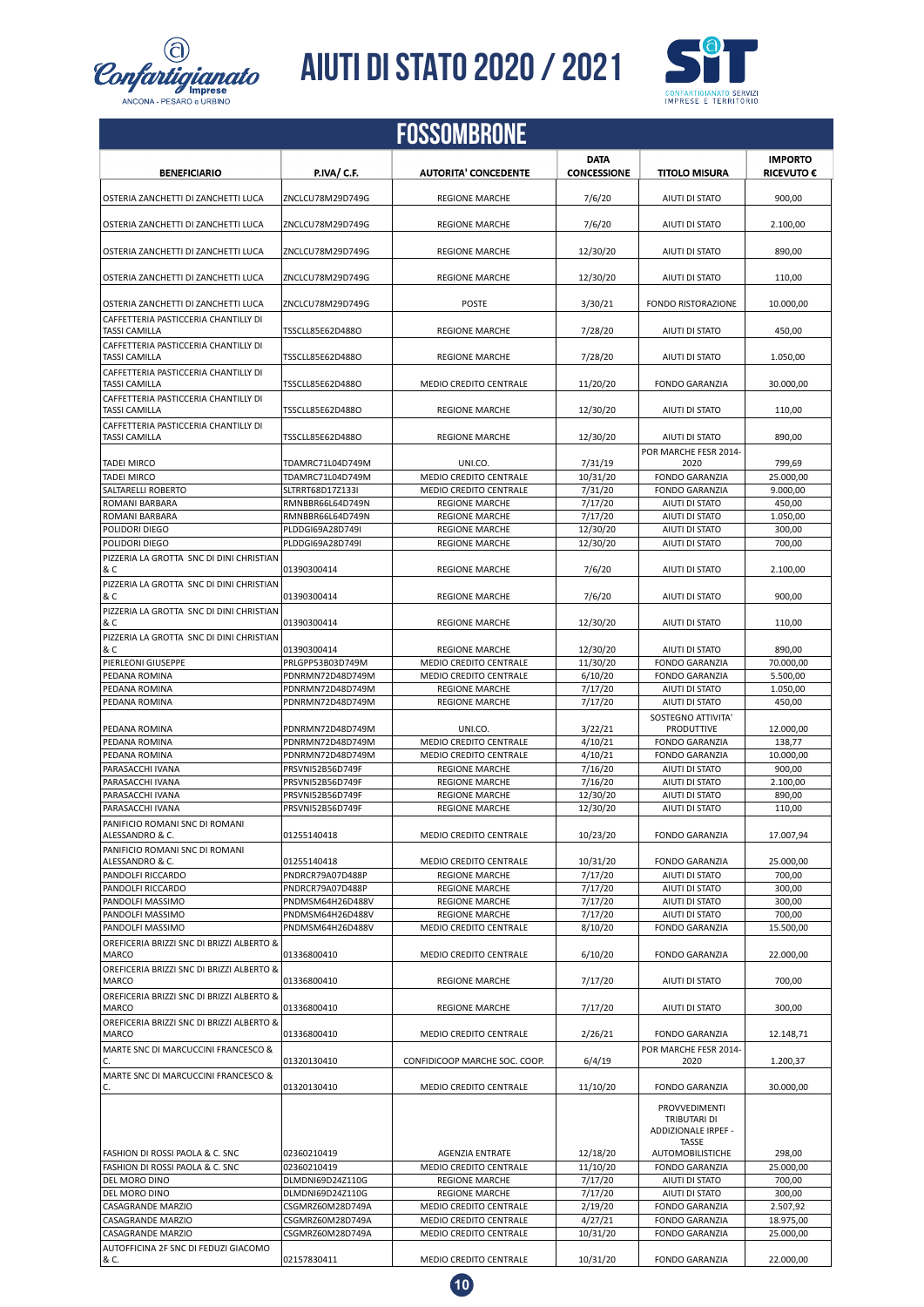![](_page_10_Picture_0.jpeg)

![](_page_10_Picture_2.jpeg)

| <b>FOSSOMBRONE</b>                                                  |                                      |                                                         |                                   |                                                                                                 |                                     |
|---------------------------------------------------------------------|--------------------------------------|---------------------------------------------------------|-----------------------------------|-------------------------------------------------------------------------------------------------|-------------------------------------|
| <b>BENEFICIARIO</b>                                                 | <b>P.IVA/ C.F.</b>                   | <b>AUTORITA' CONCEDENTE</b>                             | <b>DATA</b><br><b>CONCESSIONE</b> | <b>TITOLO MISURA</b>                                                                            | <b>IMPORTO</b><br><b>RICEVUTO €</b> |
| AUTOFFICINA GRILLI MARIANO SNC DI<br><b>GRILLI FEDERICO &amp; C</b> | 02007770411                          | MEDIO CREDITO CENTRALE                                  | 5/15/20                           | <b>FONDO GARANZIA</b>                                                                           | 25.000,00                           |
| AUTOTRASPORTI TAMBURINI ALEX & C. SNC                               | 02045820418                          | <b>MEDIO CREDITO CENTRALE</b>                           | 11/30/20                          | <b>FONDO GARANZIA</b>                                                                           | 346,27                              |
| AUTOTRASPORTI TAMBURINI ALEX & C. SNC                               | 02045820418                          | MEDIO CREDITO CENTRALE                                  | 11/30/20                          | <b>FONDO GARANZIA</b>                                                                           | 25.000,00                           |
| AUTOTRASPORTI TAMBURINI ALEX & C. SNC                               | 02045820418                          | <b>MEDIO CREDITO CENTRALE</b>                           | 8/20/20                           | <b>FONDO GARANZIA</b>                                                                           | 25.000,00                           |
| CANCELLIERI MIRKO - CM FERRO DI<br><b>CANELLIERI MIRKO</b>          | CNCMRK72P21D749S                     | MEDIO CREDITO CENTRALE                                  | 12/10/20                          | <b>FONDO GARANZIA</b>                                                                           | 20.000,00                           |
| MAGLIFICIO FORUM DI SAUDELLI C. E<br><b>ROMANIP</b>                 | 02533590416                          | <b>AGENZIA ENTRATE</b>                                  | 12/17/20                          | <b>PROVVEDIMENTI</b><br>TRIBUTARI DI<br>ADDIZIONALE IRPEF -<br><b>TASSE</b><br>AUTOMOBILISTICHE | 317,00                              |
| CARPE DIEM DI GIUSTINIANI LUCIA & C. SNC 02569290410                |                                      |                                                         |                                   |                                                                                                 | 16.000,00                           |
|                                                                     |                                      | MEDIO CREDITO CENTRALE                                  | 10/31/20                          | <b>FONDO GARANZIA</b>                                                                           |                                     |
| CARPE DIEM DI GIUSTINIANI LUCIA & C. SNC                            | 02569290410                          | <b>REGIONE MARCHE</b>                                   | 12/30/20                          | AIUTI DI STATO                                                                                  | 110.00                              |
| CARPE DIEM DI GIUSTINIANI LUCIA & C. SNC 02569290410                |                                      | <b>REGIONE MARCHE</b>                                   | 12/30/20                          | AIUTI DI STATO                                                                                  | 890,00                              |
| CARPE DIEM DI GIUSTINIANI LUCIA & C. SNC                            | 02569290410                          | <b>REGIONE MARCHE</b>                                   | 7/6/20                            | AIUTI DI STATO                                                                                  | 900,00                              |
| CARPE DIEM DI GIUSTINIANI LUCIA & C. SNC (02569290410               |                                      | <b>REGIONE MARCHE</b>                                   | 7/6/20                            | AIUTI DI STATO                                                                                  | 2.100,00                            |
| <b>ALEGI GLIORGIO</b>                                               | LGAGRG66M12D488L                     | MEDIO CREDITO CENTRALE                                  | 6/20/20                           | <b>FONDO GARANZIA</b>                                                                           | 25.000,00                           |
| <b>BALDARELLI LORENZO</b><br>BETTINI FRANCESCO HAIR FANTASY         | BLDLNZ74M31D749F<br>BTTFNC70C11L498B | <b>MEDIO CREDITO CENTRALE</b><br>MEDIO CREDITO CENTRALE | 4/10/21<br>12/4/20                | <b>FONDO GARANZIA</b><br><b>FONDO GARANZIA</b>                                                  | 30.000,00<br>1,11                   |
| <b>BETTINI FRANCESCO</b>                                            | BTTFNC70C11L498B                     | <b>REGIONE MARCHE</b>                                   | 7/17/20                           | AIUTI DI STATO                                                                                  | 1.050,00                            |
| <b>BETTINI FRANCESCO</b>                                            | BTTFNC70C11L498B                     | <b>REGIONE MARCHE</b>                                   | 7/17/20                           | AIUTI DI STATO                                                                                  | 450,00                              |
| <b>BUTTARONI FRANCESCO</b>                                          | BTTFNC83M28D488E                     | <b>REGIONE MARCHE</b>                                   | 7/17/20                           | AIUTI DI STATO                                                                                  | 700,00                              |
| <b>BUTTARONI FRANCESCO</b>                                          | BTTFNC83M28D488E                     | <b>REGIONE MARCHE</b>                                   | 7/17/20                           | AIUTI DI STATO                                                                                  | 300,00                              |
| GAS SERVICE DI CAVALLINI NICOLA                                     | CVLNCL72E21D749E                     | MEDIO CREDITO CENTRALE                                  | 11/13/20                          | <b>FONDO GARANZIA</b>                                                                           | 89,91                               |
| GAS SERVICE DI CAVALLINI NICOLA                                     | CVLNCL72E21D749E                     | <b>MEDIO CREDITO CENTRALE</b>                           | 11/10/20                          | <b>FONDO GARANZIA</b>                                                                           | 24.000,00                           |
| <b>CRESCENTINI MATTEO</b>                                           | CRSMTT86M02L500W                     | <b>REGIONE MARCHE</b>                                   | 7/17/20                           | AIUTI DI STATO                                                                                  | 700,00                              |
| <b>CRESCENTINI MATTEO</b>                                           | CRSMTT86M02L500W                     | <b>REGIONE MARCHE</b>                                   | 7/17/20                           | AIUTI DI STATO                                                                                  | 300,00                              |
| DELVECCHIO VERONICA                                                 | DLVVNC72P53G479S                     | <b>REGIONE MARCHE</b>                                   | 12/30/20                          | AIUTI DI STATO                                                                                  | 110,00                              |
| DELVECCHIO VERONICA                                                 | DLVVNC72P53G479S                     | <b>REGIONE MARCHE</b>                                   | 12/30/20                          | AIUTI DI STATO                                                                                  | 890,00                              |
| DELVECCHIO VERONICA                                                 | DLVVNC72P53G479S                     | <b>REGIONE MARCHE</b>                                   | 7/16/20                           | AIUTI DI STATO                                                                                  | 2.100,00                            |
| DELVECCHIO VERONICA                                                 | DLVVNC72P53G479S                     | <b>REGIONE MARCHE</b>                                   | 7/16/20                           | AIUTI DI STATO                                                                                  | 900.00                              |
| FLAMMA TRIVELLAZIONI DI FLAMMA                                      |                                      |                                                         |                                   | POR MARCHE FESR 2014-                                                                           |                                     |
| FRANCESCO                                                           | FLMFNC84A20D749L                     | CONFIDICOOP MARCHE SOC. COOP.                           | 10/8/19                           | 2020                                                                                            | 2.256,11                            |
| <b>GILEBBI EMANUELE</b>                                             | GLBMNL81A04F347C                     | MEDIO CREDITO CENTRALE                                  | 5/11/21                           | <b>FONDO GARANZIA</b>                                                                           | 4.859,40                            |
| <b>GILEBBI EMANUELE</b>                                             | GLBMNL81A04F347C                     | MEDIO CREDITO CENTRALE                                  | 5/11/20                           | <b>FONDO GARANZIA</b>                                                                           | 4.220.25                            |
| <b>GILEBBI EMANUELE</b>                                             | GLBMNL81A04F347C                     | <b>REGIONE MARCHE</b>                                   | 11/25/20                          | AIUTI DI STATO                                                                                  | 700.00                              |
| <b>GILEBBI EMANUELE</b>                                             | GLBMNL81A04F347C                     | <b>REGIONE MARCHE</b>                                   | 11/25/20                          | AIUTI DI STATO                                                                                  | 300,00                              |
| <b>GILEBBI EMANUELE</b>                                             | GLBMNL81A04F347C                     | MEDIO CREDITO CENTRALE                                  | 11/20/20                          | <b>FONDO GARANZIA</b>                                                                           | 18.000,00                           |
| L.G. DI LUCARELLI GIACOMO                                           | LCRGCM74L30D488B                     | <b>MEDIO CREDITO CENTRALE</b>                           | 4/20/21                           | <b>FONDO GARANZIA</b>                                                                           | 894,13                              |
| L.G. DI LUCARELLI GIACOMO                                           | LCRGCM74L30D488B                     | MEDIO CREDITO CENTRALE                                  | 4/20/21                           | <b>FONDO GARANZIA</b>                                                                           | 50.000,00                           |
| L.G. DI LUCARELLI GIACOMO                                           | LCRGCM74L30D488B                     | MEDIO CREDITO CENTRALE                                  | 4/6/21                            | <b>FONDO GARANZIA</b>                                                                           | 11.609,56                           |
| L.G. DI LUCARELLI GIACOMO                                           | LCRGCM74L30D488B                     | MINISTERO SVILUPPO ECONOMICO                            | 3/30/18                           | NUOVA SABATINI                                                                                  | 6.482,59                            |
| <b>MARCHIONNI STEFANO</b>                                           | MRCSFN59R24D749O                     | <b>REGIONE MARCHE</b>                                   | 12/30/20                          | AIUTI DI STATO                                                                                  | 110,00                              |
| <b>MARCHIONNI STEFANO</b>                                           | MRCSFN59R24D749O                     | <b>REGIONE MARCHE</b>                                   | 12/30/20                          | AIUTI DI STATO                                                                                  | 890,00                              |
| MONTAGNA ORIANA DI MONTAGNA<br>ORIANA                               | MNTRNO58B44L500Z                     | <b>MEDIO CREDITO CENTRALE</b>                           | 10/31/20                          | <b>FONDO GARANZIA</b>                                                                           | 12.300,00                           |
| MONTAGNA ORIANA                                                     | MNTRNO58B44L500Z                     | <b>REGIONE MARCHE</b>                                   | 7/17/20                           | AIUTI DI STATO                                                                                  | 1.050,00                            |
| MONTAGNA ORIANA                                                     | MNTRNO58B44L500Z                     | <b>REGIONE MARCHE</b>                                   | 7/17/20                           | AIUTI DI STATO                                                                                  | 450,00                              |
| <b>OCCHIALINI GABRIELE</b>                                          | CCHGRL69P23D749A                     | <b>REGIONE MARCHE</b>                                   | 7/17/20                           | AIUTI DI STATO                                                                                  | 700,00                              |
| <b>OCCHIALINI GABRIELE</b>                                          | CCHGRL69P23D749A                     | <b>REGIONE MARCHE</b>                                   | 7/17/20                           | AIUTI DI STATO                                                                                  | 300,00                              |
| IMPRESA EDILE PACI CESARE                                           | PCACSR63S08D488V                     | <b>REGIONE MARCHE</b>                                   | 7/17/20                           | AIUTI DI STATO                                                                                  | 700,00                              |
| IMPRESA EDILE PACI CESARE                                           | PCACSR63S08D488V                     | <b>REGIONE MARCHE</b>                                   | 7/17/20                           | AIUTI DI STATO                                                                                  | 300,00                              |
| PACI FRANCESCA                                                      | PCAFNC77H51D749U                     | MEDIO CREDITO CENTRALE                                  | 11/20/20                          | <b>FONDO GARANZIA</b>                                                                           | 15.000,00                           |
| PEDINI PAOLO                                                        | PDNPLA65S15D488A                     | <b>MEDIO CREDITO CENTRALE</b>                           | 12/31/20                          | <b>FONDO GARANZIA</b>                                                                           | 28.000,00                           |
| PEDINI PAOLO                                                        | PDNPLA65S15D488A                     | <b>REGIONE MARCHE</b>                                   | 7/17/20                           | AIUTI DI STATO                                                                                  | 700,00                              |
| PEDINI PAOLO                                                        | PDNPLA65S15D488A                     | <b>REGIONE MARCHE</b>                                   | 17/0/2020                         | AIUTI DI STATO                                                                                  | 300,00                              |
| SOPRA I PORTICI DI PERGOLINI LAURA                                  | PRGLRA70T41D749E                     | MEDIO CREDITO CENTRALE                                  | 1/31/21                           | <b>FONDO GARANZIA</b>                                                                           | 24.500,00                           |
| PERGOLINI LAURA                                                     | PRGLRA70T41D749E                     | <b>REGIONE MARCHE</b>                                   | 7/18/20                           | AIUTI DI STATO                                                                                  | 300,00                              |
| PERGOLINI LAURA                                                     | PRGLRA70T41D749E                     | <b>REGIONE MARCHE</b>                                   | 7/18/20                           | AIUTI DI STATO                                                                                  | 700,00                              |
| POLVERARI FEDERICA                                                  | PLVFRC65C59D749F                     | <b>REGIONE MARCHE</b>                                   | 7/17/20                           | AIUTI DI STATO                                                                                  | 300,00                              |
| POLVERARI FEDERICA                                                  | PLVFRC65C59D749F                     | <b>REGIONE MARCHE</b>                                   | 7/17/20                           | AIUTI DI STATO                                                                                  | 700,00                              |
| SILVESTRINI MARIA                                                   | SLVMRA64T65F347I                     | <b>REGIONE MARCHE</b>                                   | 7/17/20                           | AIUTI DI STATO                                                                                  | 1.050,00                            |
| SILVESTRINI MARIA                                                   | SLVMRA64T65F347I                     | <b>REGIONE MARCHE</b>                                   | 7/17/20                           | AIUTI DI STATO                                                                                  | 450,00                              |
| <b>VINTI FILIPPO</b>                                                | VNTFPP83H18D749I                     | <b>REGIONE MARCHE</b>                                   | 12/30/20                          | AIUTI DI STATO                                                                                  | 700,00                              |
| <b>VINTI FILIPPO</b>                                                | VNTFPP83H18D749I                     | <b>REGIONE MARCHE</b>                                   | 12/30/20                          | AIUTI DI STATO                                                                                  | 300,00                              |
| <b>VINTI FILIPPO</b>                                                | VNTFPP83H18D749I                     | MEDIO CREDITO CENTRALE                                  | 12/10/20                          | <b>FONDO GARANZIA</b>                                                                           | 8.600,00                            |
| PIEROTTI SIMONE                                                     | PRTSMN73P05D488C                     | <b>REGIONE MARCHE</b>                                   | 7/17/20                           | AIUTI DI STATO                                                                                  | 300,00                              |
| PIEROTTI SIMONE                                                     | PRTSMN73P05D488C                     | <b>REGIONE MARCHE</b>                                   | 7/17/20                           | AIUTI DI STATO                                                                                  | 700,00                              |
|                                                                     |                                      |                                                         |                                   |                                                                                                 |                                     |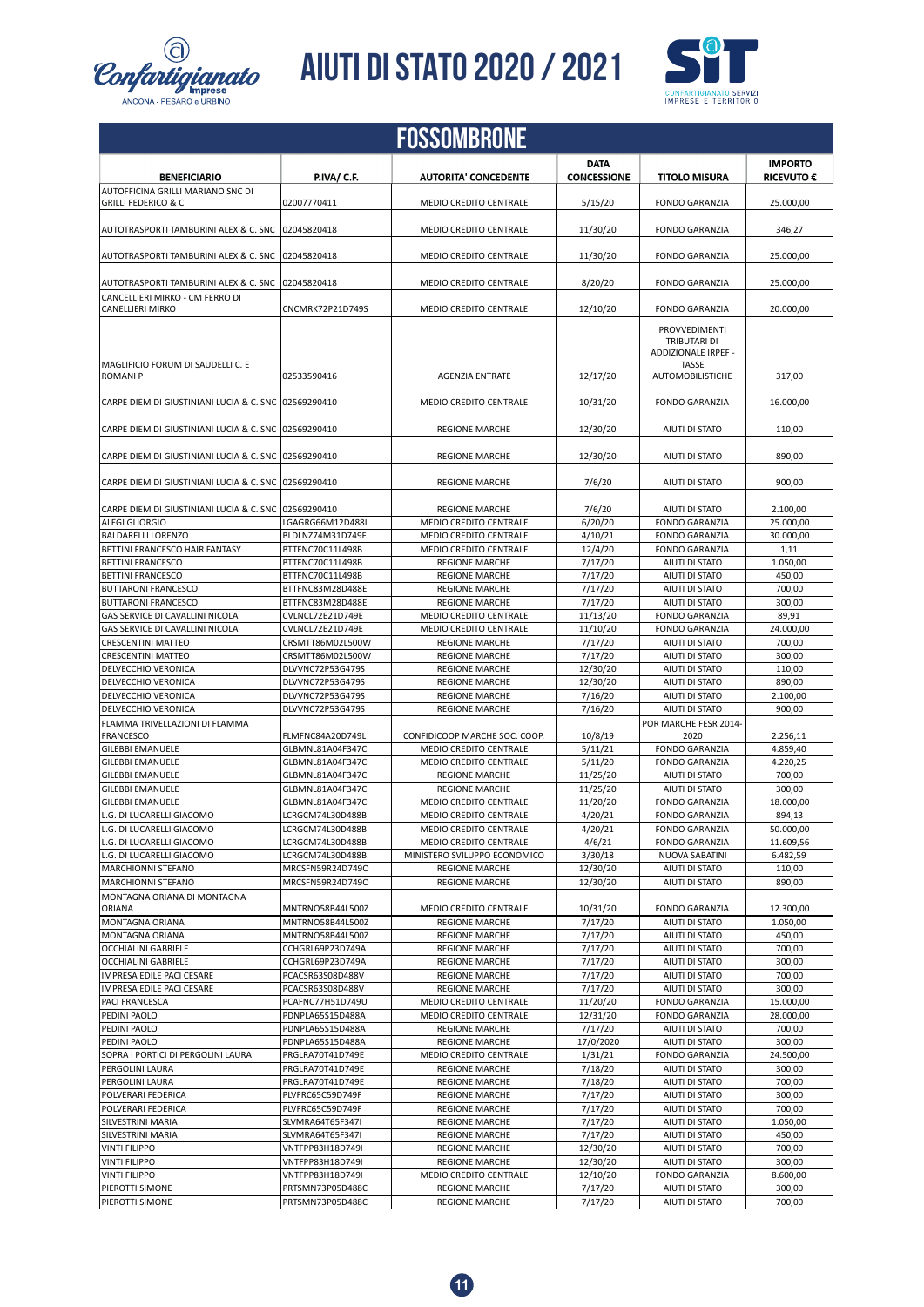![](_page_11_Picture_0.jpeg)

![](_page_11_Picture_2.jpeg)

| <b>GABICCE</b>                                                            |                                                                                                                                               |  |
|---------------------------------------------------------------------------|-----------------------------------------------------------------------------------------------------------------------------------------------|--|
| <b>BENEFICIARIO</b>                                                       | <b>CONTRIBUTO</b>                                                                                                                             |  |
| <b>ADRIA PIADINE</b><br>DI BERTOZZI MASSIMILIANO<br>C.F. BRTMSM73T31H274C | Autorità concedente: MEDIO CREDITO CENTRALE<br>Data concessione: 25/05/2020<br>Titolo misura: FONDO GARANZIA<br>Importo ricevuto: € 25.000,00 |  |
| <b>ADRIA PIADINE</b><br>DI BERTOZZI MASSIMILIANO<br>C.F. BRTMSM73T31H274C | Autorità concedente: MEDIO CREDITO CENTRALE<br>Data concessione: 11/12/2020<br>Titolo misura: FONDO GARANZIA<br>Importo ricevuto: € 12.078,28 |  |
| <b>ADRIA PIADINE</b><br>DI BERTOZZI MASSIMILIANO<br>C.F. BRTMSM73T31H274C | Autorità concedente: UNI.CO<br>Data concessione: 14/09/2020<br>Titolo misura: CONTRIBUTI FINALIZZATI<br>Importo ricevuto: €7.169,82           |  |
| <b>ADRIA PIADINE</b><br>DI BERTOZZI MASSIMILIANO<br>C.F. BRTMSM73T31H274C | Autorità concedente: MEDIO CREDITO CENTRALE<br>Data concessione: 18/09/2020<br>Titolo misura: FONDO GARANZIA<br>Importo ricevuto: € 6.050,48  |  |
| <b>ADRIA PIADINE</b><br>DI BERTOZZI MASSIMILIANO<br>C.F. BRTMSM73T31H274C | Autorità concedente: FonARCom<br>Data concessione: 20/05/2020<br>Titolo misura: FORMAZIONE CONTINUA<br>Importo ricevuto: €911,43              |  |
| <b>ADRIA PIADINE</b><br>DI BERTOZZI MASSIMILIANO<br>C.F. BRTMSM73T31H274C | Autorità concedente: FonARCom<br>Data concessione: 12/02/2020<br>Titolo misura: FORMAZIONE CONTINUA<br>Importo ricevuto: € 330,00             |  |
| <b>ADRIA PIADINE</b><br>DI BERTOZZI MASSIMILIANO<br>C.F. BRTMSM73T31H274C | Autorità concedente: FonARCom<br>Data concessione: 21/02/2020<br>Titolo misura: FORMAZIONE CONTINUA<br>Importo ricevuto: € 220,00             |  |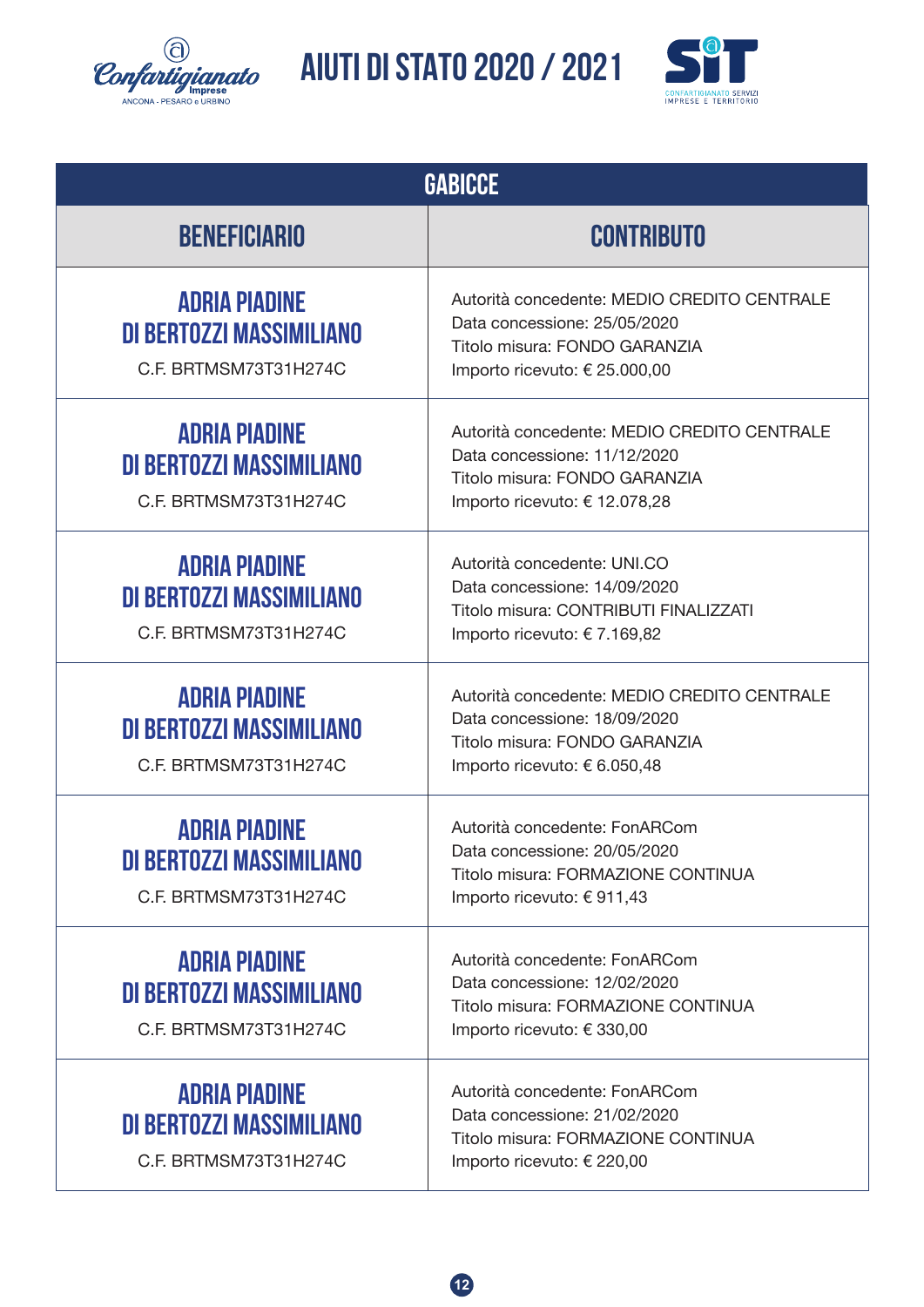![](_page_12_Picture_0.jpeg)

![](_page_12_Picture_2.jpeg)

| <b>GABICCE</b>                                                                             |                                                                                                                                               |  |
|--------------------------------------------------------------------------------------------|-----------------------------------------------------------------------------------------------------------------------------------------------|--|
| <b>BENEFICIARIO</b>                                                                        | <b>CONTRIBUTO</b>                                                                                                                             |  |
| <b>ADRIA PIADINE</b><br>DI BERTOZZI MASSIMILIANO<br>C.F. BRTMSM73T31H274C                  | Autorità concedente: MEDIO CREDITO CENTRALE<br>Data concessione: 04/12/2020<br>Titolo misura: FONDO GARANZIA<br>Importo ricevuto: €97,99      |  |
| <b>ADRIATICA COLOR</b><br><b>SOCIETÀ COOPERATIVA CONSOTILE</b><br>PIVA 0288230412          | Autorità concedente: MEDIO CREDITO CENTRALE<br>Data concessione: 31/10/2020<br>Titolo misura: FONDO GARANZIA<br>Importo ricevuto: € 25.000,00 |  |
| <b>AL GIARDINO SEGRETO</b><br><b>DI GENNARI FEDERICO &amp; C. SNC</b><br>P.IVA 02640440414 | Autorità concedente: MEDIO CREDITO CENTRALE<br>Data concessione: 10/11/2020<br>Titolo misura: FONDO GARANZIA<br>Importo ricevuto: € 16.000,00 |  |
| <b>AL GIARDINO SEGRETO</b><br><b>DI GENNARI FEDERICO &amp; C. SNC</b><br>P.IVA 02640440414 | Autorità concedente: REGIONE MARCHE<br>Data concessione: 03/07/2020<br>Titolo misura: DL RILANCIO<br>Importo ricevuto: € 1.050,00             |  |
| <b>AL GIARDINO SEGRETO</b><br>DI GENNARI FEDERICO & C. SNC<br>PIVA 02640440414             | Autorità concedente: REGIONE MARCHE<br>Data concessione: 03/07/2020<br>Titolo misura: DL RILANCIO<br>Importo ricevuto: € 450,00               |  |
| <b>AL GIARDINO SEGRETO</b><br>DI GENNARI FEDERICO & C. SNC<br>P.IVA 02640440414            | Autorità concedente: REGIONE MARCHE<br>Data concessione: 30/12/2020<br>Titolo misura: DL RILANCIO<br>Importo ricevuto: € 890,00               |  |
| <b>AL GIARDINO SEGRETO</b><br>DI GENNARI FEDERICO & C. SNC<br>P.IVA 02640440414            | Autorità concedente: REGIONE MARCHE<br>Data concessione: 30/12/2020<br>Titolo misura: DL RILANCIO<br>Importo ricevuto: € 110,00               |  |
| <b>AL GIARDINO SEGRETO</b><br>DI GENNARI FEDERICO & C. SNC<br>P.IVA 02640440414            | Autorità concedente: INAIL<br>Data concessione: 30/11/2020<br>Titolo misura: INCENTIVO ASSUNZIONE<br>Importo ricevuto: € 13,54                |  |

![](_page_12_Picture_4.jpeg)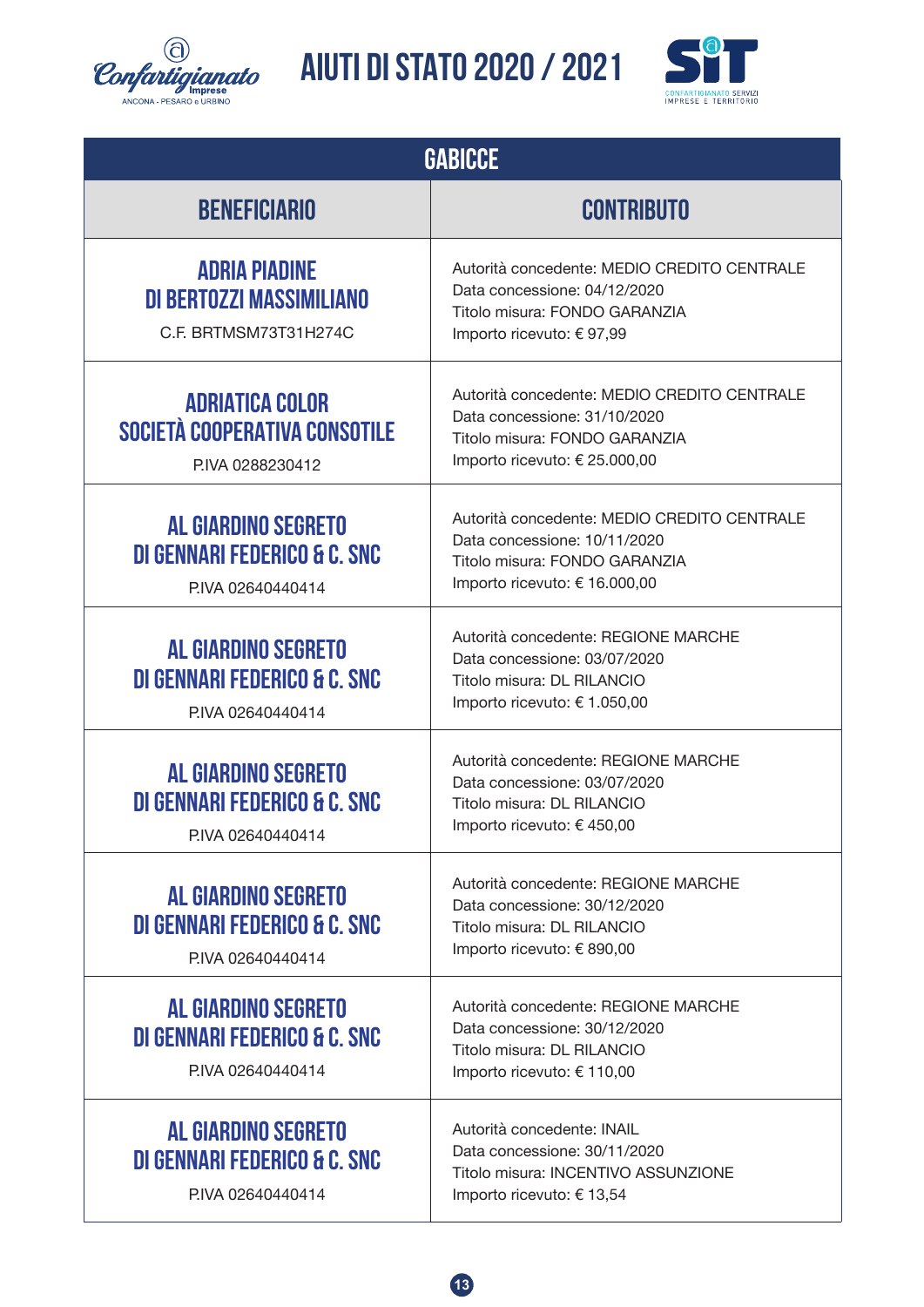![](_page_13_Picture_0.jpeg)

![](_page_13_Picture_2.jpeg)

| <b>GABICCE</b>                                                                                |                                                                                                                                               |  |
|-----------------------------------------------------------------------------------------------|-----------------------------------------------------------------------------------------------------------------------------------------------|--|
| <b>BENEFICIARIO</b>                                                                           | <b>CONTRIBUTO</b>                                                                                                                             |  |
| <b>BAGNI GUERRINO E GIORGIO</b><br>DI PECCI PIERGIORGIO E C. SAS<br>P.IVA 01052710413         | Autorità concedente: MEDIO CREDITO CENTRALE<br>Data concessione: 31/12/2020<br>Titolo misura: FONDO GARANZIA<br>Importo ricevuto: € 21.750,00 |  |
| <b>BAGNI GUERRINO E GIORGIO</b><br>DI PECCI PIERGIORGIO E C. SAS<br>P.IVA 01052710413         | Autorità concedente: MEDIO CREDITO CENTRALE<br>Data concessione: 10/12/2020<br>Titolo misura: FONDO GARANZIA<br>Importo ricevuto: € 12.175,48 |  |
| <b>BAGNI GUERRINO E GIORGIO</b><br>DI PECCI PIERGIORGIO E C. SAS<br>P.IVA 01052710413         | Autorità concedente: REGIONE MARCHE<br>Data concessione: 21/07/2020<br>Titolo misura: DL RILANCIO<br>Importo ricevuto: € 2.000                |  |
| <b>BAGNI GUERRINO E GIORGIO</b><br>DI PECCI PIERGIORGIO E C. SAS<br>P.IVA 01052710413         | Autorità concedente: MEDIO CREDITO CENTRALE<br>Data concessione: 27/11/2020<br>Titolo misura: FONDO GARANZIA<br>Importo ricevuto: € 78,17     |  |
| <b>BAGNI PEPPO SNC DI DELLA BIANCIA</b><br>ALESSANDRA E MARIA LUISA<br>PIVA 0161880414        | Autorità concedente: MEDIO CREDITO CENTRALE<br>Data concessione: 20/11/2020<br>Titolo misura: FONDO GARANZIA<br>Importo ricevuto: € 16.750,00 |  |
| <b>BAGNI PEPPO SNC DI DELLA BIANCIA</b><br><b>ALESSANDRA E MARIA LUISA</b><br>PIVA 0161880414 | Autorità concedente: REGIONE MARCHE<br>Data concessione: 21/07/2020<br>Titolo misura: DL RILANCIO<br>Importo ricevuto: € 2.000,00             |  |
| <b>BAGNO 26</b><br><b>DI BALESTRIERI ROBERTO &amp; C. SNC</b><br>PIVA 0934170416              | Autorità concedente: MEDIO CREDITO CENTRALE<br>Data concessione: 31/07/2020<br>Titolo misura: FONDO GARANZIA<br>Importo ricevuto: € 21.000,00 |  |
| <b>BAGNO 26</b><br>DI BALESTRIERI ROBERTO & C. SNC<br>PIVA 0934170416                         | Autorità concedente: REGIONE MARCHE<br>Data concessione: 21/07/2020<br>Titolo misura: DL RILANCIO<br>Importo ricevuto: € 2.000,00             |  |

![](_page_13_Picture_4.jpeg)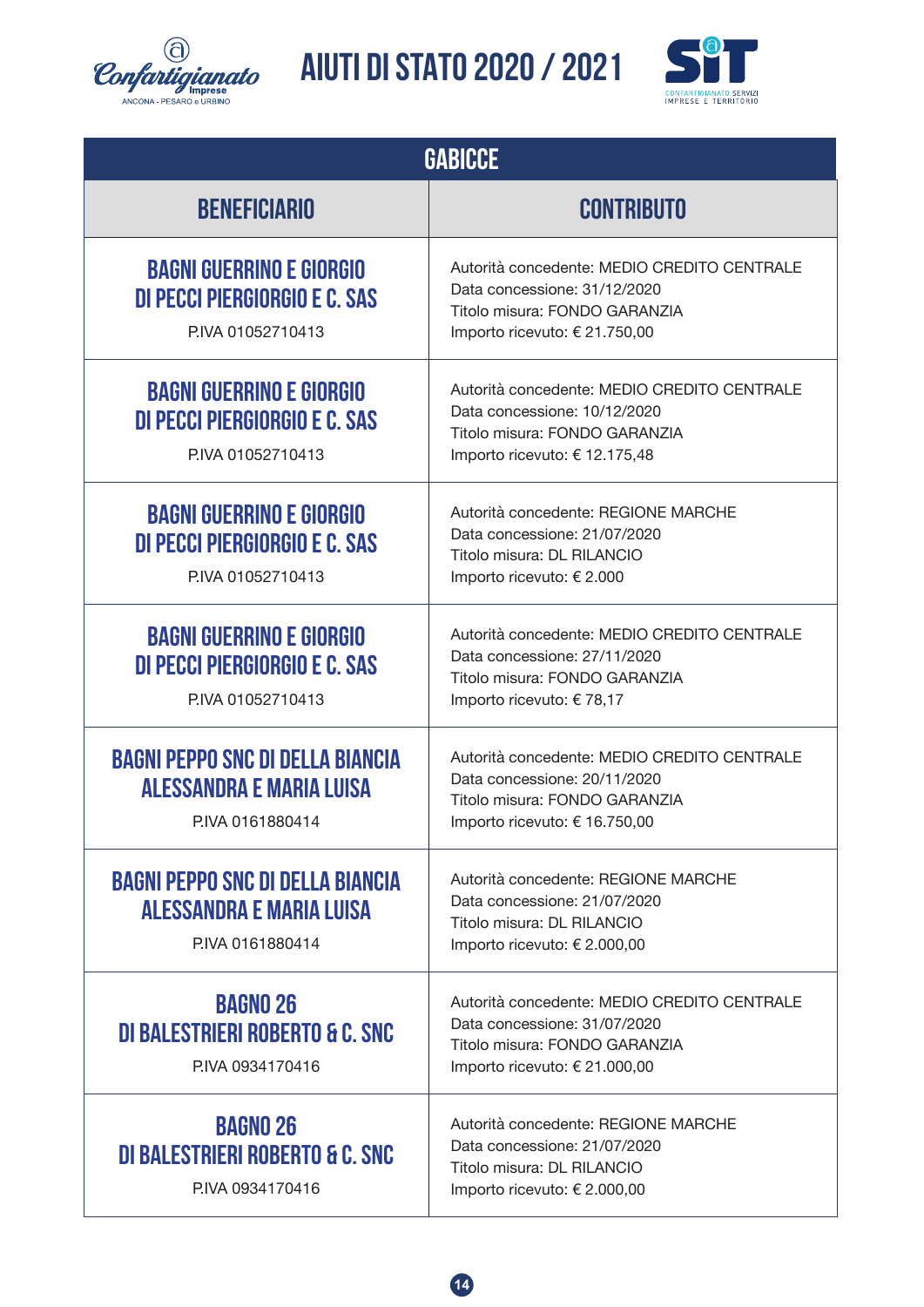![](_page_14_Picture_0.jpeg)

![](_page_14_Picture_2.jpeg)

| <b>GABICCE</b>                                                                     |                                                                                                                                               |  |
|------------------------------------------------------------------------------------|-----------------------------------------------------------------------------------------------------------------------------------------------|--|
| <b>BENEFICIARIO</b>                                                                | <b>CONTRIBUTO</b>                                                                                                                             |  |
| <b>BAGNO MARIAN. 33 DI MINI LIVIANA</b><br>C.F. MNILVN49P58D836N                   | Autorità concedente: MEDIO CREDITO CENTRALE<br>Data concessione: 31/08/2020<br>Titolo misura: FONDO GARANZIA<br>Importo ricevuto: € 13.600,00 |  |
| <b>BAGNO MARIAN. 33 DI MINI LIVIANA</b><br>C.F. MNILVN49P58D836N                   | Autorità concedente: UNI.CO<br>Data concessione: 25/11/2020<br>Titolo misura: SOSTEGNO ATTIVITÀ PRODUTTIVE<br>Importo ricevuto: € 2.450,27    |  |
| <b>BAGNO MARIAN. 33 DI MINI LIVIANA</b><br>C.F. MNILVN49P58D836N                   | Autorità concedente: REGIONE MARCHE<br>Data concessione: 21/07/2020<br>Titolo misura: DL RILANCIO<br>Importo ricevuto: € 2.000                |  |
| <b>BAGNO MARIAN. 33 DI MINI LIVIANA</b><br>C.F. MNILVN49P58D836N                   | Autorità concedente: MEDIO CREDITO CENTRALE<br>Data concessione: 04/12/2020<br>Titolo misura: FONDO GARANZIA<br>Importo ricevuto: € 1.362,82  |  |
| <b>BELLETTINI SNC</b><br>DI BELLETTINI NICOLA & DE LUCA BRUNO<br>P.IVA 02407770417 | Autorità concedente: MEDIO CREDITO CENTRALE<br>Data concessione: 31/10/2020<br>Titolo misura: FONDO GARANZIA<br>Importo ricevuto: € 25.000,00 |  |
| <b>BELLETTINI SNC</b><br>DI BELLETTINI NICOLA & DE LUCA BRUNO<br>P.IVA 02407770417 | Autorità concedente: MEDIO CREDITO CENTRALE<br>Data concessione: 25/09/2020<br>Titolo misura: FONDO GARANZIA<br>Importo ricevuto: € 1.012,61  |  |
| <b>BELLETTINI SNC</b><br>DI BELLETTINI NICOLA & DE LUCA BRUNO<br>P.IVA 02407770417 | Autorità concedente: MEDIO CREDITO CENTRALE<br>Data concessione: 25/09/2020<br>Titolo misura: FONDO GARANZIA<br>Importo ricevuto: € 81,01     |  |
| <b>BODY PROJECT DI ROMAGNOLI CRISTIANO</b><br>& C. SNC<br>P.IVA 02619720408        | Autorità concedente: MEDIO CREDITO CENTRALE<br>Data concessione: 31/10/2020<br>Titolo misura: FONDO GARANZIA<br>Importo ricevuto: € 17.250,00 |  |

![](_page_14_Picture_4.jpeg)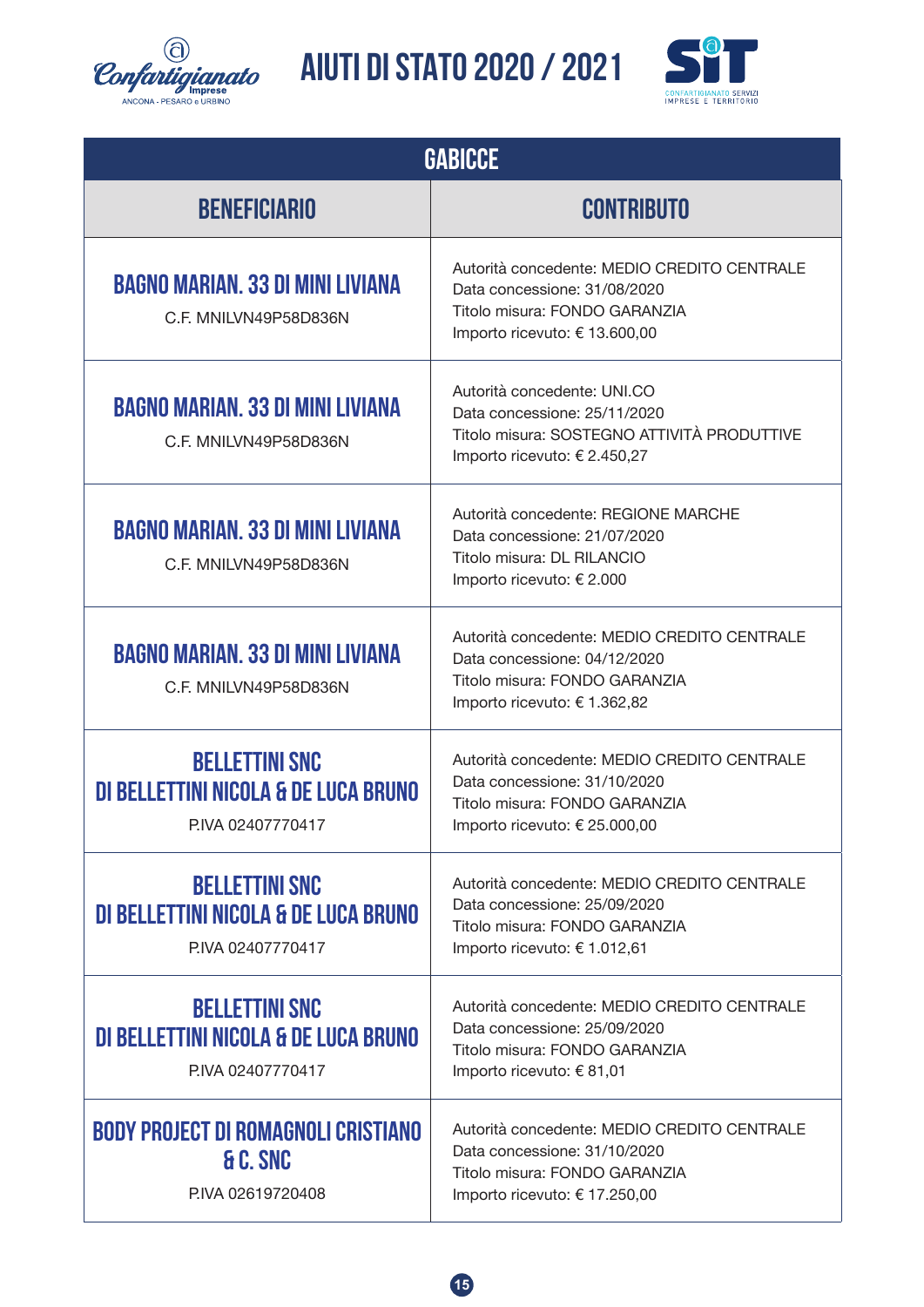![](_page_15_Picture_0.jpeg)

![](_page_15_Picture_2.jpeg)

| <b>GABICCE</b>                                                     |                                                                                                                                               |  |
|--------------------------------------------------------------------|-----------------------------------------------------------------------------------------------------------------------------------------------|--|
| <b>BENEFICIARIO</b>                                                | <b>CONTRIBUTO</b>                                                                                                                             |  |
| <b>CANTIERI RIUNITI SNC DI COLA ALDO E C.</b><br>P.IVA 01180160408 | Autorità concedente: MEDIO CREDITO CENTRALE<br>Data concessione: 23/12/2020<br>Titolo misura: FONDO GARANZIA<br>Importo ricevuto: € 19.791,71 |  |
| <b>CARNEVALE SRL</b><br>P.IVA 02540090418                          | Autorità concedente: REGIONE MARCHE<br>Data concessione: 21/07/2020<br>Titolo misura: DL RILANCIO<br>Importo ricevuto: € 8.000,00             |  |
| <b>CARNEVALE SRL</b><br>P.IVA 02540090418                          | Autorità concedente: REGIONE MARCHE<br>Data concessione: 21/07/2020<br>Titolo misura: DL RILANCIO<br>Importo ricevuto: € 2.000,00             |  |
| <b>CARNEVALE SRL</b><br>P.IVA 02540090418                          | Autorità concedente: REGIONE MARCHE<br>Data concessione: 21/07/2020<br>Titolo misura: DL RILANCIO<br>Importo ricevuto: € 2.000,00             |  |
| <b>CARNEVALE SRL</b><br>P.IVA 02540090418                          | Autorità concedente: REGIONE MARCHE<br>Data concessione: 30/12/2020<br>Titolo misura: DL RILANCIO<br>Importo ricevuto: € 890,00               |  |
| <b>CARNEVALE SRL</b><br>PIVA 02540090418                           | Autorità concedente: REGIONE MARCHE<br>Data concessione: 30/12/2020<br>Titolo misura: DL RILANCIO<br>Importo ricevuto: € 110,00               |  |
| <b>CARPE DIEM DI BALDELLI ALESSANDRO</b><br>C.F. BLDLSN80T27G479T  | Autorità concedente: MEDIO CREDITO CENTRALE<br>Data concessione: 20/11/2020<br>Titolo misura: FONDO GARANZIA<br>Importo ricevuto: € 30.000,00 |  |
| <b>CARPE DIEM DI BALDELLI ALESSANDRO</b><br>C.F. BLDLSN80T27G479T  | Autorità concedente: REGIONE MARCHE<br>Data concessione: 22/07/2020<br>Titolo misura: DL RILANCIO<br>Importo ricevuto: € 2.100,00             |  |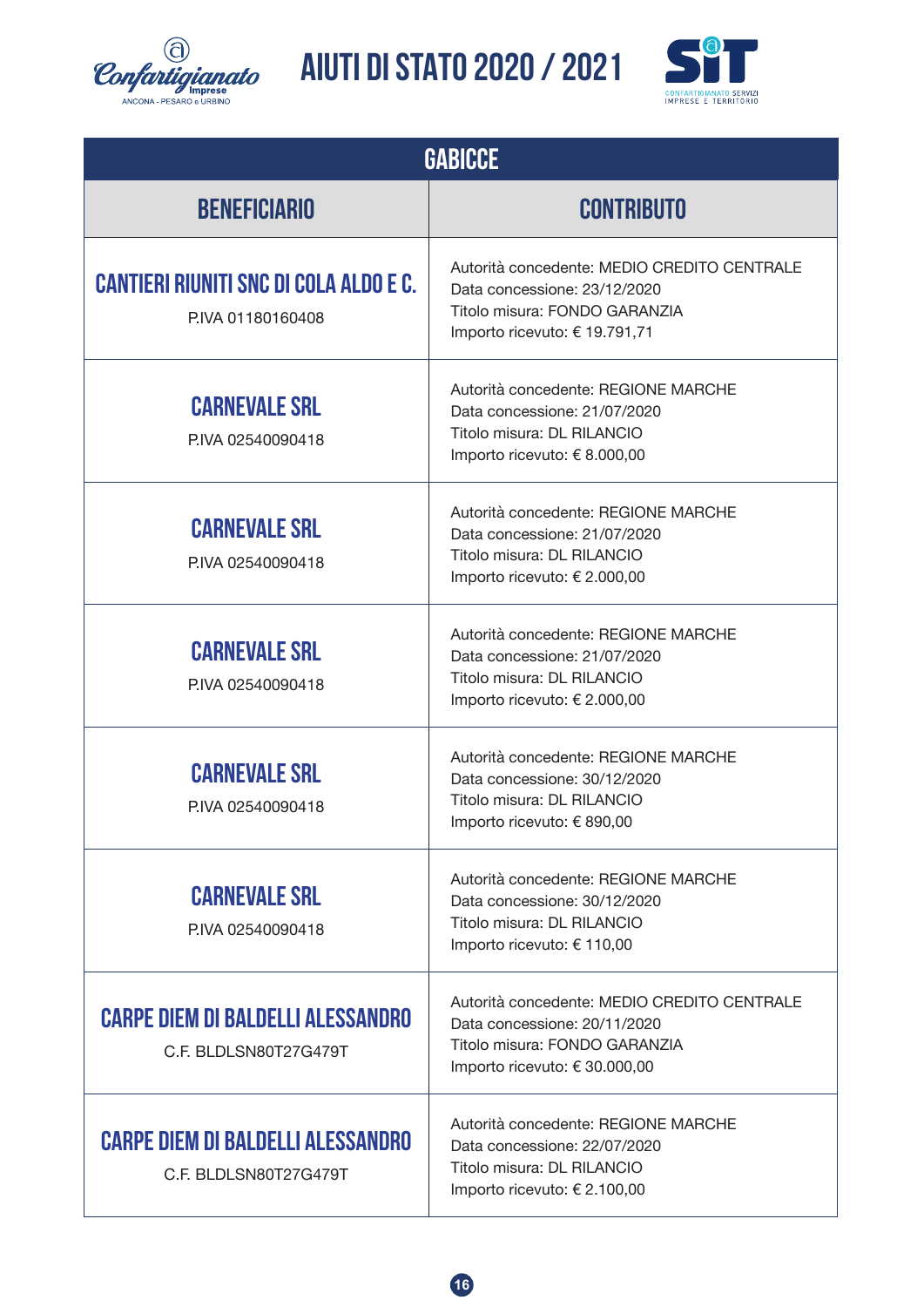![](_page_16_Picture_0.jpeg)

![](_page_16_Picture_2.jpeg)

| <b>GABICCE</b>                                                                 |                                                                                                                                               |  |
|--------------------------------------------------------------------------------|-----------------------------------------------------------------------------------------------------------------------------------------------|--|
| <b>BENEFICIARIO</b>                                                            | <b>CONTRIBUTO</b>                                                                                                                             |  |
| <b>CARPE DIEM DI BALDELLI ALESSANDRO</b><br>C.F. BLDLSN80T27G479T              | Autorità concedente: REGIONE MARCHE<br>Data concessione: 22/07/2020<br>Titolo misura: DL RILANCIO<br>Importo ricevuto: € 900,00               |  |
| <b>CARPE DIEM DI BALDELLI ALESSANDRO</b><br>C.F. BLDLSN80T27G479T              | Autorità concedente: REGIONE MARCHE<br>Data concessione: 30/12/2020<br>Titolo misura: DL RILANCIO<br>Importo ricevuto: € 110,00               |  |
| <b>CARPE DIEM DI BALDELLI ALESSANDRO</b><br>C.F. BLDLSN80T27G479T              | Autorità concedente: REGIONE MARCHE<br>Data concessione: 30/12/2020<br>Titolo misura: DL RILANCIO<br>Importo ricevuto: € 890,00               |  |
| <b>COBI DI BIANCO FLAVIO</b><br>C.F. BNCFLV61T11F842I                          | Autorità concedente: MEDIO CREDITO CENTRALE<br>Data concessione: 20/07/2020<br>Titolo misura: FONDO GARANZIA<br>Importo ricevuto: € 17.000,00 |  |
| DAFNE SAS DI BALDELLI DOMENICO E C.<br>P.IVA 02405040417                       | Autorità concedente: MEDIO CREDITO CENTRALE<br>Data concessione: 30/11/2020<br>Titolo misura: FONDO GARANZIA<br>Importo ricevuto: € 25.000,00 |  |
| <b>FUTURA ELETTRICITÀ</b><br><b>DI FARRONI ANDREA</b><br>C.F. FRRNDR63D28H199C | Autorità concedente: MEDIO CREDITO CENTRALE<br>Data concessione: 25/05/2020<br>Titolo misura: FONDO GARANZIA<br>Importo ricevuto: € 25.000,00 |  |
| <b>FUTURA ELETTRICITÀ</b><br><b>DI FARRONI ANDREA</b><br>C.F. FRRNDR63D28H199C | Autorità concedente: MEDIO CREDITO CENTRALE<br>Data concessione: 10/11/2020<br>Titolo misura: FONDO GARANZIA<br>Importo ricevuto: € 5.000,00  |  |
| <b>HOTEL NORD EST SNC</b><br><b>DI COLA RIZIERO E C.</b><br>P.IVA 00971420419  | Autorità concedente: MEDIO CREDITO CENTRALE<br>Data concessione: 23/12/2020<br>Titolo misura: FONDO GARANZIA<br>Importo ricevuto: € 21.561,51 |  |

![](_page_16_Picture_4.jpeg)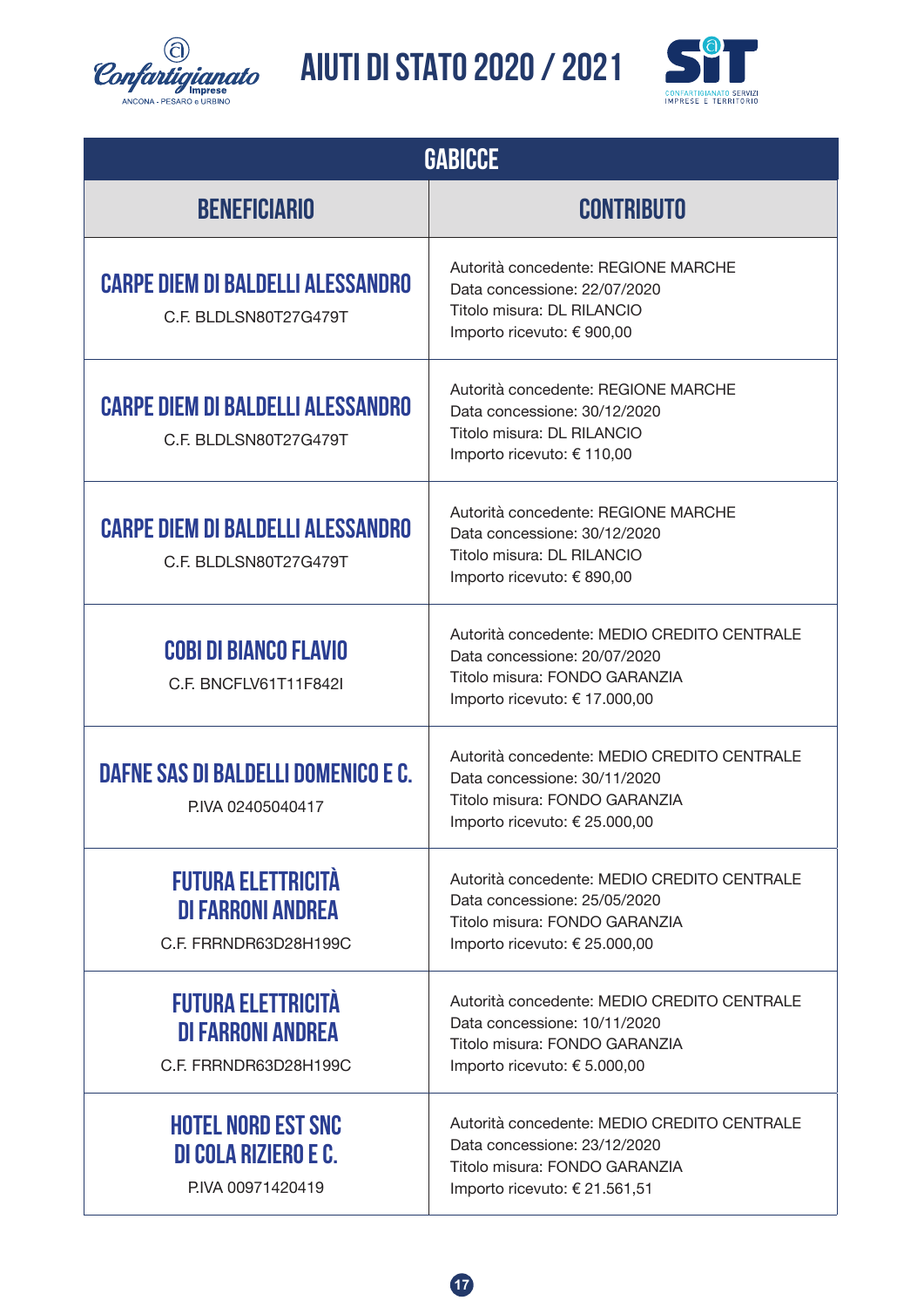![](_page_17_Picture_0.jpeg)

![](_page_17_Picture_2.jpeg)

| <b>GABICCE</b>                                                                         |                                                                                                                                               |  |
|----------------------------------------------------------------------------------------|-----------------------------------------------------------------------------------------------------------------------------------------------|--|
| <b>BENEFICIARIO</b>                                                                    | <b>CONTRIBUTO</b>                                                                                                                             |  |
| <b>HOTEL NORD EST SNC</b><br><b>DI COLA RIZIERO E C.</b><br>P.IVA 00971420419          | Autorità concedente: MEDIO CREDITO CENTRALE<br>Data concessione: 23/12/2020<br>Titolo misura: FONDO GARANZIA<br>Importo ricevuto: € 10.113,25 |  |
| <b>IMPRESA EDILE DI GABELLINI MARINO</b><br>C.F. GBLMRN65E18D836M                      | Autorità concedente: MEDIO CREDITO CENTRALE<br>Data concessione: 25/05/2020<br>Titolo misura: FONDO GARANZIA<br>Importo ricevuto: € 25.000    |  |
| <b>IMPRESA EDILE DI GABELLINI MARINO</b><br>C.F. GBLMRN65E18D836M                      | Autorità concedente: REGIONE MARCHE<br>Data concessione: 17/07/2020<br>Titolo misura: DL RILANCIO<br>Importo ricevuto: € 300,00               |  |
| <b>IMPRESA EDILE DI GABELLINI MARINO</b><br>C.F. GBLMRN65E18D836M                      | Autorità concedente: REGIONE MARCHE<br>Data concessione: 17/07/2020<br>Titolo misura: DL RILANCIO<br>Importo ricevuto: € 700,00               |  |
| <b>LA BOTTEGA DEGLI AMANTI</b><br><b>DI GIARDINI CATERINA</b><br>C.F. GRDCRN97D49C357X | Autorità concedente: MEDIO CREDITO CENTRALE<br>Data concessione: 30/06/2020<br>Titolo misura: FONDO GARANZIA<br>Importo ricevuto: € 12.000,00 |  |
| <b>LA BOTTEGA DEGLI AMANTI</b><br><b>DI GIARDINI CATERINA</b><br>C.F. GRDCRN97D49C357X | Autorità concedente: REGIONE MARCHE<br>Data concessione: 18/07/2020<br>Titolo misura: DL RILANCIO<br>Importo ricevuto: € 300,00               |  |
| <b>LA BOTTEGA DEGLI AMANTI</b><br><b>DI GIARDINI CATERINA</b><br>C.F. GRDCRN97D49C357X | Autorità concedente: REGIONE MARCHE<br>Data concessione: 18/07/2020<br>Titolo misura: DL RILANCIO<br>Importo ricevuto: € 700,00               |  |
| LF. DI LORENZO COLOMBO E C SAS<br>PIVA 02654430418                                     | Autorità concedente: MEDIO CREDITO CENTRALE<br>Data concessione: 10/07/2020<br>Titolo misura: FONDO GARANZIA<br>Importo ricevuto: € 25.000,00 |  |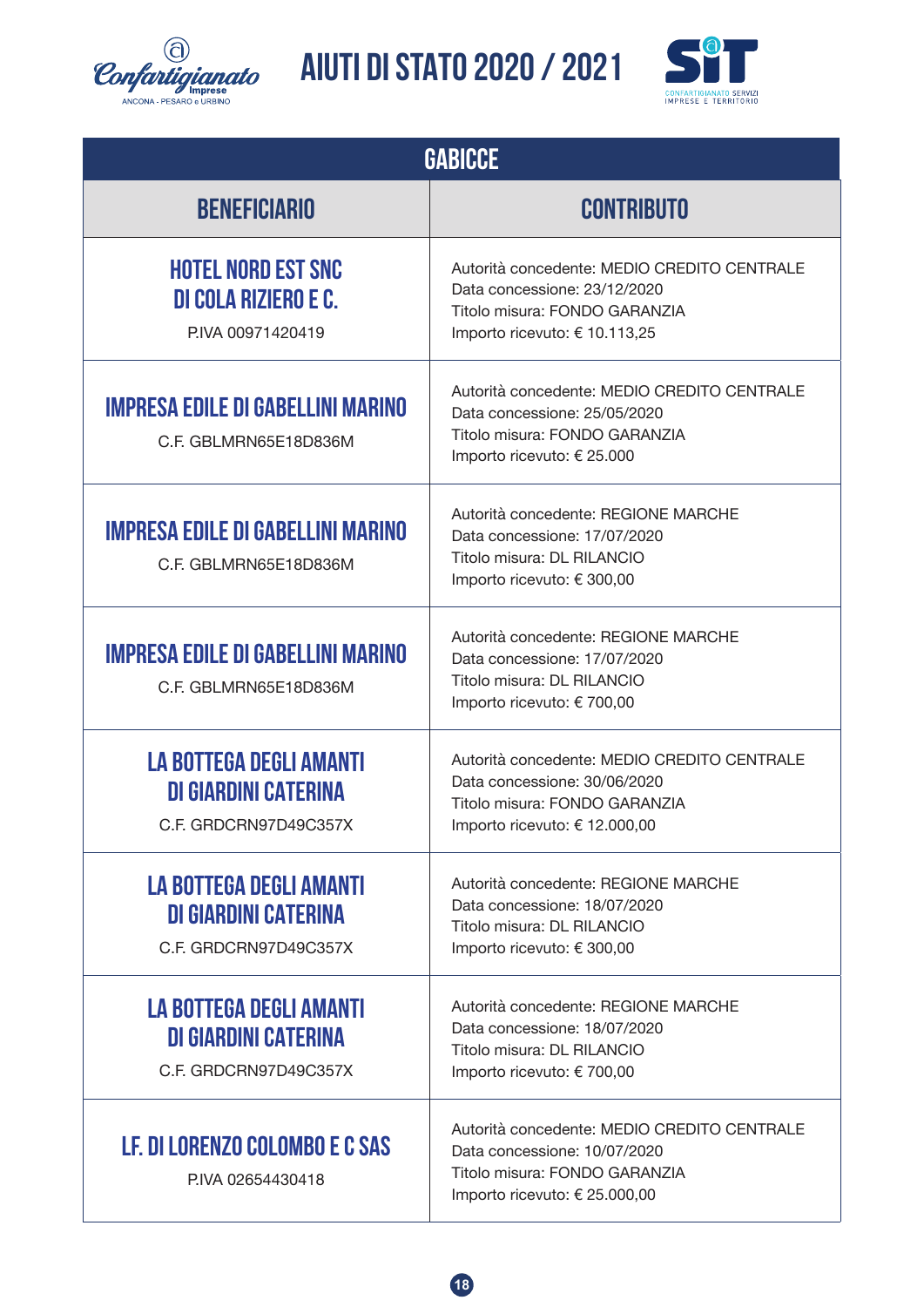![](_page_18_Picture_0.jpeg)

![](_page_18_Picture_2.jpeg)

| <b>GABICCE</b>                                                   |                                                                                                                                                          |  |
|------------------------------------------------------------------|----------------------------------------------------------------------------------------------------------------------------------------------------------|--|
| <b>BENEFICIARIO</b>                                              | <b>CONTRIBUTO</b>                                                                                                                                        |  |
| <b>MAGI ROBERTO</b><br>C.F. MGARRT63E27G479C                     | Autorità concedente: MEDIO CREDITO CENTRALE<br>Data concessione: 31/12/2020<br>Titolo misura: FONDO GARANZIA<br>Importo ricevuto: € 10.000,00            |  |
| <b>MAREBUS SRL</b><br>PIVA 02338650415                           | Autorità concedente: MEDIO CREDITO CENTRALE<br>Data concessione: 31/10/2020<br>Titolo misura: FONDO GARANZIA<br>Importo ricevuto: € 25.000,00            |  |
| <b>MAREBUS SRL</b><br>PIVA 02338650415                           | Autorità concedente: REGIONE MARCHE<br>Data concessione: 13/07/2020<br>Titolo misura: DL RILANCIO<br>Importo ricevuto: € 2.250,00                        |  |
| <b>MAREBUS SRL</b><br>PIVA 02338650415                           | Autorità concedente: REGIONE MARCHE<br>Data concessione: 30/12/2020<br>Titolo misura: DL RILANCIO<br>Importo ricevuto: € 890,00                          |  |
| <b>MAREBUS SRL</b><br>PIVA 02338650415                           | Autorità concedente: REGIONE MARCHE<br>Data concessione: 30/12/2020<br>Titolo misura: DL RILANCIO<br>Importo ricevuto: € 110,00                          |  |
| <b>MEZOPOTAMIA KEBABDI TARHAN AHMET</b><br>C.F. TRHHMT80B14Z243G | Autorità concedente: MEDIO CREDITO CENTRALE<br>Data concessione: 31/08/2020<br>Titolo misura: FONDO GARANZIA<br>Importo ricevuto: € 21.725,00            |  |
| <b>MOBY DICK DI FRANCOLINI ALBERTO</b><br>C.F. FRNLRT68C07G479U  | Autorità concedente: REGIONE EMILIA ROMAGNA<br>Data concessione: 02/12/2020<br>Titolo misura: SOSTEGNO SETTORE TURISTICO<br>Importo ricevuto: € 6.090,00 |  |
| <b>MOBY DICK DI FRANCOLINI ALBERTO</b><br>C.F. FRNLRT68C07G479U  | Autorità concedente: MEDIO CREDITO CENTRALE<br>Data concessione: 20/11/2020<br>Titolo misura: FONDO GARANZIA<br>Importo ricevuto: € 4.950,00             |  |

![](_page_18_Picture_4.jpeg)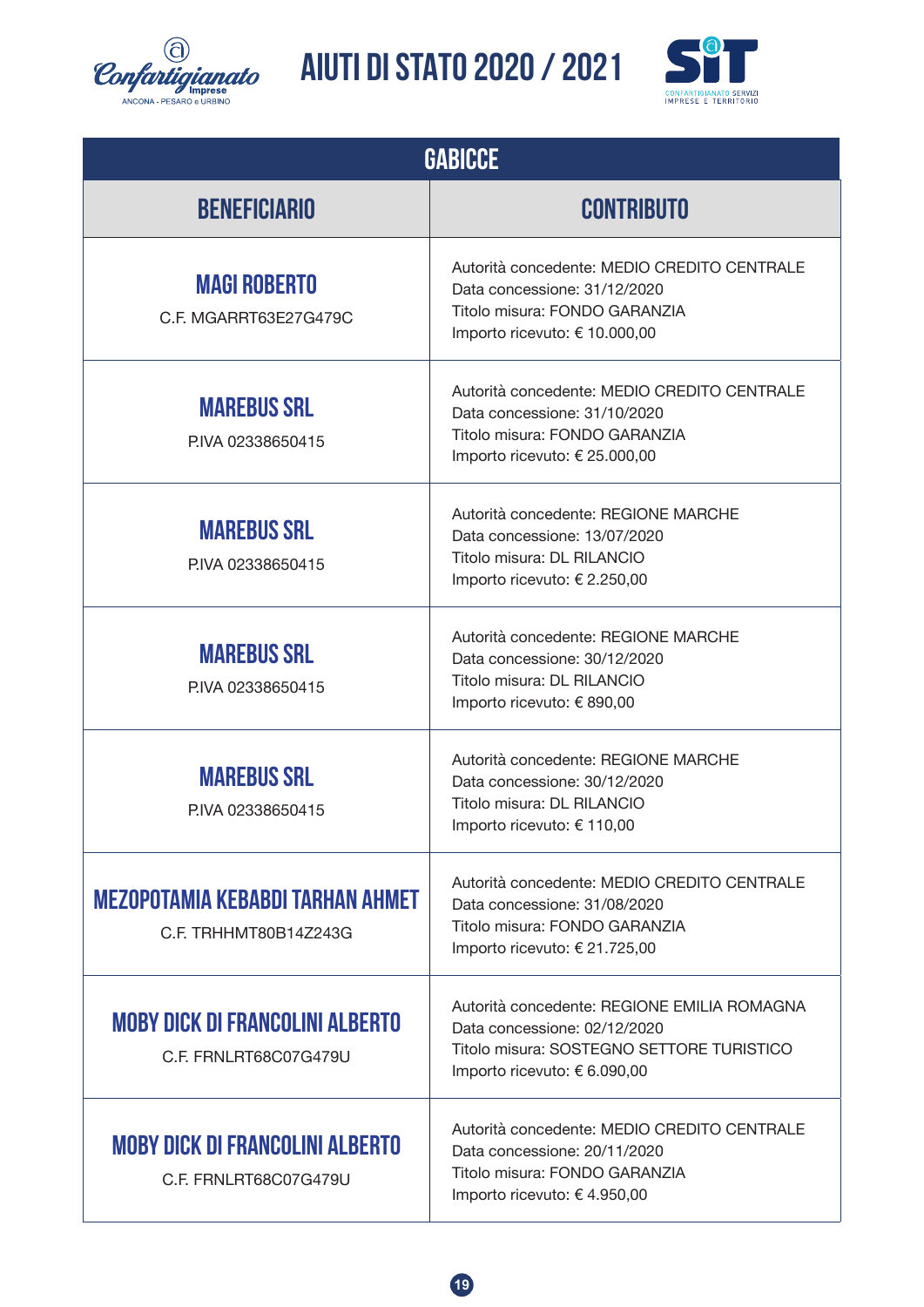![](_page_19_Picture_0.jpeg)

![](_page_19_Picture_2.jpeg)

| <b>GABICCE</b>                                                                            |                                                                                                                                               |  |
|-------------------------------------------------------------------------------------------|-----------------------------------------------------------------------------------------------------------------------------------------------|--|
| <b>BENEFICIARIO</b>                                                                       | <b>CONTRIBUTO</b>                                                                                                                             |  |
| <b>MOSCIATTI FERRO SNC DI MOSCIATTI</b><br><b>MIRKO &amp; WALTER</b><br>P.IVA 02011740418 | Autorità concedente: MEDIO CREDITO CENTRALE<br>Data concessione: 31/12/2020<br>Titolo misura: FONDO GARANZIA<br>Importo ricevuto: € 30.000,00 |  |
| <b>NATURALI DENTRO DI PINO ANDREA</b><br>C.F. PNINDR72C09F158Q                            | Autorità concedente: MEDIO CREDITO CENTRALE<br>Data concessione: 30/11/2020<br>Titolo misura: FONDO GARANZIA<br>Importo ricevuto: € 15.000,00 |  |
| OSTERIA DEL PORTO DI MARI MARCO<br>C.F. MRAMRC81T14H294C                                  | Autorità concedente: MEDIO CREDITO CENTRALE<br>Data concessione: 10/07/2020<br>Titolo misura: FONDO GARANZIA<br>Importo ricevuto: € 25.000,00 |  |
| <b>PIERINI FABIO E C. SAS</b><br>P.IVA 02172280410                                        | Autorità concedente: MEDIO CREDITO CENTRALE<br>Data concessione: 31/08/2020<br>Titolo misura: FONDO GARANZIA<br>Importo ricevuto: € 25.000,00 |  |
| <b>PIERINI FABIO E C. SAS</b><br>PIVA 02172280410                                         | Autorità concedente: REGIONE MARCHE<br>Data concessione: 16/07/2020<br>Titolo misura: DL RILANCIO<br>Importo ricevuto: € 2.100,00             |  |
| <b>PIERINI FABIO E C. SAS</b><br>P.IVA 02172280410                                        | Autorità concedente: REGIONE MARCHE<br>Data concessione: 16/07/2020<br>Titolo misura: DL RILANCIO<br>Importo ricevuto: € 900,00               |  |
| <b>PIERINI FABIO E C. SAS</b><br>P.IVA 02172280410                                        | Autorità concedente: REGIONE MARCHE<br>Data concessione: 30/12/2020<br>Titolo misura: FONDO GARANZIA<br>Importo ricevuto: € 110,00            |  |
| <b>PIERINI FABIO E C. SAS</b><br>P.IVA 02172280410                                        | Autorità concedente: REGIONE MARCHE<br>Data concessione: 30/12/2020<br>Titolo misura: FONDO GARANZIA<br>Importo ricevuto: € 890,00            |  |

![](_page_19_Picture_4.jpeg)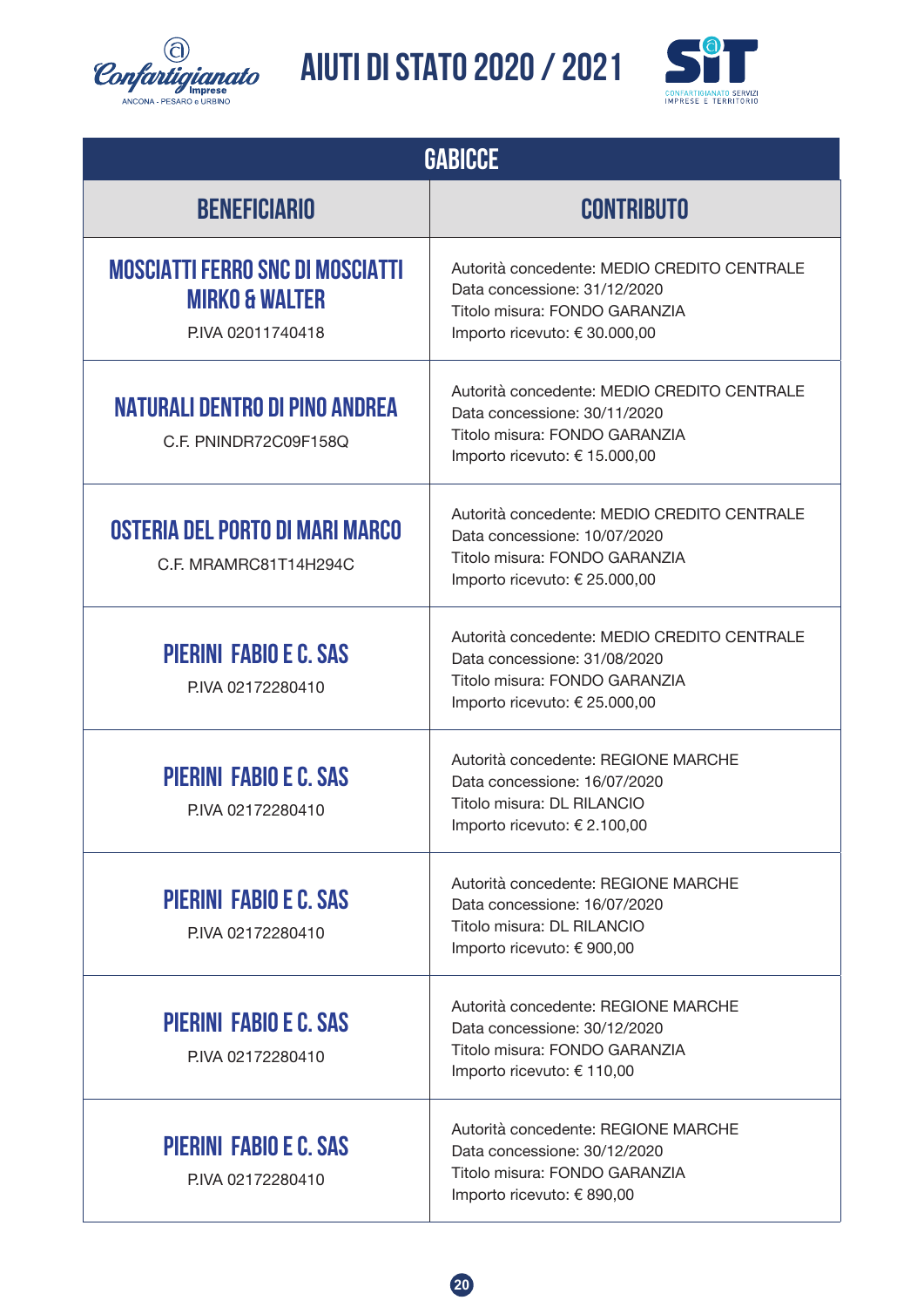![](_page_20_Picture_0.jpeg)

![](_page_20_Picture_2.jpeg)

| <b>GABICCE</b>                                                                 |                                                                                                                                               |  |
|--------------------------------------------------------------------------------|-----------------------------------------------------------------------------------------------------------------------------------------------|--|
| <b>BENEFICIARIO</b>                                                            | <b>CONTRIBUTO</b>                                                                                                                             |  |
| <b>RISTORANTE MARITTIMO</b><br>DI VENTURINI GIANCARLO<br>C.F. VNTGCR51C05C357Y | Autorità concedente: MEDIO CREDITO CENTRALE<br>Data concessione: 31/10/2020<br>Titolo misura: FONDO GARANZIA<br>Importo ricevuto: € 25.000,00 |  |
| <b>RIVIERA DECOR</b><br>P.IVA 04333290403                                      | Autorità concedente: MEDIO CREDITO CENTRALE<br>Data concessione: 20/12/2020<br>Titolo misura: FONDO GARANZIA<br>Importo ricevuto: € 80.500,00 |  |
| <b>RIVIERA DECOR</b><br>P.IVA 04333290403                                      | Autorità concedente: MEDIO CREDITO CENTRALE<br>Data concessione: 20/12/2020<br>Titolo misura: FONDO GARANZIA<br>Importo ricevuto: € 1.434,45  |  |
| <b>ROCCA D'AMARE</b><br>DI MAGI MARZIA & C.SNC<br>P.IVA 02370160414            | Autorità concedente: MEDIO CREDITO CENTRALE<br>Data concessione: 31/12/2020<br>Titolo misura: FONDO GARANZIA<br>Importo ricevuto: € 30.000,00 |  |
| <b>ROCCA D'AMARE</b><br>DI MAGI MARZIA & C.SNC<br>PIVA 02370160414             | Autorità concedente: REGIONE MARCHE<br>Data concessione: 30/12/2020<br>Titolo misura: DL RILANCIO<br>Importo ricevuto: € 890,00               |  |
| ROCCA D'AMARE<br>DI MAGI MARZIA & C.SNC<br>P.IVA 02370160414                   | Autorità concedente: REGIONE MARCHE<br>Data concessione: 30/12/2020<br>Titolo misura: DL RILANCIO<br>Importo ricevuto: € 110,00               |  |
| <b>TAXI GABICCE N. 1</b><br>DI GAUDENZI NAZZARENO<br>C.F. GDNNZR59A10D836A     | Autorità concedente: MEDIO CREDITO CENTRALE<br>Data concessione: 31/10/2020<br>Titolo misura: FONDO GARANZIA<br>Importo ricevuto: € 7.700,00  |  |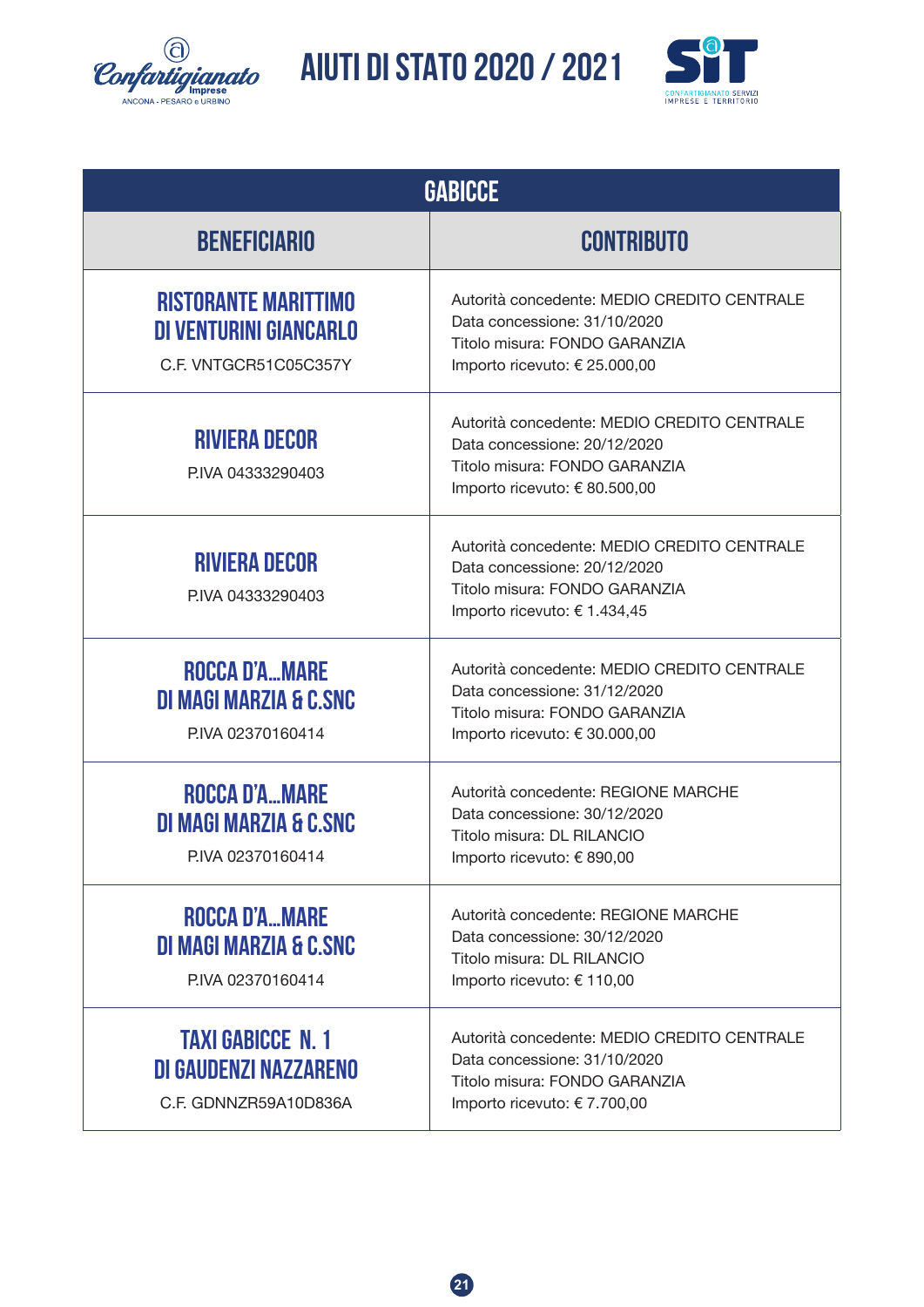![](_page_21_Picture_0.jpeg)

![](_page_21_Picture_2.jpeg)

| <b>GABICCE</b>                                                                     |                                                                                                                                               |  |
|------------------------------------------------------------------------------------|-----------------------------------------------------------------------------------------------------------------------------------------------|--|
| <b>BENEFICIARIO</b>                                                                | <b>CONTRIBUTO</b>                                                                                                                             |  |
| <b>TAXI GABICCE N. 1</b><br>DI GAUDENZI NAZZARENO<br>C.F. GDNNZR59A10D836A         | Autorità concedente: REGIONE MARCHE<br>Data concessione: 13/07/2020<br>Titolo misura: DL RILANCIO<br>Importo ricevuto: € 1.500,00             |  |
| <b>TAXI GABICCE N. 1</b><br>DI GAUDENZI NAZZARENO<br>C.F. GDNNZR59A10D836A         | Autorità concedente: REGIONE MARCHE<br>Data concessione: 30/12/2020<br>Titolo misura: DL RILANCIO<br>Importo ricevuto: € 890,00               |  |
| <b>TAXI GABICCE N. 1</b><br>DI GAUDENZI NAZZARENO<br>C.F. GDNNZR59A10D836A         | Autorità concedente: REGIONE MARCHE<br>Data concessione: 30/12/2020<br>Titolo misura: DL RILANCIO<br>Importo ricevuto: € 110,00               |  |
| <b>TAXI GABICCE N. 1</b><br>DI GAUDENZI NAZZARENO<br>C.F. GDNNZR59A10D836A         | Autorità concedente: MEDIO CREDITO CENTRALE<br>Data concessione: 03/11/2020<br>Titolo misura: FONDO GARANZIA<br>Importo ricevuto: € 74,52     |  |
| <b>TELODIRÒ BEACH 14</b><br><b>DI TERENZI LUCA &amp; C SAS</b><br>PIVA 01058260413 | Autorità concedente: MEDIO CREDITO CENTRALE<br>Data concessione: 10/12/2020<br>Titolo misura: FONDO GARANZIA<br>Importo ricevuto: € 30.000,00 |  |
| <b>TELODIRÒ BEACH 14</b><br><b>DI TERENZI LUCA &amp; C SAS</b><br>PIVA 01058260413 | Autorità concedente: MEDIO CREDITO CENTRALE<br>Data concessione: 17/11/2020<br>Titolo misura: FONDO GARANZIA<br>Importo ricevuto: € 155,38    |  |
| <b>TELODIRÒ BEACH 14</b><br><b>DI TERENZI LUCA &amp; C SAS</b><br>PIVA 01058260413 | Autorità concedente: REGIONE MARCHE<br>Data concessione: 21/07/2020<br>Titolo misura: DL RILANCIO<br>Importo ricevuto: € 2.000,00             |  |
| <b>ZYBA REZEARTA</b><br>C.F. ZYBRRT74H66Z100U                                      | Autorità concedente: MEDIO CREDITO CENTRALE<br>Data concessione: 30/11/2020<br>Titolo misura: FONDO GARANZIA<br>Importo ricevuto: € 40.000,00 |  |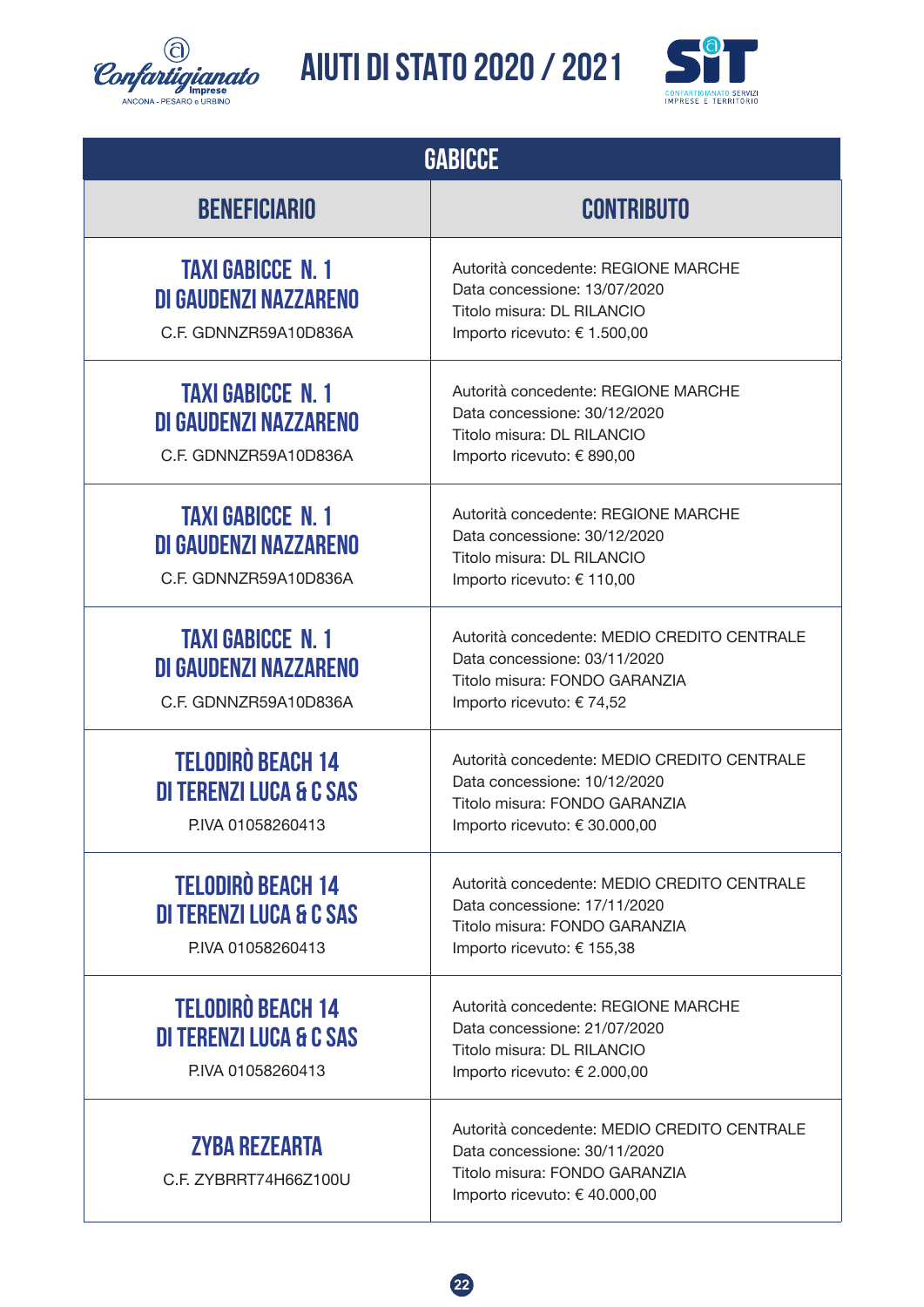![](_page_22_Picture_0.jpeg)

![](_page_22_Picture_2.jpeg)

| <b>GABICCE</b>                                |                                                                                                                                            |  |
|-----------------------------------------------|--------------------------------------------------------------------------------------------------------------------------------------------|--|
| <b>BENEFICIARIO</b>                           | <b>CONTRIBUTO</b>                                                                                                                          |  |
| <b>ZYBA REZEARTA</b><br>C.F. ZYBRRT74H66Z100U | Autorità concedente: MEDIO CREDITO CENTRALE<br>Data concessione: 30/11/2020<br>Titolo misura: FONDO GARANZIA<br>Importo ricevuto: € 442,58 |  |
| <b>ZYBA REZEARTA</b><br>C.F. ZYBRRT74H66Z100U | Autorità concedente: REGIONE MARCHE<br>Data concessione: 30/12/2020<br>Titolo misura: DL RILANCIO<br>Importo ricevuto: € 890,00            |  |
| <b>ZYBA REZEARTA</b><br>C.F. ZYBRRT74H66Z100U | Autorità concedente: REGIONE MARCHE<br>Data concessione: 30/12/2020<br>Titolo misura: DL RILANCIO<br>Importo ricevuto: € 110,00            |  |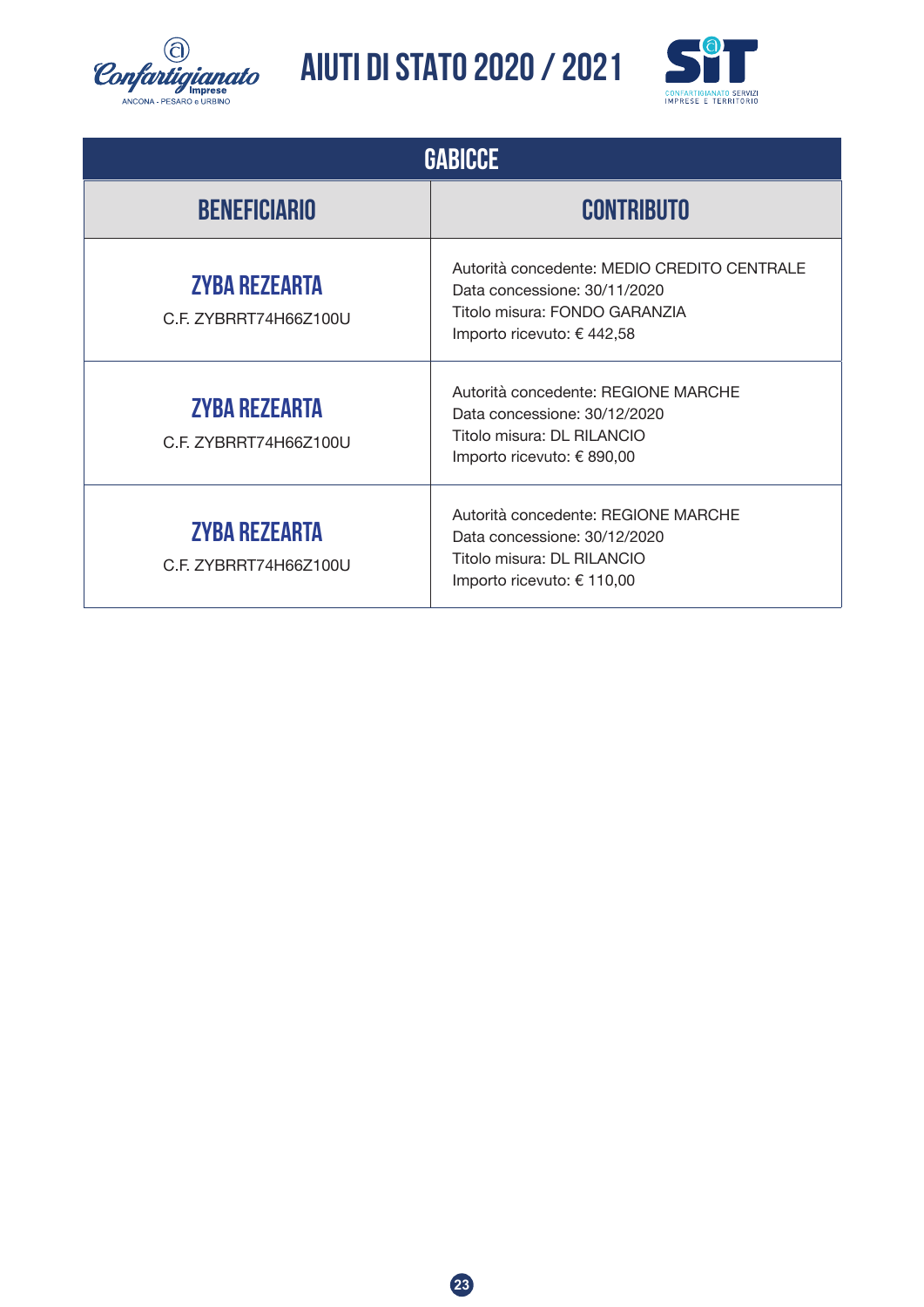![](_page_23_Picture_0.jpeg)

![](_page_23_Picture_2.jpeg)

#### **MAROTTA**

| <b>BENEFICIARIO</b>                                                                                   | P.IVA / C.F      | <b>AUTORITÀ</b><br><b>CONCEDENTE</b>    | <b>DATA</b><br><b>CONCESSIO-</b><br><b>NE</b> | <b>TITOLO MISURA</b>                                     | <b>IMPORTO</b><br><b>RICEVUTO</b><br>$(\epsilon)$ |
|-------------------------------------------------------------------------------------------------------|------------------|-----------------------------------------|-----------------------------------------------|----------------------------------------------------------|---------------------------------------------------|
| AUTOCARROZZE-<br>RIA E.L.G. SNC DI<br>NUCUSANTI ELVIS,<br><b>BELLI LUCA E RIGA</b><br><b>GIOVANNI</b> | 02298350410      | <b>MEDIO CREDITO</b><br><b>CENTRALE</b> | 8/20/20                                       | <b>FONDO</b><br><b>GARANZIA</b>                          | 25.000,00                                         |
| <b>BAGNI LORIS SAS</b>                                                                                | 02123590412      | <b>MEDIO CREDITO</b><br><b>CENTRALE</b> | 6/30/20                                       | <b>FONDO</b><br><b>GARANZIA</b>                          | 25.000,00                                         |
| <b>BAGNI LORIS SAS</b>                                                                                | 02123590412      | <b>REGIONE</b><br><b>MARCHE</b>         | 7/21/20                                       | AIUTI DI STATO                                           | 2.000,00                                          |
| <b>BAGNI SOLEADO</b><br>SNC DI DIOTALLEVI<br><b>DAVIDE E CRISTIAN</b>                                 | 02130310416      | UNI.CO.                                 | 2/13/19                                       | <b>POR MARCHE</b><br>FESR 2014-2020                      | 401,07                                            |
| <b>BAGNI SOLEADO</b><br>SNC DI DIOTALLEVI<br><b>DAVIDE E CRISTIAN</b>                                 | 02130310416      | UNI.CO.                                 | 10/22/19                                      | <b>POR MARCHE</b><br>FESR 2014-2020                      | 1.598,45                                          |
| <b>BAGNI SOLEADO</b><br><b>SNC DI DIOTALLEVI</b><br><b>DAVIDE E CRISTIAN</b>                          | 02130310416      | <b>MEDIO CREDITO</b><br><b>CENTRALE</b> | 6/20/20                                       | <b>FONDO</b><br><b>GARANZIA</b>                          | 25.000,00                                         |
| <b>BAGNI SOLEADO</b><br><b>SNC DI DIOTALLEVI</b><br><b>DAVIDE E CRISTIAN</b>                          | 02130310416      | <b>REGIONE</b><br><b>MARCHE</b>         | 7/21/20                                       | <b>AIUTI DI STATO</b>                                    | 2.000,00                                          |
| <b>BAGNI SOLEADO</b><br>SNC DI DIOTALLEVI<br><b>DAVIDE E CRISTIAN</b>                                 | 02130310416      | <b>MEDIO CREDITO</b><br><b>CENTRALE</b> | 10/30/20                                      | <b>FONDO</b><br><b>GARANZIA</b>                          | 103,47                                            |
| <b>BAGNI SOLEADO</b><br>SNC DI DIOTALLEVI<br><b>DAVIDE E CRISTIAN</b>                                 | 02130310416      | <b>MEDIO CREDITO</b><br>CENTRALE        | 12/10/20                                      | <b>FONDO</b><br><b>GARANZIA</b>                          | 5.000,00                                          |
| <b>CAMPANELLI FRAN-</b><br><b>CESCO</b>                                                               | CMPFNC77B22D488N | <b>CONFIDI PUNTO</b><br>NET SOC. COOP.  | 12/16/20                                      | <b>SOSTEGNO</b><br><b>ATTIVITA'</b><br><b>PRODUTTIVE</b> | 10.000,00                                         |
| <b>GASPARRONI GIL-</b><br><b>BERTO</b>                                                                | GSPGBR44A22F581C | MEDIO CREDITO<br><b>CENTRALE</b>        | 11/10/20                                      | <b>FONDO</b><br><b>GARANZIA</b>                          | 25.000,00                                         |
| EURO P.IM.EX. DI<br>PAPI SERENA & C.<br><b>SNC</b>                                                    | 01287690414      | <b>REGIONE</b><br><b>MARCHE</b>         | 12/30/20                                      | <b>AIUTI DI STATO</b>                                    | 110,00                                            |
| EURO P.IM.EX. DI<br>PAPI SERENA & C.<br><b>SNC</b>                                                    | 01287690414      | <b>REGIONE</b><br><b>MARCHE</b>         | 12/30/20                                      | AIUTI DI STATO                                           | 890,00                                            |
| EURO P.IM.EX. DI<br>PAPI SERENA & C.<br><b>SNC</b>                                                    | 01287690414      | <b>MEDIO CREDITO</b><br><b>CENTRALE</b> | 11/20/20                                      | <b>FONDO</b><br><b>GARANZIA</b>                          | 30.000,00                                         |
| EURO P.IM.EX. DI<br>PAPI SERENA & C.<br><b>SNC</b>                                                    | 01287690414      | <b>REGIONE</b><br><b>MARCHE</b>         | 7/28/20                                       | AIUTI DI STATO                                           | 450,00                                            |
| EURO P.IM.EX. DI<br>PAPI SERENA & C.<br><b>SNC</b>                                                    | 01287690414      | <b>REGIONE</b><br><b>MARCHE</b>         | 7/28/20                                       | AIUTI DI STATO                                           | 1.050,00                                          |
| <b>MINUCCI IRIDE</b>                                                                                  | MNCRDI52A47D488O | <b>MEDIO CREDITO</b><br>CENTRALE        | 6/30/20                                       | <b>FONDO</b><br><b>GARANZIA</b>                          | 15.000,00                                         |

![](_page_23_Picture_5.jpeg)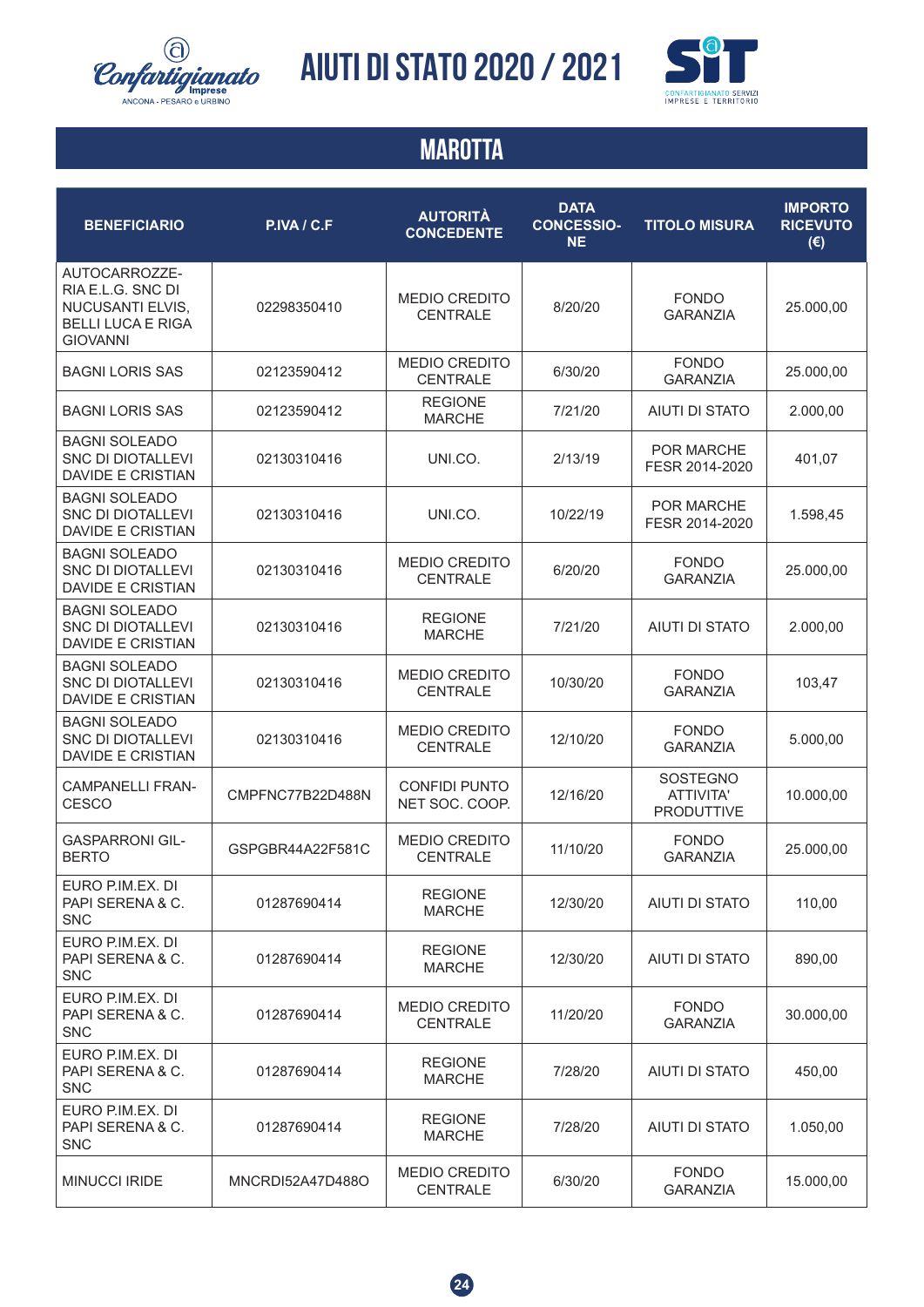![](_page_24_Picture_0.jpeg)

![](_page_24_Picture_2.jpeg)

#### **MAROTTA**

| <b>BENEFICIARIO</b>                                           | P.IVA / C.F      | <b>AUTORITÀ</b><br><b>CONCEDENTE</b>    | <b>DATA</b><br><b>CONCESSIO-</b><br><b>NE</b> | <b>TITOLO MISURA</b>                       | <b>IMPORTO</b><br><b>RICEVUTO</b><br>$(\epsilon)$ |
|---------------------------------------------------------------|------------------|-----------------------------------------|-----------------------------------------------|--------------------------------------------|---------------------------------------------------|
| URBINELLI LAURO                                               | RBNLRA56M15F533X | <b>MEDIO CREDITO</b><br><b>CENTRALE</b> | 7/10/20                                       | <b>FONDO</b><br><b>GARANZIA</b>            | 18.000,00                                         |
| CAFFE' DELLA PIAZ-<br><b>ZA SRL</b>                           | 02696340419      | <b>REGIONE</b><br><b>MARCHE</b>         | 12/30/20                                      | <b>AIUTI DI STATO</b>                      | 110,00                                            |
| <b>CAFFE' DELLA PIAZ-</b><br>ZA SRL                           | 02696340419      | <b>REGIONE</b><br><b>MARCHE</b>         | 12/30/20                                      | AIUTI DI STATO                             | 890,00                                            |
| <b>CAFFE' DELLA PIAZ-</b><br>ZA SRL                           | 02696340419      | <b>MEDIO CREDITO</b><br>CENTRALE        | 8/10/20                                       | <b>FONDO</b><br><b>GARANZIA</b>            | 25.000,00                                         |
| <b>CAFFE' DELLA PIAZ-</b><br><b>ZA SRL</b>                    | 02696340419      | UNI.CO.                                 | 12/11/20                                      | SOSTEGNO<br>ATTIVITA'<br><b>PRODUTTIVE</b> | 7.542,22                                          |
| <b>CAFFE' DELLA PIAZ-</b><br><b>ZA SRL</b>                    | 02696340419      | <b>MEDIO CREDITO</b><br><b>CENTRALE</b> | 12/30/20                                      | <b>FONDO</b><br><b>GARANZIA</b>            | 11.786,24                                         |
| <b>DUEPPI SRL</b>                                             | 02582820417      | <b>MEDIO CREDITO</b><br><b>CENTRALE</b> | 7/20/20                                       | <b>FONDO</b><br><b>GARANZIA</b>            | 25.000,00                                         |
| STUDIO RESET<br>PROJECT SRL - UNI-<br>PERSONALE               | 02366340418      | <b>MEDIO CREDITO</b><br><b>CENTRALE</b> | 9/6/19                                        | <b>FONDO</b><br><b>GARANZIA</b>            | 6.690,68                                          |
| <b>STUDIO RESET</b><br>PROJECT SRL - UNI-<br>PERSONALE        | 02366340418      | <b>MEDIO CREDITO</b><br><b>CENTRALE</b> | 11/30/20                                      | <b>FONDO</b><br><b>GARANZIA</b>            | 800.000,00                                        |
| <b>STUDIO RESET</b><br>PROJECT SRL - UNI-<br>PERSONALE        | 02366340418      | <b>MEDIO CREDITO</b><br><b>CENTRALE</b> | 11/30/20                                      | <b>FONDO</b><br><b>GARANZIA</b>            | 14.255,39                                         |
| <b>STUDIO RESET</b><br>PROJECT SRL - UNI-<br>PERSONALE        | 02366340418      | <b>MEDIO CREDITO</b><br><b>CENTRALE</b> | 11/27/20                                      | <b>FONDO</b><br><b>GARANZIA</b>            | 5,29                                              |
| <b>STUDIO RESET</b><br>PROJECT SRL - UNI-<br><b>PERSONALE</b> | 02366340418      | <b>MEDIO CREDITO</b><br><b>CENTRALE</b> | 11/27/20                                      | <b>FONDO</b><br><b>GARANZIA</b>            | 222,24                                            |
| <b>STUDIO RESET</b><br>PROJECT SRL - UNI-<br>PERSONALE        | 02366340418      | <b>MEDIO CREDITO</b><br><b>CENTRALE</b> | 12/4/20                                       | <b>FONDO</b><br><b>GARANZIA</b>            | 17,78                                             |
| <b>STUDIO RESET</b><br>PROJECT SRL - UNI-<br>PERSONALE        | 02366340418      | <b>MEDIO CREDITO</b><br><b>CENTRALE</b> | 12/4/20                                       | <b>FONDO</b><br><b>GARANZIA</b>            | 53,60                                             |
| <b>STUDIO RESET</b><br>PROJECT SRL - UNI-<br>PERSONALE        | 02366340418      | <b>MEDIO CREDITO</b><br><b>CENTRALE</b> | 12/14/20                                      | <b>FONDO</b><br><b>GARANZIA</b>            | 2.811,56                                          |
| <b>STUDIO RESET</b><br>PROJECT SRL - UNI-<br>PERSONALE        | 02366340418      | MINISTERO DEL<br><b>TURISMO</b>         | 12/23/20                                      | <b>RISTORO FIERE</b><br>E CONGRESSI        | 17.181,21                                         |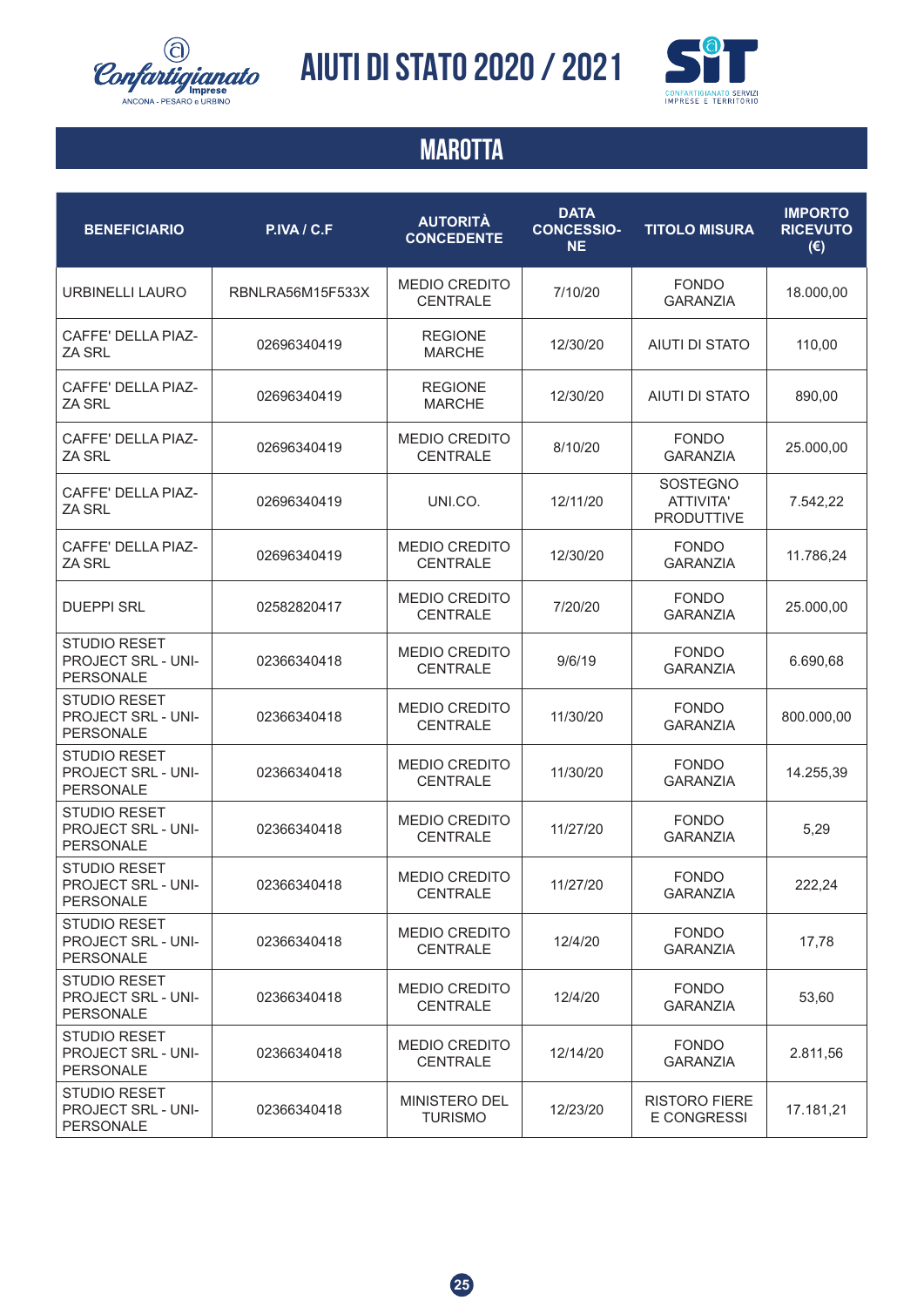![](_page_25_Picture_0.jpeg)

![](_page_25_Picture_2.jpeg)

| <b>PESARO</b>                                      |                                                                                                                                               |  |
|----------------------------------------------------|-----------------------------------------------------------------------------------------------------------------------------------------------|--|
| <b>BENEFICIARIO</b>                                | <b>CONTRIBUTO</b>                                                                                                                             |  |
| <b>ANGELINI GIANCARLO</b><br>C.F. NGLGCR63C26G433T | Autorità concedente: MEDIO CREDITO CENTRALE<br>Data concessione: 20/11/2020<br>Titolo misura: FONDO GARANZIA<br>Importo ricevuto: € 14.000,00 |  |
| <b>ANGELINI GIANCARLO</b><br>C.F. NGLGCR63C26G433T | Autorità concedente: REGIONE MARCHE<br>Data concessione: 17/07/2020<br>Titolo misura: DL RILANCIO<br>Importo ricevuto: € 300,00               |  |
| <b>ANGELINI GIANCARLO</b><br>C.F. NGLGCR63C26G433T | Autorità concedente: REGIONE MARCHE<br>Data concessione: 17/07/2020<br>Titolo misura: DL RILANCIO<br>Importo ricevuto: € 700,00               |  |
| <b>ANGELO DOMENICONI</b><br>C.F. DMNNGL60M29G479V  | Autorità concedente: MEDIO CREDITO CENTRALE<br>Data concessione: 20/06/2020<br>Titolo misura: FONDO GARANZIA<br>Importo ricevuto: € 18.000,00 |  |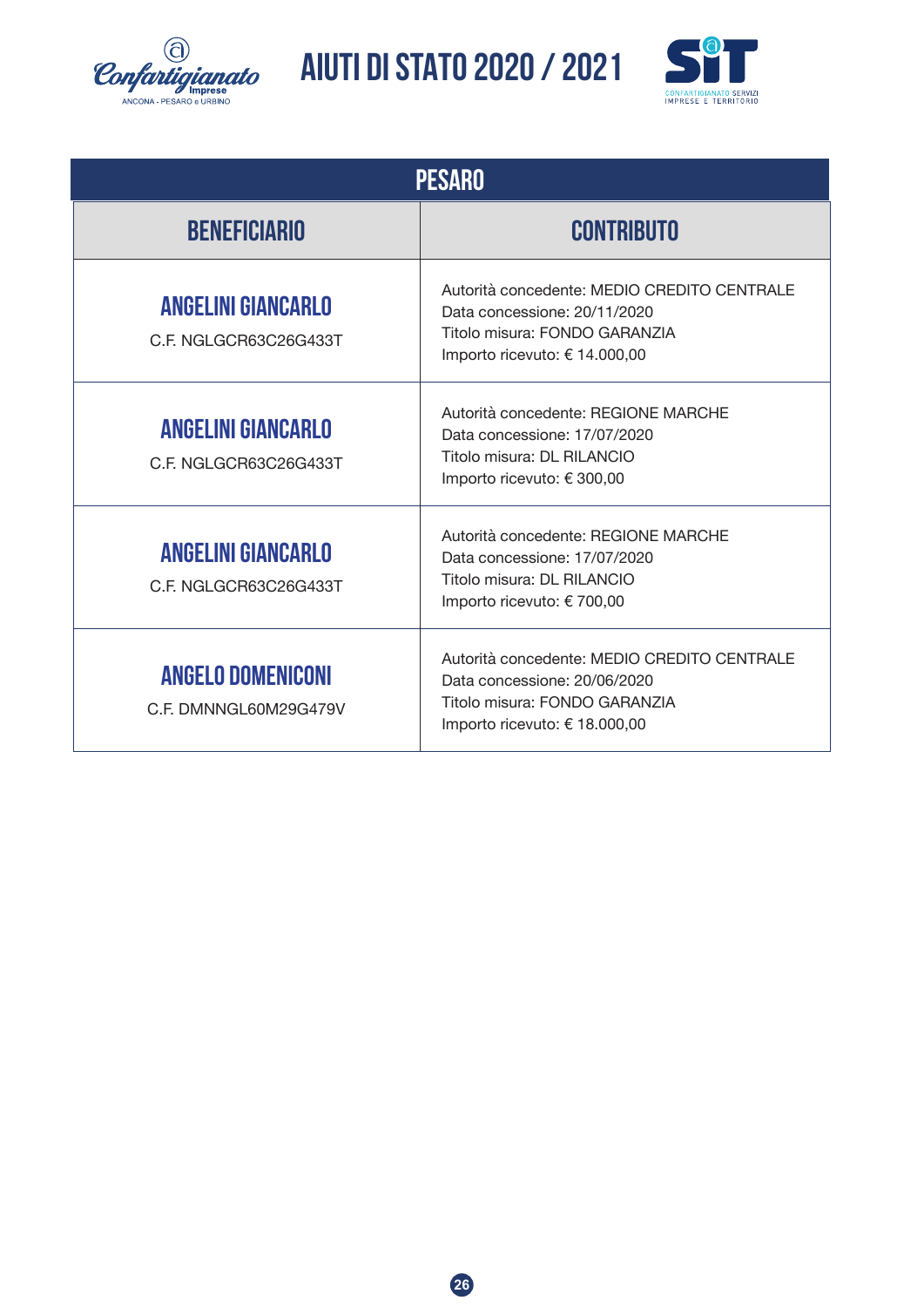![](_page_26_Picture_0.jpeg)

![](_page_26_Picture_2.jpeg)

| <b>PESARO</b>                                                                      |                                                                                                                                               |  |
|------------------------------------------------------------------------------------|-----------------------------------------------------------------------------------------------------------------------------------------------|--|
| <b>BENEFICIARIO</b>                                                                | <b>CONTRIBUTO</b>                                                                                                                             |  |
| <b>BAGNI GINO NR/34</b><br><b>DI MONTESI MARCO E C. SNC</b><br>P.IVA 02122730415   | Autorità concedente: MEDIO CREDITO CENTRALE<br>Data concessione: 04/12/2020<br>Titolo misura: FONDO GARANZIA<br>Importo ricevuto: € 19,00     |  |
| <b>BAGNI GINO NR/34</b><br>DI MONTESI MARCO E C. SNC<br>P.IVA 02122730415          | Autorità concedente: MEDIO CREDITO CENTRALE<br>Data concessione: 20/11/2020<br>Titolo misura: FONDO GARANZIA<br>Importo ricevuto: € 24.000,00 |  |
| <b>BAGNI GINO NR/34</b><br>DI MONTESI MARCO E C. SNC<br>P.IVA 02122730415          | Autorità concedente: REGIONE MARCHE<br>Data concessione: 21/07/2020<br>Titolo misura: DL RILANCIO<br>Importo ricevuto: € 2.000,00             |  |
| <b>BAGNI IRENE</b><br><b>DI RAFFAELLI RAFFAELLA CE C. SAS</b><br>P.IVA 01232320414 | Autorità concedente: MEDIO CREDITO CENTRALE<br>Data concessione: 20/06/2020<br>Titolo misura: FONDO GARANZIA<br>Importo ricevuto: € 20.000,00 |  |
| <b>BAGNI IRENE</b><br>DI RAFFAELLI RAFFAELLA CE C. SAS<br>P.IVA 01232320414        | Autorità concedente: REGIONE MARCHE<br>Data concessione: 21/07/2020<br>Titolo misura: DL RILANCIO<br>Importo ricevuto: € 2.000,00             |  |
| <b>BAGNI STEFANO</b><br>DI TAMBURINI STEFANO E C. SNC<br>P.IVA 02320440411         | Autorità concedente: REGIONE MARCHE<br>Data concessione: 21/07/2020<br>Titolo misura: DL RILANCIO<br>Importo ricevuto: € 2.000,00             |  |
| <b>BAGNI STEFANO</b><br>DI TAMBURINI STEFANO E C. SNC<br>P.IVA 02320440411         | Autorità concedente: MEDIO CREDITO CENTRALE<br>Data concessione: 10/08/2020<br>Titolo misura: FONDO GARANZIA<br>Importo ricevuto: € 25.000,00 |  |
| <b>BAGNI STEFANO</b><br>DI TAMBURINI STEFANO E C. SNC<br>P.IVA 02320440411         | Autorità concedente: MEDIO CREDITO CENTRALE<br>Data concessione: 04/12/2020<br>Titolo misura: FONDO GARANZIA<br>Importo ricevuto: € 48,51     |  |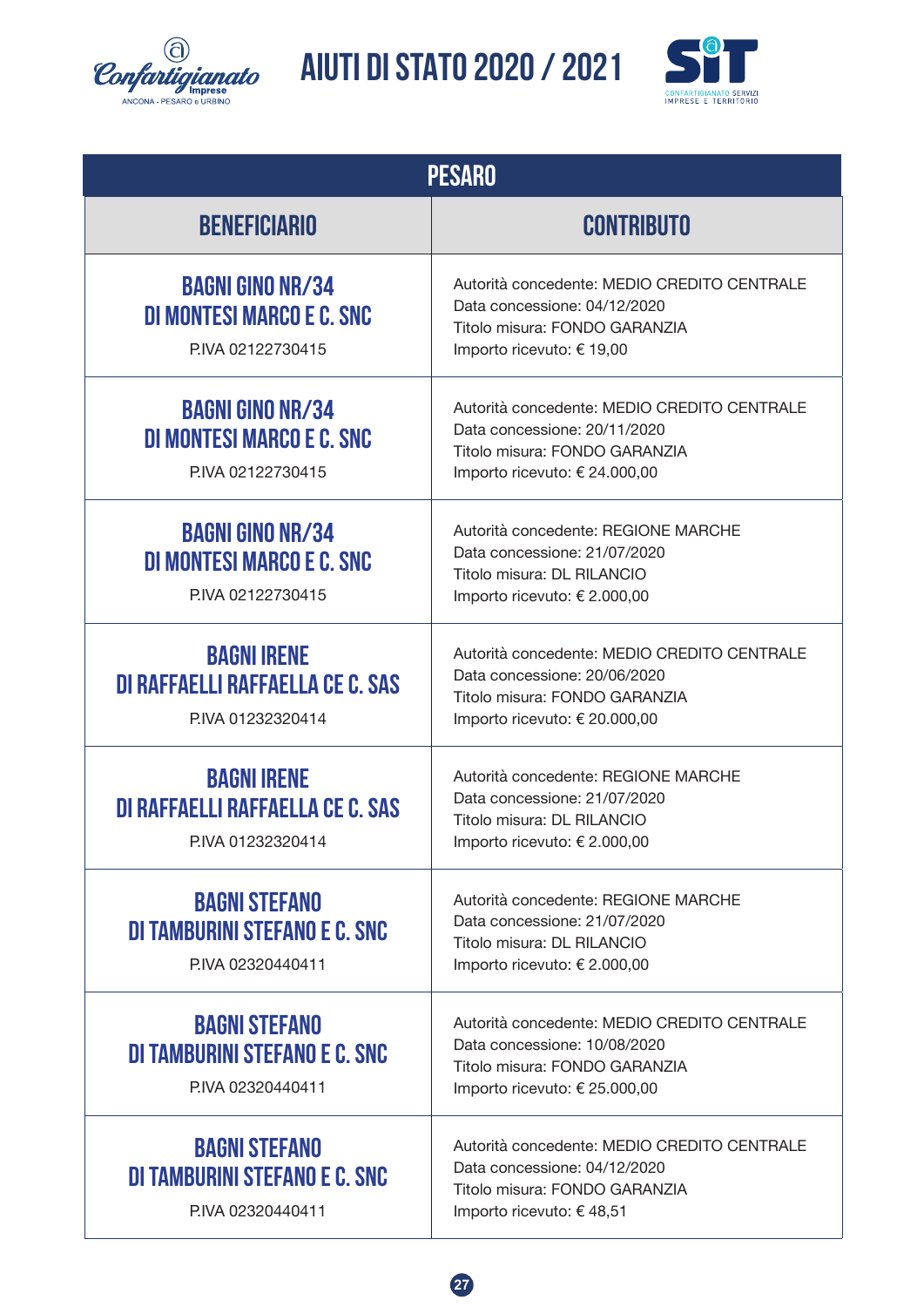![](_page_27_Picture_0.jpeg)

![](_page_27_Picture_2.jpeg)

| <b>PESARO</b>                                                              |                                                                                                                                                                  |  |
|----------------------------------------------------------------------------|------------------------------------------------------------------------------------------------------------------------------------------------------------------|--|
| <b>BENEFICIARIO</b>                                                        | <b>CONTRIBUTO</b>                                                                                                                                                |  |
| <b>BAGNI STEFANO</b><br>DI TAMBURINI STEFANO E C. SNC<br>P.IVA 02320440411 | Autorità concedente: MEDIO CREDITO CENTRALE<br>Data concessione: 04/12/2020<br>Titolo misura: FONDO GARANZIA<br>Importo ricevuto: € 2,38                         |  |
| <b>BAGNI STEFANO</b><br>DI TAMBURINI STEFANO E C. SNC<br>P.IVA 02320440411 | Autorità concedente: UNI.CO<br>Data concessione: 21/12/2020<br>Titolo misura: SOSTEGNO ATTIVITÀ PRODUTTIVE<br>E LAVORO AUTONOMO<br>Importo ricevuto: € 12.000,00 |  |
| <b>BARTOLUCCI ENZO</b><br>C.F. BRTNZE51H30L                                | Autorità concedente: MEDIO CREDITO CENTRALE<br>Data concessione: 10/07/2020<br>Titolo misura: FONDO GARANZIA<br>Importo ricevuto: € 10.900,00                    |  |
| <b>BERNACCHIA LEONARDO</b><br>C.F. BRNLRD54L20G479W                        | Autorità concedente: MEDIO CREDITO CENTRALE<br>Data concessione: 20/07/2020<br>Titolo misura: FONDO GARANZIA<br>Importo ricevuto: € 25.000,00                    |  |
| <b>BERNACCHIA LEONARDO</b><br>C.F. BRNLRD54L20G479W                        | Autorità concedente: MEDIO CREDITO CENTRALE<br>Data concessione: 17/07/2020<br>Titolo misura: FONDO GARANZIA<br>Importo ricevuto: €4.050,28                      |  |
| <b>BERNACCHIA LEONARDO</b><br>C.F. BRNLRD54L20G479W                        | Autorità concedente: MEDIO CREDITO CENTRALE<br>Data concessione: 17/07/2020<br>Titolo misura: FONDO GARANZIA<br>Importo ricevuto: € 1.215,09                     |  |
| <b>BERNACCHIA LEONARDO</b><br>C.F. BRNLRD54L20G479W                        | Autorità concedente: MEDIO CREDITO CENTRALE<br>Data concessione: 31/12/2020<br>Titolo misura: FONDO GARANZIA<br>Importo ricevuto: € 5.000,00                     |  |
| <b>BERNARDI ROBERTO</b><br>C.F. BRNRRT66S16G479R                           | Autorità concedente: MEDIO CREDITO CENTRALE<br>Data concessione: 31/12/2020<br>Titolo misura: FONDO GARANZIA<br>Importo ricevuto: € 30.000,00                    |  |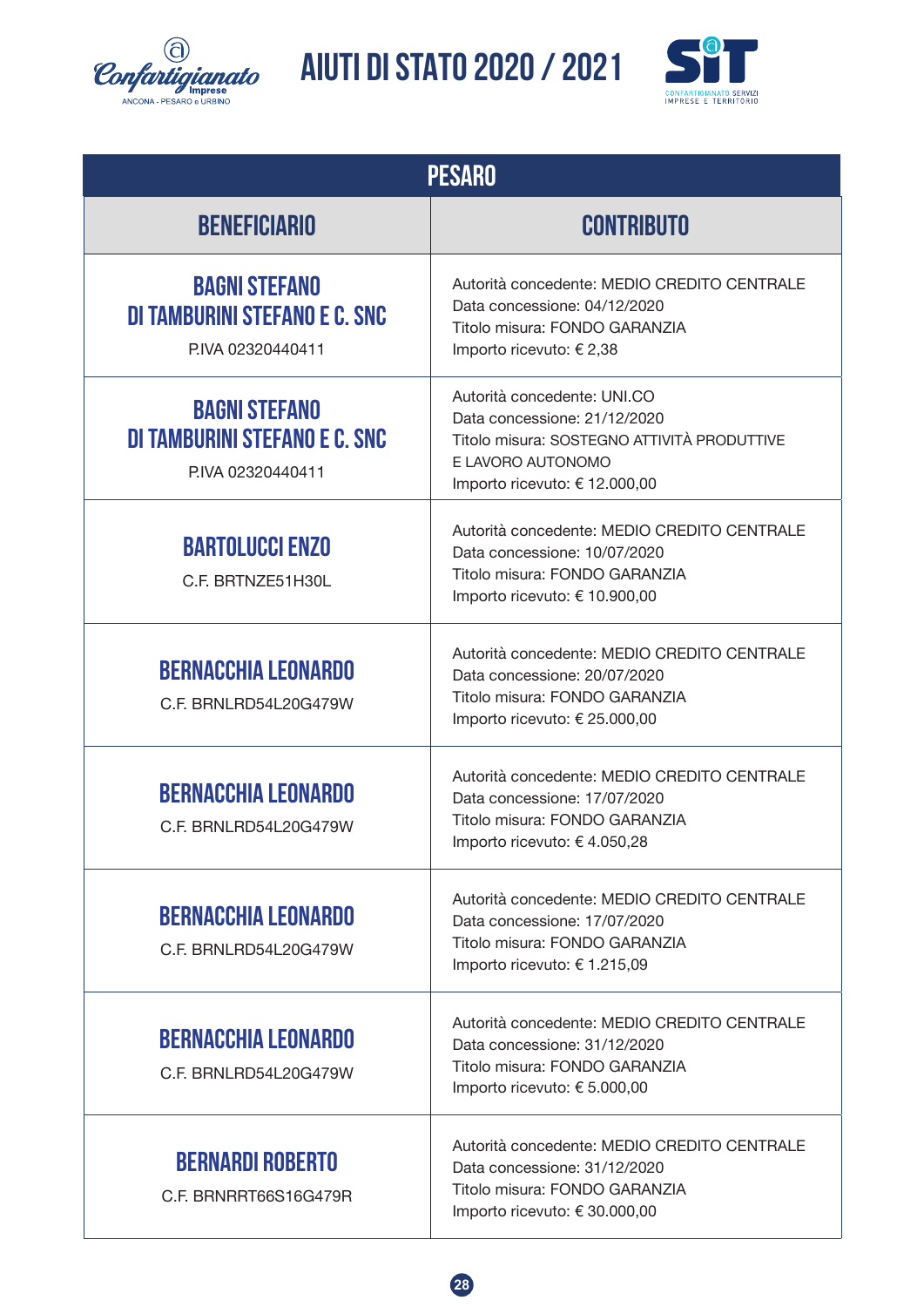![](_page_28_Picture_0.jpeg)

![](_page_28_Picture_2.jpeg)

| PESARO                                                                           |                                                                                                                                               |  |
|----------------------------------------------------------------------------------|-----------------------------------------------------------------------------------------------------------------------------------------------|--|
| <b>BENEFICIARIO</b>                                                              | <b>CONTRIBUTO</b>                                                                                                                             |  |
| <b>BIONDI GIULIO</b><br>C.F. BNDGLI52S02F310G                                    | Autorità concedente: MEDIO CREDITO CENTRALE<br>Data concessione: 30/12/2020<br>Titolo misura: FONDO GARANZIA<br>Importo ricevuto: € 15.965,80 |  |
| <b>BIONDI GIULIO</b><br>C.F. BNDGLI52S02F310G                                    | Autorità concedente: MEDIO CREDITO CENTRALE<br>Data concessione: 10/06/2020<br>Titolo misura: FONDO GARANZIA<br>Importo ricevuto: € 25.000,00 |  |
| <b>BODYCAR</b><br>DI STEFANO & MIRKO CARDINALI<br>P.IVA 098970411                | Autorità concedente: MEDIO CREDITO CENTRALE<br>Data concessione: 10/08/2020<br>Titolo misura: FONDO GARANZIA<br>Importo ricevuto: € 25.000,00 |  |
| <b>CAR-TRUCK SNC DI USAI ANDREA</b><br>E MATRISCIANO ANTONIO<br>PIVA 02195710419 | Autorità concedente: MEDIO CREDITO CENTRALE<br>Data concessione: 31/10/2020<br>Titolo misura: FONDO GARANZIA<br>Importo ricevuto: € 25.000,00 |  |
| <b>DELIZIE DI PUGLIA</b><br>DI MARIA GRAZIA GIANNUZZI<br>C.F. GNNMGR63S44C975W   | Autorità concedente: MEDIO CREDITO CENTRALE<br>Data concessione: 10/11/2020<br>Titolo misura: FONDO GARANZIA<br>Importo ricevuto: € 26.275,00 |  |
| <b>DELIZIE DI PUGLIA</b><br>DI MARIA GRAZIA GIANNUZZI<br>C.F. GNNMGR63S44C975W   | Autorità concedente: MEDIO CREDITO CENTRALE<br>Data concessione: 04/12/2020<br>Titolo misura: FONDO GARANZIA<br>Importo ricevuto: €31,21      |  |
| <b>DELIZIE DI PUGLIA</b><br>DI MARIA GRAZIA GIANNUZZI<br>C.F. GNNMGR63S44C975W   | Autorità concedente: MEDIO CREDITO CENTRALE<br>Data concessione: 04/12/2020<br>Titolo misura: FONDO GARANZIA<br>Importo ricevuto: € 1,50      |  |
| <b>DELIZIE DI PUGLIA</b><br>DI MARIA GRAZIA GIANNUZZI<br>C.F. GNNMGR63S44C975W   | Autorità concedente: MEDIO CREDITO CENTRALE<br>Data concessione: 14/12/2020<br>Titolo misura: FONDO GARANZIA<br>Importo ricevuto: € 4.292,16  |  |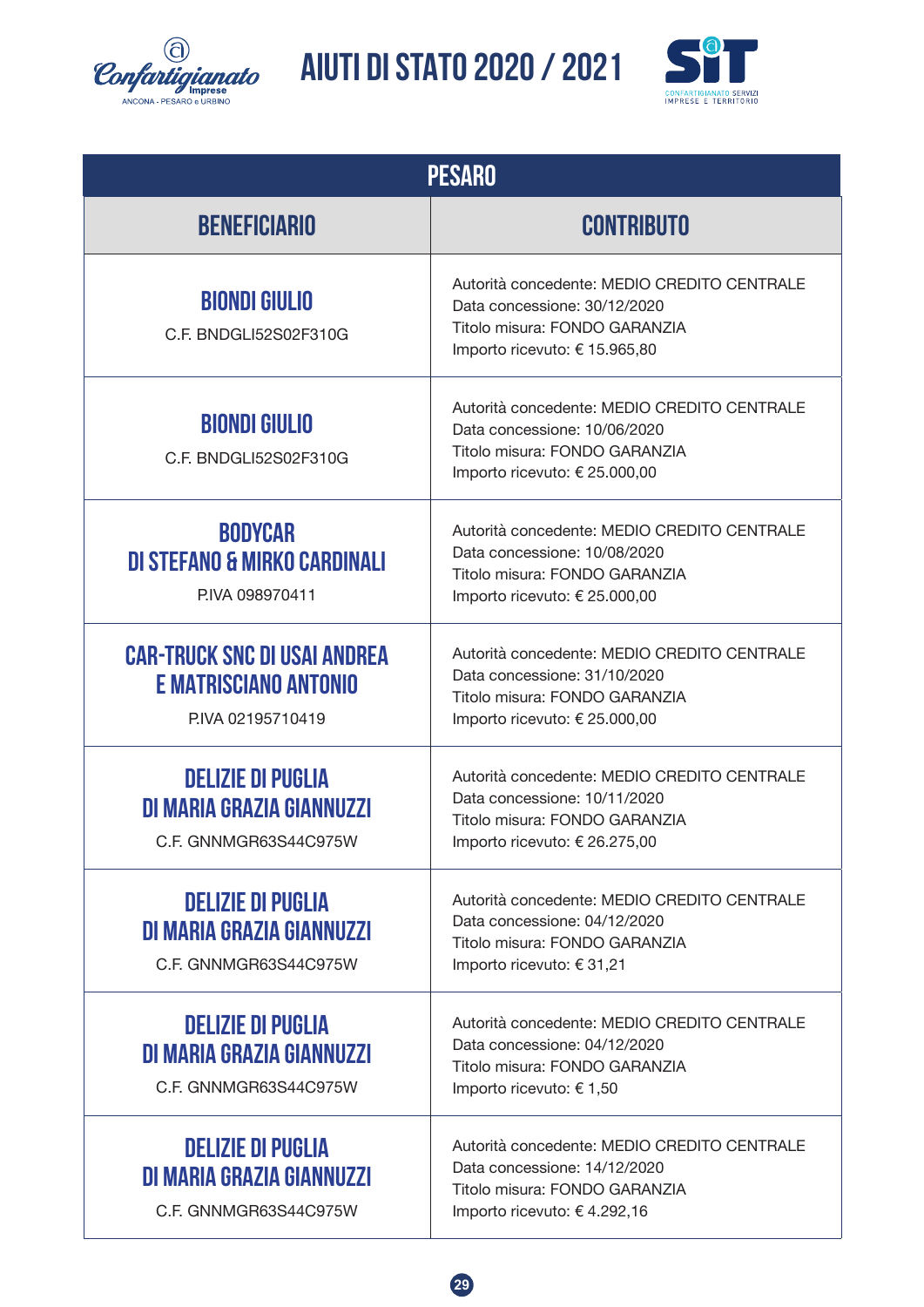![](_page_29_Picture_0.jpeg)

![](_page_29_Picture_2.jpeg)

| <b>PESARO</b>                                                                       |                                                                                                                                                                 |  |
|-------------------------------------------------------------------------------------|-----------------------------------------------------------------------------------------------------------------------------------------------------------------|--|
| <b>BENEFICIARIO</b>                                                                 | <b>CONTRIBUTO</b>                                                                                                                                               |  |
| <b>EDILMOSTONI DI MOSTONI CHRISTIAN</b><br>C.F. MSTCRS84E18B300J                    | Autorità concedente: MEDIO CREDITO CENTRALE<br>Data concessione: 20/08/2020<br>Titolo misura: FONDO GARANZIA<br>Importo ricevuto: € 15.000,00                   |  |
| <b>ERREGI DI MAIORANO VINCENZO &amp; C. SNC</b><br>PIVA 02514960414                 | Autorità concedente: UNI.CO<br>Data concessione: 09/06/2020<br>Titolo misura: SOSTEGNO ATTIVITÀ PRODUTTIVE E<br>LAVORO AUTONOMO<br>Importo ricevuto: € 2.421,82 |  |
| <b>ERREGI DI MAIORANO VINCENZO &amp; C. SNC</b><br>PIVA 02514960414                 | Autorità concedente: UNI.CO<br>Data concessione: 09/06/2020<br>Titolo misura: POR MARCHE FESR 2014-2020<br>Importo ricevuto: € 1.490,81                         |  |
| <b>ERREGI DI MAIORANO VINCENZO &amp; C. SNC</b><br>PIVA 02514960414                 | Autorità concedente: MEDIO CREDITO CENTRALE<br>Data concessione: 10/11/2020<br>Titolo misura: FONDO GARANZIA<br>Importo ricevuto: € 30.000,00                   |  |
| <b>FALABELLA GIOIELLI</b><br><b>DI FRANCA FALABELLA</b><br>C.F. FLBFNC64B54G479X    | Autorità concedente: MEDIO CREDITO CENTRALE<br>Data concessione: 10/08/2020<br>Titolo misura: FONDO GARANZIA<br>Importo ricevuto: € 12.000,00                   |  |
| <b>FALABELLA GIOIELLI</b><br><b>DI FRANCA FALABELLA</b><br>C.F. FLBFNC64B54G479X    | Autorità concedente: MEDIO CREDITO CENTRALE<br>Data concessione: 27/11/2020<br>Titolo misura: FONDO GARANZIA<br>Importo ricevuto: € 69,67                       |  |
| <b>FAMIGLIA GROSSI SAS</b><br><b>DI MATTEO GROSSI &amp; C.</b><br>P.IVA 02556660419 | Autorità concedente: MEDIO CREDITO CENTRALE<br>Data concessione: 31/10/2020<br>Titolo misura: FONDO GARANZIA<br>Importo ricevuto: € 25.000,00                   |  |
| <b>FAMIGLIA GROSSI SAS</b><br>DI MATTEO GROSSI & C.<br>P.IVA 02556660419            | Autorità concedente: MEDIO CREDITO CENTRALE<br>Data concessione: 30/11/2020<br>Titolo misura: FONDO GARANZIA<br>Importo ricevuto: € 5.000,00                    |  |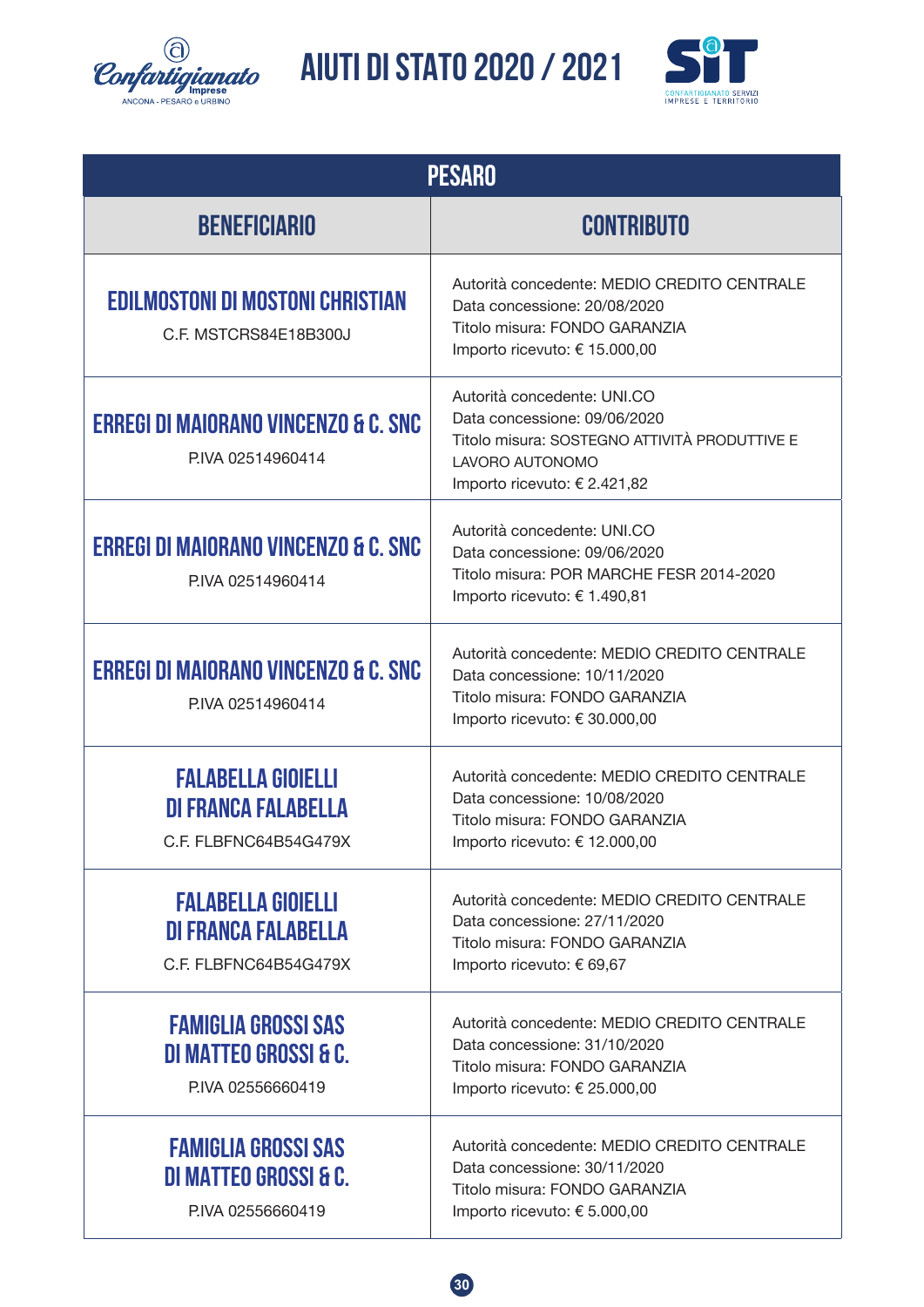![](_page_30_Picture_0.jpeg)

![](_page_30_Picture_2.jpeg)

| <b>PESARO</b>                                                                         |                                                                                                                                               |  |
|---------------------------------------------------------------------------------------|-----------------------------------------------------------------------------------------------------------------------------------------------|--|
| <b>BENEFICIARIO</b>                                                                   | <b>CONTRIBUTO</b>                                                                                                                             |  |
| <b>FEDERICI PAOLO</b><br>C.F. FDRPLA56P03E388G                                        | Autorità concedente: MEDIO CREDITO CENTRALE<br>Data concessione: 30/06/2020<br>Titolo misura: FONDO GARANZIA<br>Importo ricevuto: € 20.000,00 |  |
| <b>FRAMA RISTRUTTURAZIONI</b><br><b>DI QUARTIERI MASSIMO</b><br>C.F. QRTMSM79L27H183O | Autorità concedente: MEDIO CREDITO CENTRALE<br>Data concessione: 10/11/2020<br>Titolo misura: FONDO GARANZIA<br>Importo ricevuto: € 25.000,00 |  |
| <b>IL PORTICO DI LONGOBARDI ANTONIO</b><br>C.F. LNGNTN87L26C129O                      | Autorità concedente: MEDIO CREDITO CENTRALE<br>Data concessione: 30/11/2020<br>Titolo misura: FONDO GARANZIA<br>Importo ricevuto: € 21.638,00 |  |
| <b>IL PORTICO DI LONGOBARDI ANTONIO</b><br>C.F. LNGNTN87L26C129O                      | Autorità concedente: MEDIO CREDITO CENTRALE<br>Data concessione: 04/12/2020<br>Titolo misura: FONDO GARANZIA<br>Importo ricevuto: € 22,67     |  |
| <b>IL PORTICO DI LONGOBARDI ANTONIO</b><br>C.F. LNGNTN87L26C129O                      | Autorità concedente: REGIONE MARCHE<br>Data concessione: 31/12/2020<br>Titolo misura: DL RILANCIO<br>Importo ricevuto: € 900,00               |  |
| <b>IL PORTICO DI LONGOBARDI ANTONIO</b><br>C.F. LNGNTN87L26C129O                      | Autorità concedente: REGIONE MARCHE<br>Data concessione: 31/12/2020<br>Titolo misura: DL RILANCIO<br>Importo ricevuto: € 2.100,00             |  |
| IL PORTICO DI LONGOBARDI ANTONIO<br>C.F. LNGNTN87L26C129O                             | Autorità concedente: REGIONE MARCHE<br>Data concessione: 30/12/2020<br>Titolo misura: DL RILANCIO<br>Importo ricevuto: € 110,00               |  |
| IL PORTICO DI LONGOBARDI ANTONIO<br>C.F. LNGNTN87L26C129O                             | Autorità concedente: REGIONE MARCHE<br>Data concessione: 30/12/2020<br>Titolo misura: DL RILANCIO<br>Importo ricevuto: € 890,00               |  |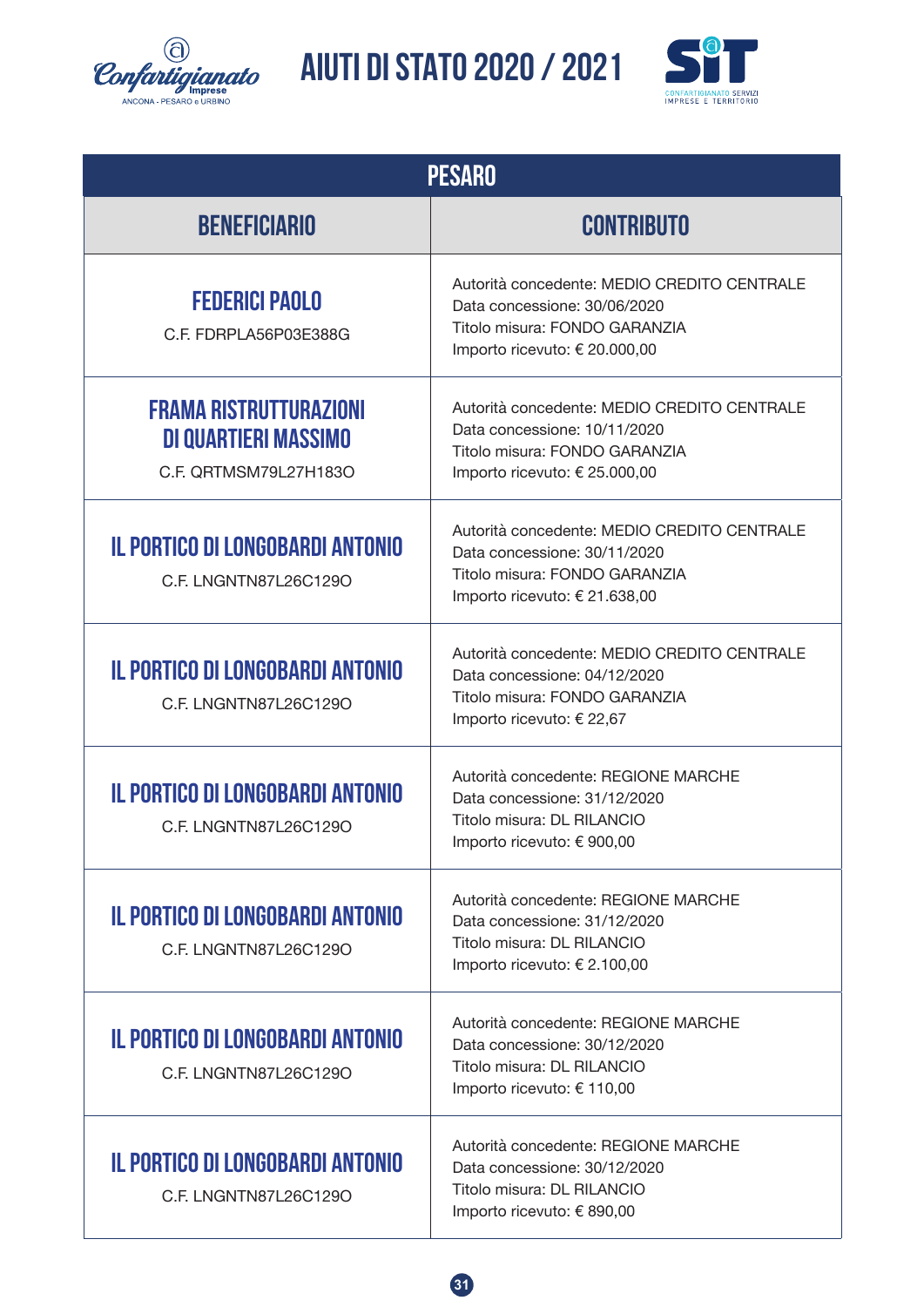![](_page_31_Picture_0.jpeg)

![](_page_31_Picture_2.jpeg)

| <b>PESARO</b>                                                                       |                                                                                                                                               |  |
|-------------------------------------------------------------------------------------|-----------------------------------------------------------------------------------------------------------------------------------------------|--|
| <b>BENEFICIARIO</b>                                                                 | <b>CONTRIBUTO</b>                                                                                                                             |  |
| <b>IMPRESA EDILE W.F.</b><br><b>DI FRANCESCONI WERTHER</b><br>C.F. FRNWTH67L08G479Z | Autorità concedente: MEDIO CREDITO CENTRALE<br>Data concessione: 10/08/2020<br>Titolo misura: FONDO GARANZIA<br>Importo ricevuto: € 20.000,00 |  |
| <b>KARAFILAJ ARTUR</b><br>C.F. KRFRTR84P06Z100R                                     | Autorità concedente: MEDIO CREDITO CENTRALE<br>Data concessione: 31/12/2020<br>Titolo misura: FONDO GARANZIA<br>Importo ricevuto: € 10.000,00 |  |
| <b>LA CAFFETTERIA</b><br>DI PACI GABRIELE E C SNC<br>P.IVA 01485290413              | Autorità concedente: REGIONE MARCHE<br>Data concessione: 06/07/2020<br>Titolo misura: DL RILANCIO<br>Importo ricevuto: € 2.100,00             |  |
| <b>LA CAFFETTERIA</b><br><b>DI PACI GABRIELE E C SNC</b><br>P.IVA 01485290413       | Autorità concedente: REGIONE MARCHE<br>Data concessione: 06/07/2020<br>Titolo misura: DL RILANCIO<br>Importo ricevuto: € 900,00               |  |
| <b>LA CAFFETTERIA</b><br>DI PACI GABRIELE E C SNC<br>P.IVA 01485290413              | Autorità concedente: REGIONE MARCHE<br>Data concessione: 30/12/2020<br>Titolo misura: DL RILANCIO<br>Importo ricevuto: € 890,00               |  |
| <b>LA CAFFETTERIA</b><br>DI PACI GABRIELE E C SNC<br>P.IVA 01485290413              | Autorità concedente: REGIONE MARCHE<br>Data concessione: 30/12/2020<br>Titolo misura: DL RILANCIO<br>Importo ricevuto: € 110,00               |  |
| <b>LA CAFFETTERIA</b><br>DI PACI GABRIELE E C SNC<br>P.IVA 01485290413              | Autorità concedente: MEDIO CREDITO CENTRALE<br>Data concessione: 10/06/2020<br>Titolo misura: FONDO GARANZIA<br>Importo ricevuto: € 20.000,00 |  |
| LINEA DONNA DI SPADONI MARISA<br>C.F. SPOMRS60P45G479U                              | Autorità concedente: MEDIO CREDITO CENTRALE<br>Data concessione: 20/08/2020<br>Titolo misura: FONDO GARANZIA<br>Importo ricevuto: € 10.000,00 |  |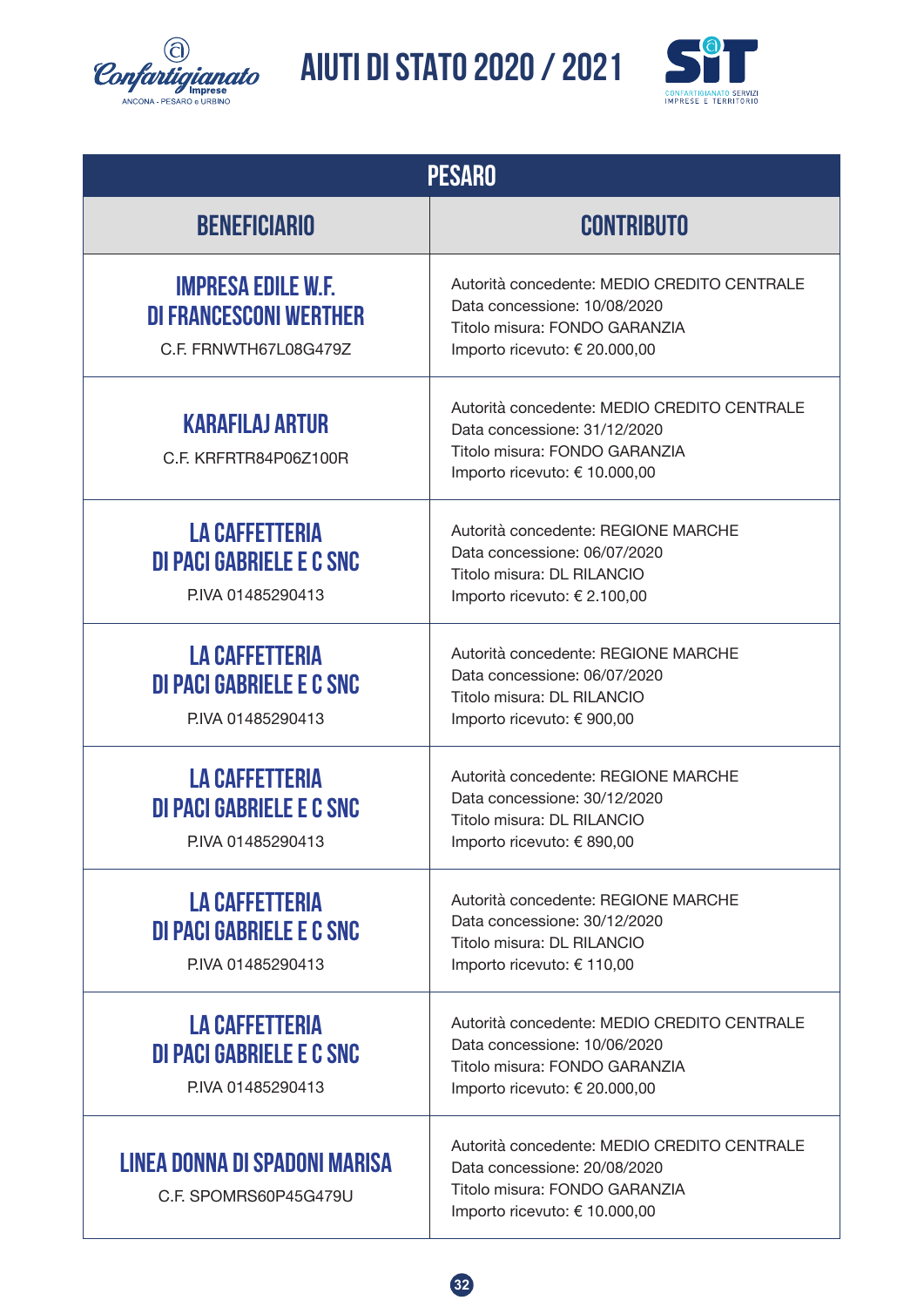![](_page_32_Picture_0.jpeg)

![](_page_32_Picture_2.jpeg)

| <b>PESARO</b>                                                                                    |                                                                                                                                               |  |
|--------------------------------------------------------------------------------------------------|-----------------------------------------------------------------------------------------------------------------------------------------------|--|
| <b>BENEFICIARIO</b>                                                                              | <b>CONTRIBUTO</b>                                                                                                                             |  |
| LINEA DONNA DI SPADONI MARISA<br>C.F. SPOMRS60P45G479U                                           | Autorità concedente: REGIONE MARCHE<br>Data concessione: 17/07/2020<br>Titolo misura: DL RILANCIO<br>Importo ricevuto: € 450,00               |  |
| LINEA DONNA DI SPADONI MARISA<br>C.F. SPOMRS60P45G479U                                           | Autorità concedente: REGIONE MARCHE<br>Data concessione: 17/07/2020<br>Titolo misura: DL RILANCIO<br>Importo ricevuto: € 1.050,00             |  |
| <b>MEMMO CARLO</b><br>C.F. MMMCRL55H04G479A                                                      | Autorità concedente: MEDIO CREDITO CENTRALE<br>Data concessione: 20/06/2020<br>Titolo misura: FONDO GARANZIA<br>Importo ricevuto: € 24.000,00 |  |
| <b>MEMMO CARLO</b><br>C.F. MMMCRL55H04G479A                                                      | Autorità concedente: MEDIO CREDITO CENTRALE<br>Data concessione: 06/11/2020<br>Titolo misura: FONDO GARANZIA<br>Importo ricevuto: € 80,90     |  |
| <b>MIMESI LAB SNC DI ORIELLI MARCO &amp; C.</b><br>PIVA 02395820414                              | Autorità concedente: MEDIO CREDITO CENTRALE<br>Data concessione: 20/08/2020<br>Titolo misura: FONDO GARANZIA<br>Importo ricevuto: € 25.000,00 |  |
| <b>MOOD HAIRDRESSER DI GERARDO SABIA</b><br><b>GIRYNA BOHDAN SNC</b><br>P.IVA 02592460410        | Autorità concedente: MEDIO CREDITO CENTRALE<br>Data concessione: 10/08/2020<br>Titolo misura: FONDO GARANZIA<br>Importo ricevuto: € 25.000,00 |  |
| <b>MOOD HAIRDRESSER DI GERARDO SABIA</b><br><b><i>GIRYNA BOHDAN SNC</i></b><br>P.IVA 02592460410 | Autorità concedente: REGIONE MARCHE<br>Data concessione: 23/10/2020<br>Titolo misura: DL RILANCIO<br>Importo ricevuto: € 1.050,00             |  |
| <b>MOOD HAIRDRESSER DI GERARDO SABIA</b><br><b>GIRYNA BOHDAN SNC</b><br>P.IVA 02592460410        | Autorità concedente: REGIONE MARCHE<br>Data concessione: 23/10/2020<br>Titolo misura: DL RILANCIO<br>Importo ricevuto: € 450,00               |  |

![](_page_32_Picture_4.jpeg)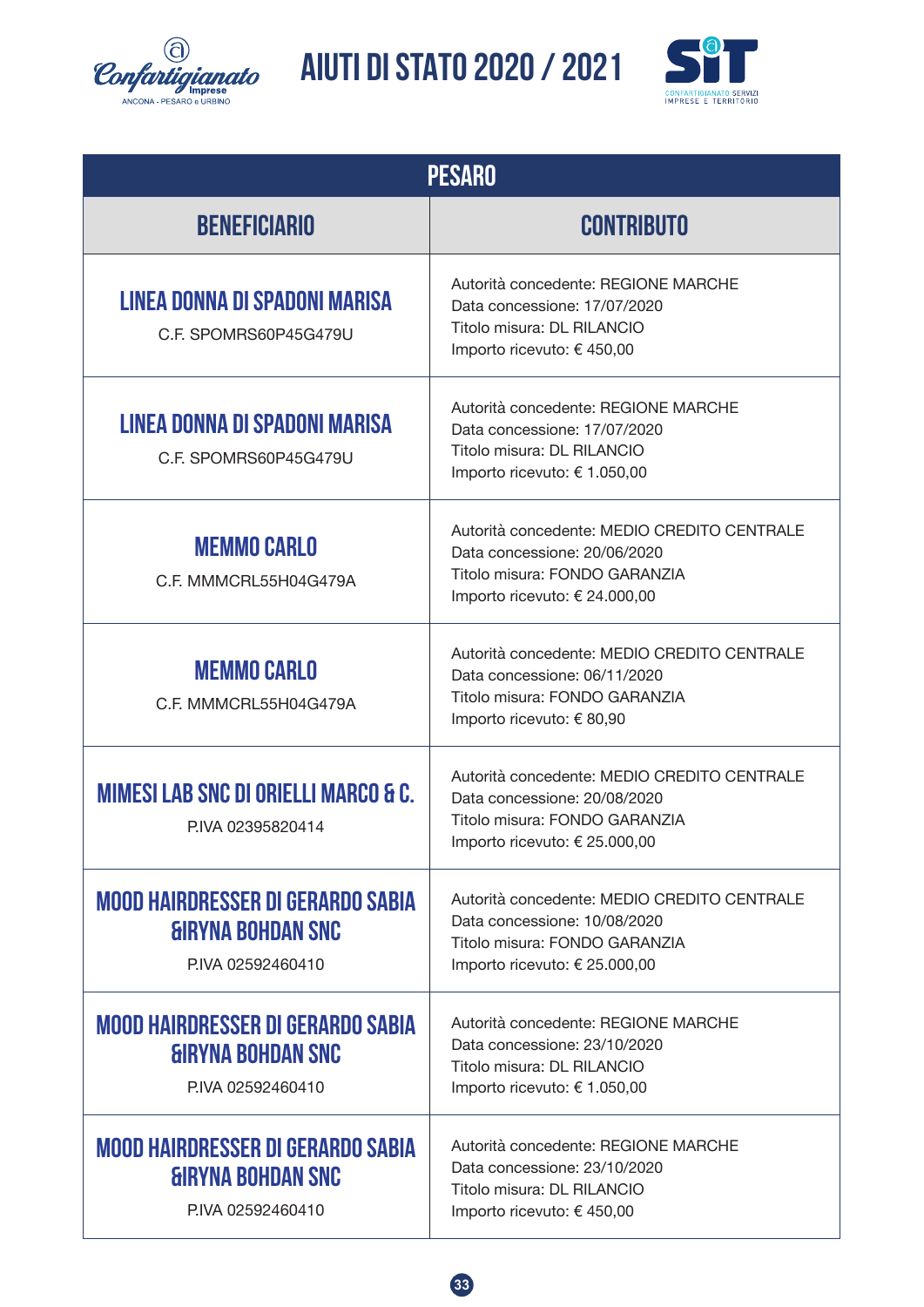![](_page_33_Picture_0.jpeg)

![](_page_33_Picture_2.jpeg)

| <b>PESARO</b>                                                                      |                                                                                                                                               |  |
|------------------------------------------------------------------------------------|-----------------------------------------------------------------------------------------------------------------------------------------------|--|
| <b>BENEFICIARIO</b>                                                                | <b>CONTRIBUTO</b>                                                                                                                             |  |
| <b>MORVOL SAS DI TROVARELLI DAVIDE E C.</b><br>PIVA 00191890417                    | Autorità concedente: MEDIO CREDITO CENTRALE<br>Data concessione: 25/05/2020<br>Titolo misura: FONDO GARANZIA<br>Importo ricevuto: € 25.000,00 |  |
| <b>MORVOL SAS DI TROVARELLI DAVIDE E C.</b><br>PIVA 00191890417                    | Autorità concedente: MEDIO CREDITO CENTRALE<br>Data concessione: 30/11/2020<br>Titolo misura: FONDO GARANZIA<br>Importo ricevuto: € 30.000,00 |  |
| <b>MORVOL SAS DI TROVARELLI DAVIDE E C.</b><br>PIVA 00191890417                    | Autorità concedente: MEDIO CREDITO CENTRALE<br>Data concessione: 30/11/2020<br>Titolo misura: FONDO GARANZIA<br>Importo ricevuto: € 369,03    |  |
| OREFICERIA GIAGNOLINI A. SNC<br><b>DI ROBERTO &amp; SIMONE</b><br>PIVA 01232330413 | Autorità concedente: MEDIO CREDITO CENTRALE<br>Data concessione: 10/07/2020<br>Titolo misura: FONDO GARANZIA<br>Importo ricevuto: € 25.000,00 |  |
| <b>PESARESI MANUEL</b><br>C.F. PSRMNL97C27G479L                                    | Autorità concedente: REGIONE MARCHE<br>Data concessione: 17/07/2020<br>Titolo misura: DL RILANCIO<br>Importo ricevuto: € 300,00               |  |
| <b>PESARESI MANUEL</b><br>C.F. PSRMNL97C27G479L                                    | Autorità concedente: REGIONE MARCHE<br>Data concessione: 17/07/2020<br>Titolo misura: DL RILANCIO<br>Importo ricevuto: € 700,00               |  |
| <b>PESARESI MANUEL</b><br>C.F. PSRMNL97C27G479L                                    | Autorità concedente: MEDIO CREDITO CENTRALE<br>Data concessione: 31/10/2020<br>Titolo misura: FONDO GARANZIA<br>Importo ricevuto: € 25.000,00 |  |
| <b>PESARESI MANUEL</b><br>C.F. PSRMNL97C27G479L                                    | Autorità concedente: UNI.CO.<br>Data concessione: 04/12/2020<br>Titolo misura: PRESTITO AGEVOLATO<br>Importo ricevuto: € 703,14               |  |

![](_page_33_Picture_4.jpeg)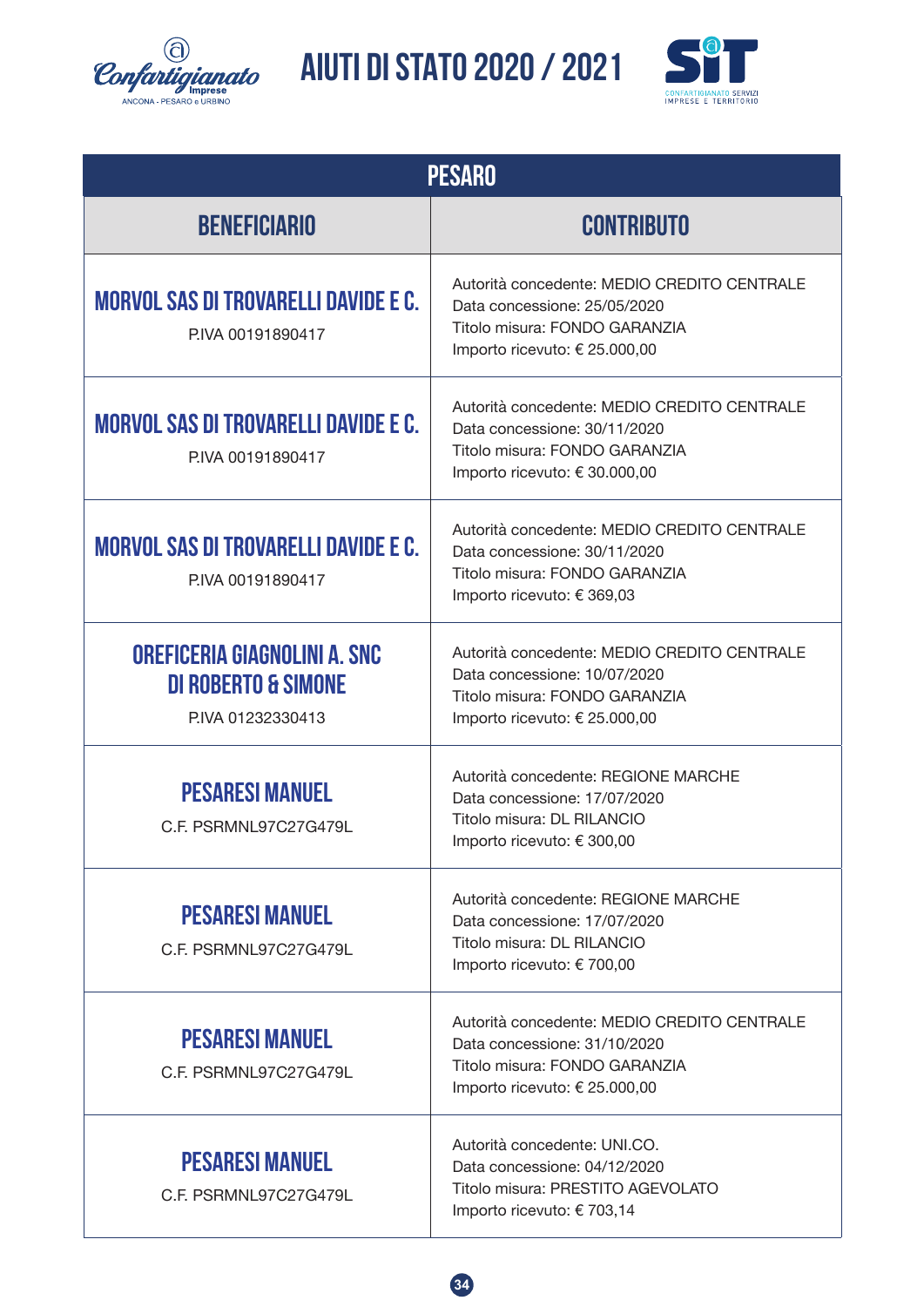![](_page_34_Picture_0.jpeg)

![](_page_34_Picture_2.jpeg)

| <b>PESARO</b>                                                      |                                                                                                                                              |  |  |  |
|--------------------------------------------------------------------|----------------------------------------------------------------------------------------------------------------------------------------------|--|--|--|
| <b>BENEFICIARIO</b>                                                | <b>CONTRIBUTO</b>                                                                                                                            |  |  |  |
| <b>PESARESI MANUEL</b><br>C.F. PSRMNL97C27G479L                    | Autorità concedente: MEDIO CREDITO CENTRALE<br>Data concessione: 15/12/2020<br>Titolo misura: FONDO GARANZIA<br>Importo ricevuto: € 408,78   |  |  |  |
| <b>POUPETTE ESTETICA DI VALISI CINZIA</b><br>C.F. VLSCNZ73P57F257B | Autorità concedente: REGIONE MARCHE<br>Data concessione: 17/07/2020<br>Titolo misura: DL RILANCIO<br>Importo ricevuto: € 450,00              |  |  |  |
| <b>POUPETTE ESTETICA DI VALISI CINZIA</b><br>C.F. VLSCNZ73P57F257B | Autorità concedente: REGIONE MARCHE<br>Data concessione: 17/07/2020<br>Titolo misura: DL RILANCIO<br>Importo ricevuto: € 1.050,00            |  |  |  |
| <b>POUPETTE ESTETICA DI VALISI CINZIA</b><br>C.F. VLSCNZ73P57F257B | Autorità concedente: MEDIO CREDITO CENTRALE<br>Data concessione: 31/12/2020<br>Titolo misura: FONDO GARANZIA<br>Importo ricevuto: € 6.260,00 |  |  |  |
| <b>POUPETTE ESTETICA DI VALISI CINZIA</b><br>C.F. VLSCNZ73P57F257B | Autorità concedente: MEDIO CREDITO CENTRALE<br>Data concessione: 31/12/2020<br>Titolo misura: FONDO GARANZIA<br>Importo ricevuto: € 4.240,00 |  |  |  |
| <b>POZZI MASSIMO</b><br>C.F. PZZMSM69E04G479Q                      | Autorità concedente: INPS<br>Data concessione: 15/04/2020<br>Titolo misura: DL RILANCIO<br>Importo ricevuto: € 600,00                        |  |  |  |
| <b>POZZI MASSIMO</b><br>C.F. PZZMSM69E04G479Q                      | Autorità concedente: NO INPS<br>Data concessione: 25/05/2020<br>Titolo misura: DL RILANCIO ART. 25<br>Importo ricevuto: € 600,00             |  |  |  |
| <b>POZZI MASSIMO</b><br>C.F. PZZMSM69E04G479Q                      | Autorità concedente: MEDIO CREDITO CENTRALE<br>Data concessione: 14/05/2020<br>Titolo misura: FONDO GARANZIA<br>Importo ricevuto: € 9.000,00 |  |  |  |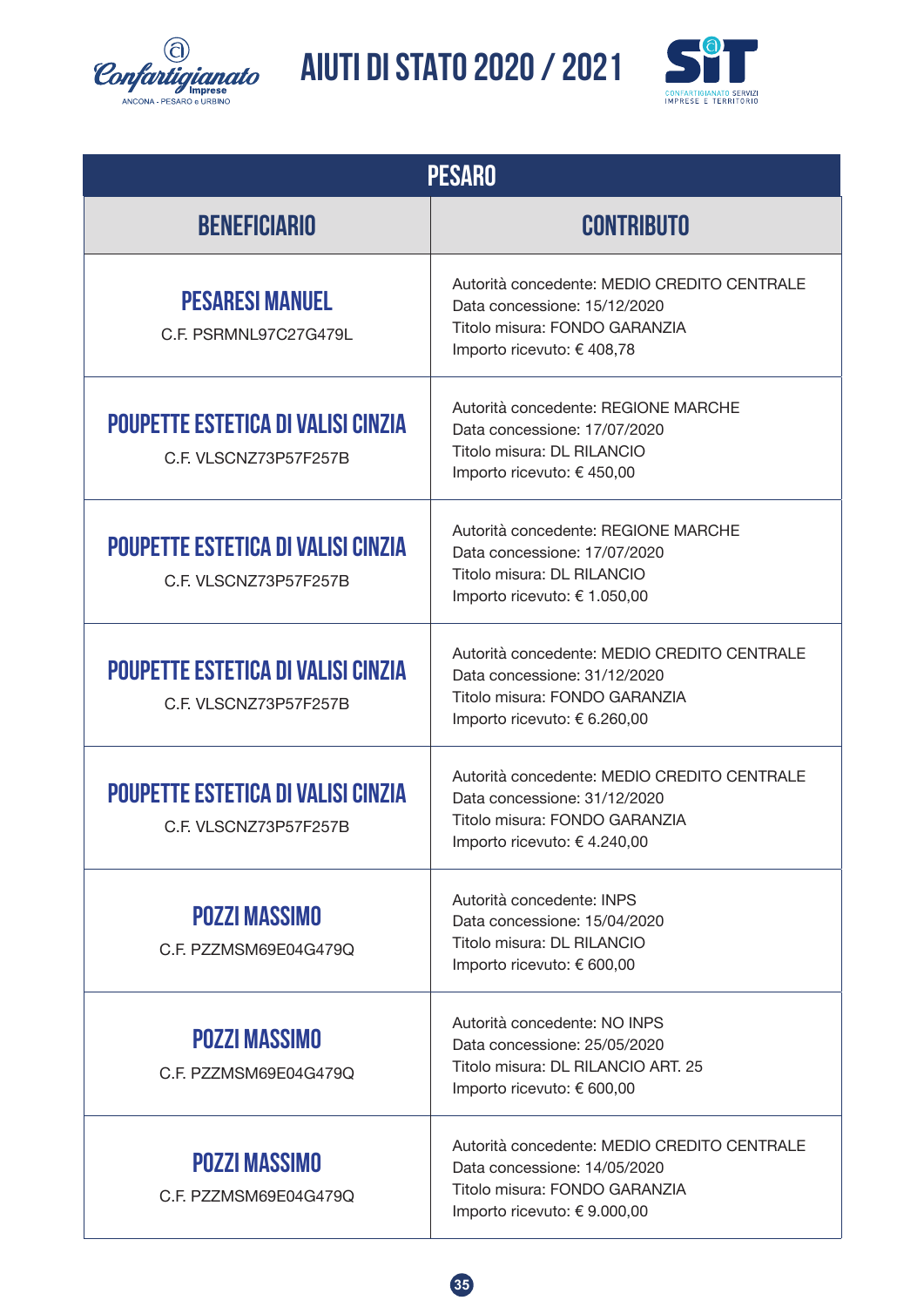![](_page_35_Picture_0.jpeg)

![](_page_35_Picture_2.jpeg)

| <b>PESARO</b>                                                                                       |                                                                                                                                                                       |  |  |  |
|-----------------------------------------------------------------------------------------------------|-----------------------------------------------------------------------------------------------------------------------------------------------------------------------|--|--|--|
| <b>BENEFICIARIO</b>                                                                                 | <b>CONTRIBUTO</b>                                                                                                                                                     |  |  |  |
| <b>POZZI MASSIMO</b><br>C.F. PZZMSM69E04G479Q                                                       | Autorità concedente: AGENZIA ENTRATE<br>Data concessione: 25/06/2020<br>Titolo misura: DL RILANCIO<br>Importo ricevuto: € 1.000,00                                    |  |  |  |
| <b>POZZI MASSIMO</b><br>C.F. PZZMSM69E04G479Q                                                       | Autorità concedente: REGIONE MARCHE<br>Data concessione: 27/07/2020<br>Titolo misura: DL RILANCIO<br>Importo ricevuto: € 1.000,00                                     |  |  |  |
| PULIVERDE SNC DI BRAHIMAJ DOTT.SSA<br><b>FLORIKA &amp; BUCPAOAJ DOTT, IMER</b><br>PIVA 02242230411  | Autorità concedente: MEDIO CREDITO CENTRALE<br>Data concessione: 30/06/2020<br>Titolo misura: FONDO GARANZIA<br>Importo ricevuto: € 16.500,00                         |  |  |  |
| <b>R.B. SERVICE DI PALAZZI ROBERTO</b><br>C.F. PLZRRT68P14Z133W                                     | Autorità concedente: MEDIO CREDITO CENTRALE<br>Data concessione: 20/06/2020<br>Titolo misura: FONDO GARANZIA<br>Importo ricevuto: € 24.000,00                         |  |  |  |
| <b>R.B. SERVICE DI PALAZZI ROBERTO</b><br>C.F. PLZRRT68P14Z133W                                     | Autorità concedente: INAIL<br>Data concessione: 30/11/2020<br>Titolo misura: INCENTIVO ASSUNZIONE LAVORATORI<br>CO 50 ANNI<br>Importo ricevuto: € 109,65              |  |  |  |
| RENZONI IMPIANTI ELETTRICI DI RENZONI<br>LAURA, MORBIDELLI, BRUNETTI SNC<br>PIVA 02434480410        | Autorità concedente: MEDIO CREDITO CENTRALE<br>Data concessione: 10/06/2020<br>Titolo misura: FONDO GARANZIA<br>Importo ricevuto: € 25.000,00                         |  |  |  |
| RENZONI IMPIANTI ELETTRICI DI RENZONI<br>LAURA, MORBIDELLI, BRUNETTI SNC<br>PIVA 02434480410        | Autorità concedente: FONDO FOR.TE<br>Data concessione: 03/08/2020<br>Titolo misura: FONDI INTERPROFESSIONALI PER<br>FORMAZIONE CONTINUA<br>Importo ricevuto: € 192,00 |  |  |  |
| <b>RENZONI IMPIANTI ELETTRICI DI RENZONI</b><br>LAURA, MORBIDELLI, BRUNETTI SNC<br>PIVA 02434480410 | Autorità concedente: FONDO FOR.TE<br>Data concessione: 05/11/2020<br>Titolo misura: FONDI INTERPROFESSIONALI PER<br>FORMAZIONE CONTINUA<br>Importo ricevuto: € 162,46 |  |  |  |

![](_page_35_Picture_4.jpeg)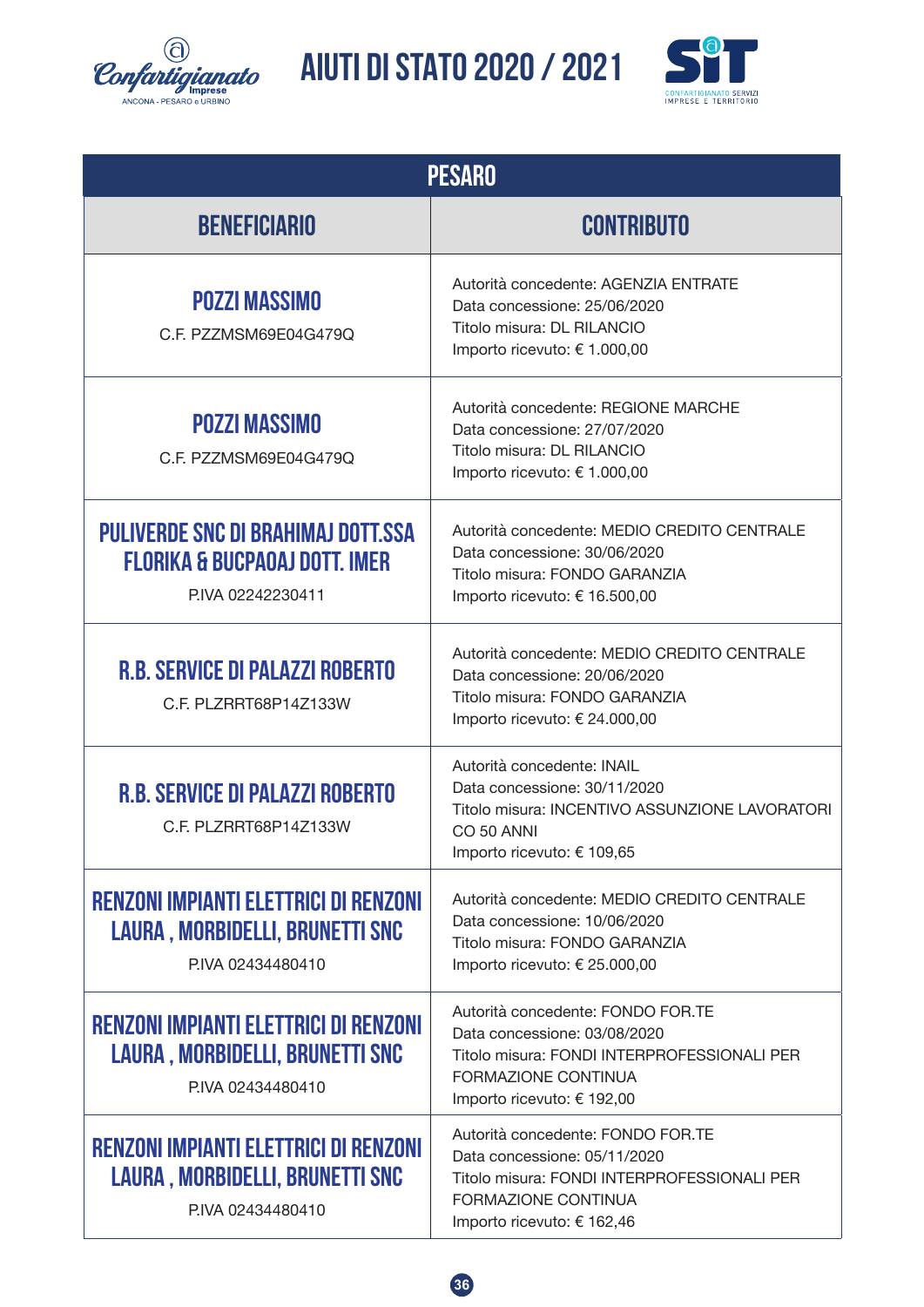![](_page_36_Picture_0.jpeg)

![](_page_36_Picture_2.jpeg)

| <b>PESARO</b>                                               |                                                                                                                                               |  |  |  |
|-------------------------------------------------------------|-----------------------------------------------------------------------------------------------------------------------------------------------|--|--|--|
| <b>BENEFICIARIO</b>                                         | <b>CONTRIBUTO</b>                                                                                                                             |  |  |  |
| <b>ROMANI ANDREA</b><br>C.F. RMNNDR67H23G479M               | Autorità concedente: MEDIO CREDITO CENTRALE<br>Data concessione: 20/11/2020<br>Titolo misura: FONDO GARANZIA<br>Importo ricevuto: € 15.000,00 |  |  |  |
| <b>ROSSI CLAUDIO E C. SNC</b><br>PIVA 02010010417           | Autorità concedente: MEDIO CREDITO CENTRALE<br>Data concessione: 20/11/2020<br>Titolo misura: FONDO GARANZIA<br>Importo ricevuto: € 25.000,00 |  |  |  |
| <b>ROSSI CLAUDIO E C. SNC</b><br>PIVA 02010010417           | Autorità concedente: MEDIO CREDITO CENTRALE<br>Data concessione: 14/12/2020<br>Titolo misura: FONDO GARANZIA<br>Importo ricevuto: € 15.092,72 |  |  |  |
| <b>SAPONIC ANDREI</b><br>C.F. SPSNDR84D06Z140W              | Autorità concedente: MEDIO CREDITO CENTRALE<br>Data concessione: 10/12/2020<br>Titolo misura: FONDO GARANZIA<br>Importo ricevuto: € 11.000,00 |  |  |  |
| <b>SAPONIC ANDREI</b><br>C.F. SPSNDR84D06Z140W              | Autorità concedente: REGIONE MARCHE<br>Data concessione: 17/07/2020<br>Titolo misura: DL RILANCIO<br>Importo ricevuto: € 700,00               |  |  |  |
| <b>SAPONIC ANDREI</b><br>C.F. SPSNDR84D06Z140W              | Autorità concedente: REGIONE MARCHE<br>Data concessione: 17/07/2020<br>Titolo misura: DL RILANCIO<br>Importo ricevuto: € 300,00               |  |  |  |
| SAPORE DI CASA DI LOMBARDI LEANDRO<br>C.F. LMBLDR93R02I838H | Autorità concedente: REGIONE MARCHE<br>Data concessione: 22/12/2020<br>Titolo misura: DL RILANCIO<br>Importo ricevuto: € 2.100,00             |  |  |  |
| SAPORE DI CASA DI LOMBARDI LEANDRO<br>C.F. LMBLDR93R02I838H | Autorità concedente: REGIONE MARCHE<br>Data concessione: 22/12/2020<br>Titolo misura: DL RILANCIO<br>Importo ricevuto: € 900,00               |  |  |  |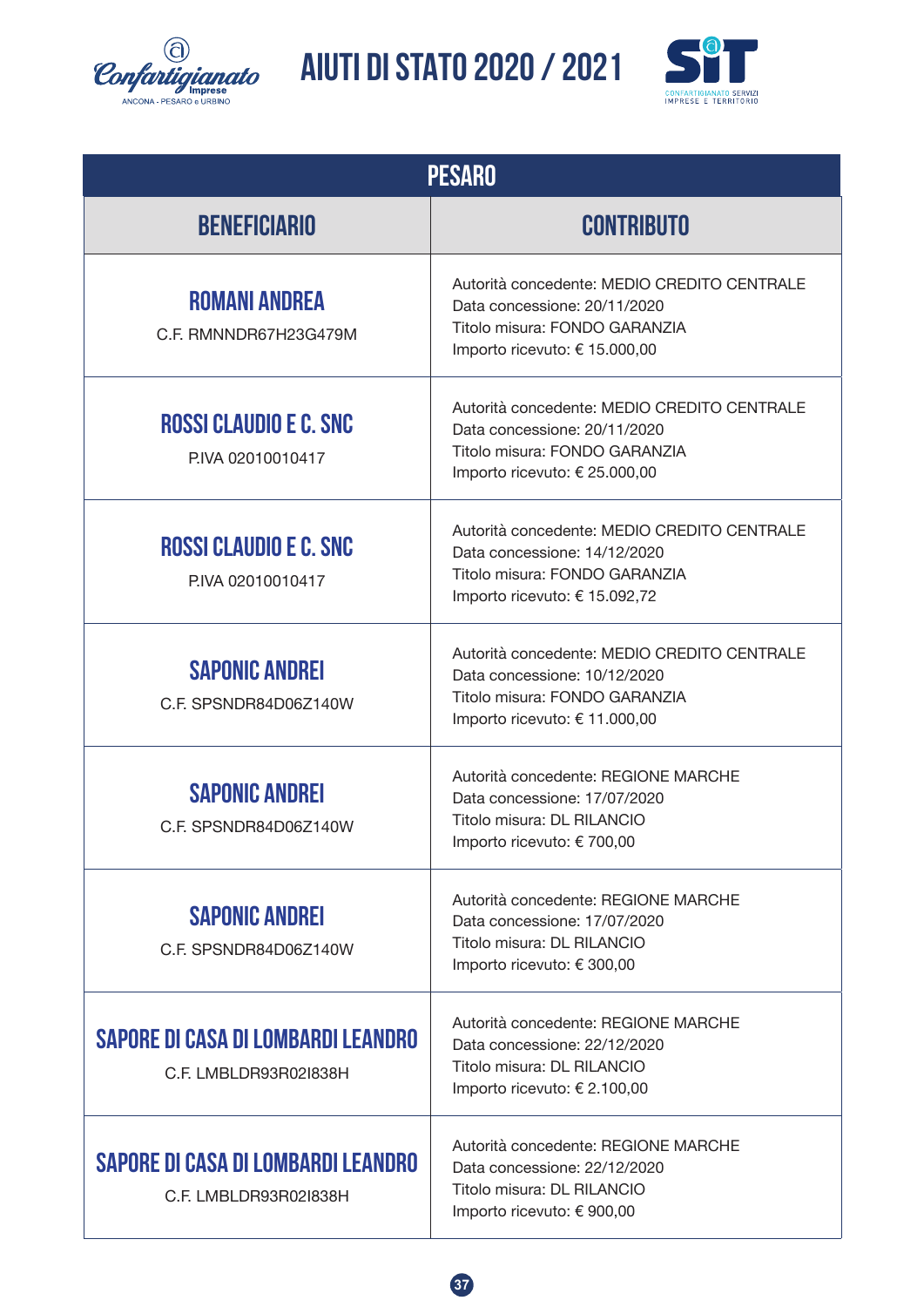![](_page_37_Picture_0.jpeg)

![](_page_37_Picture_2.jpeg)

| <b>PESARO</b>                                                       |                                                                                                                                               |  |  |  |
|---------------------------------------------------------------------|-----------------------------------------------------------------------------------------------------------------------------------------------|--|--|--|
| <b>BENEFICIARIO</b>                                                 | <b>CONTRIBUTO</b>                                                                                                                             |  |  |  |
| SAPORE DI CASA DI LOMBARDI LEANDRO<br>C.F. LMBLDR93R02I838H         | Autorità concedente: MEDIO CREDITO CENTRALE<br>Data concessione: 31/12/2020<br>Titolo misura: FONDO GARANZIA<br>Importo ricevuto: € 19.000,00 |  |  |  |
| SAPORE DI CASA DI LOMBARDI LEANDRO<br>C.F. LMBLDR93R02I838H         | Autorità concedente: REGIONE MARCHE<br>Data concessione: 30/12/2020<br>Titolo misura: DL RILANCIO<br>Importo ricevuto: € 110,00               |  |  |  |
| SAPORE DI CASA DI LOMBARDI LEANDRO<br>C.F. LMBLDR93R02I838H         | Autorità concedente: REGIONE MARCHE<br>Data concessione: 20/12/2020<br>Titolo misura: DL RILANCIO<br>Importo ricevuto: € 890,00               |  |  |  |
| <b>SPINTAFORTE DI FOGLIETTA FEDERICO</b><br>C.F. FGLFRC77A25L500Z   | Autorità concedente: UNI.CO<br>Data concessione: 09/01/2020<br>Titolo misura: POR MARCHE FESR 2014-2020<br>Importo ricevuto: € 235,62         |  |  |  |
| <b>SPINTAFORTE DI FOGLIETTA FEDERICO</b><br>C.F. FGLFRC77A25L500Z   | Autorità concedente: UNI.CO<br>Data concessione: 09/01/2020<br>Titolo misura: POR MARCHE FESR 2014-2020<br>Importo ricevuto: € 1283,73        |  |  |  |
| <b>SPINTAFORTE DI FOGLIETTA FEDERICO</b><br>C.F. FGLFRC77A25L500Z   | Autorità concedente: MEDIO CREDITO CENTRALE<br>Data concessione: 20/06/2020<br>Titolo misura: FONDO GARANZIA<br>Importo ricevuto: € 25.000,00 |  |  |  |
| <b>SPINTAFORTE DI FOGLIETTA FEDERICO</b><br>C.F. FGLFRC77A25L500Z   | Autorità concedente: MEDIO CREDITO CENTRALE<br>Data concessione: 06/11/2020<br>Titolo misura: FONDO GARANZIA<br>Importo ricevuto: € 4.706,45  |  |  |  |
| <b>TATOO LION FLOWERS DI AMADIO SILVIA</b><br>C.F. MDASLV73R62D749T | Autorità concedente: REGIONE MARCHE<br>Data concessione: 03/07/2020<br>Titolo misura: DL RILANCIO<br>Importo ricevuto: € 450,00               |  |  |  |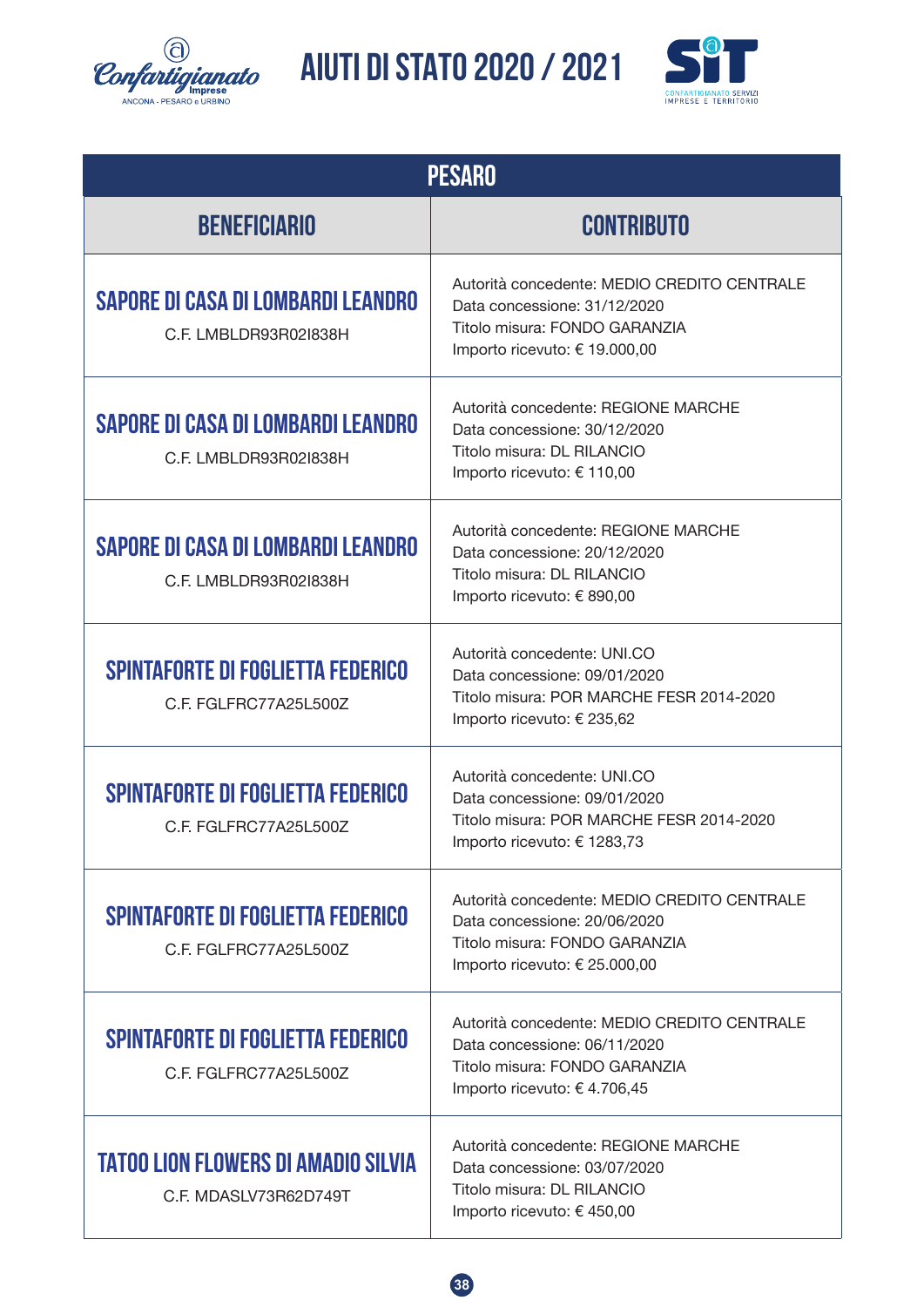![](_page_38_Picture_0.jpeg)

![](_page_38_Picture_2.jpeg)

| <b>PESARO</b>                                                                            |                                                                                                                                               |  |  |  |  |
|------------------------------------------------------------------------------------------|-----------------------------------------------------------------------------------------------------------------------------------------------|--|--|--|--|
| <b>BENEFICIARIO</b>                                                                      | <b>CONTRIBUTO</b>                                                                                                                             |  |  |  |  |
| <b>TATOO LION FLOWERS DI AMADIO SILVIA</b><br>C.F. MDASLV73R62D749T                      | Autorità concedente: REGIONE MARCHE<br>Data concessione: 03/07/2020<br>Titolo misura: DL RILANCIO<br>Importo ricevuto: € 1.050,00             |  |  |  |  |
| <b>TATOO LION FLOWERS DI AMADIO SILVIA</b><br>C.F. MDASLV73R62D749T                      | Autorità concedente: MEDIO CREDITO CENTRALE<br>Data concessione: 20/06/2020<br>Titolo misura: FONDO GARANZIA<br>Importo ricevuto: € 9.800,00  |  |  |  |  |
| TIPOGRAFIA STEP EALTER DI BARBIERI<br><b>ADRIANO &amp; C. SNC</b><br>P. IVA 003271700411 | Autorità concedente: MEDIO CREDITO CENTRALE<br>Data concessione: 10/08/2020<br>Titolo misura: FONDO GARANZIA<br>Importo ricevuto: € 15.000,00 |  |  |  |  |
| <b>VITALI ANGELO</b><br>C.F. VTLNGL68A01G479J                                            | Autorità concedente: MEDIO CREDITO CENTRALE<br>Data concessione: 25/05/2020<br>Titolo misura: FONDO GARANZIA<br>Importo ricevuto: € 25.000,00 |  |  |  |  |
| <b>WASIC AND WASIK NO PROBLEM</b><br>DI WASIK MIROSLAW ABIGNIEW<br>C.F. WSKMSL61T14Z127F | Autorità concedente: MEDIO CREDITO CENTRALE<br>Data concessione: 20/06/2020<br>Titolo misura: FONDO GARANZIA<br>Importo ricevuto: € 25.000,00 |  |  |  |  |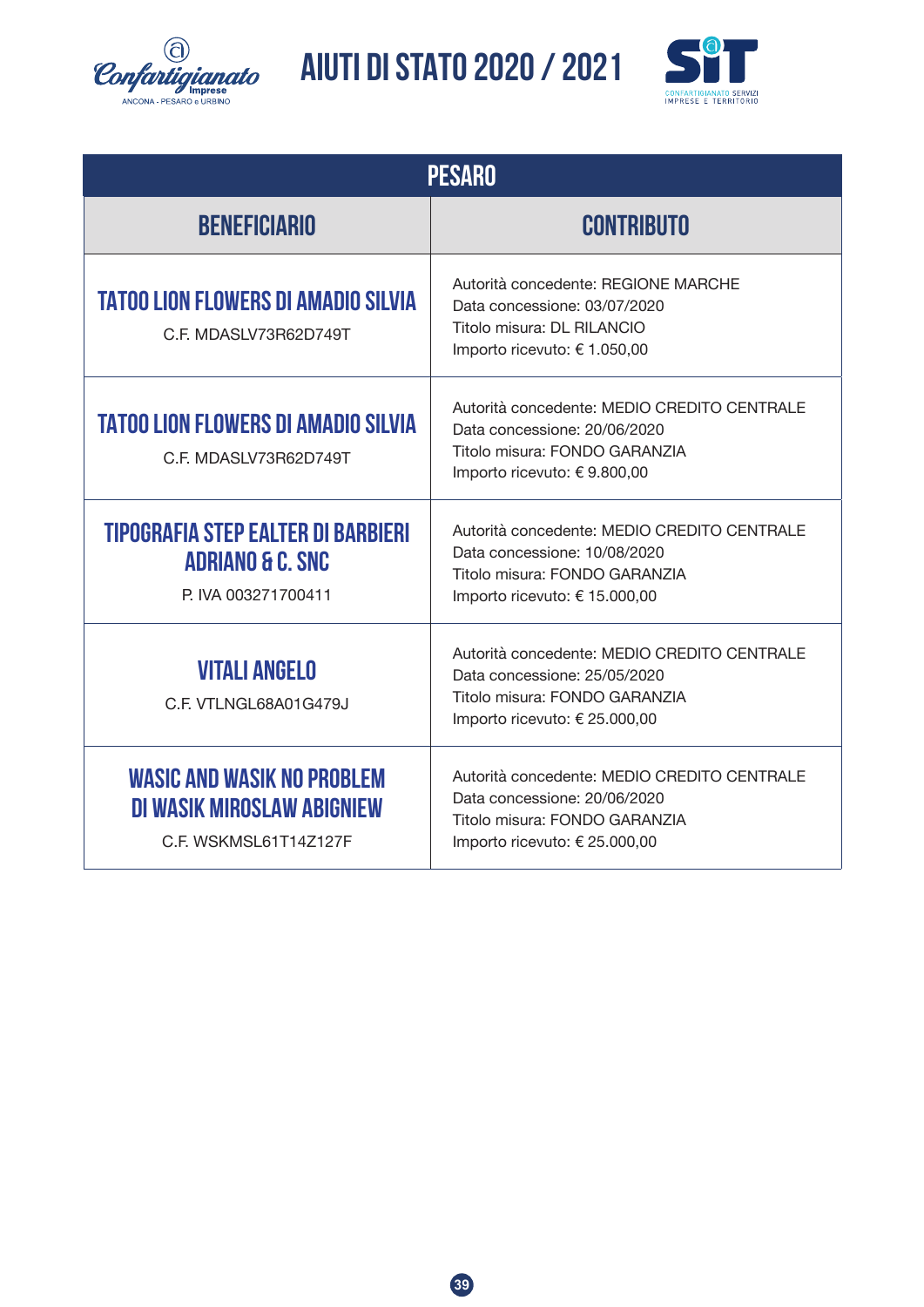![](_page_39_Picture_0.jpeg)

![](_page_39_Picture_2.jpeg)

| <b>BENEFICIARIO</b>                                                        | P.IVA / C.F      | <b>AUTORITÀ</b><br><b>CONCEDENTE</b>                 | <b>DATA</b><br><b>CONCESSIO-</b><br><b>NE</b> | <b>TITOLO MISURA</b>                                                        | <b>IMPORTO</b><br><b>RICEVUTO</b><br>$(\epsilon)$ |
|----------------------------------------------------------------------------|------------------|------------------------------------------------------|-----------------------------------------------|-----------------------------------------------------------------------------|---------------------------------------------------|
| POZZI MASSIMO                                                              | PZZMSM69E04G479Q | <b>INPS</b>                                          | 4/15/20                                       | <b>DL RILANCIO</b>                                                          | 600,00                                            |
| POZZI MASSIMO                                                              | PZZMSM69E04G479Q | NO INPS                                              | 5/25/20                                       | <b>DL RILANCIO</b><br><b>ART. 25</b>                                        | 600,00                                            |
| POZZI MASSIMO                                                              | PZZMSM69E04G479Q | <b>MEDIO CREDITO</b><br><b>CENTRALE</b>              | 5/14/20                                       | <b>FONDO</b><br><b>GARANZIA</b>                                             | 9.000,00                                          |
| POZZI MASSIMO                                                              | PZZMSM69E04G479Q | <b>AGENZIA</b><br><b>ENTRATE</b>                     | 6/25/20                                       | <b>DL RILANCIO</b>                                                          | 1.000,00                                          |
| POZZI MASSIMO                                                              | PZZMSM69E04G479Q | <b>REGIONE</b><br><b>MARCHE</b>                      | 7/27/20                                       | <b>DL RILANCIO</b>                                                          | 1.000,00                                          |
| A42 VISUAL & MO-<br><b>TION DESIGN SNC</b>                                 | 02675410415      | <b>REGIONE MAR-</b><br><b>CHE</b>                    | 12/31/19                                      | <b>CREAZIONE</b><br><b>NUOVE IMPRESE</b>                                    | 20.255,62                                         |
| LA CARROZZERIA<br><b>DIGICAR DI DROGHI-</b><br>NI GIUSEPPE                 | DRGGPP58H28H294W | <b>INAIL</b>                                         | 12/6/21                                       | <b>INCENTIVO</b><br><b>ASSUNZIONE</b><br><b>LAVORATORI</b><br>CON 50 ANNI   | 32,49                                             |
| <b>LA CARROZZERIA</b><br><b>DIGICAR DI DROGHI-</b><br>NI GIUSEPPE          | DRGGPP58H28H294W | <b>AGENZIA</b><br><b>ENTRATE</b>                     | 11/18/21                                      | <b>ESENZIONI</b><br><b>FISCALI</b>                                          | 2.170,00                                          |
| LA CARROZZERIA<br><b>DIGICAR DI DROGHI-</b><br>NI GIUSEPPE                 | DRGGPP58H28H294W | <b>AGENZIA</b><br><b>ENTRATE</b>                     | 6/29/20                                       | <b>CONTRIBUTO</b><br><b>FONDO PERDUTO</b><br><b>ART. 25</b><br>D.L. 34/2020 | 8.473,00                                          |
| LA CARROZZERIA<br><b>DIGICAR DI DROGHI-</b><br>NI GIUSEPPE                 | DRGGPP58H28H294W | <b>AGENZIA</b><br><b>ENTRATE</b>                     | 7/16/20                                       | <b>CREDITO IMPO-</b><br><b>STA PER CANONI</b><br>LOCAZIONE                  | 2.790,00                                          |
| <b>BERNACCHIA</b><br><b>LEONARDO</b>                                       | BRNLRD54L20G479W | <b>MEDIO CREDITO</b><br><b>CENTRALE</b>              | 12/12/18                                      | <b>FONDO</b><br><b>GARANZIA</b>                                             | 1.733,50                                          |
| <b>BERNACCHIA</b><br><b>LEONARDO</b>                                       | BRNLRD54L20G479W | <b>MEDIO CREDITO</b><br><b>CENTRALE</b>              | 12/12/18                                      | <b>FONDO</b><br><b>GARANZIA</b>                                             | 520,05                                            |
| <b>BERNARDI</b><br><b>ROBERTO</b>                                          | BRNRRT66S16G479R | <b>MINISTERO SVI-</b><br>LUPPO ECONO-<br><b>MICO</b> | 9/27/18                                       | <b>NUOVA SABATINI</b>                                                       | 7.150,14                                          |
| PICCOLA SERIGRA-<br><b>FIA ARTIGIANA</b><br>DI DOMENICONI<br><b>ANGELO</b> | DMNNGL60M29G479V | <b>MEDIO CREDITO</b><br><b>CENTRALE</b>              | 12/6/17                                       | <b>FONDO</b><br><b>GARANZIA</b>                                             | 208,01                                            |
| PICCOLA SERIGRA-<br><b>FIA ARTIGIANA</b><br>DI DOMENICONI<br><b>ANGELO</b> | DMNNGL60M29G479V | <b>MEDIO CREDITO</b><br><b>CENTRALE</b>              | 9/18/19                                       | <b>FONDO</b><br><b>GARANZIA</b>                                             | 520,07                                            |
| <b>DELIZIE DI PUGLIA</b><br>DI MARIA GRAZIA<br><b>GIANNUZZI</b>            | GNNMGR63S44C975W | <b>MEDIO CREDITO</b><br><b>CENTRALE</b>              | 12/23/19                                      | <b>FONDO</b><br><b>GARANZIA</b>                                             | 1.062,05                                          |
| <b>TIGER TRANSPORT</b><br>SAS DI PIGA ORFEO<br>& C.                        | 02374020416      | MINISTERO SVI-<br>LUPPO ECONO-<br><b>MICO</b>        | 11/24/21                                      | <b>ESENZIONI</b><br><b>FISCALI</b>                                          | 30,00                                             |

![](_page_39_Picture_5.jpeg)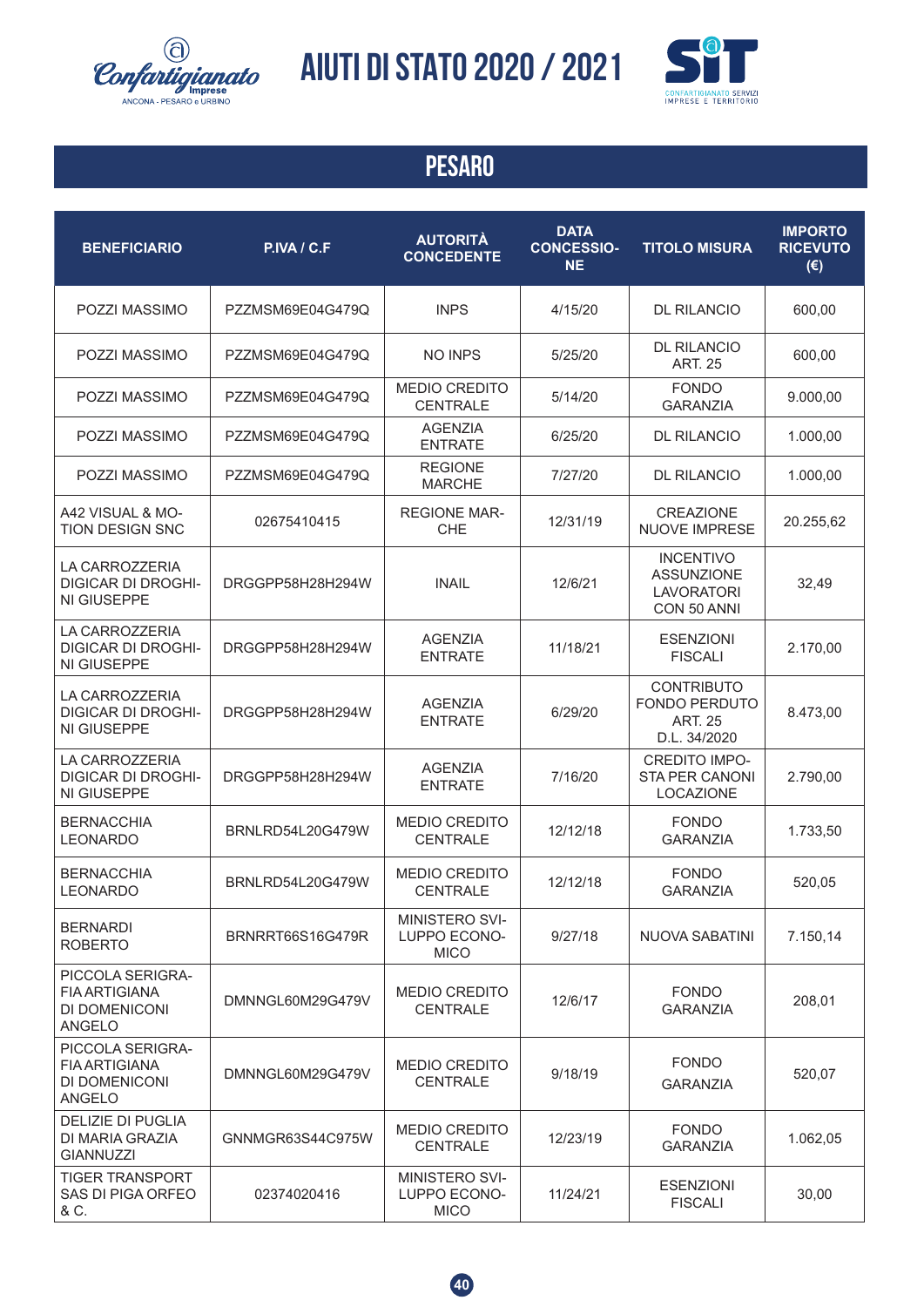![](_page_40_Picture_0.jpeg)

![](_page_40_Picture_2.jpeg)

| <b>BENEFICIARIO</b>                                                              | P.IVA / C.F | <b>AUTORITÀ</b><br><b>CONCEDENTE</b>    | <b>DATA</b><br><b>CONCESSIO-</b><br><b>NE</b> | <b>TITOLO MISURA</b>                                                                            | <b>IMPORTO</b><br><b>RICEVUTO</b><br>$(\epsilon)$ |
|----------------------------------------------------------------------------------|-------------|-----------------------------------------|-----------------------------------------------|-------------------------------------------------------------------------------------------------|---------------------------------------------------|
| <b>TIGER TRANSPORT</b><br>SAS DI PIGA ORFEO<br>& C.                              | 02374020416 | <b>MEDIO CREDITO</b><br><b>CENTRALE</b> | 11/30/21                                      | <b>FONDO</b><br><b>GARANZIA</b>                                                                 | 55.764,98                                         |
| <b>TIGER TRANSPORT</b><br>SAS DI PIGA ORFEO<br>& C.                              | 02374020416 | UNI.CO.                                 | 10/26/21                                      | SOSTEGNO AT-<br>TIVITA' PRODUT-<br><b>TIVE E LAVORO</b><br><b>AUTONOMO</b>                      | 12.000,00                                         |
| <b>TIGER TRANSPORT</b><br>SAS DI PIGA ORFEO<br>& C.                              | 02374020416 | <b>MEDIO CREDITO</b><br><b>CENTRALE</b> | 9/7/21                                        | <b>FONDO</b><br><b>GARANZIA</b>                                                                 | 26.903,70                                         |
| <b>TIGER TRANSPORT</b><br>SAS DI PIGA ORFEO<br>& C.                              | 02374020416 | <b>MEDIO CREDITO</b><br><b>CENTRALE</b> | 5/14/21                                       | <b>FONDO</b><br><b>GARANZIA</b>                                                                 | 12.538,20                                         |
| <b>TIGER TRANSPORT</b><br>SAS DI PIGA ORFEO<br>& C.                              | 02374020416 | <b>MEDIO CREDITO</b><br><b>CENTRALE</b> | 1/9/21                                        | <b>FONDO G</b><br><b>ARANZIA</b>                                                                | 17.935,80                                         |
| <b>TIGER TRANSPORT</b><br>SAS DI PIGA ORFEO<br>& C.                              | 02374020416 | <b>MEDIO CREDITO</b><br><b>CENTRALE</b> | 7/7/20                                        | <b>FONDO</b><br><b>GARANZIA</b>                                                                 | 7.259,59                                          |
| <b>TIGER TRANSPORT</b><br>SAS DI PIGA ORFEO<br>& C.                              | 02374020416 | <b>MEDIO CREDITO</b><br><b>CENTRALE</b> | 5/25/20                                       | <b>FONDO</b><br><b>GARANZIA</b>                                                                 | 25.000,00                                         |
| <b>TIGER TRANSPORT</b><br>SAS DI PIGA ORFEO<br>& C.                              | 02374020416 | UNI.CO.                                 | 1/24/20                                       | <b>POR MARCHE</b><br>FESR 2014-2020                                                             | 4.820,02                                          |
| <b>TIGER TRASPORTI</b><br>SAS DI PIGA ORFEO<br>& C.                              | 02374020416 | <b>MEDIO CREDITO</b><br><b>CENTRALE</b> | 30/11/21                                      | <b>FONDO</b><br><b>GARANZIA</b>                                                                 | 764,98                                            |
| <b>TIGER TRASPORTI</b><br>SAS DI PIGA ORFEO<br>& C.                              | 02374020416 | <b>MEDIO CREDITO</b><br><b>CENTRALE</b> | 30/11/21                                      | <b>FONDO</b><br><b>GARANZIA</b>                                                                 | 55.000                                            |
| <b>TERENZI VITTORIO</b><br>& C. SNC DI TERENZI<br>STEFANO E FRA-<br><b>TELLI</b> | 00969910413 | <b>MEDIO CREDITO</b><br><b>CENTRALE</b> | 9/10/21                                       | <b>FONDO</b><br><b>GARANZIA</b>                                                                 | 68.591,00                                         |
| <b>TERENZI VITTORIO</b><br>& C. SNC DI TERENZI<br>STEFANO E FRA-<br><b>TELLI</b> | 00969910413 | <b>MEDIO CREDITO</b><br><b>CENTRALE</b> | 9/10/21                                       | <b>FONDO</b><br><b>GARANZIA</b>                                                                 | 88.598,00                                         |
| <b>TERENZI VITTORIO</b><br>& C. SNC DI TERENZI<br>STEFANO E FRA-<br><b>TELLI</b> | 00969910413 | <b>REGIONE</b><br><b>MARCHE</b>         | 7/1/20                                        | AZIONE 1.3.1. -<br><b>PROMUOVERE</b><br>I PROCESSI DI<br><b>INNOVAZIONE</b><br><b>AZIENDALE</b> | 2.000,00                                          |
| <b>TERENZI VITTORIO</b><br>& C. SNC DI TERENZI<br>STEFANO E FRA-<br><b>TELLI</b> | 00969910413 | <b>REGIONE</b><br><b>MARCHE</b>         | 7/1/20                                        | AZIONE 1.3.1. -<br><b>PROMUOVERE</b><br>I PROCESSI DI<br><b>INNOVAZIONE</b><br><b>AZIENDALE</b> | 85.975,13                                         |
|                                                                                  |             |                                         |                                               |                                                                                                 |                                                   |

![](_page_40_Picture_5.jpeg)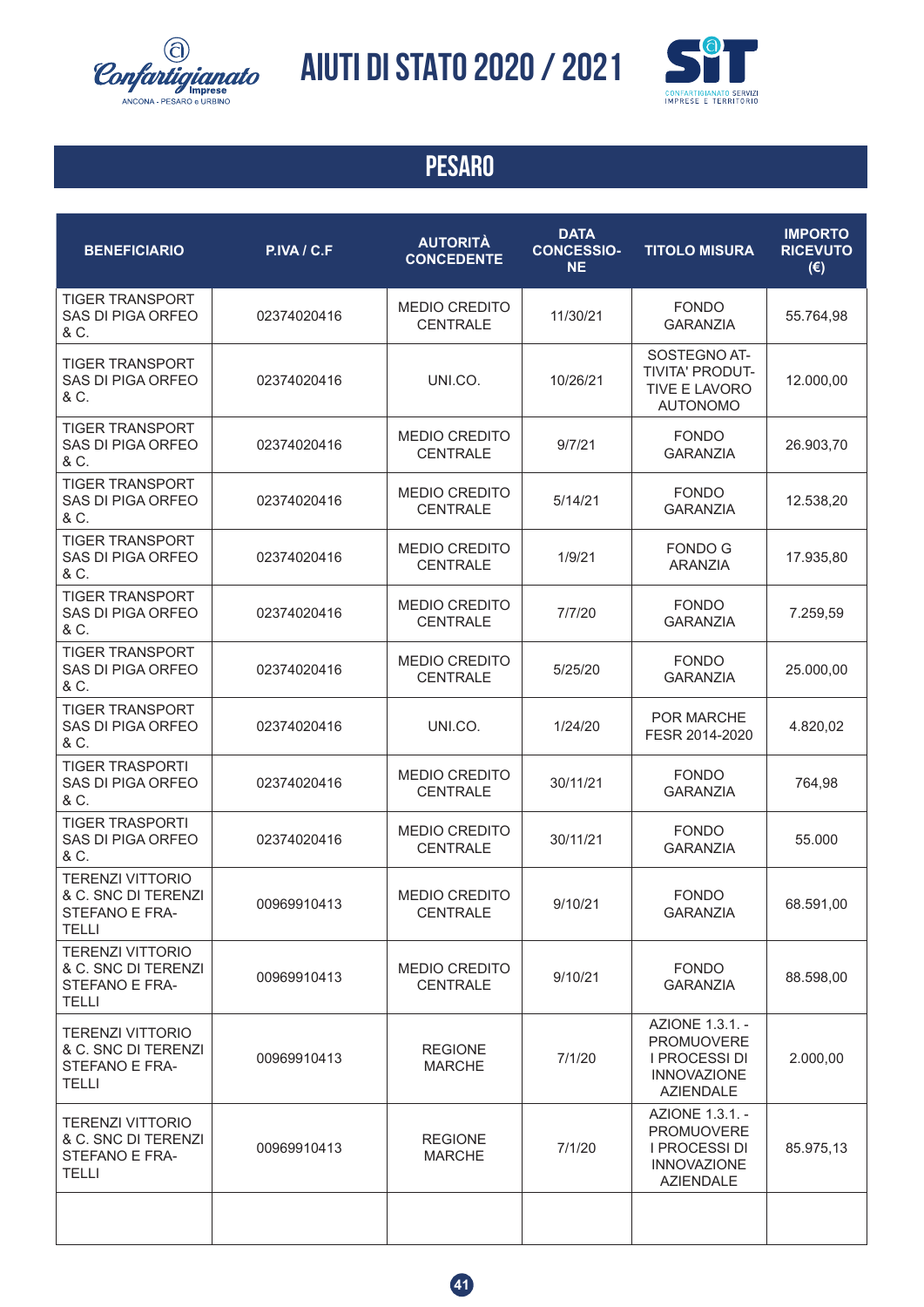![](_page_41_Picture_0.jpeg)

![](_page_41_Picture_2.jpeg)

| <b>BENEFICIARIO</b>                                                              | P.IVA / C.F      | <b>AUTORITÀ</b><br><b>CONCEDENTE</b>                    | <b>DATA</b><br><b>CONCESSIO-</b><br><b>NE</b> | <b>TITOLO MISURA</b>                                                                                       | <b>IMPORTO</b><br><b>RICEVUTO</b><br>$(\epsilon)$ |
|----------------------------------------------------------------------------------|------------------|---------------------------------------------------------|-----------------------------------------------|------------------------------------------------------------------------------------------------------------|---------------------------------------------------|
| <b>TERENZI VITTORIO</b><br>& C. SNC DI TERENZI<br>STEFANO E FRA-<br><b>TELLI</b> | 00969910413      | <b>REGIONE MAR-</b><br><b>CHE</b>                       | 7/1/20                                        | AZIONE 1.3.1. -<br><b>PROMUOVERE</b><br>I PROCESSI DI<br><b>INNOVAZIONE</b><br><b>AZIENDALE</b>            | 2.520,00                                          |
| <b>TERENZI VITTORIO</b><br>& C. SNC DI TERENZI<br>STEFANO E FRA-<br><b>TELLI</b> | 00969910413      | <b>INPS</b>                                             | 12/19/19                                      | <b>INCENTIVO</b><br><b>ASSUNZIONE</b><br><b>LAVORATORI CON</b><br><b>DISABILITA'</b>                       | 71.662,51                                         |
| <b>TERENZI VITTORIO</b><br>& C. SNC DI TERENZI<br>STEFANO E FRA-<br><b>TELLI</b> | 00969910413      | <b>REGIONE</b><br><b>MARCHE</b>                         | 4/2/19                                        | <b>AIUTI PER STA-</b><br><b>BILIZZAZIONE</b><br><b>LAVORATORI</b><br><b>PRECARI</b>                        | 20.000,00                                         |
| <b>TERENZI VITTORIO</b><br>& C. SNC DI TERENZI<br>STEFANO E FRA-<br><b>TELLI</b> | 00969910413      | <b>MINISTERO</b><br><b>SVILUPPO</b><br><b>ECONOMICO</b> | 6/1/18                                        | <b>VOUCHER PER</b><br>DIGITALIZZAZIO-<br><b>NE PMI</b>                                                     | 0,00                                              |
| <b>TERENZI VITTORIO</b><br>& C. SNC DI TERENZI<br>STEFANO E FRA-<br><b>TELLI</b> | 00969910413      | <b>MEDIO CREDITO</b><br><b>CENTRALE</b>                 | 12/14/20                                      | <b>FONDO</b><br><b>GARANZIA</b>                                                                            | 802,60                                            |
| <b>TERENZI VITTORIO</b><br>& C. SNC DI TERENZI<br>STEFANO E FRA-<br><b>TELLI</b> | 00969910413      | <b>MEDIO CREDITO</b><br><b>CENTRALE</b>                 | 6/12/20                                       | <b>FONDO</b><br><b>GARANZIA</b>                                                                            | 18.916,73                                         |
| <b>TERENZI VITTORIO</b><br>& C. SNC DI TERENZI<br>STEFANO E FRA-<br><b>TELLI</b> | 00969910413      | <b>MEDIO CREDITO</b><br><b>CENTRALE</b>                 | 12/4/20                                       | <b>FONDO</b><br><b>GARANZIA</b>                                                                            | 6,70                                              |
| <b>M&amp;G FURNITURE</b><br><b>SRL</b>                                           | 02520950417      | <b>MEDIO CREDITO</b><br><b>CENTRALE</b>                 | 5/25/20                                       | <b>FONDO</b><br><b>GARANZIA</b>                                                                            | 25.000,00                                         |
| <b>M&amp;G FURNITURE</b><br><b>SRL</b>                                           | 02520950417      | <b>MEDIO CREDITO</b><br><b>CENTRALE</b>                 | 2/12/20                                       | <b>FONDO</b><br><b>GARANZIA</b>                                                                            | 16.000,00                                         |
| <b>M&amp;G FURNITURE</b><br><b>SRL</b>                                           | 02520950417      | <b>MEDIO CREDITO</b><br><b>CENTRALE</b>                 | 9/18/20                                       | <b>FONDO</b><br><b>GARANZIA</b>                                                                            | 20.000,00                                         |
| <b>MAX STUDIO SRL</b>                                                            | 02361330416      | <b>MEDIO CREDITO</b><br><b>CENTRALE</b>                 | 8/10/20                                       | <b>FONDO</b><br><b>GARANZIA</b>                                                                            | 25.000,00                                         |
| <b>FRANCESCONI</b><br><b>GABRIELE</b>                                            | FRNGRL53S26F310E | <b>INPS</b>                                             | 21/2/2022                                     | <b>ESONERO</b><br><b>VERSAMENTO</b><br>PER AZIENDE<br>CHE NON RICHIE-<br>DONO CASSA<br><b>INTEGRAZIONE</b> | 1.298,16                                          |
| <b>FRANCESCONI</b><br><b>GABRIELE</b>                                            | FRNGRL53S26F310E | <b>AGENZIA</b><br><b>ENTRATE</b>                        | 18/11/2021                                    | <b>CREDITO IMPO-</b><br>STA DISTRIBUTO-<br>RI CARBURANTE                                                   | 326,00                                            |
| <b>FRANCESCONI</b><br><b>GABRIELE</b>                                            | FRNGRL53S26F310E | <b>MINISTERO</b><br>DELL'ECONOMIA<br>E FINANZE          | 11/11/2021                                    | <b>ESENZIONI</b><br><b>FISCALI</b>                                                                         | 189,00                                            |

![](_page_41_Picture_5.jpeg)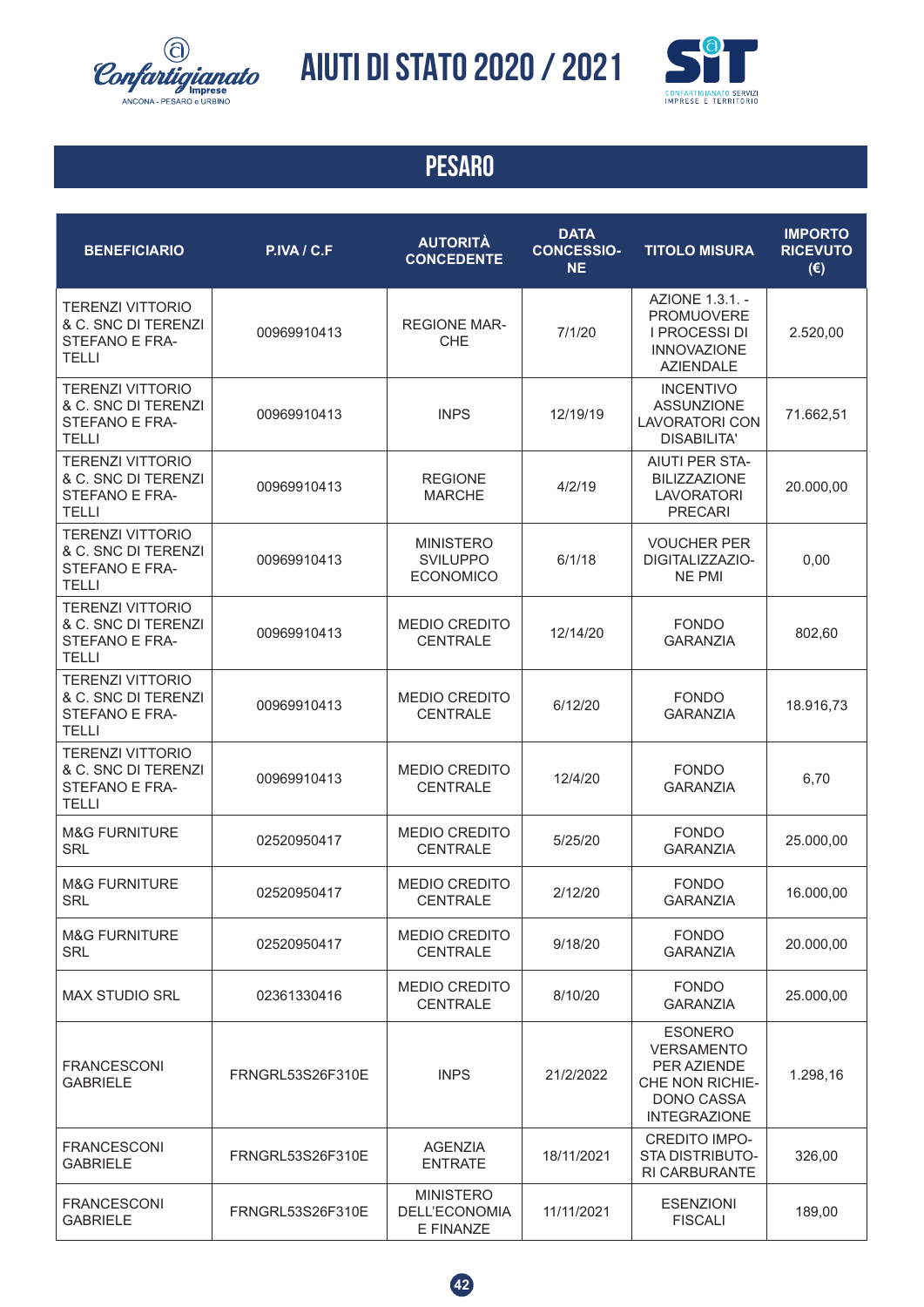![](_page_42_Picture_0.jpeg)

**AIUTI DI STATO 2020**

![](_page_42_Picture_2.jpeg)

| <b>BENEFICIARIO</b>                   | P.IVA / C.F.     | <b>AUTORITÀ</b><br><b>CONCEDENTE</b>    | <b>DATA</b><br><b>CONCESSIO-</b><br><b>NE</b> | <b>TITOLO MISURA</b>                                                            | <b>IMPORTO</b><br><b>RICEVUTO</b><br>$(\epsilon)$ |
|---------------------------------------|------------------|-----------------------------------------|-----------------------------------------------|---------------------------------------------------------------------------------|---------------------------------------------------|
| <b>FRANCESCONI</b><br><b>GABRIELE</b> | FRNGRL53S26F310E | <b>MEDIO CREDITO</b><br><b>CENTRALE</b> | 14/5/2021                                     | <b>FONDO</b><br><b>GARANZIA</b>                                                 | 10.014,74                                         |
| <b>FRANCESCONI</b><br><b>GABRIELE</b> | FRNGRL53S26F310E | <b>MEDIO CREDITO</b><br><b>CENTRALE</b> | 10/7/2020                                     | <b>FONDO</b><br><b>GARANZIA</b>                                                 | 10.336,97                                         |
| <b>FRANCESCONI</b><br><b>GABRIELE</b> | FRNGRL53S26F310E | <b>AGENZIA</b><br><b>ENTRATE</b>        | 23/7/2020                                     | <b>CONTRIBUTO</b><br><b>FONDO PERDU-</b><br>TO ART. 25 D.L.<br>34/2020          | 4.825,00                                          |
| <b>FRANCESCONI</b><br><b>GABRIELE</b> | FRNGRL53S26F310E | <b>AGENZIA</b><br><b>ENTRATE</b>        | 23/7/2020                                     | <b>CREDITO IMPO-</b><br>STA PER DISTRI-<br><b>BUTORI CARBU-</b><br><b>RANTE</b> | 322,00                                            |

| <b>PIOBBICO</b>                                                          |                                      |                                                        |                                   |                                                 |                                     |  |
|--------------------------------------------------------------------------|--------------------------------------|--------------------------------------------------------|-----------------------------------|-------------------------------------------------|-------------------------------------|--|
| <b>BENEFICIARIO</b>                                                      | P.IVA/ C.F.                          | <b>AUTORITA' CONCEDENTE</b>                            | <b>DATA</b><br><b>CONCESSIONE</b> | <b>TITOLO MISURA</b>                            | <b>IMPORTO</b><br><b>RICEVUTO €</b> |  |
| <b>BAR IL BORGHETTO DI CARLI</b><br>REBECCA                              | CRLRCC01E71A271C                     | COMUNE DI PIOBBICO                                     | 9/17/21                           | SOSTEGNO ATTIVITA'<br><b>ECONOMICHE</b>         | 1.300,00                            |  |
| <b>BAR IL BORGHETTO DI CARLI</b><br>REBECCA                              | CRLRCC01E71A271C                     | <b>REGIONE MARCHE</b>                                  | 12/30/20                          | <b>DL RILANCIO</b>                              | 110,00                              |  |
| <b>BAR IL BORGHETTO DI CARLI</b><br>REBECCA                              | CRLRCC01E71A271C                     | <b>REGIONE MARCHE</b>                                  | 12/30/20                          | <b>DL RILANCIO</b>                              | 890,00                              |  |
| <b>BAR IL BORGHETTO DI CARLI</b><br><b>REBECCA</b>                       | CRLRCC01E71A271C                     | <b>MEDIO CREDITO CENTRALE</b>                          | 7/20/20                           | <b>FONDO GARANZIA</b>                           | 9.050,00                            |  |
| <b>BAR IL BORGHETTO DI CARLI</b><br>REBECCA                              | CRLRCC01E71A271C                     | <b>REGIONE MARCHE</b>                                  | 7/16/20                           | <b>DL RILANCIO</b>                              | 450,00                              |  |
| <b>BAR IL BORGHETTO DI CARLI</b><br>REBECCA                              | CRLRCC01E71A271C                     | <b>REGIONE MARCHE</b>                                  | 7/16/20                           | <b>DL RILANCIO</b>                              | 1.050,00                            |  |
| RAMONA & GIOVANNA DI RADICI<br>RAMONA E LUCARELLI GIOVANNA<br>SNC        | 02008690410                          | <b>REGIONE MARCHE</b>                                  | 7/17/20                           | <b>DL RILANCIO</b>                              | 1.050.00                            |  |
| RAMONA & GIOVANNA DI RADICI<br>RAMONA E LUCARELLI GIOVANNA<br>SNC        | 02008690410                          | <b>REGIONE MARCHE</b>                                  | 7/17/20                           | <b>DL RILANCIO</b>                              | 450,00                              |  |
| RAMONA & GIOVANNA DI RADICI<br>RAMONA E LUCARELLI GIOVANNA<br><b>SNC</b> | 02008690410                          | <b>MEDIO CREDITO CENTRALE</b>                          | 11/30/20                          | <b>FONDO GARANZIA</b>                           | 15.000,00                           |  |
| RAMONA & GIOVANNA DI RADICI<br>RAMONA E LUCARELLI GIOVANNA<br><b>SNC</b> | 02008690410                          | <b>MEDIO CREDITO CENTRALE</b>                          | 11/30/20                          | <b>FONDO GARANZIA</b>                           | 267,66                              |  |
| RAMONA & GIOVANNA DI RADICI<br>RAMONA E LUCARELLI GIOVANNA<br><b>SNC</b> | 02008690410                          | UNI.CO                                                 | 9/21/20                           | SOSTEGNO ATTIVITA'<br><b>ECONOMICHE</b>         | 1.363,67                            |  |
| <b>RIDOLFI PIERLUIGI</b>                                                 | RDLLGU58H01H501P                     | MEDIO CREDITO CENTRALE                                 | 11/20/20                          | <b>FONDO GARANZIA</b>                           | 10.000,00                           |  |
| <b>RIDOLFI PIERLUIGI</b>                                                 | RDLLGU58H01H501P                     | <b>REGIONE MARCHE</b>                                  | 8/17/20                           | <b>DL RILANCIO</b>                              | 300,00                              |  |
| <b>RIDOLFI PIERLUIGI</b><br>JODIO GABRIELE                               | RDLLGU58H01H501P<br>JDOGRL69B02Z133U | <b>REGIONE MARCHE</b><br><b>MEDIO CREDITO CENTRALE</b> | 8/17/20<br>6/20/20                | <b>DL RILANCIO</b><br><b>FONDO GARANZIA</b>     | 700,00<br>25.000,00                 |  |
| <b>ALTERNATIVE FASHION SRLS</b>                                          | 02609130410                          | <b>INPS</b>                                            | 12/20/19                          | <b>REGIME DI AIUTI PER</b><br><b>ASSUNZIONI</b> | 309,35                              |  |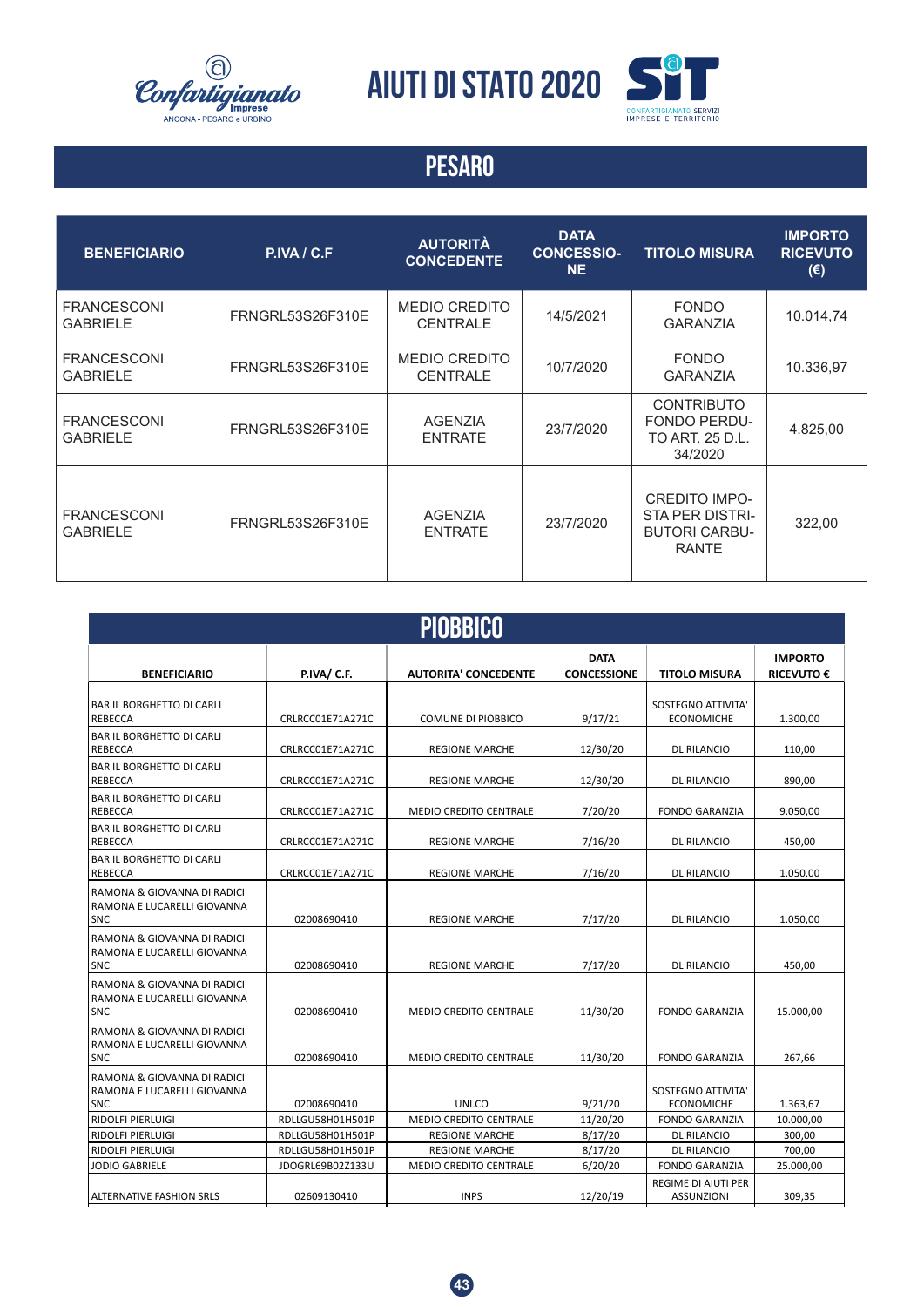![](_page_43_Picture_0.jpeg)

*Confartigianato* AIUTI DI STATO 2020 / 2021

![](_page_43_Picture_2.jpeg)

| <b>PIOBBICO</b>                                               |                                      |                                                |          |                                                              |                    |
|---------------------------------------------------------------|--------------------------------------|------------------------------------------------|----------|--------------------------------------------------------------|--------------------|
| ALTERNATIVE FASHION SRLS                                      | 02609130410                          | AGENZIA ENTRATE                                | 11/19/21 | <b>ESENZIONI FISCALI E</b><br><b>CREDITI IMPOSTA</b>         | 4.776,00           |
| <b>ALTERNATIVE FASHION SRLS</b>                               | 02609130410                          | <b>INAIL</b>                                   | 10/5/21  | REGIME DI AIUTI PER<br><b>ASSUNZIONI</b>                     | 94,08              |
| <b>ALTERNATIVE FASHION SRLS</b>                               | 02609130410                          | <b>MEDIO CREDITO CENTRALE</b>                  | 12/10/20 | <b>FONDO GARANZIA</b>                                        | 5.000,00           |
| <b>ALTERNATIVE FASHION SRLS</b>                               | 02609130410                          | <b>MEDIO CREDITO CENTRALE</b>                  | 8/10/20  | <b>FONDO GARANZIA</b>                                        | 25.000,00          |
| PIZZERIA DA ASPORTO DALLA BELVA                               |                                      |                                                |          |                                                              |                    |
| <b>DI ALUIGI ADRIANO</b>                                      | LGADRN61S20G682W                     | <b>MEDIO CREDITO CENTRALE</b>                  | 5/19/20  | <b>FONDO GARANZIA</b>                                        | 8.750,00           |
| PIZZERIA DA ASPORTO DALLA BELVA<br>DI ALUIGI ADRIANO          | LGADRN61S20G682W                     | COMUNE DI PIOBBICO                             | 9/17/21  | SOSTEGNO ATTIVITA'<br><b>ECONOMICHE</b>                      | 1.700,00           |
| PIZZERIA DA ASPORTO DALLA BELVA<br>DI ALUIGI ADRIANO          | LGADRN61S20G682W                     | MEDIO CREDITO CENTRALE                         | 3/2/21   | <b>FONDO GARANZIA</b>                                        | 1.041,33           |
| PIZZERIA DA ASPORTO DALLA BELVA<br>DI ALUIGI ADRIANO          | LGADRN61S20G682W                     | <b>REGIONE MARCHE</b>                          | 12/30/20 | <b>DL RILANCIO</b>                                           | 890,00             |
| PIZZERIA DA ASPORTO DALLA BELVA<br>DI ALUIGI ADRIANO          | LGADRN61S20G682W                     | <b>REGIONE MARCHE</b>                          | 12/30/20 | <b>DL RILANCIO</b>                                           | 110,00             |
| PIZZERIA DA ASPORTO DALLA BELVA<br>DI ALUIGI ADRIANO          | LGADRN61S20G682W                     | <b>REGIONE MARCHE</b>                          | 12/31/20 | <b>DL RILANCIO</b>                                           | 2.100,00           |
| PIZZERIA DA ASPORTO DALLA BELVA<br>DI ALUIGI ADRIANO          | LGADRN61S20G682W                     | <b>REGIONE MARCHE</b>                          | 12/31/20 | <b>DL RILANCIO</b>                                           | 900,00             |
| <b>GRANCI BARBARA</b>                                         | GRNBBR69R42G682P                     | <b>MEDIO CREDITO CENTRALE</b>                  | 6/10/20  | <b>FONDO GARANZIA</b>                                        | 25.000,00          |
| <b>GRANCI BARBARA</b>                                         | GRNBBR69R42G682P                     | <b>MEDIO CREDITO CENTRALE</b>                  | 6/26/19  | <b>FONDO GARANZIA</b>                                        | 823,11             |
| <b>GRANCI BARBARA</b>                                         | GRNBBR69R42G682P                     | <b>INAIL</b>                                   | 10/29/21 | REGIME DI AIUTI PER<br><b>ASSUNZIONI</b>                     | 3,85               |
|                                                               |                                      |                                                |          | SOSTEGNO ATTIVITA'                                           |                    |
| <b>GRANCI BARBARA</b>                                         | GRNBBR69R42G682P                     | COMUNE DI PIOBBICO                             | 9/17/21  | <b>ECONOMICHE</b>                                            | 1.500,00           |
| <b>GRANCI BARBARA</b>                                         | GRNBBR69R42G682P                     | <b>REGIONE MARCHE</b>                          | 12/30/20 | <b>DL RILANCIO</b>                                           | 890,00             |
| <b>GRANCI BARBARA</b>                                         | GRNBBR69R42G682P                     | <b>REGIONE MARCHE</b>                          | 12/30/20 | <b>DL RILANCIO</b>                                           | 110,00             |
| <b>GRANCI BARBARA</b>                                         | GRNBBR69R42G682P<br>GRNBBR69R42G682P | <b>REGIONE MARCHE</b><br><b>REGIONE MARCHE</b> | 7/3/20   | AIUTI DI STATO                                               | 450,00<br>1.050,00 |
| <b>GRANCI BARBARA</b>                                         |                                      |                                                | 7/3/20   | AIUTI DI STATO                                               |                    |
| LA PASTA DEL NERONE DI PUPITA<br>FABRIZIO & C. SNC            | 02264850419                          | MEDIO CREDITO CENTRALE                         | 5/25/20  | <b>FONDO GARANZIA</b>                                        | 13.500,00          |
| LA PASTA DEL NERONE DI PUPITA<br>FABRIZIO & C. SNC            | 02264850419                          | <b>AGENZIA ENTRATE</b>                         | 11/19/21 | SOSTEGNO AL<br>LAVORO                                        | 60,00              |
| LA PASTA DEL NERONE DI PUPITA<br>FABRIZIO & C. SNC            | 02264850419                          | COMUNE DI PIOBBICO                             | 9/17/21  | <b>SPESE SOSTENUTE</b><br>PER ATTIVITA'<br><b>ECONOMICHE</b> | 1.300,00           |
| LA PASTA DEL NERONE DI PUPITA<br><b>FABRIZIO &amp; C. SNC</b> | 02264850419                          | <b>MEDIO CREDITO CENTRALE</b>                  | 7/9/21   | <b>FONDO GARANZIA</b>                                        | 2.981,38           |
| LUCARELLI PAOLO                                               | LCRPLA63L01B352V                     | <b>REGIONE MARCHE</b>                          | 11/25/20 | <b>DL RILANCIO</b>                                           | 300,00             |
| LUCARELLI PAOLO                                               | LCRPLA63L01B352V                     | <b>REGIONE MARCHE</b>                          | 11/25/20 | DL RILANCIO                                                  | 700,00             |
| LUCARELLI PAOLO                                               | LCRPLA63L01B352V                     | MEDIO CREDITO CENTRALE                         | 10/31/20 | <b>FONDO GARANZIA</b>                                        | 11.000,00          |
| MARTINELLI MIRKO                                              | MRTMRK75P20L498Z                     | <b>REGIONE MARCHE</b>                          | 12/29/20 | DL RILANCIO                                                  | 1.050,00           |
| MARTINELLI MIRKO                                              | MRTMRK75P20L498Z                     | <b>REGIONE MARCHE</b>                          | 12/29/20 | DL RILANCIO                                                  | 450,00             |
| <b>MARTINELLI MIRKO</b>                                       | MRTMRK75P20L498Z                     | MEDIO CREDITO CENTRALE                         | 11/10/20 | <b>FONDO GARANZIA</b>                                        | 18.000,00          |
| <b>MARTINELLI MIRKO</b>                                       | MRTMRK75P20L498Z                     | MEDIO CREDITO CENTRALE                         | 5/14/21  | <b>FONDO GARANZIA</b>                                        | 13.954,42          |
| <b>MARTINELLI MIRKO</b>                                       | MRTMRK75P20L498Z                     | <b>REGIONE MARCHE</b>                          | 12/30/20 | DL RILANCIO                                                  | 110,00             |
| <b>MARTINELLI MIRKO</b>                                       | MRTMRK75P20L498Z                     | <b>REGIONE MARCHE</b>                          | 12/30/20 | DL RILANCIO                                                  | 890,00             |
| ROSSI MASSIMO                                                 | RSSMSM65E21A327B                     | AGENZIA ENTRATE                                | 11/19/21 | <b>ESENZIONI FISCALI E</b><br>CREDITI IMPOSTA                | 1.660,00           |
| <b>ROSSI MASSIMO</b>                                          | RSSMSM65E21A327B                     | MEDIO CREDITO CENTRALE                         | 12/10/20 | AIUTI DI STATO                                               | 30.000,00          |

**44**

ALTERNATIVE FASHION SRLS 02609130410 INPS 12/20/19

SNC 02008690410 REGIONE MARCHE 7/17/20 DL RILANCIO 1.050,00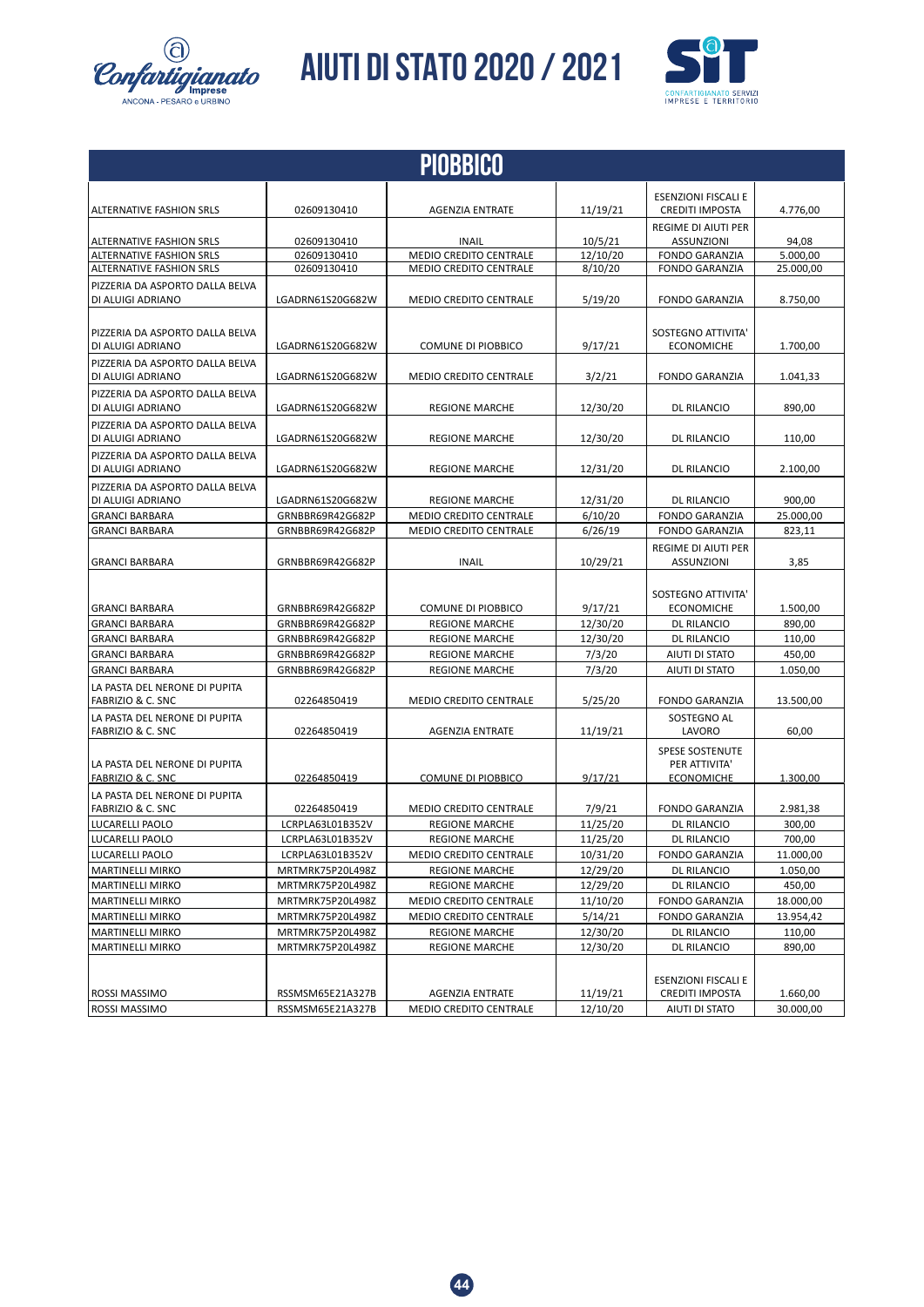![](_page_44_Picture_0.jpeg)

![](_page_44_Picture_2.jpeg)

| <b>BENEFICIARIO</b>                                                                     | P.IVA / C.F      | <b>AUTORITÀ</b><br><b>CONCEDENTE</b>                  | <b>DATA</b><br><b>CONCESSIO-</b><br><b>NE</b> | <b>TITOLO MISURA</b>                                                                  | <b>IMPORTO</b><br><b>RICEVUTO</b><br>$(\epsilon)$ |
|-----------------------------------------------------------------------------------------|------------------|-------------------------------------------------------|-----------------------------------------------|---------------------------------------------------------------------------------------|---------------------------------------------------|
| <b>ALTARIPA MAURO</b>                                                                   | LTRMRA57L15Z103R | <b>AGENZIA</b><br><b>ENTRATE</b>                      | 11/24/21                                      | <b>ESENZIONI</b><br><b>FISCALI</b>                                                    | 184,00                                            |
| <b>ALTARIPA MAURO</b>                                                                   | LTRMRA57L15Z103R | MEDIO CREDITO<br><b>CENTRALE</b>                      | 5/19/20                                       | <b>FONDO</b><br><b>GARANZIA</b>                                                       | 14.000,00                                         |
| <b>GHILARDI EMILIA &amp;</b><br><b>GHILARDI GRAZIANO</b><br><b>SNC</b>                  | 0292080413       | MEDIO CREDITO<br><b>CENTRALE</b>                      | 11/20/20                                      | <b>FONDO</b><br><b>GARANZIA</b>                                                       | 10.150,00                                         |
| <b>GHILARDI EMILIA &amp;</b><br><b>GHILARDI GRAZIANO</b><br><b>SNC</b>                  | 0292080413       | <b>REGIONE</b><br><b>MARCHE</b>                       | 7/3/20                                        | <b>AIUTI DI STATO</b>                                                                 | 450,00                                            |
| <b>GHILARDI EMILIA &amp;</b><br><b>GHILARDI GRAZIANO</b><br><b>SNC</b>                  | 0292080413       | <b>REGIONE</b><br><b>MARCHE</b>                       | 7/3/20                                        | <b>AIUTI DI STATO</b>                                                                 | 1.050,00                                          |
| <b>CASA DELLA CARTA</b><br>DI RAGONESI PATRI-<br>ZIA E BARBADORO<br><b>FEDERICA SNC</b> | 02449420419      | <b>PRESIDENZA</b><br>CONSIGLIO DEI<br><b>MINISTRI</b> | 11/30/21                                      | <b>CREEDITO IM-</b><br>POSTA ATTIVITA'<br><b>SETTORE VENDI-</b><br><b>TA GIORNALI</b> | 4.000,00                                          |
| <b>CASA DELLA CARTA</b><br>DI RAGONESI PATRI-<br>ZIA E BARBADORO<br><b>FEDERICA SNC</b> | 02449420419      | <b>MEDIO CREDITO</b><br><b>CENTRALE</b>               | 2/26/20                                       | <b>FONDO</b><br><b>GARANZIA</b>                                                       | 2.971,59                                          |
| <b>ARREDAMENTI</b><br>ANDREOLI DI A. E S.<br><b>SNC</b>                                 | 01255100412      | <b>AGENZIA</b><br><b>ENTRATE</b>                      | 11/24/21                                      | <b>ESENZIONI</b><br><b>FISCALI</b>                                                    | 309,00                                            |
| <b>ARREDAMENTI</b><br>ANDREOLI DI A. E S.<br><b>SNC</b>                                 | 01255100412      | <b>REGIONE</b><br><b>MARCHE</b>                       | 7/18/20                                       | <b>AIUTI DI STATO</b>                                                                 | 700,00                                            |
| <b>ARREDAMENTI</b><br>ANDREOLI DI A. E S.<br><b>SNC</b>                                 | 01255100412      | <b>REGIONE</b><br><b>MARCHE</b>                       | 7/18/20                                       | <b>AIUTI DI STATO</b>                                                                 | 300,00                                            |
| <b>ARREDAMENTI</b><br>ANDREOLI DI A. E S.<br>SNC                                        | 01255100412      | <b>MEDIO CREDITO</b><br><b>CENTRALE</b>               | 6/30/20                                       | <b>FONDO</b><br><b>GARANZIA</b>                                                       | 25.000,00                                         |
| <b>BAR CENTRALE DI</b><br><b>MORRIERI MARISA &amp;</b><br>C. SNC                        | 01264290410      | <b>MEDIO CREDITO</b><br><b>CENTRALE</b>               | 12/17/21                                      | <b>FONDO</b><br><b>GARANZIA</b>                                                       | 6.460,20                                          |
| <b>BAR CENTRALE DI</b><br><b>MORRIERI MARISA &amp;</b><br>C. SNC                        | 01264290410      | <b>MEDIO CREDITO</b><br><b>CENTRALE</b>               | 12/17/21                                      | <b>FONDO</b><br><b>GARANZIA</b>                                                       | 5.371,49                                          |
| <b>BAR CENTRALE DI</b><br><b>MORRIERI MARISA &amp;</b><br>C. SNC                        | 01264290410      | <b>MEDIO CREDITO</b><br><b>CENTRALE</b>               | 2/26/21                                       | <b>FONDO</b><br><b>GARANZIA</b>                                                       | 10.688,11                                         |
| <b>BAR CENTRALE DI</b><br><b>MORRIERI MARISA &amp;</b><br>C. SNC                        | 01264290410      | <b>REGIONE</b><br><b>MARCHE</b>                       | 12/30/20                                      | AIUTI DI STATO                                                                        | 890,00                                            |
| <b>BAR CENTRALE DI</b><br><b>MORRIERI MARISA &amp;</b><br>C. SNC                        | 01264290410      | <b>REGIONE</b><br><b>MARCHE</b>                       | 12/30/20                                      | AIUTI DI STATO                                                                        | 110,00                                            |
| <b>BAR CENTRALE DI</b><br><b>MORRIERI MARISA &amp;</b><br>C. SNC                        | 01264290410      | <b>REGIONE</b><br><b>MARCHE</b>                       | 7/3/20                                        | AIUTI DI STATO                                                                        | 1.050,00                                          |

![](_page_44_Picture_5.jpeg)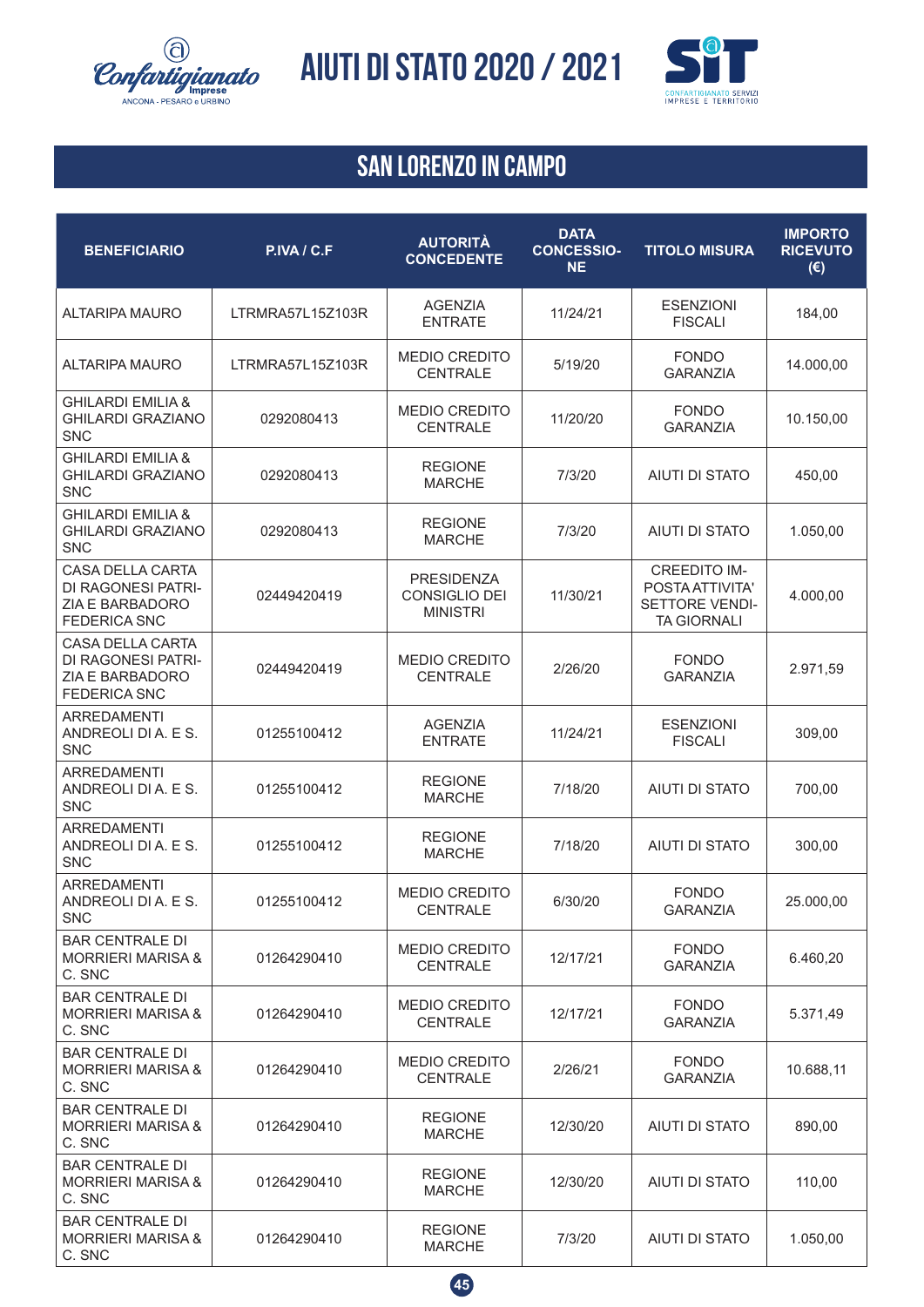![](_page_45_Picture_0.jpeg)

![](_page_45_Picture_2.jpeg)

| <b>BENEFICIARIO</b>                                              | P.IVA / C.F      | <b>AUTORITÀ</b><br><b>CONCEDENTE</b>    | <b>DATA</b><br><b>CONCESSIO-</b><br><b>NE</b> | <b>TITOLO MISURA</b>                                                                             | <b>IMPORTO</b><br><b>RICEVUTO</b><br>$(\epsilon)$ |
|------------------------------------------------------------------|------------------|-----------------------------------------|-----------------------------------------------|--------------------------------------------------------------------------------------------------|---------------------------------------------------|
| <b>BAR CENTRALE DI</b><br><b>MORRIERI MARISA &amp;</b><br>C. SNC | 01264290410      | <b>REGIONE</b><br><b>MARCHE</b>         | 7/3/20                                        | <b>AIUTI DI STATO</b>                                                                            | 450,00                                            |
| <b>FRATELLI ROTATORI</b><br>DI ROTATORI LO-<br>RENZO & C. SNC    | 0274400415       | <b>MEDIO CREDITO</b><br><b>CENTRALE</b> | 12/17/21                                      | <b>FONDO</b><br><b>GARANZIA</b>                                                                  | 15.339,66                                         |
| <b>FRATELLI ROTATORI</b><br>DI ROTATORI LO-<br>RENZO & C. SNC    | 0274400415       | <b>AGENZIA</b><br><b>ENTRATE</b>        | 11/24/21                                      | <b>ESENZIONI</b><br><b>FISCALI</b>                                                               | 99,00                                             |
| <b>FRATELLI ROTATORI</b><br>DI ROTATORI LO-<br>RENZO & C. SNC    | 0274400415       | <b>MEDIO CREDITO</b><br><b>CENTRALE</b> | 6/10/20                                       | <b>FONDO</b><br><b>GARANZIA</b>                                                                  | 25.000,00                                         |
| <b>FRATELLI ROTATORI</b><br>DI ROTATORI LO-<br>RENZO & C. SNC    | 0274400415       | UNI.CO.                                 | 12/24/19                                      | <b>POR MARCHE</b><br>FESR 2014-2020                                                              | 171,36                                            |
| <b>FISCALETTI GIAMPA-</b><br>OLO & C. SNC                        | 01445480419      | <b>MEDIO CREDITO</b><br><b>CENTRALE</b> | 12/17/21                                      | <b>FONDO G</b><br><b>ARANZIA</b>                                                                 | 13.598,94                                         |
| <b>FISCALETTI GIAMPA-</b><br>OLO & C. SNC                        | 01445480419      | <b>REGIONE</b><br><b>MARCHE</b>         | 7/17/20                                       | <b>AIUTI DI STATO</b>                                                                            | 300,00                                            |
| <b>FISCALETTI GIAMPA-</b><br>OLO & C. SNC                        | 01445480419      | <b>REGIONE</b><br><b>MARCHE</b>         | 7/17/20                                       | <b>AIUTI DI STATO</b>                                                                            | 700,00                                            |
| <b>FISCALETTI GIAMPA-</b><br>OLO & C. SNC                        | 01445480419      | MEDIO CREDITO<br><b>CENTRALE</b>        | 5/25/20                                       | <b>FONDO</b><br><b>GARANZIA</b>                                                                  | 25.000,00                                         |
| <b>FISCALETTI GIAMPA-</b><br>OLO & C. SNC                        | 01445480419      | UNI.CO.                                 | 2/11/20                                       | <b>CONTRIBUTI PER</b><br><b>ABBATTIMENTO</b><br>COSTO<br><b>OPERAZIONI</b><br><b>FINANZIARIE</b> | 678,77                                            |
| <b>FISCALETTI GIAMPA-</b><br>OLO & C. SNC                        | 01445480419      | UNI.CO.                                 | 10/14/19                                      | POR MARCHE<br>FESR 2014-2020                                                                     | 800,37                                            |
| <b>CONTI EMIDIO</b>                                              | CNTMDE48R11F347K | <b>MEDIO CREDITO</b><br><b>CENTRALE</b> | 3/19/21                                       | <b>FONDO</b><br><b>GARANZIA</b>                                                                  | 0,00                                              |
| <b>CONTI EMIDIO</b>                                              | CNTMDE48R11F347K | <b>MEDIO CREDITO</b><br><b>CENTRALE</b> | 1/10/21                                       | <b>FONDO</b><br><b>GARANZIA</b>                                                                  | 5.000,00                                          |
| <b>CONTI EMIDIO</b>                                              | CNTMDE48R11F347K | <b>MEDIO CREDITO</b><br><b>CENTRALE</b> | 6/20/20                                       | <b>FONDO</b><br><b>GARANZIA</b>                                                                  | 25.000,00                                         |
| <b>CONTI EMIDIO</b>                                              | CNTMDE48R11F347K | <b>FAPI-FONDO</b><br>FORMAZIONE PMI     | 3/17/20                                       | <b>AIUTI DI STATO</b>                                                                            | 640,00                                            |
| <b>CONTI EMIDIO</b>                                              | CNTMDE48R11F347K | FAPI-FONDO<br><b>FORMAZIONE PMI</b>     | 11/19/19                                      | AIUTI DI STATO                                                                                   | 400,00                                            |
| <b>FRILLICI FABRIZIO</b>                                         | FRLFRZ65S17G453W | <b>AGENZIA</b><br><b>ENTRATE</b>        | 11/24/21                                      | <b>ESENZIONI</b><br><b>FISCALI</b>                                                               | 95,00                                             |
| <b>FRILLICI FABRIZIO</b>                                         | FRLFRZ65S17G453W | <b>MEDIO CREDITO</b><br>CENTRALE        | 6/20/20                                       | <b>FONDO</b><br><b>GARANZIA</b>                                                                  | 15.750,00                                         |

![](_page_45_Picture_5.jpeg)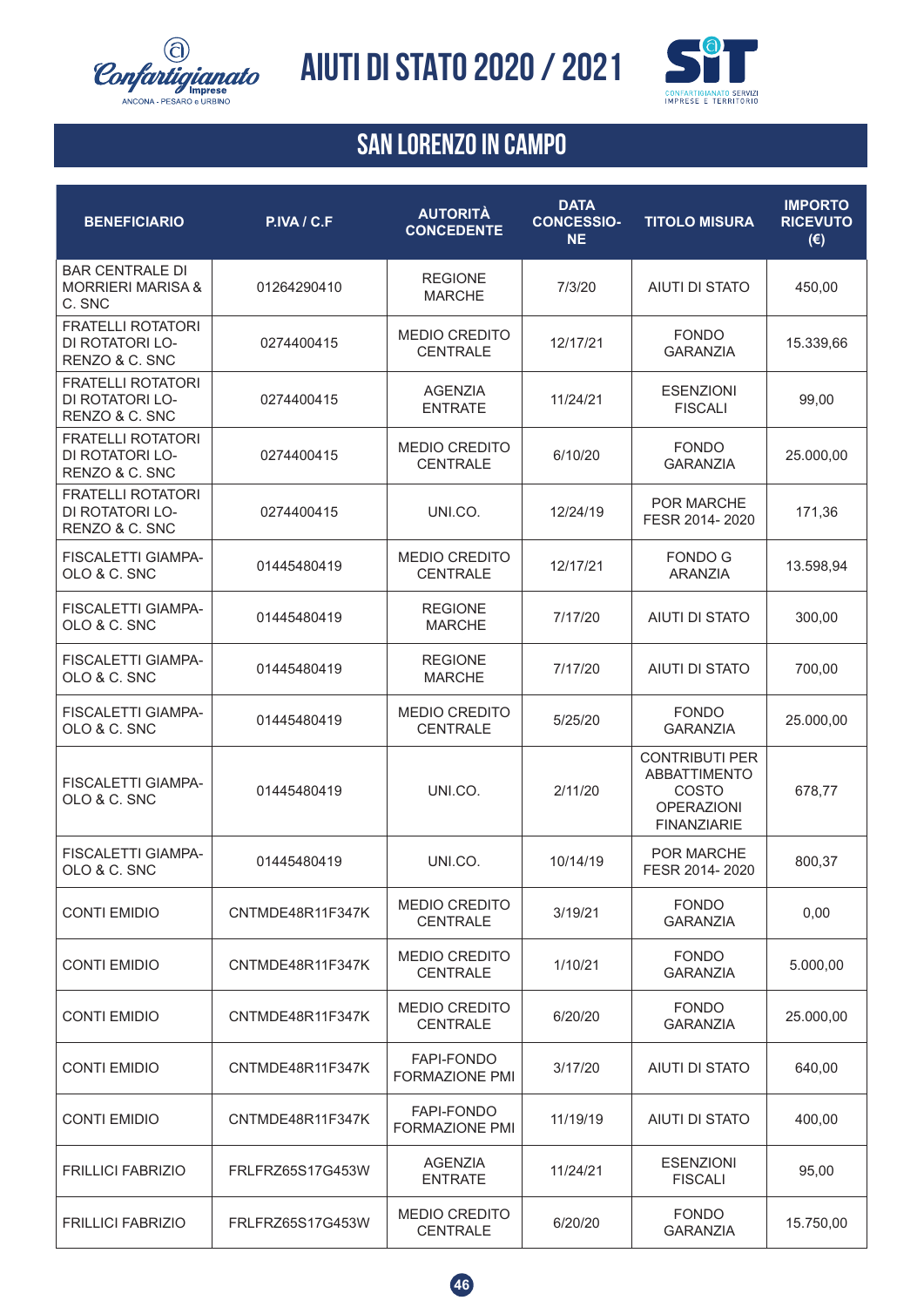![](_page_46_Picture_0.jpeg)

![](_page_46_Picture_2.jpeg)

| <b>BENEFICIARIO</b>                    | P.IVA / C.F             | <b>AUTORITÀ</b><br><b>CONCEDENTE</b>                    | <b>DATA</b><br><b>CONCESSIO-</b><br><b>NE</b> | <b>TITOLO MISURA</b>                       | <b>IMPORTO</b><br><b>RICEVUTO</b><br>$(\epsilon)$ |
|----------------------------------------|-------------------------|---------------------------------------------------------|-----------------------------------------------|--------------------------------------------|---------------------------------------------------|
| <b>FRILLICI FABRIZIO</b>               | FRLFRZ65S17G453W        | <b>MEDIO CREDITO</b><br><b>CENTRALE</b>                 | 12/21/18                                      | <b>FONDO</b><br><b>GARANZIA</b>            | 497,28                                            |
| <b>FRATI PIERO</b>                     | <b>FRTPRI57S17H958V</b> | <b>MEDIO CREDITO</b><br><b>CENTRALE</b>                 | 12/17/21                                      | <b>FONDO</b><br><b>GARANZIA</b>            | 10.041,15                                         |
| <b>FRATI PIERO</b>                     | <b>FRTPRI57S17H958V</b> | <b>AGENZIA EMTRA-</b><br><b>TE</b>                      | 11/24/21                                      | <b>ESENZIONI</b><br><b>FISCALI</b>         | 21,00                                             |
| <b>FRATI PIERO</b>                     | <b>FRTPRI57S17H958V</b> | <b>MEDIO CREDITO</b><br><b>CENTRALE</b>                 | 10/22/21                                      | <b>FONDO</b><br><b>GARANZIA</b>            | 1.253,96                                          |
| <b>FRATI PIERO</b>                     | <b>FRTPRI57S17H958V</b> | <b>MEDIO CREDITO</b><br><b>CENTRALE</b>                 | 5/14/21                                       | <b>FONDO</b><br><b>GARANZIA</b>            | 4.898,10                                          |
| <b>FRATI PIERO</b>                     | FRTPRI57S17H958V        | <b>MEDIO CREDITO</b><br><b>CENTRALE</b>                 | 7/10/20                                       | <b>FONDO</b><br><b>GARANZIA</b>            | 9.088,00                                          |
| <b>FRATI PIERO</b>                     | FRTPRI57S17H958V        | <b>MEDIO CREDITO</b><br><b>CENTRALE</b>                 | 5/8/19                                        | <b>FONDO</b><br><b>GARANZIA</b>            | 1.325,90                                          |
| <b>MOSCHINI VANNI</b>                  | MSCVNN58A11H958O        | AGENZIA<br><b>ENTRATE</b>                               | 11/24/21                                      | <b>ESENZIONI</b><br><b>FISCALI</b>         | 660,00                                            |
| <b>MOSCHINI VANNI</b>                  | MSCVNN58A11H958O        | <b>REGIONE</b><br><b>MARCHE</b>                         | 7/18/20                                       | <b>AIUTI DI STATO</b>                      | 700,00                                            |
| <b>MOSCHINI VANNI</b>                  | MSCVNN58A11H958O        | <b>REGIONE</b><br><b>MARCHE</b>                         | 7/18/20                                       | <b>AIUTI DI STATO</b>                      | 300,00                                            |
| <b>MOSCHINI VANNI</b>                  | MSCVNN58A11H958O        | <b>MEDIO CREDITO</b><br><b>CENTRALE</b>                 | 7/10/20                                       | <b>FONDO</b><br><b>GARANZIA</b>            | 25.000,00                                         |
| <b>MENCARELLI AGO-</b><br><b>STINO</b> | MNCGTN84R22D488Q        | <b>MINISTERO</b><br><b>SVILUPPO</b><br><b>ECONIMICO</b> | 9/30/21                                       | <b>NUOVA SABATINI</b>                      | 6.281,94                                          |
| <b>MENCARELLI AGO-</b><br><b>STINO</b> | MNCGTN84R22D488Q        | <b>MEDIO CREDITO</b><br><b>CENTRALE</b>                 | 6/30/21                                       | <b>FONDO</b><br><b>GARANZIA</b>            | 81.400,00                                         |
| <b>MENCARELLI AGO-</b><br><b>STINO</b> | MNCGTN84R22D488Q        | UNI.CO.                                                 | 6/3/21                                        | SOSTEGNO<br>ATTIVITA'<br><b>PRODUTTIVE</b> | 12.000,00                                         |
| <b>MENCARELLI AGO-</b><br><b>STINO</b> | MNCGTN84R22D488Q        | <b>MEDIO CREDITO</b><br><b>CENTRALE</b>                 | 5/7/21                                        | <b>FONDO</b><br><b>GARANZIA</b>            | 2.067,22                                          |
| <b>MENCARELLIAGO-</b><br><b>STINO</b>  | MNCGTN84R22D488Q        | <b>MEDIO CREDITO</b><br><b>CENTRALE</b>                 | 6/20/20                                       | <b>FONDO</b><br><b>GARANZIA</b>            | 25.000,00                                         |
| NICOLUSCU FLORIN<br><b>CRISTIAN</b>    | NCLFRN88D25Z129T        | <b>REGIONE</b><br><b>MARCHE</b>                         | 7/17/20                                       | <b>AIUTI DI STATO</b>                      | 700,00                                            |
| NICOLUSCU FLORIN<br><b>CRISTIAN</b>    | NCLFRN88D25Z129T        | <b>REGIONE</b><br><b>MARCHE</b>                         | 7/17/20                                       | <b>AIUTI DI STATO</b>                      | 300,00                                            |

![](_page_46_Picture_5.jpeg)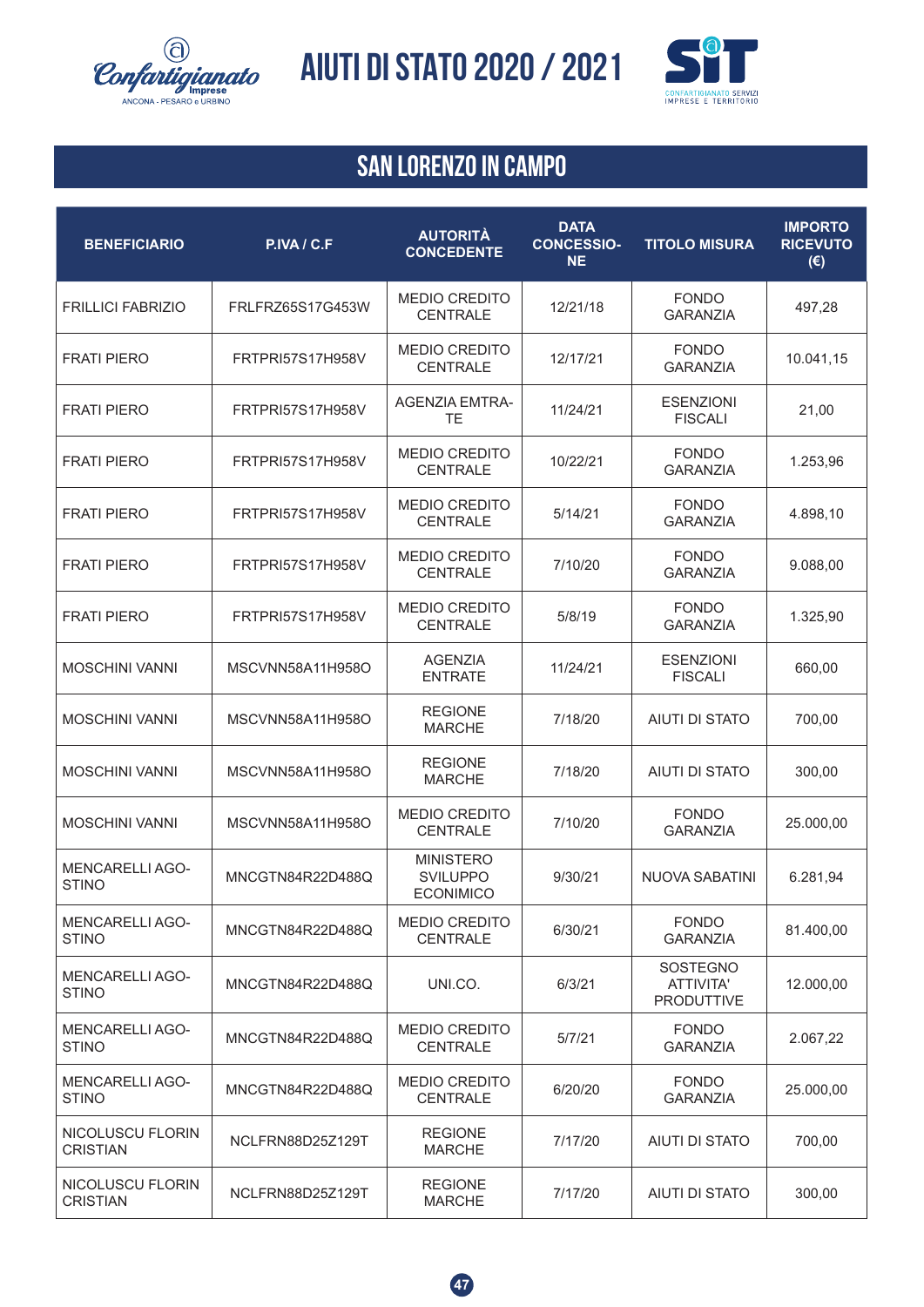![](_page_47_Picture_0.jpeg)

![](_page_47_Picture_2.jpeg)

| <b>BENEFICIARIO</b>                                                 | P.IVA / C.F      | <b>AUTORITÀ</b><br><b>CONCEDENTE</b>    | <b>DATA</b><br><b>CONCESSIO-</b><br><b>NE</b> | <b>TITOLO MISURA</b>                     | <b>IMPORTO</b><br><b>RICEVUTO</b><br>$(\epsilon)$ |
|---------------------------------------------------------------------|------------------|-----------------------------------------|-----------------------------------------------|------------------------------------------|---------------------------------------------------|
| NICOLUSCU FLORIN<br><b>CRISTIAN</b>                                 | NCLFRN88D25Z129T | <b>MEDIO CREDITO</b><br><b>CENTRALE</b> | 6/20/20                                       | <b>FONDO</b><br><b>GARANZIA</b>          | 9.737,00                                          |
| PIETRAGALLA GIO-<br><b>VANNI</b>                                    | PTRGNN64C24E472Z | <b>MEDIO CREDITO</b><br><b>CENTRALE</b> | 7/31/20                                       | <b>FONDO</b><br><b>GARANZIA</b>          | 24.300,00                                         |
| PIETRAGALLA GIO-<br>VANNI                                           | PTRGNN64C24E472Z | <b>REGIONE</b><br><b>MARCHE</b>         | 7/17/20                                       | <b>AIUTI DI STATO</b>                    | 700,00                                            |
| PIETRAGALLA GIO-<br><b>VANNI</b>                                    | PTRGNN64C24E472Z | <b>REGIONE</b><br><b>MARCHE</b>         | 7/17/20                                       | <b>AIUTI DI STATO</b>                    | 300,00                                            |
| <b>ESTETICA EVOLU-</b><br>TION DI PIERPAOLI<br><b>CINZIA</b>        | PRPCNZ84E57Z133D | <b>REGIONE MAR-</b><br><b>CHE</b>       | 1/29/21                                       | <b>CREAZIONE</b><br><b>NUOVE IMPRESE</b> | 10.998,82                                         |
| <b>ESTETICA EVOLU-</b><br>TION DI PIERPAOLI<br><b>CINZIA</b>        | PRPCNZ84E57Z133D | <b>MEDIO CREDITO</b><br><b>CENTRALE</b> | 1/12/21                                       | <b>FONDO</b><br><b>GARANZIA</b>          | 5.671,20                                          |
| <b>ESTETICA EVOLU-</b><br>TION DI PIERPAOLI<br><b>CINZIA</b>        | PRPCNZ84E57Z133D | <b>REGIONE</b><br><b>MARCHE</b>         | 7/3/20                                        | <b>AIUTI DI STATO</b>                    | 1.050,00                                          |
| <b>ESTETICA EVOLU-</b><br><b>TION DI PIERPAOLI</b><br><b>CINZIA</b> | PRPCNZ84E57Z133D | <b>REGIONE</b><br><b>MARCHE</b>         | 7/3/20                                        | <b>AIUTI DI STATO</b>                    | 450,00                                            |
| <b>WHITE BAR DI SAN-</b><br><b>GUINETTI NICOLET-</b><br><b>TA</b>   | SNGNLT95A57I608L | <b>REGIONE</b><br><b>MARCHE</b>         | 12/30/20                                      | <b>AIUTI DI STATO</b>                    | 110,00                                            |
| WHITE BAR DI SAN-<br><b>GUINETTI NICOLET-</b><br><b>TA</b>          | SNGNLT95A57I608L | <b>REGIONE</b><br><b>MARCHE</b>         | 12/30/20                                      | <b>AIUTI DI STATO</b>                    | 890,00                                            |
| WHITE BAR DI SAN-<br><b>GUINETTI NICOLET-</b><br><b>TA</b>          | SNGNLT95A57I608L | <b>MEDIO CREDITO</b><br><b>CENTRALE</b> | 8/10/20                                       | <b>FONDO</b><br><b>GARANZIA</b>          | 11.237,00                                         |
| WHITE BAR DI SAN-<br><b>GUINETTI NICOLET-</b><br>TA                 | SNGNLT95A57I608L | <b>REGIONE</b><br><b>MARCHE</b>         | 7/3/20                                        | AIUTI DI STATO                           | 450,00                                            |
| <b>WHITE BAR DI SAN-</b><br><b>GUINETTI NICOLET-</b><br>TA          | SNGNLT95A57I608L | <b>REGIONE MAR-</b><br><b>CHE</b>       | 03/0/2020                                     | AIUTI DI STATO                           | 1.050,00                                          |
| <b>VALENTINI LUCIANA</b>                                            | VLNLCN63R51H886U | <b>MEDIO CREDITO</b><br><b>CENTRALE</b> | 12/17/21                                      | <b>FONDO</b><br><b>GARANZIA</b>          | 3.290,55                                          |
| <b>VALENTINI LUCIANA</b>                                            | VLNLCN63R51H886U | <b>MEDIO CREDITO</b><br><b>CENTRALE</b> | 12/17/21                                      | <b>FONDO</b><br><b>GARANZIA</b>          | 4.572,75                                          |
| <b>VALENTINI LUCIANA</b>                                            | VLNLCN63R51H886U | <b>REGIONE</b><br><b>MARCHE</b>         | 7/3/20                                        | AIUTI DI STATO                           | 1.050,00                                          |
| <b>VALENTINI LUCIANA</b>                                            | VLNLCN63R51H886U | <b>REGIONE</b><br><b>MARCHE</b>         | 7/3/20                                        | AIUTI DI STATO                           | 450,00                                            |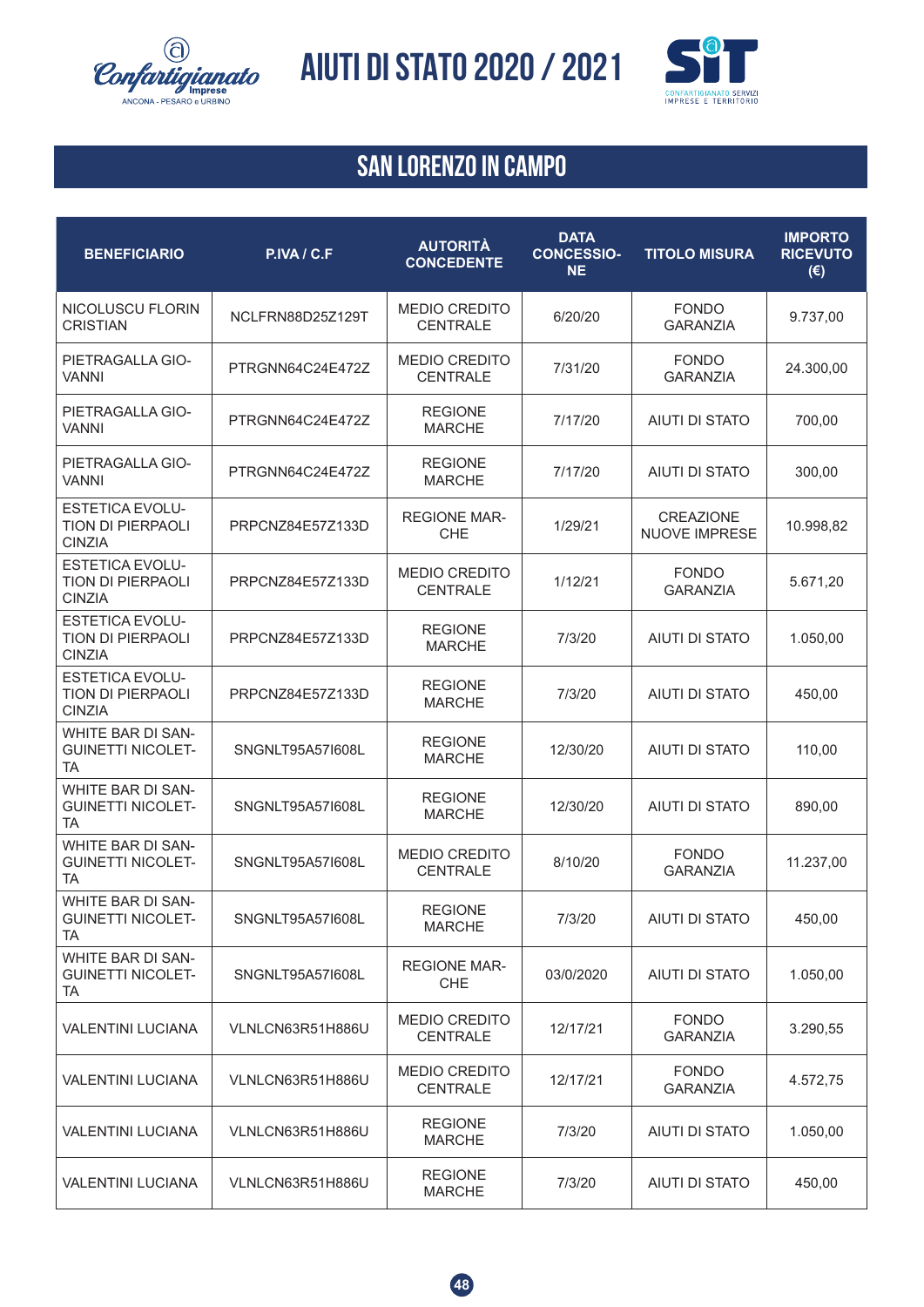![](_page_48_Picture_0.jpeg)

![](_page_48_Picture_2.jpeg)

### **SAN LORENZO IN CAMPO**

| <b>BENEFICIARIO</b>                                 | P.IVA / C.F             | <b>AUTORITÀ</b><br><b>CONCEDENTE</b>    | <b>DATA</b><br><b>CONCESSIO-</b><br><b>NE</b> | <b>TITOLO MISURA</b>                | <b>IMPORTO</b><br><b>RICEVUTO</b><br>$(\epsilon)$ |
|-----------------------------------------------------|-------------------------|-----------------------------------------|-----------------------------------------------|-------------------------------------|---------------------------------------------------|
| VALENTINI LUCIANA                                   | VLNLCN63R51H886U        | <b>MEDIO CREDITO</b><br><b>CENTRALE</b> | 6/20/20                                       | <b>FONDO</b><br><b>GARANZIA</b>     | 5.300,00                                          |
| DEDDY'S CAFE' DI<br><b>VALENTINI DESIREE</b>        | <b>VLNDRS97C71I608Z</b> | <b>MEDIO CREDITO</b><br><b>CENTRALE</b> | 9/3/21                                        | <b>FONDO</b><br><b>GARANZIA</b>     | 4.974,75                                          |
| DEDDY'S CAFE' DI<br><b>VALENTINI DESIREE</b>        | <b>VLNDRS97C71I608Z</b> | <b>REGIONE</b><br><b>MARCHE</b>         | 7/3/20                                        | AIUTI DI STATO                      | 1.050,00                                          |
| DEDDY'S CAFE' DI<br><b>VALENTINI DESIREE</b>        | <b>VLNDRS97C71I608Z</b> | <b>REGIONE</b><br><b>MARCHE</b>         | 7/3/20                                        | AIUTI DI STATO                      | 450,00                                            |
| <b>DEDDY'S CAFE' DI</b><br><b>VALENTINI DESIREE</b> | <b>VLNDRS97C71I608Z</b> | <b>MEDIO CREDITO</b><br><b>CENTRALE</b> | 6/10/20                                       | <b>FONDO</b><br><b>GARANZIA</b>     | 7.438,00                                          |
| DEDDY'S CAFE' DI<br><b>VALENTINI DESIREE</b>        | <b>VLNDRS97C71I608Z</b> | <b>REGIONE</b><br><b>MARCHE</b>         | 11/8/18                                       | <b>POR MARCHE</b><br>FESR 2014-2020 | 30.000,00                                         |

| <b>BENEFICIARIO</b>                                   | <b>CONTRIBUTO</b>                                                                                                                               |
|-------------------------------------------------------|-------------------------------------------------------------------------------------------------------------------------------------------------|
| <b>FRANTOIO VALLE FOGLIA SRL</b><br>P IVA 00110860418 | Autorità concedente: AGENZIA DOGANE<br>Data concessione: 16/01/2020<br>Titolo misura: ART 24 DL 504/95<br>Importo ricevuto: €4.415,96           |
| <b>FRANTOIO VALLE FOGLIA SRL</b><br>P IVA 00110860418 | Autorità concedente: AGENZIA DOGANE<br>Data concessione: 16/02/2020<br>Titolo misura: ART 24 DL 504/95<br>Importo ricevuto: $\epsilon$ 4.188,72 |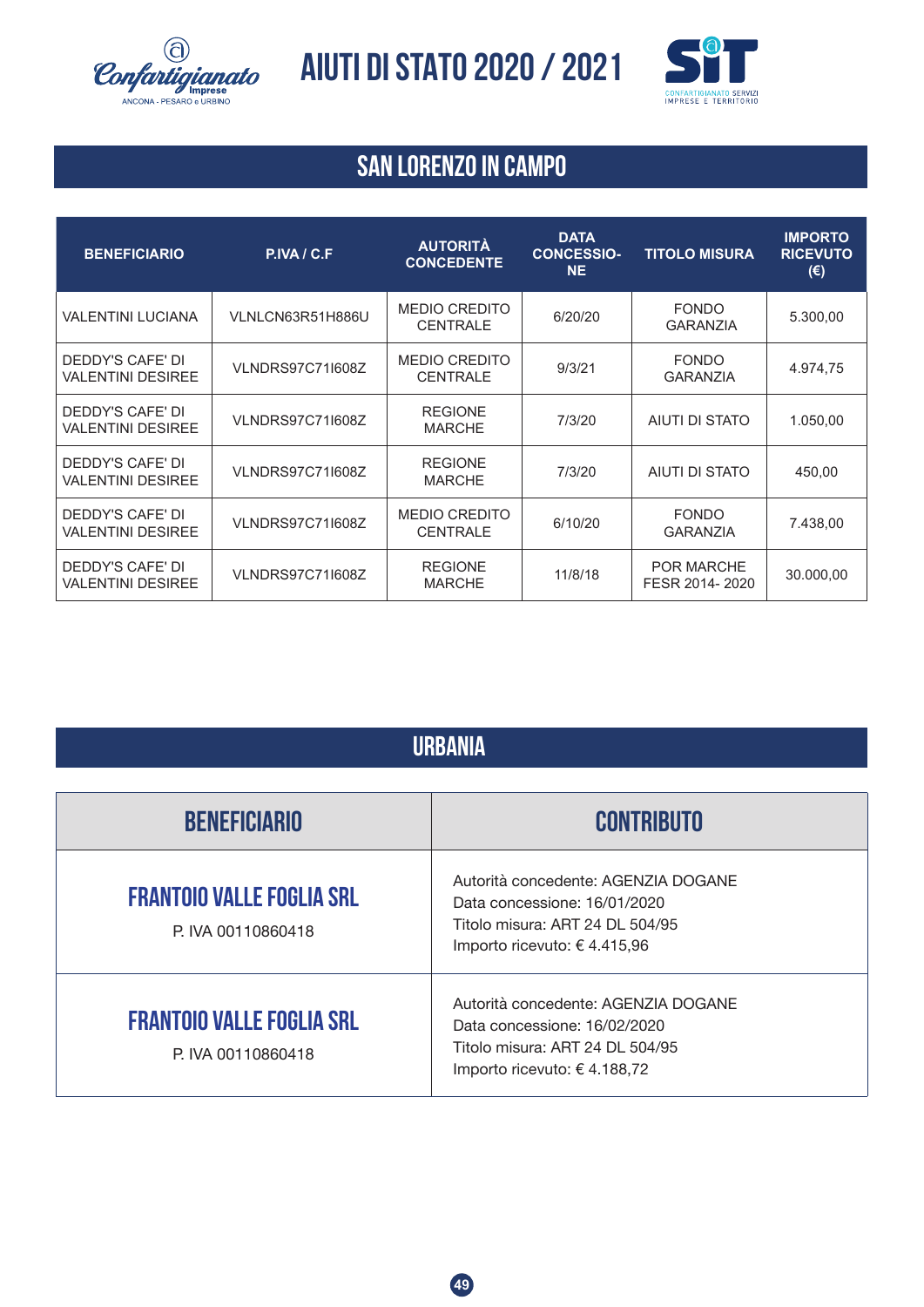![](_page_49_Picture_0.jpeg)

![](_page_49_Picture_2.jpeg)

| <b>URBANIA</b>                                         |                                                                                                                                                     |  |  |
|--------------------------------------------------------|-----------------------------------------------------------------------------------------------------------------------------------------------------|--|--|
| <b>BENEFICIARIO</b>                                    | <b>CONTRIBUTO</b>                                                                                                                                   |  |  |
| <b>FRANTOIO VALLE FOGLIA SRL</b><br>P. IVA 00110860418 | Autorità concedente: AGENZIA DOGANE<br>Data concessione: 16/07/2020<br>Titolo misura: ART 24 DL 504/95<br>Importo ricevuto: € 2.534,38              |  |  |
| <b>FRANTOIO VALLE FOGLIA SRL</b><br>P. IVA 00110860418 | Autorità concedente: AGENZIA DOGANE<br>Data concessione: 16/07/2020<br>Titolo misura: ART 24 DL 504/95<br>Importo ricevuto: € 2.534,38              |  |  |
| <b>FRANTOIO VALLE FOGLIA SRL</b><br>P. IVA 00110860418 | Autorità concedente: AGENZIA DOGANE<br>Data concessione: 16/10/2020<br>Titolo misura: ART 24 DL 504/95<br>Importo ricevuto: € 2.557,09              |  |  |
| <b>FRANTOIO VALLE FOGLIA SRL</b><br>P. IVA 00110860418 | Autorità concedente: AGENZIA DOGANE<br>Data concessione: 16/12/2020<br>Titolo misura: ART 24 DL 504/95<br>Importo ricevuto: €3.077,33               |  |  |
| <b>FRANTOIO VALLE FOGLIA SRL</b><br>P. IVA 00110860418 | Autorità concedente: MARIANI & C. SNC<br>Data concessione: 20/08/2020<br>Titolo misura: RIMBORSO ACCISE<br>Importo ricevuto: € 5.810,28             |  |  |
| <b>FRANTOIO VALLE FOGLIA SRL</b><br>P. IVA 00110860418 | Autorità concedente: AGENZIA ENTRATE<br>Data concessione: 29/06/2020<br>Titolo misura: ART 25 DL 34 DEL 19/05/2020<br>Importo ricevuto: € 23.945,00 |  |  |
| <b>FRANTOIO VALLE FOGLIA SRL</b><br>P. IVA 00110860418 | Autorità concedente: AGENZIA ENTRATE<br>Data concessione: 06/02/2020<br>Titolo misura: RIMBORSO SABATINI<br>Importo ricevuto: € 694,56              |  |  |
| <b>FRANTOIO VALLE FOGLIA SRL</b><br>P. IVA 00110860418 | Autorità concedente: AGENZIA ENTRATE<br>Data concessione: 28/04/2020<br>Titolo misura: RIMBORSO SABATINI<br>Importo ricevuto: € 924,08              |  |  |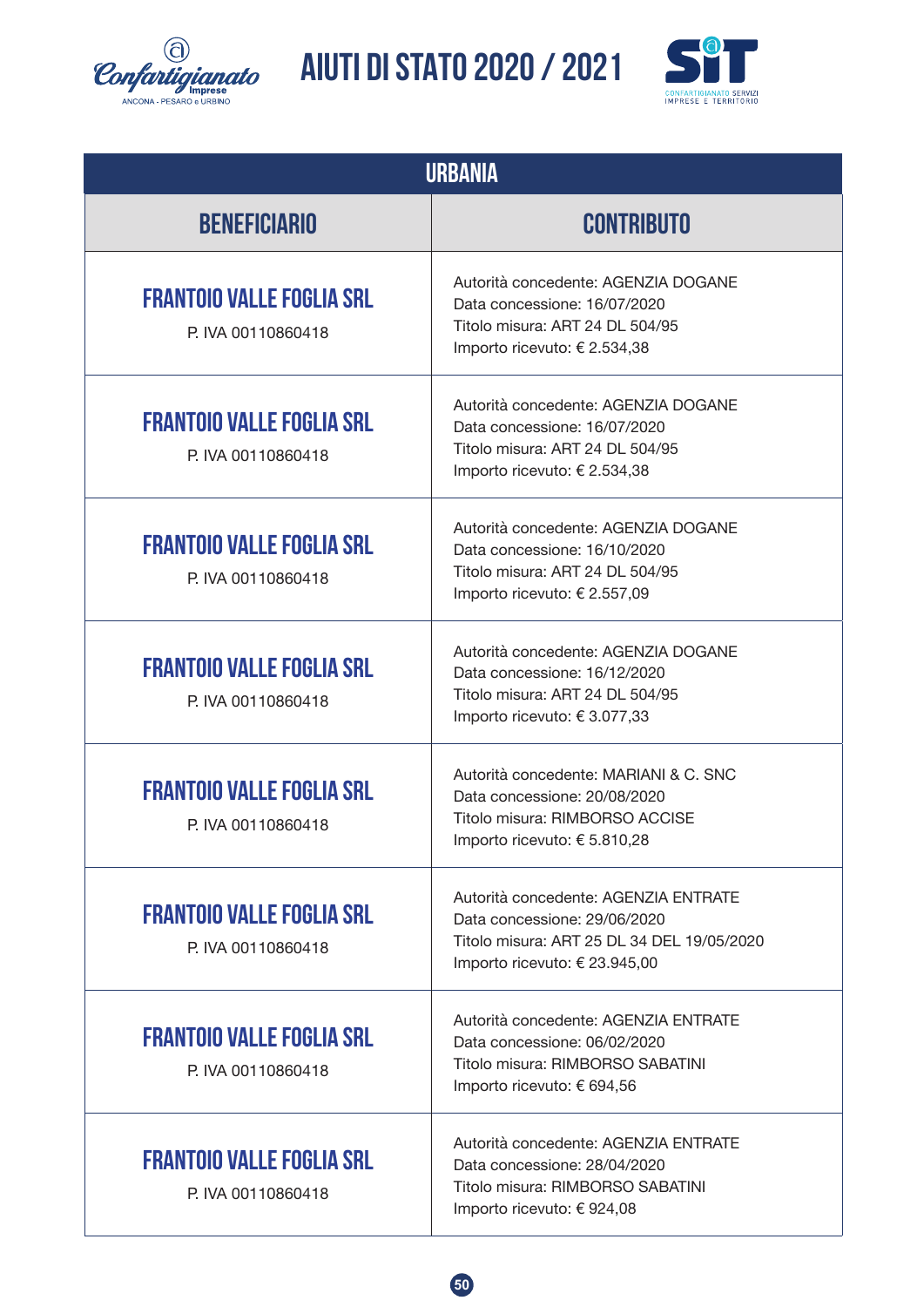![](_page_50_Picture_0.jpeg)

![](_page_50_Picture_2.jpeg)

| <b>URBANIA</b>                                          |                                                                                                                                                  |  |  |
|---------------------------------------------------------|--------------------------------------------------------------------------------------------------------------------------------------------------|--|--|
| <b>BENEFICIARIO</b>                                     | <b>CONTRIBUTO</b>                                                                                                                                |  |  |
| <b>FRANTOIO VALLE FOGLIA SRL</b><br>P. IVA 00110860418  | Autorità concedente: AGENZIA ENTRATE<br>Data concessione: 11/05/2020<br>Titolo misura: RIMBORSO SABATINI<br>Importo ricevuto: € 1.294,52         |  |  |
| <b>FRANTOIO VALLE FOGLIA SRL</b><br>P. IVA 00110860418  | Autorità concedente: AGENZIA ENTRATE<br>Data concessione: 03/08/2020<br>Titolo misura: RIMBORSO SABATINI<br>Importo ricevuto: € 1.387,13         |  |  |
| <b>FRANTOIO VALLE FOGLIA SRL</b><br>P. IVA 00110860418  | Autorità concedente: AGENZIA ENTRATE<br>Data concessione: 14/12/2020<br>Titolo misura: RIMBORSO SABATINI<br>Importo ricevuto: € 2.591,03         |  |  |
| <b>FRANTOIO VALLE FOGLIA SRL</b><br>P. IVA 00110860418  | Autorità concedente: AGENZIA ENTRATE<br>Data concessione: 14/12/2020<br>Titolo misura: RIMBORSO SABATINI<br>Importo ricevuto: € 2.591,03         |  |  |
| <b>FRANTOIO VALLE FOGLIA SRL</b><br>P. IVA 00110860418  | Autorità concedente: AGENZIA ENTRATE<br>Data concessione: 14/12/2020<br>Titolo misura: RIMBORSO SABATINI<br>Importo ricevuto: € 1.850,17         |  |  |
| <b>INERTI SVILUPPO ITALIA SRL</b><br>P. IVA 00664490414 | Autorità concedente: STATO ITALIANO<br>Data concessione: 16/01/2020<br>Titolo misura: RIDUZIONE ACCISA SUL GASOLIO<br>Importo ricevuto: € 460,06 |  |  |
| <b>INERTI SVILUPPO ITALIA SRL</b><br>P. IVA 00664490414 | Autorità concedente: STATO ITALIANO<br>Data concessione: 04/05/2020<br>Titolo misura: RIDUZIONE ACCISA SUL GASOLIO<br>Importo ricevuto: € 384,02 |  |  |
| <b>INERTI SVILUPPO ITALIA SRL</b><br>P. IVA 00664490414 | Autorità concedente: STATO ITALIANO<br>Data concessione: 16/07/2020<br>Titolo misura: RIDUZIONE ACCISA SUL GASOLIO<br>Importo ricevuto: € 189,34 |  |  |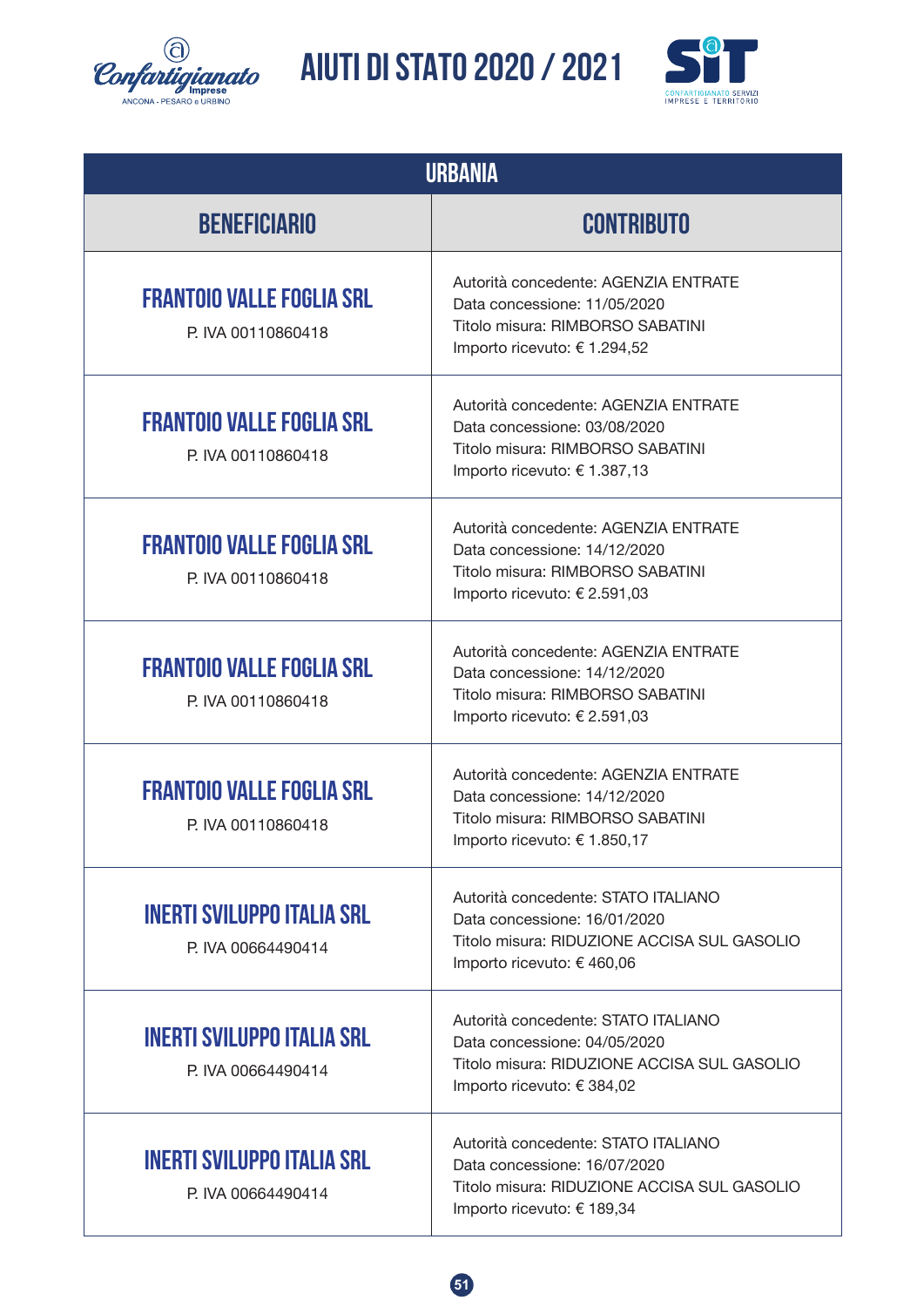![](_page_51_Picture_0.jpeg)

![](_page_51_Picture_2.jpeg)

| <b>URBANIA</b>                                          |                                                                                                                                                      |  |  |
|---------------------------------------------------------|------------------------------------------------------------------------------------------------------------------------------------------------------|--|--|
| <b>BENEFICIARIO</b>                                     | <b>CONTRIBUTO</b>                                                                                                                                    |  |  |
| <b>INERTI SVILUPPO ITALIA SRL</b><br>P. IVA 00664490414 | Autorità concedente: STATO ITALIANO<br>Data concessione: 16/09/2020<br>Titolo misura: RIDUZIONE ACCISA SUL GASOLIO<br>Importo ricevuto: € 180,34     |  |  |
| <b>INERTI SVILUPPO ITALIA SRL</b><br>P. IVA 00664490414 | Autorità concedente: STATO ITALIANO<br>Data concessione: 16/12/2020<br>Titolo misura: RIDUZIONE ACCISA SUL GASOLIO<br>Importo ricevuto: € 230,46     |  |  |
| <b>INERTI SVILUPPO ITALIA SRL</b><br>P. IVA 00664490414 | Autorità concedente: STATO ITALIANO<br>Data concessione: 28/02/2020<br>Titolo misura: RIMBORSO SU GASOLIO AGEVOLATO<br>Importo ricevuto: € 4.652,31  |  |  |
| <b>INERTI SVILUPPO ITALIA SRL</b><br>P. IVA 00664490414 | Autorità concedente: STATO ITALIANO<br>Data concessione: 31/03/2020<br>Titolo misura: RIMBORSO SU GASOLIO AGEVOLATO<br>Importo ricevuto: € 25.477,72 |  |  |
| <b>INERTI SVILUPPO ITALIA SRL</b><br>P. IVA 00664490414 | Autorità concedente: STATO ITALIANO<br>Data concessione: 30/04/2020<br>Titolo misura: RIMBORSO SU GASOLIO AGEVOLATO<br>Importo ricevuto: € 2.263,54  |  |  |
| <b>INERTI SVILUPPO ITALIA SRL</b><br>P. IVA 00664490414 | Autorità concedente: STATO ITALIANO<br>Data concessione: 30/10/2020<br>Titolo misura: RIMBORSO SU GASOLIO AGEVOLATO<br>Importo ricevuto: € 15.510,83 |  |  |
| <b>INERTI SVILUPPO ITALIA SRL</b><br>P. IVA 00664490414 | Autorità concedente: STATO ITALIANO<br>Data concessione: 30/10/2020<br>Titolo misura: RIMBORSO SU GASOLIO AGEVOLATO<br>Importo ricevuto: € 1.655,85  |  |  |
| <b>INERTI SVILUPPO ITALIA SRL</b><br>P. IVA 00664490414 | Autorità concedente: STATO ITALIANO<br>Data concessione: 31/12/2020<br>Titolo misura: RIMBORSO SU GASOLIO AGEVOLATO<br>Importo ricevuto: € 3.723,30  |  |  |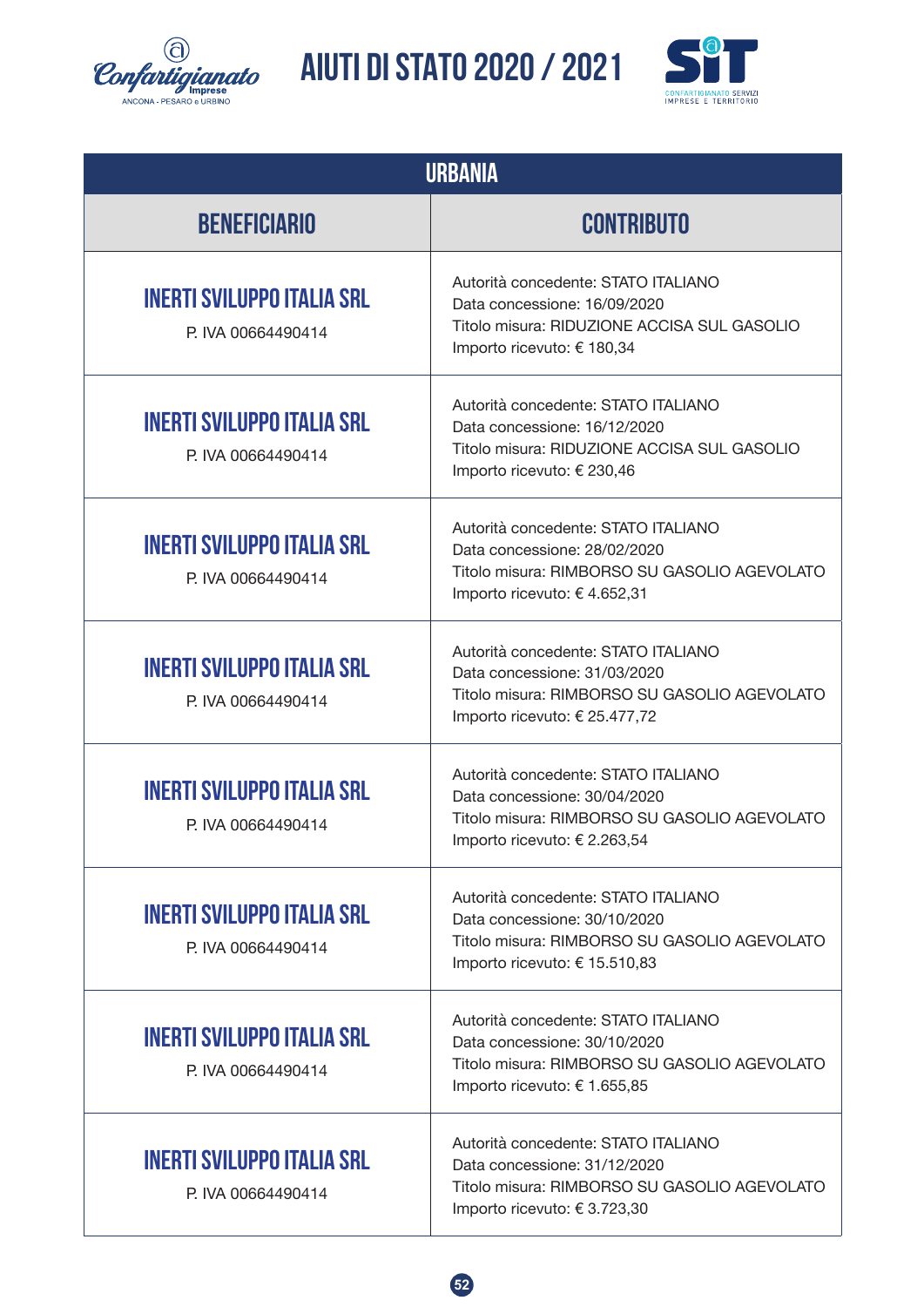![](_page_52_Picture_0.jpeg)

![](_page_52_Picture_2.jpeg)

| <b>URBANIA</b>                                          |                                                                                                                                                      |  |  |
|---------------------------------------------------------|------------------------------------------------------------------------------------------------------------------------------------------------------|--|--|
| <b>BENEFICIARIO</b>                                     | <b>CONTRIBUTO</b>                                                                                                                                    |  |  |
| <b>INERTI SVILUPPO ITALIA SRL</b><br>P. IVA 00664490414 | Autorità concedente: STATO ITALIANO<br>Data concessione: 31/08/2020<br>Titolo misura: RIMBORSO SU GASOLIO IMPIEGATO<br>Importo ricevuto: € 19.853,79 |  |  |
| <b>INERTI SVILUPPO ITALIA SRL</b><br>P. IVA 00664490414 | Autorità concedente: STATO ITALIANO<br>Data concessione: 31/08/2020<br>Titolo misura: RIMBORSO SU GASOLIO IMPIEGATO<br>Importo ricevuto: € 2.863,69  |  |  |
| <b>INERTI SVILUPPO ITALIA SRL</b><br>P. IVA 00664490414 | Autorità concedente: STATO ITALIANO<br>Data concessione: 30/06/2020<br>Titolo misura: RIMBORSO SU GASOLIO IMPIEGATO<br>Importo ricevuto: € 6.557,87  |  |  |
| <b>INERTI SVILUPPO ITALIA SRL</b><br>P. IVA 00664490414 | Autorità concedente: STATO ITALIANO<br>Data concessione: 30/10/2020<br>Titolo misura: RIMBORSO SU GASOLIO IMPIEGATO<br>Importo ricevuto: €30.564,39  |  |  |
| <b>INERTI SVILUPPO ITALIA SRL</b><br>P. IVA 00664490414 | Autorità concedente: STATO ITALIANO<br>Data concessione: 16/12/2020<br>Titolo misura: CREDITO SANIFICAZIONE<br>Importo ricevuto: € 365,00            |  |  |
| <b>INERTI SVILUPPO ITALIA SRL</b><br>P. IVA 00664490414 | Autorità concedente: STATO ITALIANO<br>Data concessione: 25/06/2020<br>Titolo misura: D.L. 34 DEL 19/05/2020<br>Importo ricevuto: € 25.773,00        |  |  |
| <b>INERTI SVILUPPO ITALIA SRL</b><br>P. IVA 00664490414 | Autorità concedente: MINISTERO SVILUPPO<br>Data concessione: 20/07/2020<br>Titolo misura: ESENZIONE 1° ACCONTO IRAP<br>Importo ricevuto: € 6.239,00  |  |  |
| <b>INERTI SVILUPPO ITALIA SRL</b><br>P IVA 00664490414  | Autorità concedente: MINISTERO SVILUPPO<br>Data concessione: 06/04/2020<br>Titolo misura: BENI STRUMENTALI<br>Importo ricevuto: € 6.019,54           |  |  |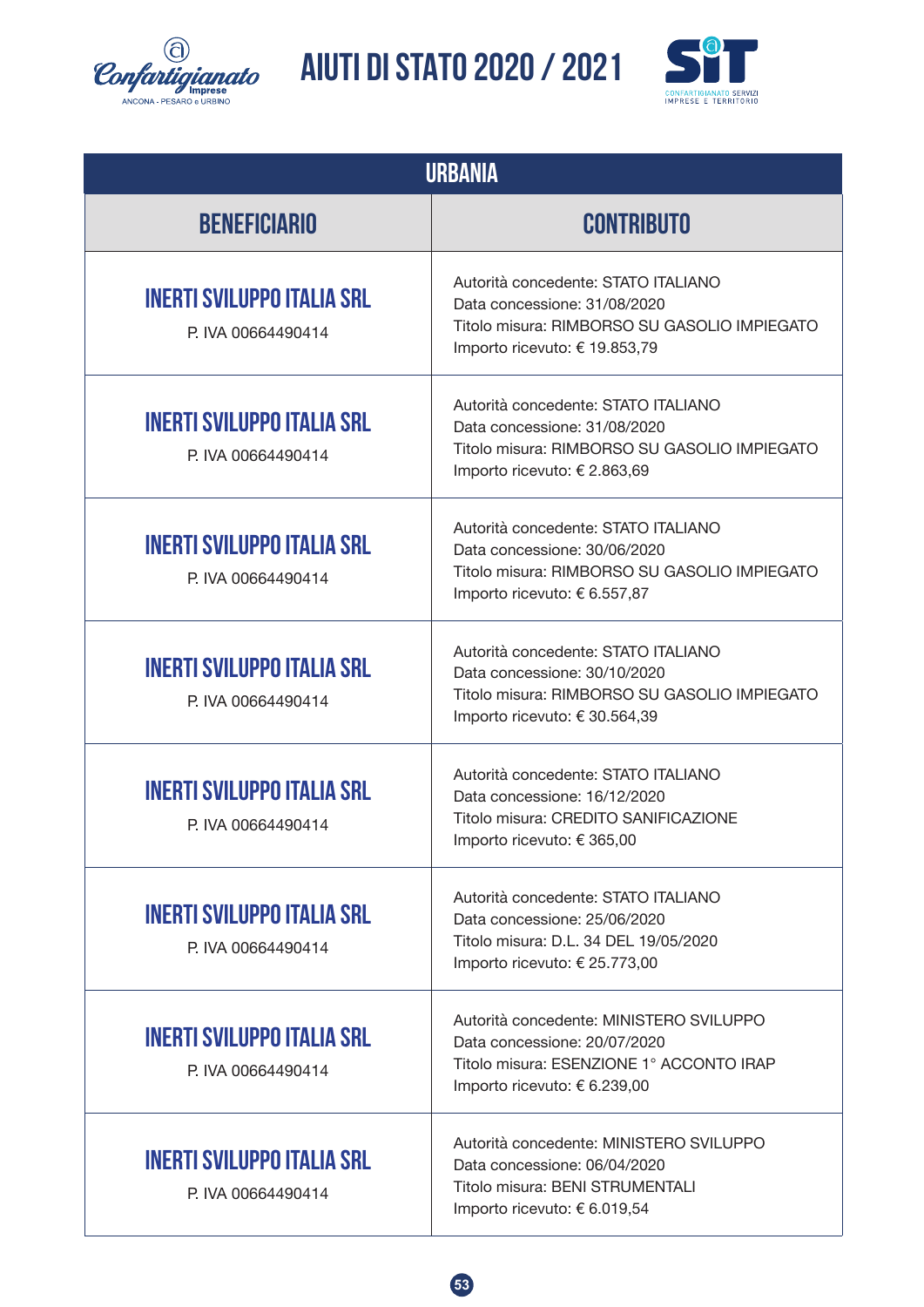![](_page_53_Picture_0.jpeg)

![](_page_53_Picture_2.jpeg)

| <b>URBANIA</b>                                          |                                                                                                                                                    |  |  |
|---------------------------------------------------------|----------------------------------------------------------------------------------------------------------------------------------------------------|--|--|
| <b>BENEFICIARIO</b>                                     | <b>CONTRIBUTO</b>                                                                                                                                  |  |  |
| <b>INERTI SVILUPPO ITALIA SRL</b><br>P. IVA 00664490414 | Autorità concedente: MINISTERO SVILUPPO<br>Data concessione: 20/04/2020<br>Titolo misura: BENI STRUMENTALI<br>Importo ricevuto: € 2.623,90         |  |  |
| <b>INERTI SVILUPPO ITALIA SRL</b><br>P. IVA 00664490414 | Autorità concedente: MINISTERO SVILUPPO<br>Data concessione: 25/06/2020<br>Titolo misura: BENI STRUMENTALI<br>Importo ricevuto: € 4.167,38         |  |  |
| <b>INERTI SVILUPPO ITALIA SRL</b><br>P. IVA 00664490414 | Autorità concedente: MINISTERO SVILUPPO<br>Data concessione: 14/12/2020<br>Titolo misura: BENI STRUMENTALI<br>Importo ricevuto: € 5.247,81         |  |  |
| <b>INERTI TRASPORTI SRL</b><br>P. IVA 00120860416       | Autorità concedente: STATO ITALIANO<br>Data concessione: 16/03/2020<br>Titolo misura: RIDUZIONE ACCISA SUL GASOLIO<br>Importo ricevuto: € 2.891,64 |  |  |
| <b>INERTI TRASPORTI SRL</b><br>P. IVA 00120860416       | Autorità concedente: STATO ITALIANO<br>Data concessione: 16/06/2020<br>Titolo misura: RIDUZIONE ACCISA SUL GASOLIO<br>Importo ricevuto: € 948,98   |  |  |
| <b>INERTI TRASPORTI SRL</b><br>P. IVA 00120860416       | Autorità concedente: STATO ITALIANO<br>Data concessione: 16/07/2020<br>Titolo misura: RIDUZIONE ACCISA SUL GASOLIO<br>Importo ricevuto: € 2.367,55 |  |  |
| <b>INERTI TRASPORTI SRL</b><br>P. IVA 00120860416       | Autorità concedente: STATO ITALIANO<br>Data concessione: 16/07/2020<br>Titolo misura: RIDUZIONE ACCISA SUL GASOLIO<br>Importo ricevuto: € 2.276,78 |  |  |
| <b>INERTI TRASPORTI SRL</b><br>P. IVA 00120860416       | Autorità concedente: STATO ITALIANO<br>Data concessione: 16/09/2020<br>Titolo misura: RIDUZIONE ACCISA SUL GASOLIO<br>Importo ricevuto: € 1.255,00 |  |  |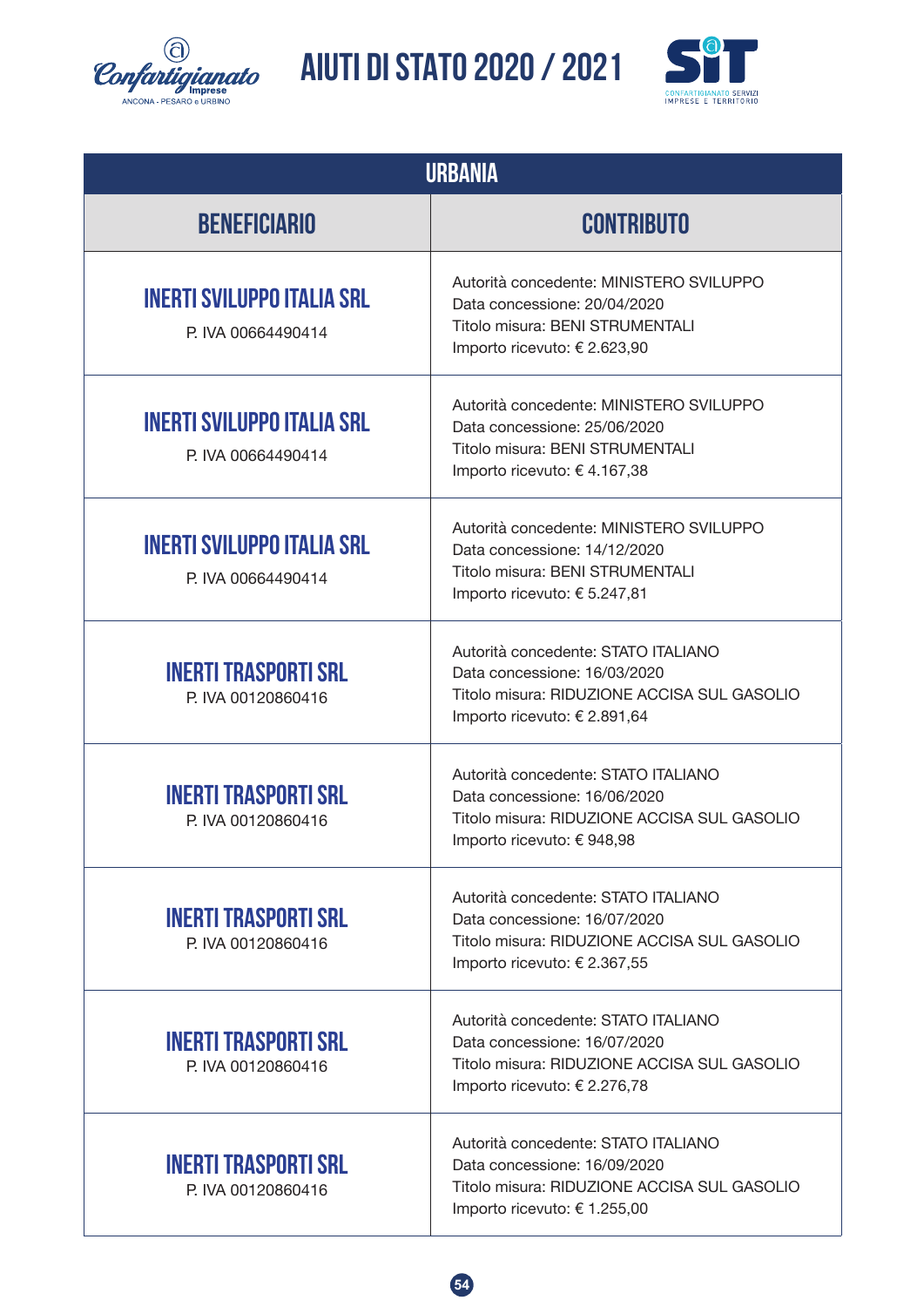![](_page_54_Picture_0.jpeg)

![](_page_54_Picture_2.jpeg)

| <b>URBANIA</b>                                    |                                                                                                                                                  |  |  |
|---------------------------------------------------|--------------------------------------------------------------------------------------------------------------------------------------------------|--|--|
| <b>BENEFICIARIO</b>                               | <b>CONTRIBUTO</b>                                                                                                                                |  |  |
| <b>INERTI TRASPORTI SRL</b><br>P. IVA 00120860416 | Autorità concedente: STATO ITALIANO<br>Data concessione: 16/10/2020<br>Titolo misura: RIDUZIONE ACCISA SUL GASOLIO<br>Importo ricevuto: € 371,48 |  |  |
| <b>INERTI TRASPORTI SRL</b><br>P IVA 00120860416  | Autorità concedente: STATO ITALIANO<br>Data concessione: 14/09/2020<br>Titolo misura: CREDITO SANIFICAZIONE<br>Importo ricevuto: € 14,00         |  |  |
| <b>INERTI TRASPORTI SRL</b><br>P. IVA 00120860416 | Autorità concedente: MINISTERO SVILUPPO<br>Data concessione: 30/03/2020<br>Titolo misura: BENI STRUMENTALI<br>Importo ricevuto: € 1.389,13       |  |  |
| <b>INERTI TRASPORTI SRL</b><br>P. IVA 00120860416 | Autorità concedente: MINISTERO SVILUPPO<br>Data concessione: 18/09/2020<br>Titolo misura: BENI STRUMENTALI<br>Importo ricevuto: € 2.778,25       |  |  |

| <b>URBANIA</b>              |                  |                            |                                   |                                                |                                   |  |  |  |
|-----------------------------|------------------|----------------------------|-----------------------------------|------------------------------------------------|-----------------------------------|--|--|--|
| <b>BENEFICIARIO</b>         | <b>PIVA/C.E.</b> | <b>AUTORITÀ CONCEDENTE</b> | <b>DATA</b><br><b>CONCESSIONE</b> | <b>TITOLO MISURA</b>                           | <b>IMPORTO</b><br><b>RICEVUTO</b> |  |  |  |
| IINERTI SVILUPPO ITALIA SRL | 002664490414     | <b>STATO ITALIANO</b>      | 3/16/21                           | <b>RIDUZIONE ACCISA</b><br><b>SUL GASOLIO</b>  | 406,73                            |  |  |  |
| IINERTI SVILUPPO ITALIA SRL | 002664490414     | <b>STATO ITALIANO</b>      | 6/16/21                           | <b>RIDUZIONE ACCISA</b><br><b>SUL GASOLIO</b>  | 76,46                             |  |  |  |
| IINERTI SVILUPPO ITALIA SRL | 002664490414     | <b>STATO ITALIANO</b>      | 8/20/21                           | <b>RIDUZIONE ACCISA</b><br><b>SUL GASOLIO</b>  | 247,81                            |  |  |  |
| IINERTI SVILUPPO ITALIA SRL | 002664490414     | <b>STATO ITALIANO</b>      | 11/16/21                          | <b>RIDUZIONE ACCISA</b><br><b>SUL GASOLIO</b>  | 205,18                            |  |  |  |
| IINERTI SVILUPPO ITALIA SRL | 002664490414     | <b>STATO ITALIANO</b>      | 9/30/21                           | <b>RIMBORSO SU</b><br><b>GASOLIO AGEVOLATO</b> | 932,83                            |  |  |  |
| IINERTI SVILUPPO ITALIA SRL | 002664490414     | <b>STATO ITALIANO</b>      | 9/30/21                           | <b>RIMBORSO SU</b><br><b>GASOLIO AGEVOLATO</b> | 13.846,81                         |  |  |  |
| INERTI SVILUPPO ITALIA SRL  | 002664490414     | <b>STATO ITALIANO</b>      | 10/29/21                          | <b>RIMBORSO SU</b><br><b>GASOLIO AGEVOLATO</b> | 1.608,57                          |  |  |  |
| IINERTI SVILUPPO ITALIA SRL | 002664490414     | <b>STATO ITALIANO</b>      | 10/29/21                          | <b>RIMBORSO SU</b><br><b>GASOLIO AGEVOLATO</b> | 2.775,12                          |  |  |  |

![](_page_54_Picture_5.jpeg)